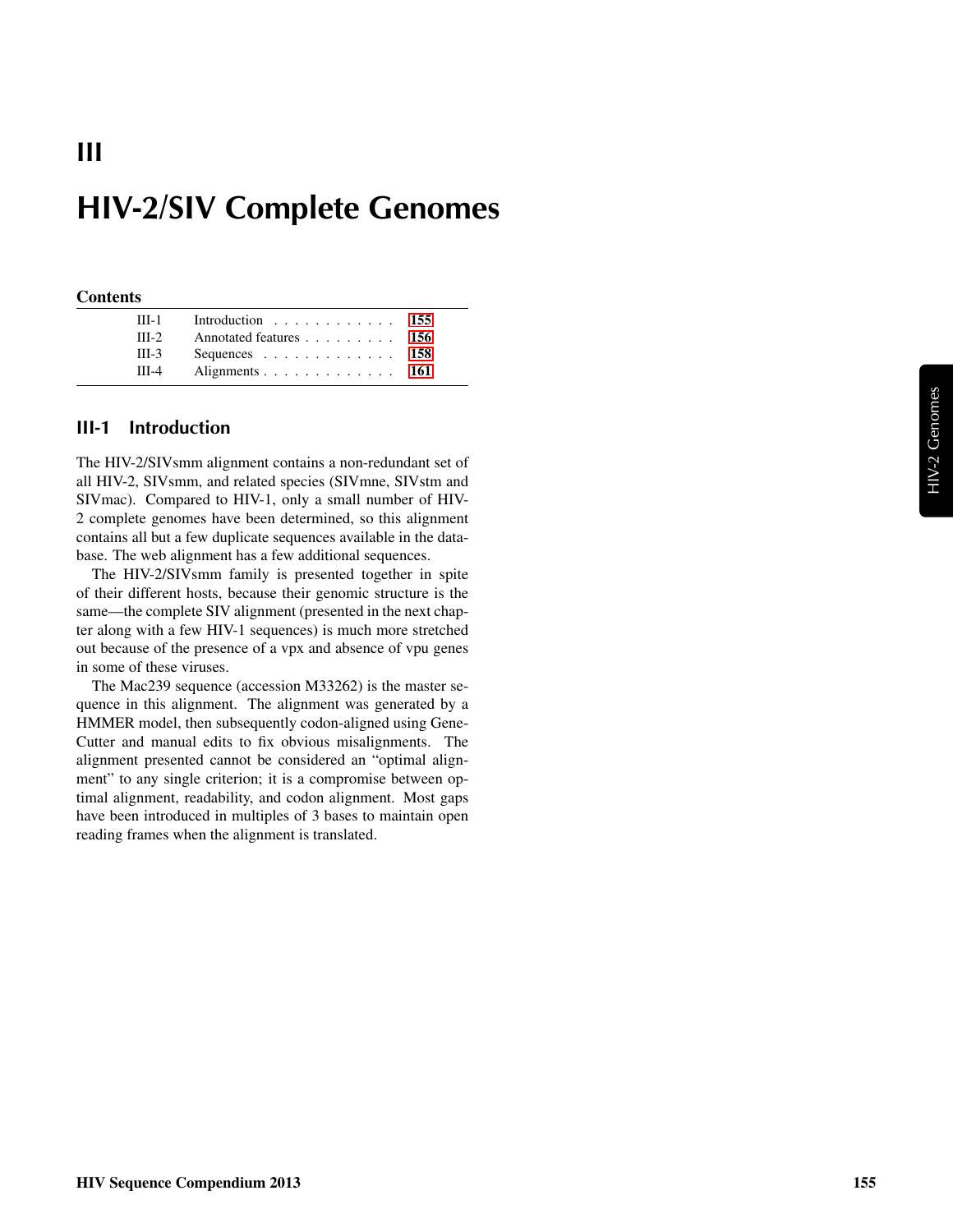# <span id="page-1-0"></span>III-2 Annotated features

Features of HIV-2 annotated in the alignment that follows.

| <b>Feature</b>                      | Location     | Page |
|-------------------------------------|--------------|------|
| 5' LTR U3 start                     | $\mathbf{1}$ | 161  |
| TCF-1 alpha                         | 309-324      | 162  |
| $NF-\kappa-B-H$                     | 415-424      | 163  |
| $NF - \kappa - B - I$               | 441-449      | 164  |
| <b>TATA Box</b>                     | 488-493      | 164  |
| TAR element start                   | 518          | 164  |
| 5' LTR U3 end                       | 520          | 164  |
| +1 mRNA start site                  | 521          | 164  |
| 5' LTR R repeat begin               | 521          | 164  |
| TAR element end                     | 642          | 165  |
| Poly-A signal                       | 671-676      | 165  |
| 5' LTR R repeat end                 | 694          | 165  |
| 5' LTR U5 start                     | 695          | 165  |
| 5' LTR U5 end                       | 818          | 166  |
| Lys tRNA primer binding site        | 821-839      | 166  |
| Gag and Gag-Pol start               | 1053         | 168  |
| Gag p17 Matrix end                  | 1457         | 170  |
| Gag p24 Capsid start                | 1458         | 170  |
| Gag p24 Capsid end                  | 2144         | 174  |
| Gag p2 Spacer start                 | 2145         | 174  |
| Gag p2 Spacer end                   | 2195         | 174  |
| Gag p8 Nucleocapsid start           | 2196         | 174  |
| Gag p8 Nucleocapsid end             | 2351         | 175  |
| Gag p1 Spacer start                 | 2352         | 175  |
| Gag-Pol -1 ribosomal slip site      | 2354         | 175  |
| Pol start                           | 2354         | 175  |
| Gag p1 spacer end                   | 2393         | 176  |
| Gag p6 start                        | 2394         | 176  |
| Pol Protease start                  | 2555         | 177  |
| Gag p6 end                          | 2585         | 177  |
| Gag end                             | 2585         | 177  |
| Pol Protease end                    | 2851         | 179  |
| Pol p66 and p51 RT start            | 2852         | 179  |
| Pol RT end                          | 4168         | 187  |
| Pol p15 RNAse H start               | 4169         | 187  |
| Pol RNAse H end                     | 4528         | 189  |
| Pol p31 Integrase start             | 4529         | 189  |
| Vif start                           | 5340         | 194  |
| Pol, Gag-Pol, and p31 Integrase end | 5410         | 194  |
| Vpx start                           | 5812         | 197  |
| Vif end                             | 5984         | 198  |
| Vpx end                             | 6150         | 199  |
| Vpr start                           | 6151         | 199  |
| Tat exon 1 start                    | 6302         | 200  |
| Vpr end                             | 6456         | 201  |
| Rev exon 1 start                    | 6528         | 201  |
| Tat Rev exon 1 end                  | 6597         | 201  |
| Tat Rev intron start                | 6598         | 201  |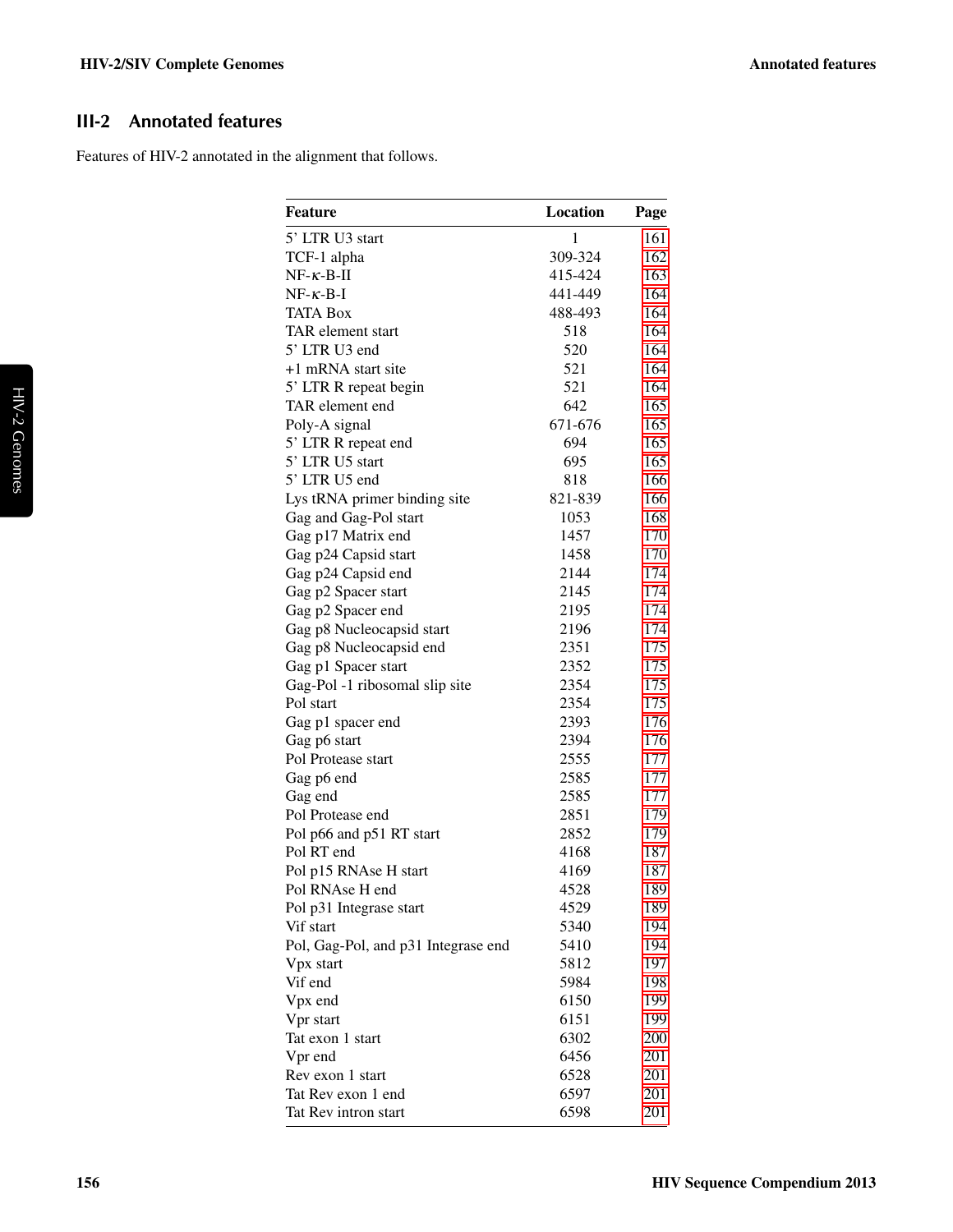| Feature                            | Location    | Page |
|------------------------------------|-------------|------|
| Env start                          | 6604        | 202  |
| Env signal peptide end             | 6669        | 202  |
| Env gp120 start                    | 6670        | 202  |
| V1 loop start                      | 6940        | 204  |
| V1 loop end                        | 7104        | 205  |
| V2 loop start                      | 7108        | 205  |
| V2 loop end                        | 7236        | 206  |
| V3 loop start                      | 7534        | 207  |
| V3 loop end                        | 7635        | 208  |
| V4 loop start                      | 7807        | 209  |
| V4 loop end                        | 7899        | 210  |
| V5 start                           | 8017        | 211  |
| V5 end                             | 8034        | 211  |
| Rev Responsive Element (RRE) start | 8123        | 211  |
| Env gp120 end                      | 8178        | 212  |
| Env gp41 start                     | 8179        | 212  |
| RRE end                            | 8479        | 213  |
| Tat Rev intron end                 | 8805        | 215  |
| Tat Rev exon 2 start               | 8806        | 215  |
| Tat end                            | 8902        | 216  |
| Rev end                            | 9059        | 217  |
| Nef start                          | 9077        | 217  |
| Env gp41, gp160 end                | 9243        | 218  |
| Premature stop in SMM239           | 9355        | 219  |
| 3' LTR U3 start                    | 9462        | 219  |
| TCF-1 alpha binding                | 9770-9785   | 221  |
| Nef end                            | 9868        | 222  |
| $NF-\kappa-B-II$                   | 9876-9884   | 222  |
| $NF - \kappa - B - I$              | 9891-9900   | 222  |
| <b>TATA</b> box                    | 9949-9955   | 223  |
| TAR element start                  | 9980        | 223  |
| 3' LTR U3 end                      | 9978        | 223  |
| 3' LTR repeat start                | 9979        | 223  |
| TAR element end                    | 10103       | 224  |
| Poly-A signal                      | 10132-10137 | 224  |
| 3' LTR R repeat end                | 10155       | 224  |
| 3' LTR U5 start                    | 10156       | 224  |
| 3' LTR U5 end                      | 10279       | 225  |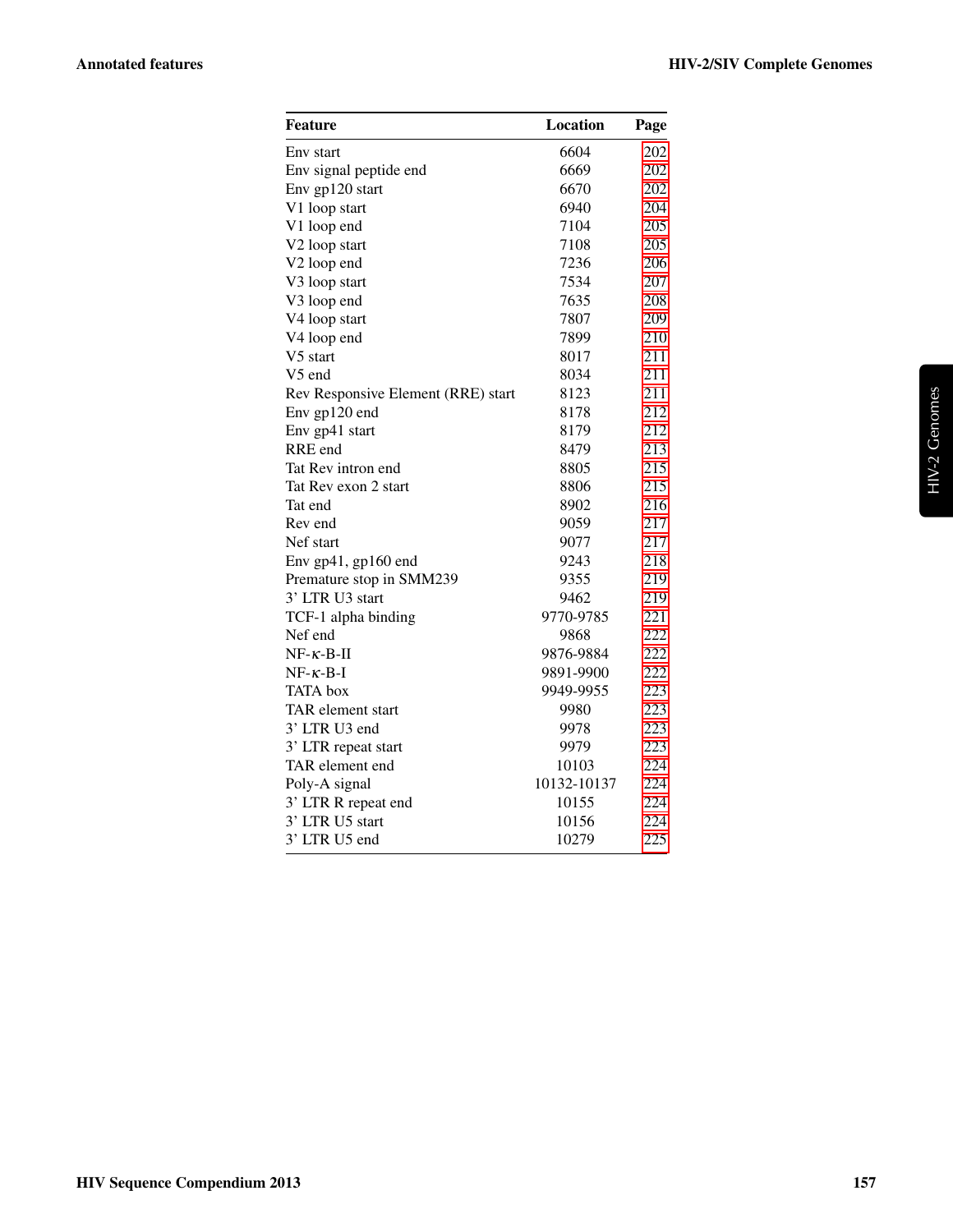# <span id="page-3-0"></span>III-3 Sequences

Sequences included in the HIV-2/SIV complete genome alignment.

| <b>Name</b>                | <b>Accession</b> | Country              | <b>Author</b>    | Reference                              |
|----------------------------|------------------|----------------------|------------------|----------------------------------------|
| <b>MAC.US.x.239</b>        | M33262           | <b>United States</b> | Kestler, H.      | Science 248(4959):1109-1112<br>(1990)  |
| A.CI.88.UC2                | U38293           | Cote<br>D'Ivoire     | Barnett, S.W.    | Virology 222(1); 257-61 (1996)         |
| A.DE.x.BEN                 | M30502           | Germany              | Kirchhoff, F.    | Virology 177(1):305-311 (1990)         |
| A.DE.x.PEI2_KR_KRCG        | U22047           | Germany              | Kraus, G.        | ARHR 14(1); 65-77 (1998)               |
| A.GH.x.GH1                 | M30895           | Ghana                | Hasegawa, A.     | ARHR 5(6):593-604 (1989)               |
| A.GM.87.D194               | J04542           | Gambia               | Kuehnel, H.      | Proc Natl Acad Sci USA                 |
|                            |                  |                      |                  | 86(7):2383-2387 (1989)                 |
| A.GM.x.ISY_SBL_6669_85     | J04498           | Gambia               | Franchini, G.    | Proc Natl Acad Sci USA                 |
|                            |                  |                      |                  | 86(7):2433-2437 (1989)                 |
| A.GM.x.MCN13               | AY509259         | Gambia               | Schmitz, C.      | J Virol 78(4):2006-2016 (2004)         |
| A.GM.x.MCR35               | AY509260         | Gambia               | Schmitz, C.      | J Virol 78(4):2006-2016 (2004)         |
| A.GW.86.FG_clone_NIHZ      | J03654           | Guinea-              | Zagury, J.F.     | Proc Natl Acad Sci USA                 |
|                            |                  | <b>Bissau</b>        |                  | 85(16):5941-5945 (1988)                |
| A.GW.87.CAM2CG             | D00835           | Guinea-              | Tristem, M.      | J Gen Virol 72(PT 3):721-724           |
|                            |                  | <b>Bissau</b>        |                  | (1991)                                 |
| A.GW.x.MDS                 | Z48731           | Guinea-              | Becker, M.       | Unpublished                            |
|                            |                  | <b>Bissau</b>        |                  |                                        |
| A.IN.07.NNVA               | EU980602         | India                | Gurjar, S.R.     | JAIDS 52(3); 329-35 (2009)             |
| A.IN.95.CRIK 147           | DQ307022         | India                | Santhosh, C.V.   | ARHR 24(10); 1315-7 (2008)             |
| A.PT.x.ALI                 | AF082339         | Portugal             | Reeves, J.D.     | J Virol 73(9); 7795-804 (1999)         |
| A.SN.85.ROD                | M15390           | Senegal              | Clavel, F.       | Nature 324(6098):691-695 (1986)        |
| <b>B.CI.88.UC1</b>         | L07625           | Cote<br>D'Ivoire     | Barnett, S.W.    | J Virol 67(2):1006-1014 (1993)         |
| B.CI.x.20_56               | AB485670         | Cote                 | Takekawa, N.     | Unpublished                            |
|                            |                  | D'Ivoire             |                  |                                        |
| <b>B.CI.x.EHO</b>          | U27200           | Cote                 | Rey-Cuille, M.A. | Virology 202(1):471-476 (1994)         |
|                            |                  | D'Ivoire             |                  |                                        |
| B.GH.86.D205_ALT           | X61240           | Ghana                | Dietrich, U.     | Nature 342(6252):948-950 (1989)        |
| B.JP.01.KR020_IMCJ_KR020_1 | AB100245         | Japan                | Kusagawa, S.     | ARHR 19(11):1045-1049 (2003)           |
| G.CI.92.Abt96              | AF208027         | Cote<br>D'Ivoire     | Brennan, C.A.    | ARHR 13(5):401-404 (1997)              |
| AB.CM.03.03CM_510_03       | EU028345         | Cameroon             | Yamaguchi, J.    | ARHR 24(1):86-91 (2008)                |
| H2_01_AB.CI.90.7312A       | L36874           | Cote                 | Gao, F.          | Unpublished                            |
|                            |                  | D'Ivoire             |                  |                                        |
| H2_01_AB.JP.04.04JP_NMC307 | AB499693         | Japan                | Ibe, S.          | JAIDS 54(3):241-247 (2010)             |
| H2_01_AB.JP.07.07JP_NMC716 | AB499694         | Japan                | Ibe, S.          | JAIDS 54(3):241-247 (2010)             |
| H2_01_AB.JP.08.08JP_NMC842 | AB499695         | Japan                | Ibe, S.          | JAIDS 54(3):241-247 (2010)             |
| U.FR.96.12034              | AY530889         | France               | Damond, F.       | ARHR 20(6):666-672 (2004)              |
| MAC.US.x.17EC1             | AY033233         | <b>United States</b> | Anderson, M.G.   | Virology 195(2):616-626 (1993)         |
| MAC.US.x.17EFR             | AY033146         | <b>United States</b> | Flaherty, M.T.   | J Virol 71(8):5790-5798 (1997)         |
| MAC.US.x.1937              | AY611495         | <b>United States</b> | O'Connor, D.H.   | J Virol 78(24):14012-14022 (2004)      |
| MAC.US.x.2065              | AY611493         | <b>United States</b> | O'Connor, D.H.   | J Virol 78(24):14012-14022 (2004)      |
| MAC.US.x.251_1A11          | M76764           | <b>United States</b> | Marthas, M.L.    | J Med Primatol 18(3-4):311-9<br>(1989) |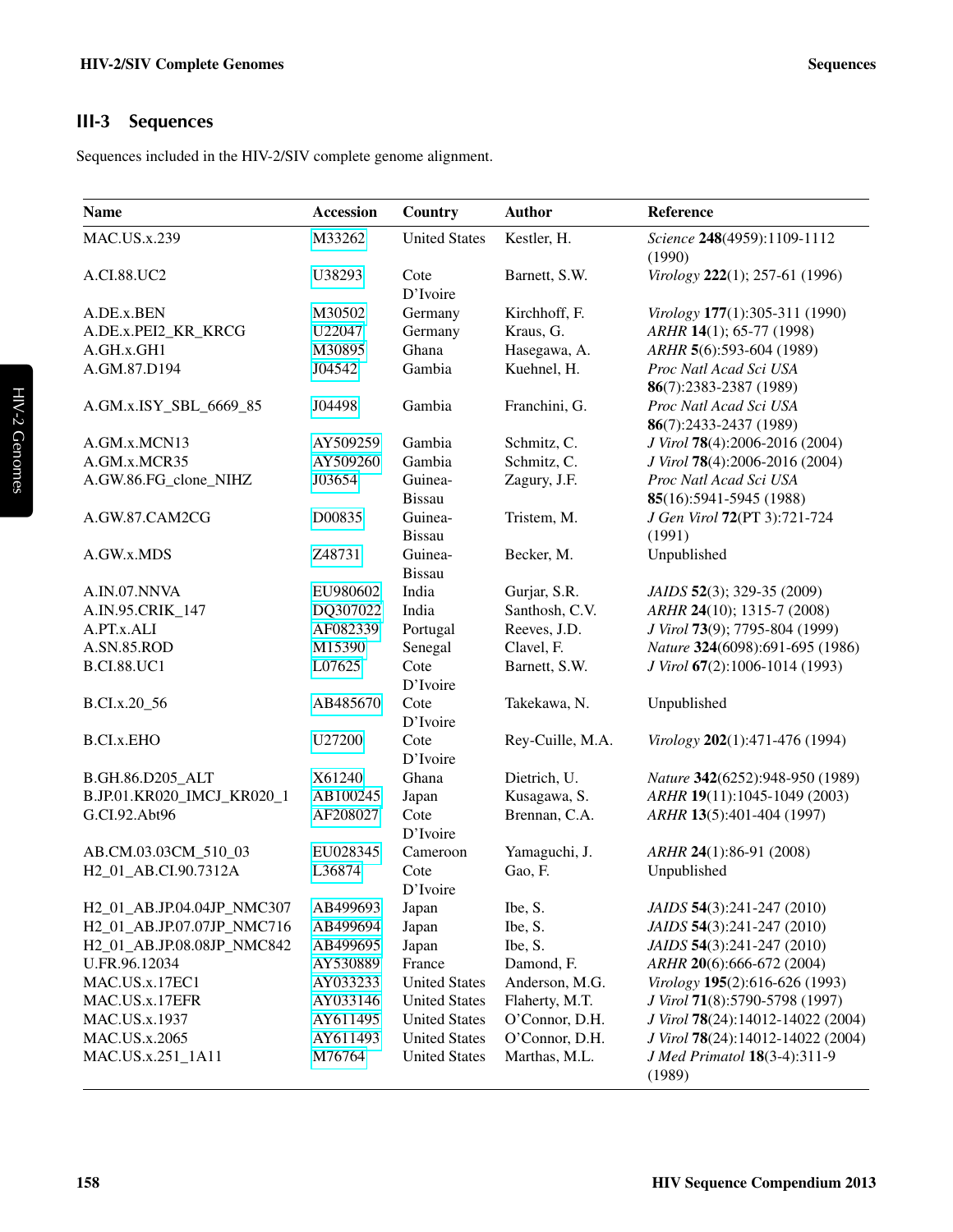| <b>Name</b>            | <b>Accession</b> | Country              | <b>Author</b>   | Reference                                                                                                                                                                 |
|------------------------|------------------|----------------------|-----------------|---------------------------------------------------------------------------------------------------------------------------------------------------------------------------|
| MAC.US.x.251_32H_PJ5   | D01065           | <b>United States</b> | Rud, E.W.       | (in) Brown, F, Chanock, RM and<br>Ginsberg, HS(Eds); VACCINES 92:<br>MODERN APPROACHES TO<br>NEW VACCINES INCLUDING<br>PREVENTION OF AIDS:<br>229-235; Cold Spring Harbor |
| MAC.US.x.251_BK28      | M19499           | <b>United States</b> | Hirsch, V.      | Laboratory Press, New York (1992)<br>Cell 49(3):307-319 (1987)                                                                                                            |
| MAC.US.x.80035         | AY611486         | <b>United States</b> | O'Connor, D.H.  | J Virol 78(24):14012-14022 (2004)                                                                                                                                         |
| MAC.US.x.81035         | AY599200         | <b>United States</b> | O'Connor, D.H.  | J Virol 78(24):14012-14022 (2004)                                                                                                                                         |
| MAC.US.x.85013         | AY611490         | <b>United States</b> | O'Connor, D.H.  | J Virol 78(24):14012-14022 (2004)                                                                                                                                         |
| MAC.US.x.87082         | AY600249         | <b>United States</b> | O'Connor, D.H.  | J Virol 78(24):14012-14022 (2004)                                                                                                                                         |
| MAC.US.x.92050         | AY603959         | <b>United States</b> | O'Connor, D.H.  | J Virol 78(24):14012-14022 (2004)                                                                                                                                         |
| MAC.US.x.92077         | AY599201         | <b>United States</b> | O'Connor, D.H.  | J Virol 78(24):14012-14022 (2004)                                                                                                                                         |
| MAC.US.x.93057         | AY611492         | <b>United States</b> | O'Connor, D.H.  | J Virol 78(24):14012-14022 (2004)                                                                                                                                         |
| MAC.US.x.93062         | AY607704         | <b>United States</b> | O'Connor, D.H.  | J Virol 78(24):14012-14022 (2004)                                                                                                                                         |
| MAC.US.x.95058         | AY611494         | <b>United States</b> | O'Connor, D.H.  | J Virol 78(24):14012-14022 (2004)                                                                                                                                         |
| <b>MAC.US.x.95086</b>  | AY607703         | <b>United States</b> | O'Connor, D.H.  | J Virol 78(24):14012-14022 (2004)                                                                                                                                         |
| MAC.US.x.95112         | AY588946         | <b>United States</b> | O'Connor, D.H.  | J Virol 78(24):14012-14022 (2004)                                                                                                                                         |
| <b>MAC.US.x.96016</b>  | AY607701         | <b>United States</b> | O'Connor, D.H.  | J Virol 78(24):14012-14022 (2004)                                                                                                                                         |
| <b>MAC.US.x.96020</b>  | AY611488         | <b>United States</b> | O'Connor, D.H.  | J Virol 78(24):14012-14022 (2004)                                                                                                                                         |
| MAC.US.x.96072         | AY611491         | <b>United States</b> | O'Connor, D.H.  | J Virol 78(24):14012-14022 (2004)                                                                                                                                         |
| MAC.US.x.96081         | AY597209         | <b>United States</b> | O'Connor, D.H.  | J Virol 78(24):14012-14022 (2004)                                                                                                                                         |
| MAC.US.x.96093         | AY611489         | <b>United States</b> | O'Connor, D.H.  | J Virol 78(24):14012-14022 (2004)                                                                                                                                         |
| MAC.US.x.96114         | AY588945         | <b>United States</b> | O'Connor, D.H.  | J Virol 78(24):14012-14022 (2004)                                                                                                                                         |
| MAC.US.x.96123         | AY611487         | <b>United States</b> | O'Connor, D.H.  | J Virol 78(24):14012-14022 (2004)                                                                                                                                         |
| MAC.US.x.96135         | AY607702         | <b>United States</b> | O'Connor, D.H.  | J Virol 78(24):14012-14022 (2004)                                                                                                                                         |
| MAC.US.x.97009         | AY599199         | <b>United States</b> | O'Connor, D.H.  | J Virol 78(24):14012-14022 (2004)                                                                                                                                         |
| MAC.US.x.97074         | AY599198         | <b>United States</b> | O'Connor, D.H.  | J Virol 78(24):14012-14022 (2004)                                                                                                                                         |
| MAC.US.x.MM142_IVMXX   | Y00277           | <b>United States</b> | Chakrabarti, L. | Nature 328(6130):543-547 (1987)                                                                                                                                           |
| MAC.US.x.SMM142_patent | BD131285         | <b>United States</b> | Alizon, M.      | Patent: JP 2002030099-A 2<br>29-JAN-2002; INSTITUT<br><b>PASTEUR</b>                                                                                                      |
| MAC.US.x.r80025        | AY576480         | <b>United States</b> | O'Connor, D.H.  | J Virol 78(24):14012-14022 (2004)                                                                                                                                         |
| MAC.US.x.r90131        | AY576481         | <b>United States</b> | O'Connor, D.H.  | J Virol 78(24):14012-14022 (2004)                                                                                                                                         |
| MNE.US.82.MNE_8        | M32741           | <b>United States</b> | Kimata, J.T.    | J Virol 72(1):245-256 (1998)                                                                                                                                              |
| MNE.US.x.MNE027        | U79412           | <b>United States</b> | Kimata, J.T.    | J Virol 72(1):245-256 (1998)                                                                                                                                              |
| SMM.-.pE660.CG7G       | JX648292         |                      | Lopker, M.J.    | Unpublished                                                                                                                                                               |
| SMM.CI.SIVsmCI2        | JX860430         | Cote<br>D'Ivoire     | Fischer, W.     | J Virol 86(24):13217-13231 (2012)                                                                                                                                         |
| SMM.LR.SIVsmLIB1       | JX860431         | Liberia              | Fischer, W.     | J Virol 86(24):13217-13231 (2012)                                                                                                                                         |
| <b>SMM.SL.92.SL92B</b> | AF334679         | Sierra Leone         | Chen, Z.        | J Virol 70(6):3617-3627 (1996)                                                                                                                                            |
| SMM.SL.SIVsmSL92A      | JX860432         | Sierra Leone         | Fischer, W.     | J Virol 86(24):13217-13231 (2012)                                                                                                                                         |
| SMM.US.CFU212          | JX860407         | <b>United States</b> | Fischer, W.     | J Virol 86(24):13217-13231 (2012)                                                                                                                                         |
| SMM.US.D215            | JX860413         | <b>United States</b> | Fischer, W.     | J Virol 86(24):13217-13231 (2012)                                                                                                                                         |
| SMM.US.FTq             | JX860414         | <b>United States</b> | Fischer, W.     | J Virol 86(24):13217-13231 (2012)                                                                                                                                         |
| SMM.US.G078            | JX860415         | <b>United States</b> | Fischer, W.     | J Virol 86(24):13217-13231 (2012)                                                                                                                                         |
| SMM.US.G932            | JX860416         | <b>United States</b> | Fischer, W.     | J Virol 86(24):13217-13231 (2012)                                                                                                                                         |
| SMM.US.M919            | JX860417         | <b>United States</b> | Fischer, W.     | J Virol 86(24):13217-13231 (2012)                                                                                                                                         |
| SMM.US.M922            | JX860418         | <b>United States</b> | Fischer, W.     | J Virol 86(24):13217-13231 (2012)                                                                                                                                         |
| SMM.US.M923            | JX860419         | <b>United States</b> | Fischer, W.     | J Virol 86(24):13217-13231 (2012)                                                                                                                                         |
| SMM.US.M926            | JX860420         | <b>United States</b> | Fischer, W.     | J Virol 86(24):13217-13231 (2012)                                                                                                                                         |
| SMM.US.M934            | JX860421         | <b>United States</b> | Fischer, W.     | J Virol 86(24):13217-13231 (2012)                                                                                                                                         |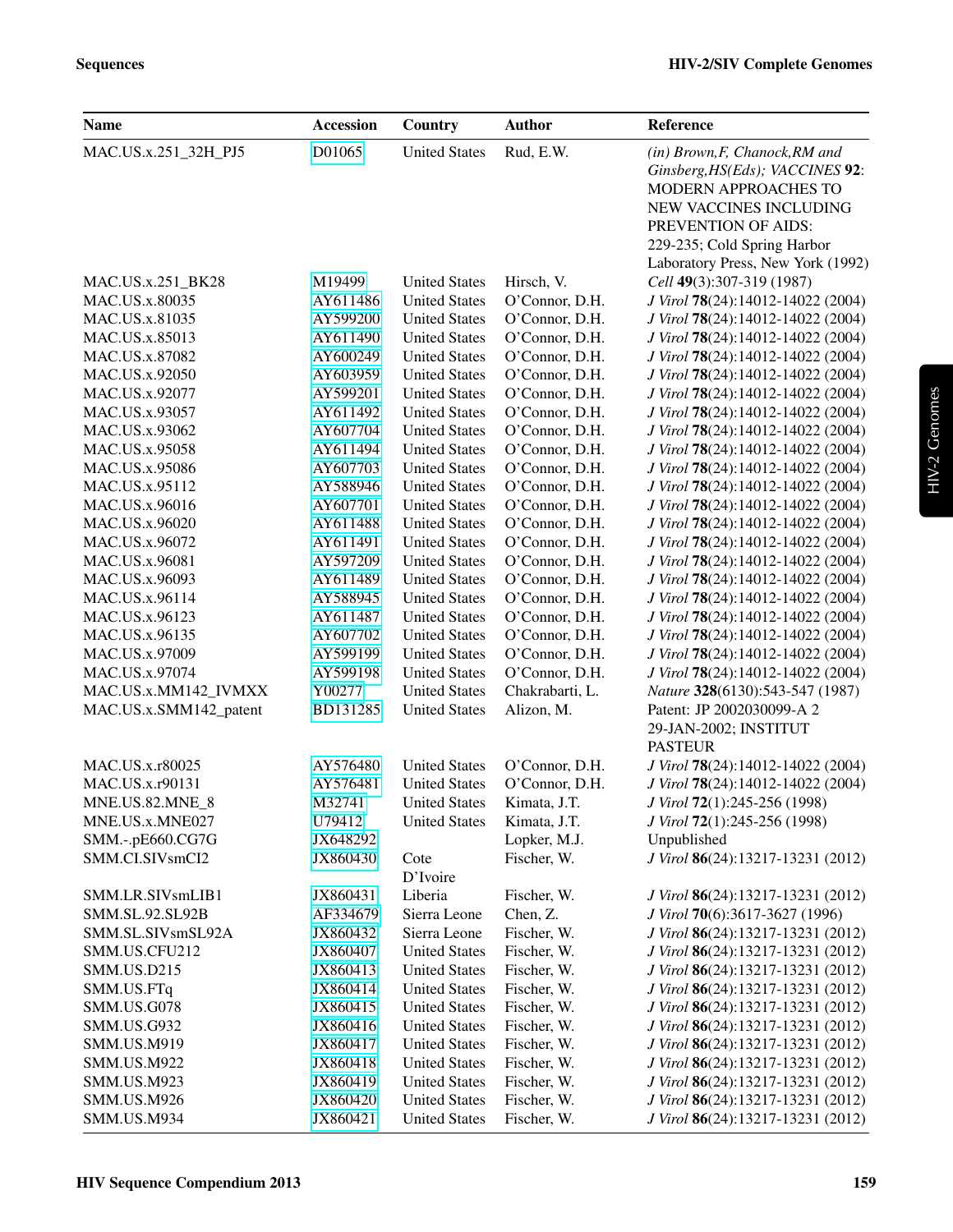| <b>Name</b>           | Accession | Country              | <b>Author</b>  | Reference                                      |
|-----------------------|-----------|----------------------|----------------|------------------------------------------------|
| <b>SMM.US.M935</b>    | JX860422  | <b>United States</b> | Fischer, W.    | J Virol 86(24):13217-13231 (2012)              |
| <b>SMM.US.M940</b>    | JX860423  | <b>United States</b> | Fischer, W.    | J Virol 86(24):13217-13231 (2012)              |
| SMM.US.M946           | JX860424  | <b>United States</b> | Fischer, W.    | J Virol 86(24):13217-13231 (2012)              |
| SMM.US.M947           | JX860425  | <b>United States</b> | Fischer, W.    | J Virol 86(24):13217-13231 (2012)              |
| <b>SMM.US.M949</b>    | JX860426  | <b>United States</b> | Fischer, W.    | J Virol 86(24):13217-13231 (2012)              |
| <b>SMM.US.M950</b>    | JX860427  | <b>United States</b> | Fischer, W.    | J Virol 86(24):13217-13231 (2012)              |
| <b>SMM.US.M951</b>    | JX860428  | <b>United States</b> | Fischer, W.    | J Virol 86(24):13217-13231 (2012)              |
| <b>SMM.US.M952</b>    | JX860429  | <b>United States</b> | Fischer, W.    | J Virol 86(24):13217-13231 (2012)              |
| SMM.US.SIVsmE660-FL10 | JQ864084  | <b>United States</b> | Wu, F.         | <i>J Virol</i> <b>86</b> (16); 8835-47 (2012)  |
| SMM.US.x.F236 H4      | X14307    | <b>United States</b> | Hirsch, V.M.   | <i>Nature</i> 339(6223); 389-92 (1989)         |
| SMM.US.x.H9           | M80194    | <b>United States</b> | Courgnaud, V.  | $J$ Virol 66(1):414-419 (1992)                 |
| SMM.US.x.PBJ14 15     | L03295    | <b>United States</b> | Dewhurst, S.   | <i>Nature</i> 345(6276):636-640 (1990)         |
| SMM.US.x.PBJA         | M31325    | <b>United States</b> | Dewhurst, S.   | <i>Nature</i> 345(6276):636-640 (1990)         |
| SMM.US.x.PBJ 143      | M80193    | <b>United States</b> | Courgnaud, V.  | <i>J Virol</i> <b>66</b> (1):414-419 (1992)    |
| SMM.US.x.PBJ 6P6      | L09212    | <b>United States</b> | Novembre, F.J. | <i>J Virol</i> <b>67</b> (5):2466-2474 (1993)  |
| SMM.US.x.PGM53        | AF077017  | <b>United States</b> | Novembre, F.J. | <i>J Virol</i> <b>72</b> (11):8841-8851 (1998) |
| SMM.US.x.SME543       | U72748    | <b>United States</b> | Hirsch, V.     | J Virol 71(2):1608-1620 (1997)                 |
| STM.US.89.STM 37 16   | M83293    | <b>United States</b> | Novembre, F.J. | Virology 186(2):783-787 (1992)                 |
|                       |           |                      |                |                                                |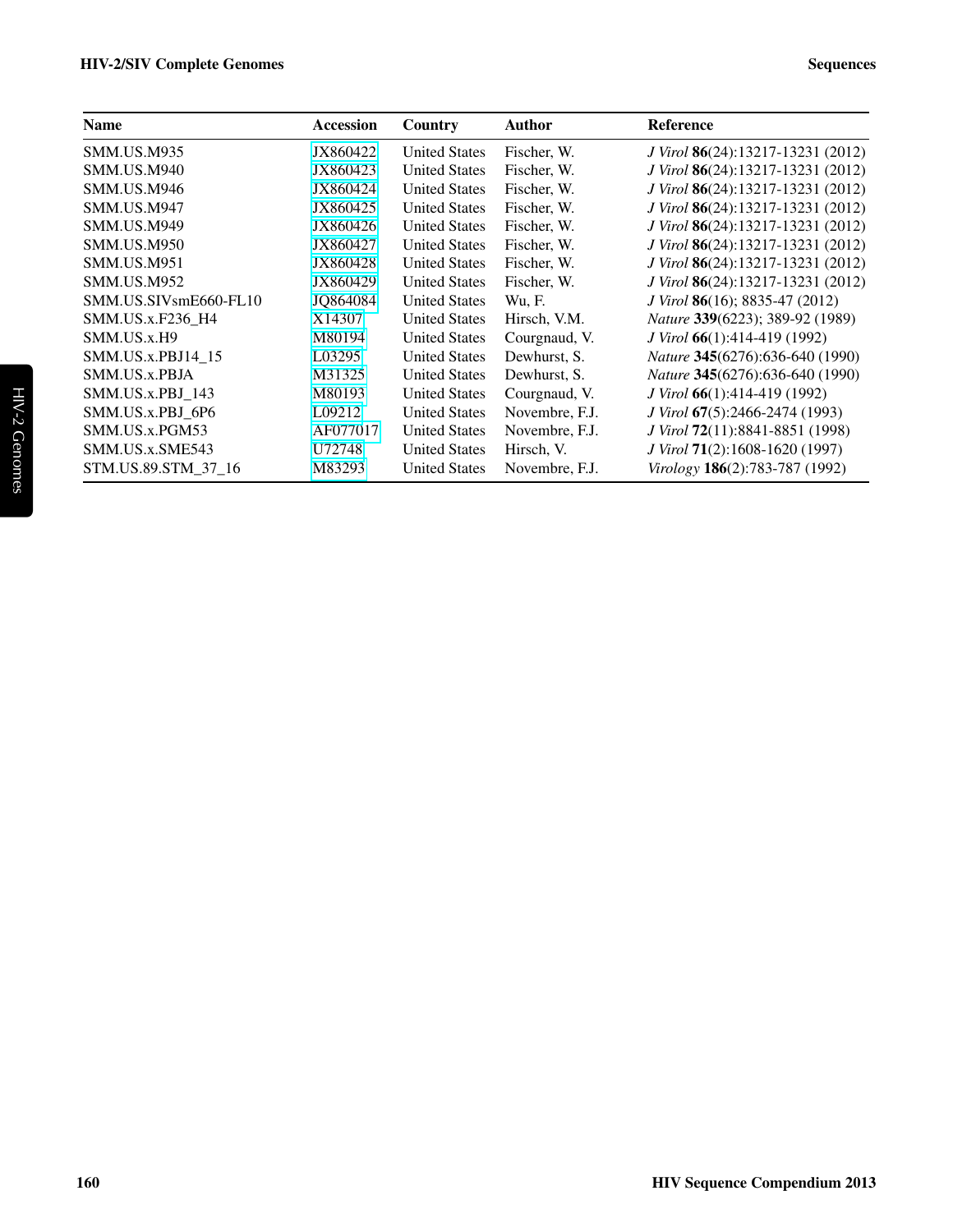<span id="page-6-1"></span><span id="page-6-0"></span>

|                                                                                                                                                                                           | 5' LTR U3 start |  |
|-------------------------------------------------------------------------------------------------------------------------------------------------------------------------------------------|-----------------|--|
| MAC.US.x.239                                                                                                                                                                              |                 |  |
| A.CI.88.UC2                                                                                                                                                                               |                 |  |
| A.DE.x.BEN                                                                                                                                                                                |                 |  |
| A.DE.x.PEI2_KR_KRCG<br>A.GH.x.GH1                                                                                                                                                         |                 |  |
| A.GM. x.GH1<br>A.GM. 87. D194<br>A.GM. x. ISY SBL_6669_85<br>A.GM. x. MCN13<br>A.GM. x. MCR35<br>A.GM. x. MCR35<br>A.GW. 86. FG_clone_NIHZ<br>A.GW. 86. FG_clone_NIHZ<br>A.GW. 87. CAM2CG |                 |  |
|                                                                                                                                                                                           |                 |  |
|                                                                                                                                                                                           |                 |  |
|                                                                                                                                                                                           |                 |  |
| A.GW.x.MDS                                                                                                                                                                                |                 |  |
| A. IN. 07. NNVA                                                                                                                                                                           |                 |  |
| A. IN. 95. CRIK_147<br>A. PT. x. ALI                                                                                                                                                      |                 |  |
|                                                                                                                                                                                           |                 |  |
| A.SN.85.ROD                                                                                                                                                                               |                 |  |
| B.CI.88.UC1                                                                                                                                                                               |                 |  |
| B.CI.x.20 56<br>B.CI.x.EHO<br>B.GH.86.D205_ALT                                                                                                                                            |                 |  |
|                                                                                                                                                                                           |                 |  |
| B.JP.01.KR020 IMCJ KR020 1                                                                                                                                                                |                 |  |
| G.CI.92.Abt96                                                                                                                                                                             |                 |  |
| AB.CM.03.03CM 510 03                                                                                                                                                                      |                 |  |
| H2 01 AB.CI.90.7312A                                                                                                                                                                      |                 |  |
|                                                                                                                                                                                           |                 |  |
| H2-01-AB.JP.04.04JP NMC307<br>H2-01-AB.JP.07.07JP NMC716<br>H2-01-AB.JP.08.08JP NMC842                                                                                                    |                 |  |
| U.FR.96.12034                                                                                                                                                                             |                 |  |
| MAC.US.x.17EC1                                                                                                                                                                            |                 |  |
| MAC.US.x.17EFR                                                                                                                                                                            |                 |  |
|                                                                                                                                                                                           |                 |  |
|                                                                                                                                                                                           |                 |  |
|                                                                                                                                                                                           |                 |  |
| MAC.US.x.1937<br>MAC.US.x.2065<br>MAC.US.x.251_1A11<br>MAC.US.x.251_32H_PJ5<br>MAC.US.x.251_8K28                                                                                          |                 |  |
| US.x.80035<br>MAC.US.x.81035                                                                                                                                                              |                 |  |
| .US.x.85013                                                                                                                                                                               |                 |  |
| MAC.US.x.87082                                                                                                                                                                            |                 |  |
|                                                                                                                                                                                           |                 |  |
| MAC.US.x.92077<br>.US.x.9305                                                                                                                                                              |                 |  |
| MAC.US.x.9306                                                                                                                                                                             |                 |  |
| US x 9505                                                                                                                                                                                 |                 |  |
| .US.x.9508                                                                                                                                                                                |                 |  |
| .US.x.96016                                                                                                                                                                               |                 |  |
| .US.x.9602                                                                                                                                                                                |                 |  |
| US.x.96072                                                                                                                                                                                |                 |  |
| US.x.9608<br>US.x.96093                                                                                                                                                                   |                 |  |
| US.x.96114                                                                                                                                                                                |                 |  |
| U.S. x. 9612                                                                                                                                                                              |                 |  |
| US.x.97009                                                                                                                                                                                |                 |  |
| MAC.US.x.97074                                                                                                                                                                            |                 |  |
| MAC.US.x.MM142 IVMXX<br>MAC.US.x.SMM142 patent                                                                                                                                            |                 |  |
|                                                                                                                                                                                           |                 |  |
| MAC.US.x.r80025<br>MAC.US.x.r90131                                                                                                                                                        |                 |  |
| MNE.US.82.MNE 8                                                                                                                                                                           |                 |  |
| MNE.US.x.MNE027                                                                                                                                                                           |                 |  |
| $-$ .pE660.CG7G                                                                                                                                                                           |                 |  |
|                                                                                                                                                                                           |                 |  |
|                                                                                                                                                                                           |                 |  |
| SMM. C.L.SIVSMCI2<br>SMM. LR. SIVSMLIB1<br>SMM. LR. SIVSMLIB1<br>SMM. SL. SIVSMSL928<br>SMM. US. CEU212                                                                                   |                 |  |
|                                                                                                                                                                                           |                 |  |
| SMM.US.D215                                                                                                                                                                               |                 |  |
| SMM.US.FTa<br>SMM. US. G078                                                                                                                                                               |                 |  |
| G932                                                                                                                                                                                      |                 |  |
|                                                                                                                                                                                           |                 |  |
| M921                                                                                                                                                                                      |                 |  |
| .M923<br>M926                                                                                                                                                                             |                 |  |
| M934                                                                                                                                                                                      |                 |  |
| M935                                                                                                                                                                                      |                 |  |
| M940<br>M946.                                                                                                                                                                             |                 |  |
| M947                                                                                                                                                                                      |                 |  |
| M949                                                                                                                                                                                      |                 |  |
| M950                                                                                                                                                                                      |                 |  |
| SMM.US.M951<br>SMM.US.M952                                                                                                                                                                |                 |  |
| SMM.US.SIVsmE660-FL10                                                                                                                                                                     |                 |  |
| SMM. US. x. F236_H4<br>SMM. US. x. H9                                                                                                                                                     |                 |  |
|                                                                                                                                                                                           |                 |  |
| SMM. US. x. PBJ14_15<br>SMM.US.x.PBJA                                                                                                                                                     |                 |  |
| SMM.US.x.PBJ 143<br>SMM.US.x.PBJ 6P6                                                                                                                                                      |                 |  |
|                                                                                                                                                                                           |                 |  |
| SMM.US.x.PGM53<br>SMM.US.x.SME543                                                                                                                                                         |                 |  |
|                                                                                                                                                                                           |                 |  |
| STM.US.89.STM 37 16                                                                                                                                                                       |                 |  |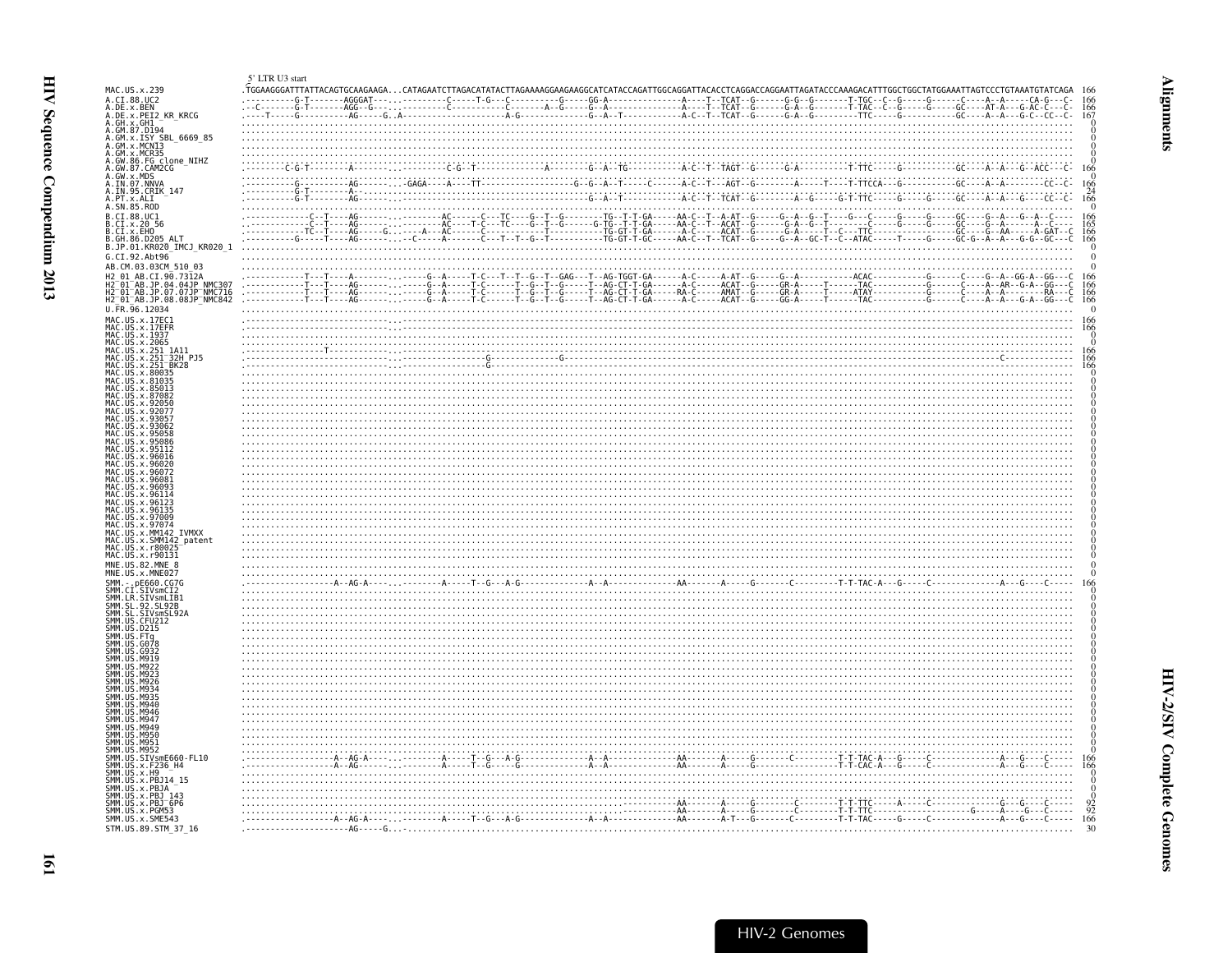<span id="page-7-0"></span>

| MAC.US.x.239                                                                                                                                              | TGAGGCACAGGAGGATGAGGAGCATTATTTAATGCATCCAGCTCAAACTTCCCAGTGGGATGACCCTTGGGGAGAGGTTCTAGCATGGAAGTTTGATCCAACTCTGGCCTACACTTATGAGGCATATGTTAGATACCCAGAAGAGTTTGGAAGCAAGT |  |  |  |                                                                                                                                                                                                                                   |  |  | TCF-1 alpha |
|-----------------------------------------------------------------------------------------------------------------------------------------------------------|----------------------------------------------------------------------------------------------------------------------------------------------------------------|--|--|--|-----------------------------------------------------------------------------------------------------------------------------------------------------------------------------------------------------------------------------------|--|--|-------------|
| A.CI.88.UC2<br>A.DE.x.BEN<br>A.DE.x.PEI2 KR KRCG<br>A.GH.x.GH1                                                                                            |                                                                                                                                                                |  |  |  |                                                                                                                                                                                                                                   |  |  |             |
| A.GM.87.D194                                                                                                                                              |                                                                                                                                                                |  |  |  |                                                                                                                                                                                                                                   |  |  |             |
| A.GM. 8. ISY SBL 6669 85<br>A.GM. x. ISY SBL 6669 85<br>A.GM. x. MCN13<br>A.GW. 86. FG clone NIHZ<br>A.GW. 87. CAM2CG<br>A.GW. 87. CAM2CG<br>A.GW. x. MDS |                                                                                                                                                                |  |  |  |                                                                                                                                                                                                                                   |  |  |             |
| A. IN. 07. NNVA<br>A. IN. 95. CRIK_147<br>A.PT.x.ALI                                                                                                      |                                                                                                                                                                |  |  |  |                                                                                                                                                                                                                                   |  |  |             |
| A.SN.85.ROD<br>B.CI.88.UC1<br>B.CI.x.20 56<br>B.CI.x.EHO<br>B.GH.86.D205 ALT                                                                              |                                                                                                                                                                |  |  |  |                                                                                                                                                                                                                                   |  |  |             |
| B.JP.01.KR020_IMCJ_KR020_1<br>G.CI.92.Abt96                                                                                                               |                                                                                                                                                                |  |  |  |                                                                                                                                                                                                                                   |  |  |             |
| AB.CM.03.03CM 510 03                                                                                                                                      |                                                                                                                                                                |  |  |  |                                                                                                                                                                                                                                   |  |  |             |
| U.FR.96.12034                                                                                                                                             |                                                                                                                                                                |  |  |  |                                                                                                                                                                                                                                   |  |  |             |
| MAC.US.x.17EC1<br>MAC.US.x.17EFR<br>MAC.US.x.1937                                                                                                         |                                                                                                                                                                |  |  |  |                                                                                                                                                                                                                                   |  |  |             |
| MAC.US.x.2065<br>∷US.x.251 1A11<br>MAC.US.x.251 <sup>-</sup> 32H PJ5                                                                                      |                                                                                                                                                                |  |  |  |                                                                                                                                                                                                                                   |  |  |             |
| US.x.251 <sup>-</sup> BK28<br>MAC.US.x.80035<br>MAC.US.x.81035                                                                                            |                                                                                                                                                                |  |  |  |                                                                                                                                                                                                                                   |  |  |             |
| MAC.US.x.85013<br>.us.x.87082<br>MAC.US.x.92056<br>MAC.US.x.92077                                                                                         |                                                                                                                                                                |  |  |  |                                                                                                                                                                                                                                   |  |  |             |
| MAC.US.x.9305                                                                                                                                             |                                                                                                                                                                |  |  |  |                                                                                                                                                                                                                                   |  |  |             |
| MAC.US.x.96016<br>.US.x.96020                                                                                                                             |                                                                                                                                                                |  |  |  |                                                                                                                                                                                                                                   |  |  |             |
| . US . x . 960.<br>MAC.US.x.96093                                                                                                                         |                                                                                                                                                                |  |  |  |                                                                                                                                                                                                                                   |  |  |             |
| MAC.US.x.96114<br>MAC.US.x.96123<br>MAC.US.x.96135<br>MAC.US.x.97009                                                                                      |                                                                                                                                                                |  |  |  |                                                                                                                                                                                                                                   |  |  |             |
| : US.x.97074<br>MAC.US.x.MM142 IVMXX<br>MAC.US.x.SMM142 patent                                                                                            |                                                                                                                                                                |  |  |  |                                                                                                                                                                                                                                   |  |  |             |
| MAC.US.x.r80025<br>MAC.US.x.r90131<br>MNE.US.82.MNE 8                                                                                                     |                                                                                                                                                                |  |  |  |                                                                                                                                                                                                                                   |  |  |             |
| MNE.US.x.MNE027<br>SMM. - . pE660.CG7G<br>SMM.CI.SIVsmCl2                                                                                                 |                                                                                                                                                                |  |  |  | $\frac{1}{2}$ . The contract of the contract of the contract of the contract of the contract of the contract of the contract of the contract of the contract of the contract of the contract of the contract of the contract of t |  |  |             |
| SMM.LR.SIVSMLIB1<br>SMM.SL.92.SL92B<br>SL.92.SL92B<br>SMM.SL.SIVsmSL92A                                                                                   |                                                                                                                                                                |  |  |  |                                                                                                                                                                                                                                   |  |  |             |
| SMM.US.CFU212<br>SMM.US.D215<br>SMM. US. FT <sub>0</sub><br><b>JIS GO78</b>                                                                               |                                                                                                                                                                |  |  |  |                                                                                                                                                                                                                                   |  |  |             |
| SMM IIS GORS<br>SMM.US.M919<br>SMM IIS M923                                                                                                               |                                                                                                                                                                |  |  |  |                                                                                                                                                                                                                                   |  |  |             |
| SMM. U.S. M93!                                                                                                                                            |                                                                                                                                                                |  |  |  |                                                                                                                                                                                                                                   |  |  |             |
| SMM.US.M940<br>SMM. US. M946<br>SMM IIS M941                                                                                                              |                                                                                                                                                                |  |  |  |                                                                                                                                                                                                                                   |  |  |             |
| SMM.US.M949<br>SMM. US. M950<br>SMM.US.M951                                                                                                               |                                                                                                                                                                |  |  |  |                                                                                                                                                                                                                                   |  |  |             |
| SMM.US.M952<br>SMM.US.SIVsmE660-FL10<br>SMM. US. x. F236_H4<br>SMM. US. x. H9                                                                             |                                                                                                                                                                |  |  |  |                                                                                                                                                                                                                                   |  |  |             |
| SMM.US.x.PBJ14 15<br>SMM.US.x.PBJA<br>SMM.US.x.PBJ 143<br>SMM.US.x.PBJ 6P6<br>SMM.US.x.PGM53                                                              |                                                                                                                                                                |  |  |  |                                                                                                                                                                                                                                   |  |  |             |
|                                                                                                                                                           |                                                                                                                                                                |  |  |  |                                                                                                                                                                                                                                   |  |  |             |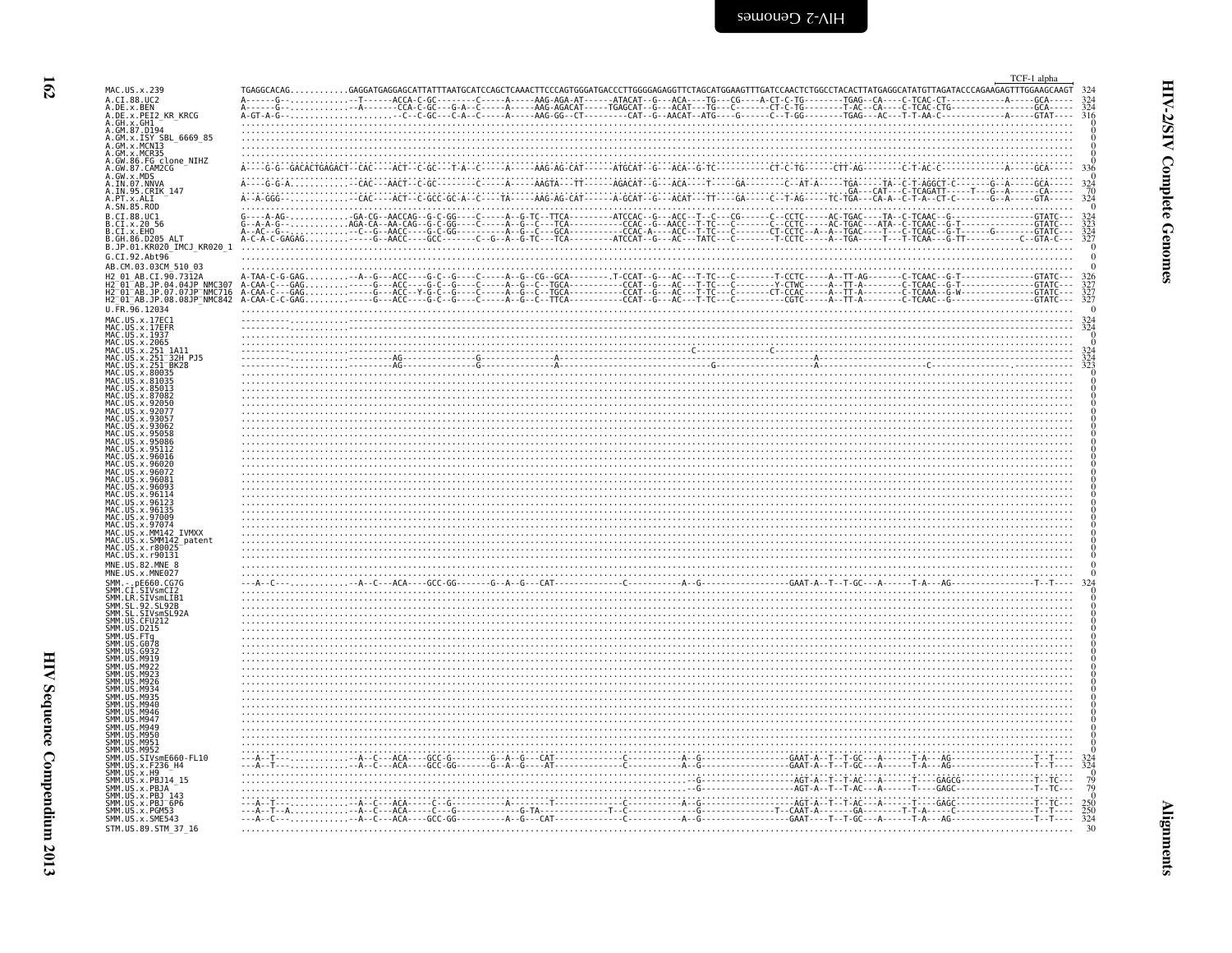<span id="page-8-0"></span>

| MAC.US.x.239<br>A.CI.88.UC2                                                                                                                                                              |  |                                                                                                                                                                                                                               |  | $NF-\kappa-B-\Pi$<br>AACAGCAGGGACTTTCCA |
|------------------------------------------------------------------------------------------------------------------------------------------------------------------------------------------|--|-------------------------------------------------------------------------------------------------------------------------------------------------------------------------------------------------------------------------------|--|-----------------------------------------|
| A.DE.x.BEN<br>A.DE.x.PEI2_KR_KRCG                                                                                                                                                        |  |                                                                                                                                                                                                                               |  |                                         |
| A.GH.x.GH1<br>A.GM.87.D194                                                                                                                                                               |  |                                                                                                                                                                                                                               |  |                                         |
| A.GM.x.ISY SBL 6669 85<br>A.GM.x.MCNI3                                                                                                                                                   |  |                                                                                                                                                                                                                               |  |                                         |
| A.GM.x.MCR35                                                                                                                                                                             |  |                                                                                                                                                                                                                               |  |                                         |
|                                                                                                                                                                                          |  |                                                                                                                                                                                                                               |  |                                         |
|                                                                                                                                                                                          |  |                                                                                                                                                                                                                               |  |                                         |
| A .GW.86.FG clone_NIHZ<br>A .GW.86.FG clone_NIHZ<br>A .GW.87.CAM2CG<br>A .IN .O.7.NNVA<br>A .IN .97.NNVA<br>A .IN .95 .CRIK_147<br>A .PT .x .ALI<br>A .SN .85 .R0D                       |  |                                                                                                                                                                                                                               |  |                                         |
| B.CI.88.UC1<br>B.CI.x.20 56                                                                                                                                                              |  |                                                                                                                                                                                                                               |  |                                         |
| B.CI.X.EHO<br>B.GH.86.D205 ALT                                                                                                                                                           |  |                                                                                                                                                                                                                               |  |                                         |
| B.JP.01.KR020 IMCJ KR020 1<br>G.CI.92.Abt96                                                                                                                                              |  |                                                                                                                                                                                                                               |  |                                         |
| AB.CM.03.03CM 510 03                                                                                                                                                                     |  |                                                                                                                                                                                                                               |  |                                         |
| H2 01 AB.CI.90.7312A                                                                                                                                                                     |  |                                                                                                                                                                                                                               |  |                                         |
| H2-01-AB.JP.04.0416<br>H2-01-AB.JP.07.07JP-NMC716<br>H2-01-AB.JP.08.08JP-NMC716<br>H2-01-AB.JP.08.08JP-NMC842                                                                            |  |                                                                                                                                                                                                                               |  |                                         |
| U.FR.96.12034<br>MAC.US.x.17EC1                                                                                                                                                          |  |                                                                                                                                                                                                                               |  |                                         |
| MAC.US.x.17EER<br>MAC. US. x. 1937                                                                                                                                                       |  |                                                                                                                                                                                                                               |  |                                         |
| MAC.US.x.2065<br>MAC.US.x.251 1A11                                                                                                                                                       |  |                                                                                                                                                                                                                               |  |                                         |
| MAC.US.x.251-32H-PJ5<br>MAC.US.x.251-BK28<br>MAC.US.x.80035                                                                                                                              |  |                                                                                                                                                                                                                               |  |                                         |
| US.x.81035                                                                                                                                                                               |  |                                                                                                                                                                                                                               |  |                                         |
|                                                                                                                                                                                          |  |                                                                                                                                                                                                                               |  |                                         |
|                                                                                                                                                                                          |  |                                                                                                                                                                                                                               |  |                                         |
| US.x.9306.                                                                                                                                                                               |  | <u> El seu de la construcción de la construcción de la construcción de la construcción de la construcción de la c</u>                                                                                                         |  |                                         |
|                                                                                                                                                                                          |  |                                                                                                                                                                                                                               |  |                                         |
| MAC.US.x.96016                                                                                                                                                                           |  |                                                                                                                                                                                                                               |  |                                         |
| MAC. US. x. 96020<br>MAC.US.x.96072                                                                                                                                                      |  |                                                                                                                                                                                                                               |  |                                         |
| MAC. US. x. 9608.<br>.US.x.96093                                                                                                                                                         |  |                                                                                                                                                                                                                               |  |                                         |
| US.x.961<br>US.x.96123                                                                                                                                                                   |  |                                                                                                                                                                                                                               |  |                                         |
| US.x.961<br>US.x.97009                                                                                                                                                                   |  |                                                                                                                                                                                                                               |  |                                         |
| US.x.97074<br>US.x.MM142 IVMXX                                                                                                                                                           |  |                                                                                                                                                                                                                               |  |                                         |
| MAC.US.x.SMM142_patent<br>MAC.US.x.r80025<br>.US.x.r80025                                                                                                                                |  |                                                                                                                                                                                                                               |  |                                         |
| MAC.US.x.r90131<br>MNE.US.82.MNE 8                                                                                                                                                       |  |                                                                                                                                                                                                                               |  |                                         |
| MNE.US.x.MNE027                                                                                                                                                                          |  |                                                                                                                                                                                                                               |  |                                         |
|                                                                                                                                                                                          |  | $A_1$ , $A_2$ , $A_3$ , $A_4$ , $A_5$ , $A_2$ , $A_3$ , $A_2$ , $A_3$ , $A_4$ , $A_5$ , $A_6$ , $A_7$ , $A_8$ , $A_9$ , $A_9$ , $A_9$ , $A_9$ , $A_9$ , $A_9$ , $A_9$ , $A_9$ , $A_9$ , $A_9$ , $A_9$ , $A_9$ , $A_9$ , $A_9$ |  |                                         |
|                                                                                                                                                                                          |  |                                                                                                                                                                                                                               |  |                                         |
| WHERE CONTROLLING SMITHS<br>SMM. CI. SIVSMCI2<br>SMM. LR. SIVSMLIB1<br>SMM. SL. SIVSMLIB1<br>SMM. SL. SIVSMSL92A<br>SMM. US. CFU212<br>SMM. US. CFU212<br>SMM. US. DZ15<br>SMM. US. DZ15 |  |                                                                                                                                                                                                                               |  |                                         |
|                                                                                                                                                                                          |  |                                                                                                                                                                                                                               |  |                                         |
| SMM.US<br>M919                                                                                                                                                                           |  |                                                                                                                                                                                                                               |  |                                         |
| <b>SMM 11S</b><br>M922<br><b>SMM.US.M923</b>                                                                                                                                             |  |                                                                                                                                                                                                                               |  |                                         |
| SMM.US<br>M926<br><b>SMM 11S</b><br>MQ34                                                                                                                                                 |  |                                                                                                                                                                                                                               |  |                                         |
| SMM.US<br>MQ3'<br>SMM.US                                                                                                                                                                 |  |                                                                                                                                                                                                                               |  |                                         |
| SMM.US<br>M946<br>SMM.US<br>M947                                                                                                                                                         |  |                                                                                                                                                                                                                               |  |                                         |
| SMM.US<br>M949<br>SMM. US. M950                                                                                                                                                          |  |                                                                                                                                                                                                                               |  |                                         |
|                                                                                                                                                                                          |  |                                                                                                                                                                                                                               |  |                                         |
| SMM: US. 19951<br>SMM. US. 19951<br>SMM. US. 19952<br>SMM. US. X. F236_H4<br>SMM. US. X. F236_H4<br>SMM. US. X. H9<br>SMM. US. X. BR114_15                                               |  |                                                                                                                                                                                                                               |  |                                         |
| SMM. US. x. PBJ14_15                                                                                                                                                                     |  |                                                                                                                                                                                                                               |  |                                         |
| SMM.US.x.PBJA<br>SMM.US.x.PBJ_143                                                                                                                                                        |  |                                                                                                                                                                                                                               |  |                                         |
| SMM.US.x.PBJ 6P6<br>SMM. US. x. PGM53                                                                                                                                                    |  |                                                                                                                                                                                                                               |  |                                         |
| SMM. US. x. SME543<br>STM.US.89.STM 37 16                                                                                                                                                |  |                                                                                                                                                                                                                               |  |                                         |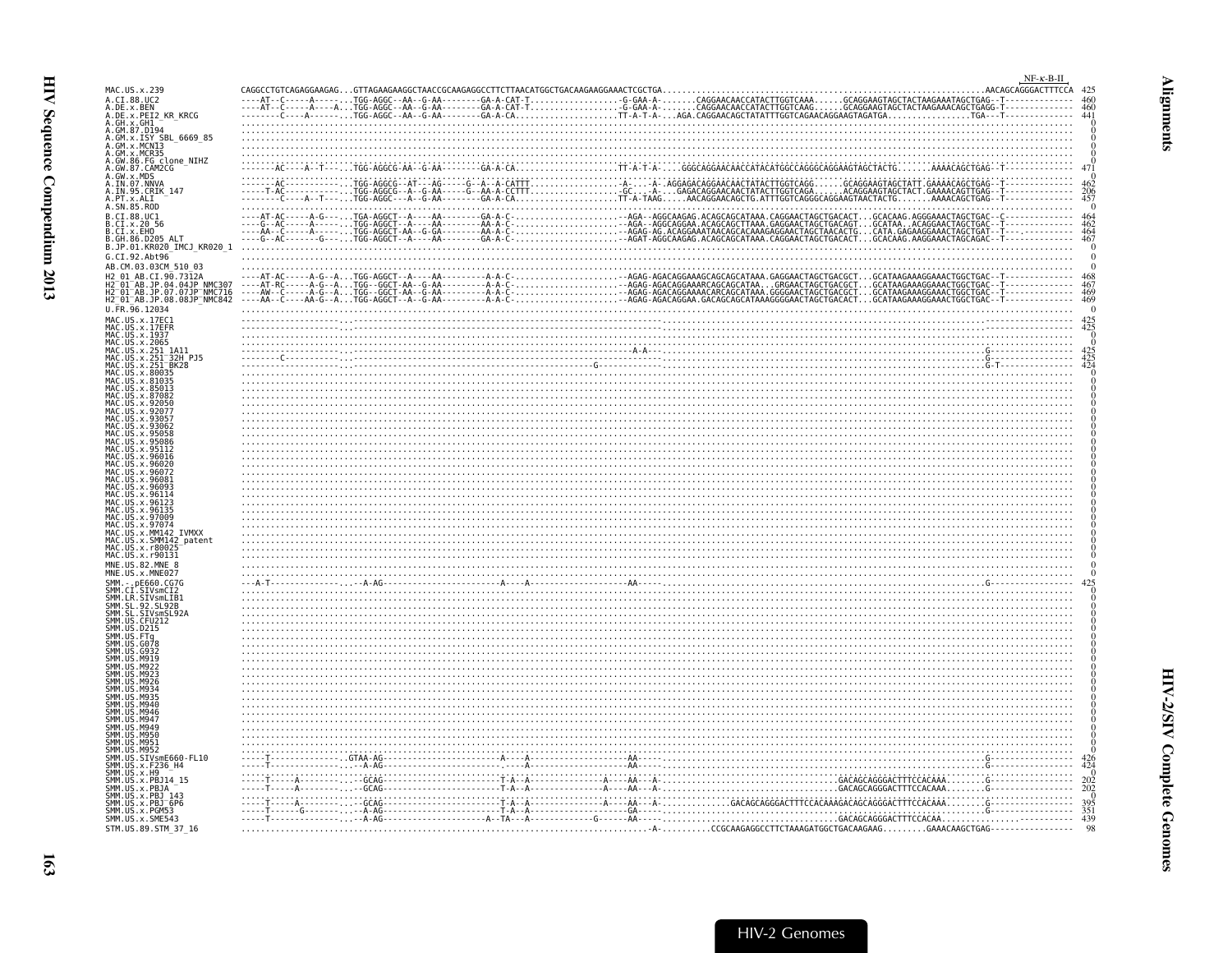<span id="page-9-0"></span>

|                                                                                                                                                                                                                                                                       |  |  | +1 mRNA start site                                                                                                                                                                                                                              |                                                                                                  |
|-----------------------------------------------------------------------------------------------------------------------------------------------------------------------------------------------------------------------------------------------------------------------|--|--|-------------------------------------------------------------------------------------------------------------------------------------------------------------------------------------------------------------------------------------------------|--------------------------------------------------------------------------------------------------|
|                                                                                                                                                                                                                                                                       |  |  | H-R-B-I<br>NF-R-B-I<br>NF-R-B-I<br>NF-R-B-I TATA Box<br>STR D3 end 5' LTR R repeat begin<br>STR D3 end 5' LTR R repeat begin<br>STR D3 end 5' LTR R repeat begin<br>STR D3 end 5' LTR R repeat begin<br>STR D3 end 5' LTR R repeat begin<br>STR |                                                                                                  |
| MAC.US.x.239<br>A.CI.88.UC2                                                                                                                                                                                                                                           |  |  |                                                                                                                                                                                                                                                 |                                                                                                  |
| A.DE.x.BEN<br>A.DE.x.PEI2 KR KRCG                                                                                                                                                                                                                                     |  |  |                                                                                                                                                                                                                                                 |                                                                                                  |
| A. DE. x. DEI 2 KR_KRCG<br>A. GH. x. GH1 2 KR_KRCG<br>A. GM. x. J. EY<br>A. GM. x. J. EY<br>A. GM. x. J. EY<br>A. GM. x. MCR35<br>A. GM. x. MCR35<br>A. GM. 87. CAM2CG<br>A. J. W. S. CAM2CG<br>A. J. N. 95. CRIK_147<br>A. IN. 95. CRIK_147<br>A. IN. 95. CRIK       |  |  |                                                                                                                                                                                                                                                 | $\begin{array}{c} 606 \\ 711 \\ 711 \\ 711 \\ 710 \\ 637 \\ 623 \\ 372 \\ 622 \\ 71 \end{array}$ |
|                                                                                                                                                                                                                                                                       |  |  |                                                                                                                                                                                                                                                 |                                                                                                  |
|                                                                                                                                                                                                                                                                       |  |  |                                                                                                                                                                                                                                                 |                                                                                                  |
|                                                                                                                                                                                                                                                                       |  |  |                                                                                                                                                                                                                                                 |                                                                                                  |
|                                                                                                                                                                                                                                                                       |  |  |                                                                                                                                                                                                                                                 |                                                                                                  |
|                                                                                                                                                                                                                                                                       |  |  |                                                                                                                                                                                                                                                 |                                                                                                  |
| B.CI.88.UC1<br>B.CI.x.20 56<br>B.CI.x.EHO                                                                                                                                                                                                                             |  |  |                                                                                                                                                                                                                                                 | $629$<br>$627$<br>$629$<br>$632$<br>$0$                                                          |
| B.GH.86.D205<br>ALT                                                                                                                                                                                                                                                   |  |  |                                                                                                                                                                                                                                                 |                                                                                                  |
| B.JP.01.KR020_IMCJ_KR020_1<br>G.CI.92.Abt96                                                                                                                                                                                                                           |  |  |                                                                                                                                                                                                                                                 | $\overline{0}$                                                                                   |
| AB.CM.03.03CM 510 03                                                                                                                                                                                                                                                  |  |  |                                                                                                                                                                                                                                                 | $\Omega$                                                                                         |
| H2 01 AB.CI.90.7312A                                                                                                                                                                                                                                                  |  |  |                                                                                                                                                                                                                                                 |                                                                                                  |
| H2-01-AB.JP.04.04JP<br>H2-01-AB.JP.04.04JP-NMC307<br>H2-01-AB.JP.07.07JP-NMC716<br>H2_01_AB.JP.08.08JP_NMC842                                                                                                                                                         |  |  |                                                                                                                                                                                                                                                 | $633$<br>$635$<br>$635$                                                                          |
| U.FR.96.12034                                                                                                                                                                                                                                                         |  |  |                                                                                                                                                                                                                                                 | 122                                                                                              |
| MAC.US.x.17EC1<br>MAC.US.x.17EFR<br>MAC.US.x.1937<br>MAC.US.x.2065                                                                                                                                                                                                    |  |  |                                                                                                                                                                                                                                                 | $\frac{589}{589}$<br>00                                                                          |
| MAC.US.x.251_1A11<br>MAC.US.x.251_32H_PJ5                                                                                                                                                                                                                             |  |  |                                                                                                                                                                                                                                                 | 588                                                                                              |
|                                                                                                                                                                                                                                                                       |  |  |                                                                                                                                                                                                                                                 | 589<br>577                                                                                       |
| MAC. US. x. 251–32H<br>MAC. US. x. 251–8K28<br>MAC. US. x. 80035<br>MAC. US. x. 85003<br>MAC. US. x. 87082<br>MAC. US. x. 92050<br>MAC. US. x. 92050<br>MAC. US. x. 92077                                                                                             |  |  |                                                                                                                                                                                                                                                 |                                                                                                  |
|                                                                                                                                                                                                                                                                       |  |  |                                                                                                                                                                                                                                                 |                                                                                                  |
|                                                                                                                                                                                                                                                                       |  |  |                                                                                                                                                                                                                                                 |                                                                                                  |
| MAC.US.x.93057<br>MAC. US. x. 93062                                                                                                                                                                                                                                   |  |  |                                                                                                                                                                                                                                                 |                                                                                                  |
| MAC.US.x.95058<br>MAC.US.x.95086<br>MAC.US.x.95112                                                                                                                                                                                                                    |  |  |                                                                                                                                                                                                                                                 |                                                                                                  |
| MAC.US.x.95112<br>MAC.US.x.96016<br>MAC.US.x.96020<br>MAC.US.x.96022<br>MAC.US.x.96093<br>MAC.US.x.96093<br>MAC.US.x.96114                                                                                                                                            |  |  |                                                                                                                                                                                                                                                 |                                                                                                  |
|                                                                                                                                                                                                                                                                       |  |  |                                                                                                                                                                                                                                                 |                                                                                                  |
|                                                                                                                                                                                                                                                                       |  |  |                                                                                                                                                                                                                                                 |                                                                                                  |
| MAC. US. x. 96123<br>MAC. US. x. 96135                                                                                                                                                                                                                                |  |  |                                                                                                                                                                                                                                                 |                                                                                                  |
| MAC.US.x.97009                                                                                                                                                                                                                                                        |  |  |                                                                                                                                                                                                                                                 |                                                                                                  |
| MAC.US.x.97074<br>MAC.US.x.MM142<br>US.x.MM142_IVMXX                                                                                                                                                                                                                  |  |  | <u> 1990 - Andrea Stadt British, fransk politik (f. 1981)</u>                                                                                                                                                                                   | $7^{0}_{71}_{00}$                                                                                |
| MAC.US.x.SMM142_patent<br>MAC.US.x.r80025<br>MAC.US.x.r90131                                                                                                                                                                                                          |  |  |                                                                                                                                                                                                                                                 |                                                                                                  |
| MNE.US.82.MNE 8<br>MNE.US.x.MNE027                                                                                                                                                                                                                                    |  |  |                                                                                                                                                                                                                                                 | $^{71}_{71}$                                                                                     |
|                                                                                                                                                                                                                                                                       |  |  |                                                                                                                                                                                                                                                 | 588                                                                                              |
| PINE. US. 2. FINERAL<br>SMM . CT_STVSITE12<br>SMM . IR. STVSITE12<br>SMM . IR. STVSITE12<br>SMM . SL. 32. STVSITE12<br>SMM . US. CFU212<br>SMM . US. CFU212<br>SMM . US. FTQ<br>SMM . US. 6032<br>SMM . US. 6032<br>SMM . US. 6032<br>SMM . US. 6032<br>SMM . US.     |  |  |                                                                                                                                                                                                                                                 |                                                                                                  |
|                                                                                                                                                                                                                                                                       |  |  |                                                                                                                                                                                                                                                 | $^{0}_{70}$                                                                                      |
|                                                                                                                                                                                                                                                                       |  |  |                                                                                                                                                                                                                                                 |                                                                                                  |
|                                                                                                                                                                                                                                                                       |  |  |                                                                                                                                                                                                                                                 |                                                                                                  |
| SMM.US<br>SMM.US<br>M92.                                                                                                                                                                                                                                              |  |  |                                                                                                                                                                                                                                                 |                                                                                                  |
| M923<br>SMM. US.M926<br>SMM. US.M934                                                                                                                                                                                                                                  |  |  |                                                                                                                                                                                                                                                 |                                                                                                  |
| SMM.US<br>MQ35                                                                                                                                                                                                                                                        |  |  |                                                                                                                                                                                                                                                 |                                                                                                  |
| SMM. US. M940                                                                                                                                                                                                                                                         |  |  |                                                                                                                                                                                                                                                 |                                                                                                  |
|                                                                                                                                                                                                                                                                       |  |  |                                                                                                                                                                                                                                                 |                                                                                                  |
|                                                                                                                                                                                                                                                                       |  |  |                                                                                                                                                                                                                                                 |                                                                                                  |
|                                                                                                                                                                                                                                                                       |  |  |                                                                                                                                                                                                                                                 |                                                                                                  |
|                                                                                                                                                                                                                                                                       |  |  |                                                                                                                                                                                                                                                 |                                                                                                  |
|                                                                                                                                                                                                                                                                       |  |  |                                                                                                                                                                                                                                                 |                                                                                                  |
| SMM: US: M946<br>SMM: US: M946<br>SMM: US: M949<br>SMM: US: M949<br>SMM: US: M959<br>SMM: US: M951<br>SMM: US: STV: STV: M560-<br>SMM: US: X: H9<br>SMM: US: X: H9314<br>SMM: US: X: PB314<br>SMM: US: X: PB314<br>SMM: US: X: PB3143<br>SMM: US: X: PB3143<br>SMM: U |  |  |                                                                                                                                                                                                                                                 | 0<br>589<br>586<br>572<br>366<br>366<br>515<br>515<br>602                                        |
| SMM.US.x.SME543                                                                                                                                                                                                                                                       |  |  |                                                                                                                                                                                                                                                 |                                                                                                  |
| STM.US.89.STM_37_16                                                                                                                                                                                                                                                   |  |  |                                                                                                                                                                                                                                                 | 262                                                                                              |

**Alignments**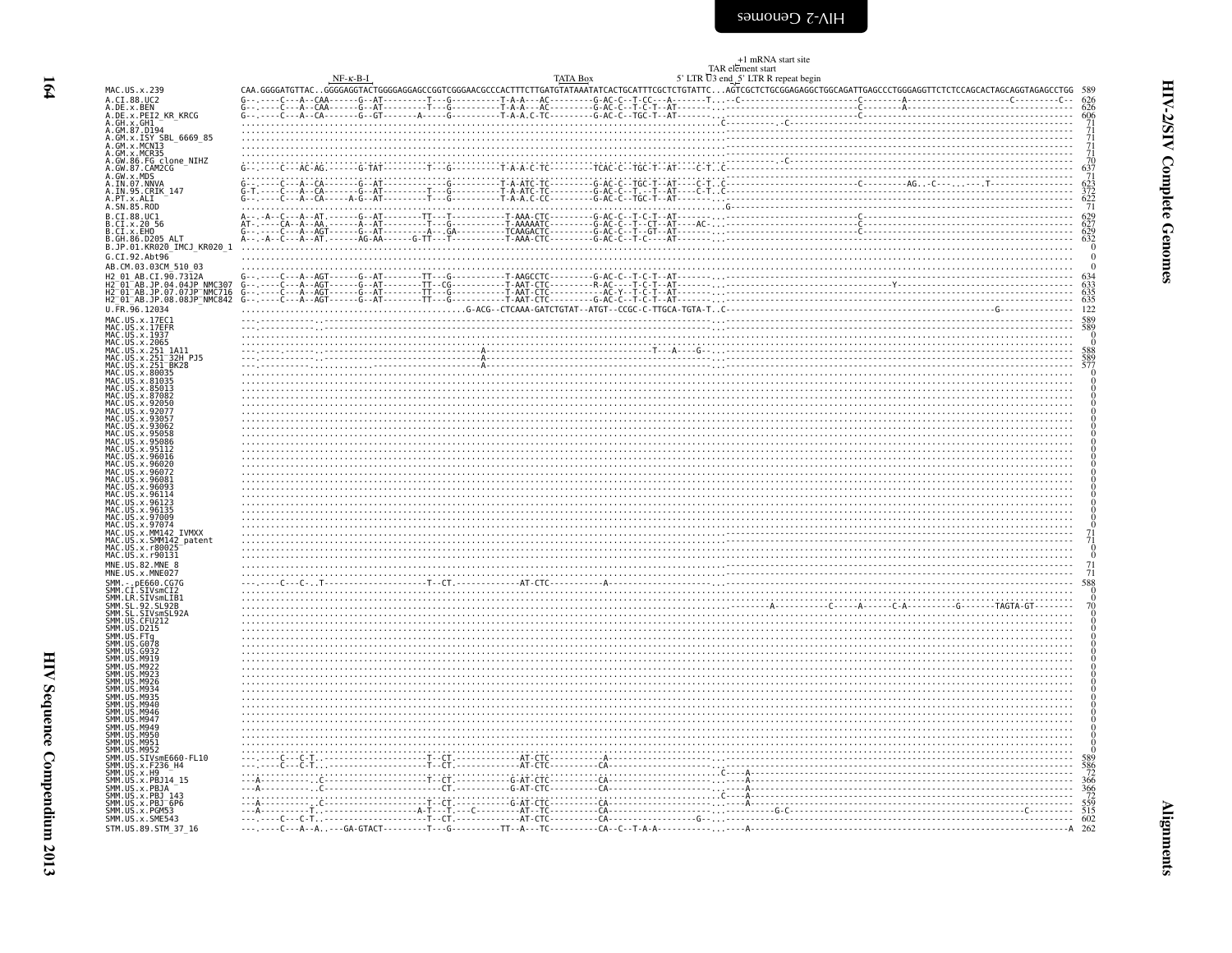<span id="page-10-0"></span>

|                                                                                                                                                                                                                                                                    |                                                                                                                                                                                                                                     | TAR element end | Poly-A signal 5' LTR R repeat end_5' LTR U5 start |  |                |
|--------------------------------------------------------------------------------------------------------------------------------------------------------------------------------------------------------------------------------------------------------------------|-------------------------------------------------------------------------------------------------------------------------------------------------------------------------------------------------------------------------------------|-----------------|---------------------------------------------------|--|----------------|
| MAC.US.x.239<br>A.CI.88.UC2                                                                                                                                                                                                                                        |                                                                                                                                                                                                                                     |                 |                                                   |  |                |
| A.DE.x.BEN<br>A.DE.x.PEI2_KR_KRCG<br>A.GH.x.GH1                                                                                                                                                                                                                    |                                                                                                                                                                                                                                     |                 |                                                   |  |                |
| A.GM.87.D194                                                                                                                                                                                                                                                       |                                                                                                                                                                                                                                     |                 |                                                   |  |                |
|                                                                                                                                                                                                                                                                    |                                                                                                                                                                                                                                     |                 |                                                   |  |                |
|                                                                                                                                                                                                                                                                    |                                                                                                                                                                                                                                     |                 |                                                   |  |                |
|                                                                                                                                                                                                                                                                    |                                                                                                                                                                                                                                     |                 |                                                   |  |                |
|                                                                                                                                                                                                                                                                    |                                                                                                                                                                                                                                     |                 |                                                   |  |                |
| A. GM. 87. D194<br>A. GM. x. ISY SBL_6669_85<br>A. GM. x. MCN13<br>A. GM. x. MCR35<br>A. GM. 86. FG. clone_NIHZ<br>A. GM. 87. CAM2CG<br>A. IN. 97. NNVA<br>A. IN. 97. NNVA<br>A. IN. 97. NNVA<br>A. IN. 97. NNVA<br>A. FU. 32. RDL<br>A. SN. 85. ROD<br>A. SN. 85. |                                                                                                                                                                                                                                     |                 |                                                   |  |                |
| B.CI.88.UC1                                                                                                                                                                                                                                                        |                                                                                                                                                                                                                                     |                 |                                                   |  |                |
| B.CI.x.20 56<br>B.CI.x.20 56<br>B.CI.x.EHO<br>B.GH.86.D205 ALT<br>B.JP.01.KR020_IMCJ_KR020_1                                                                                                                                                                       |                                                                                                                                                                                                                                     |                 |                                                   |  |                |
| G.CI.92.Abt96                                                                                                                                                                                                                                                      |                                                                                                                                                                                                                                     |                 |                                                   |  |                |
| AB.CM.03.03CM_510_03                                                                                                                                                                                                                                               |                                                                                                                                                                                                                                     |                 |                                                   |  |                |
| CI.90.7312A                                                                                                                                                                                                                                                        |                                                                                                                                                                                                                                     |                 |                                                   |  |                |
| H2_01_AB.JP.04.04JP_NMC307<br>H2_01_AB.JP.07.07JP_NMC716<br>H2_01_AB.JP.07.07JP_NMC716                                                                                                                                                                             |                                                                                                                                                                                                                                     |                 |                                                   |  | 797            |
| U.FR.96.12034                                                                                                                                                                                                                                                      |                                                                                                                                                                                                                                     |                 |                                                   |  | 285            |
|                                                                                                                                                                                                                                                                    |                                                                                                                                                                                                                                     |                 |                                                   |  |                |
|                                                                                                                                                                                                                                                                    |                                                                                                                                                                                                                                     |                 |                                                   |  |                |
| MAC.US.x.251 <sup>-</sup> 32H_PJ5<br>MAC.US.x.251 <sup>-</sup> BK28                                                                                                                                                                                                |                                                                                                                                                                                                                                     |                 |                                                   |  |                |
| MAC.US.x.80035<br>MAC. US. x. 81035                                                                                                                                                                                                                                |                                                                                                                                                                                                                                     |                 |                                                   |  |                |
| MAC.US.x.85013                                                                                                                                                                                                                                                     |                                                                                                                                                                                                                                     |                 |                                                   |  |                |
|                                                                                                                                                                                                                                                                    |                                                                                                                                                                                                                                     |                 |                                                   |  |                |
|                                                                                                                                                                                                                                                                    |                                                                                                                                                                                                                                     |                 |                                                   |  |                |
|                                                                                                                                                                                                                                                                    |                                                                                                                                                                                                                                     |                 |                                                   |  |                |
|                                                                                                                                                                                                                                                                    |                                                                                                                                                                                                                                     |                 |                                                   |  |                |
|                                                                                                                                                                                                                                                                    |                                                                                                                                                                                                                                     |                 |                                                   |  |                |
|                                                                                                                                                                                                                                                                    |                                                                                                                                                                                                                                     |                 |                                                   |  |                |
|                                                                                                                                                                                                                                                                    |                                                                                                                                                                                                                                     |                 |                                                   |  |                |
|                                                                                                                                                                                                                                                                    |                                                                                                                                                                                                                                     |                 |                                                   |  |                |
| MAC.US.x.MM142 IVMXX<br>MAC.US.x.SMM142 patent                                                                                                                                                                                                                     |                                                                                                                                                                                                                                     |                 |                                                   |  |                |
| MAC.US.x.r80025<br>MAC.US.x.r90131                                                                                                                                                                                                                                 |                                                                                                                                                                                                                                     |                 |                                                   |  |                |
| MNE.US.82.MNE 8<br>MNE.US.x.MNE027                                                                                                                                                                                                                                 |                                                                                                                                                                                                                                     |                 |                                                   |  | $^{232}_{232}$ |
|                                                                                                                                                                                                                                                                    |                                                                                                                                                                                                                                     |                 |                                                   |  | 750            |
|                                                                                                                                                                                                                                                                    |                                                                                                                                                                                                                                     |                 |                                                   |  | 226            |
|                                                                                                                                                                                                                                                                    |                                                                                                                                                                                                                                     |                 |                                                   |  |                |
|                                                                                                                                                                                                                                                                    |                                                                                                                                                                                                                                     |                 |                                                   |  |                |
|                                                                                                                                                                                                                                                                    | ה בלבל במה במה במה המורח בהתוכני המורח בהתוכני המורח בהתוכני המורח בהתוכני המורח בהתוכני המורח בהתוכני המורח ב<br>המורח בהתוכני המורח בהתוכני המורח בהתוכני המורח בהתוכני המורח בהתוכני המורח בהתוכני המורח בהתוכני המורח בהתוכנ    |                 |                                                   |  |                |
| ŠMM. I                                                                                                                                                                                                                                                             |                                                                                                                                                                                                                                     |                 |                                                   |  |                |
|                                                                                                                                                                                                                                                                    | האריה המוכרים במוכרים במוכרים במוכרים במוכרים במוכרים במוכרים במוכרים במוכרים במוכרים במוכרים במוכרים במוכרים<br>סיום במוכרים במוכרים במוכרים במוכרים במוכרים במוכרים במוכרים במוכרים במוכרים במוכרים במוכרים במוכרים במוכרים ב<br> |                 |                                                   |  |                |
|                                                                                                                                                                                                                                                                    |                                                                                                                                                                                                                                     |                 |                                                   |  |                |
|                                                                                                                                                                                                                                                                    |                                                                                                                                                                                                                                     |                 |                                                   |  |                |
|                                                                                                                                                                                                                                                                    |                                                                                                                                                                                                                                     |                 |                                                   |  |                |
|                                                                                                                                                                                                                                                                    |                                                                                                                                                                                                                                     |                 |                                                   |  |                |
|                                                                                                                                                                                                                                                                    |                                                                                                                                                                                                                                     |                 |                                                   |  |                |
|                                                                                                                                                                                                                                                                    |                                                                                                                                                                                                                                     |                 |                                                   |  |                |
|                                                                                                                                                                                                                                                                    |                                                                                                                                                                                                                                     |                 |                                                   |  |                |
| 35 MW UUS : 1992<br>SAME UUS : 1992<br>SAME UUS : 1993<br>SAME UUS : 1994<br>SAME UUS : 1994<br>SAME UUS : 1994<br>SAME UUS : 1994<br>SAME UUS : 1995<br>SAME UUS : 2 : 1995<br>SAME UUS : 2 : 1995<br>SAME UUS : 2 : 1993<br>SAME UUS : 2 : 1993<br>SAME UUS : 2  | radical contract of the contract of the contract of the contract of the contract of the contract of the contract of the contract of the contract of the contract of the contract of the contract of the contract of the contra      |                 |                                                   |  |                |
|                                                                                                                                                                                                                                                                    |                                                                                                                                                                                                                                     |                 |                                                   |  | 676<br>-764    |
| STM.US.89.STM_37_16                                                                                                                                                                                                                                                |                                                                                                                                                                                                                                     |                 |                                                   |  | 422            |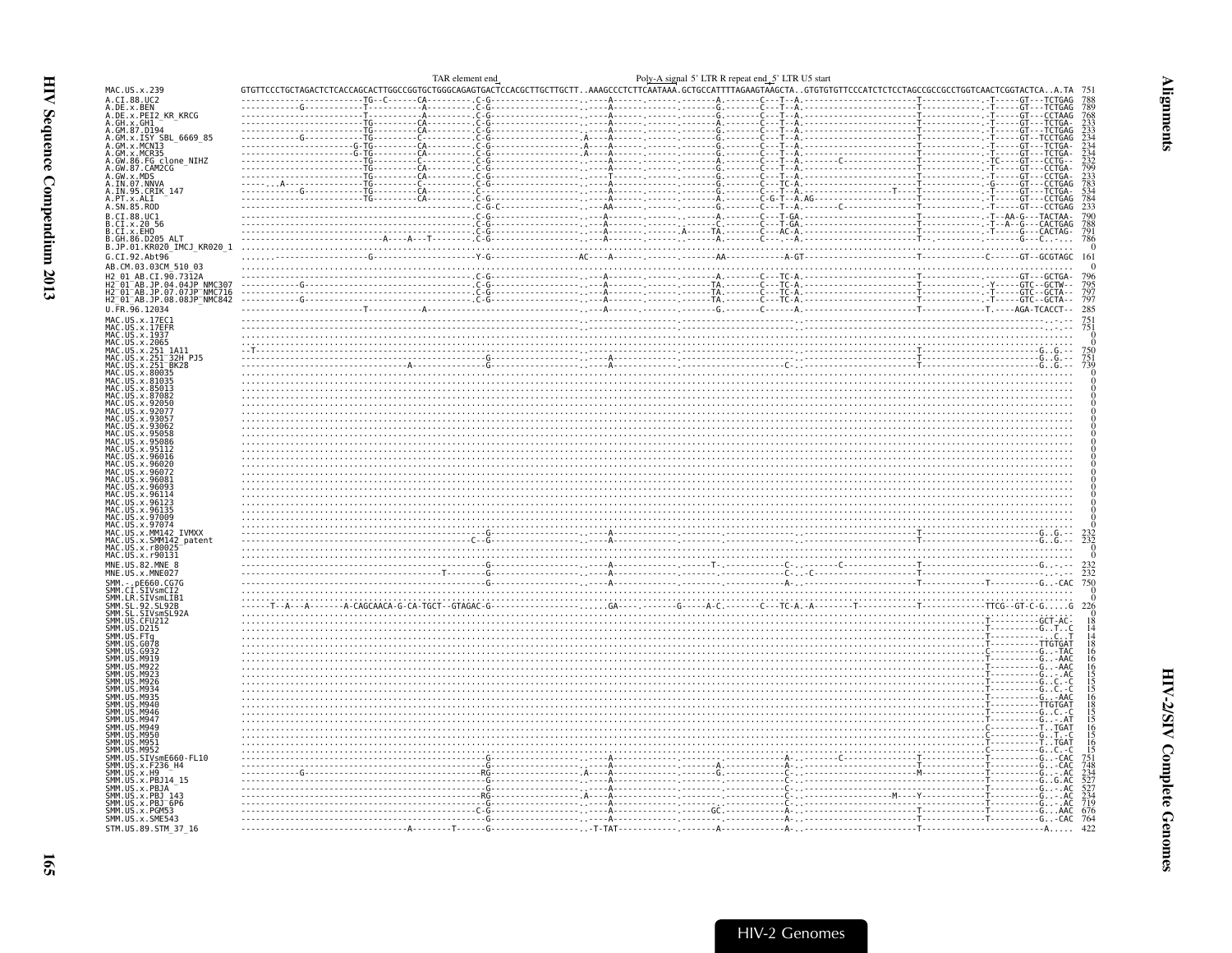<span id="page-11-0"></span>

| MAC. US. x. 239                                                                                                                                                                                                                                                       |  |  |  |                                                                                                                                                                                                                                                                                                                                                                                                                                                                                                                                                                                                                       |
|-----------------------------------------------------------------------------------------------------------------------------------------------------------------------------------------------------------------------------------------------------------------------|--|--|--|-----------------------------------------------------------------------------------------------------------------------------------------------------------------------------------------------------------------------------------------------------------------------------------------------------------------------------------------------------------------------------------------------------------------------------------------------------------------------------------------------------------------------------------------------------------------------------------------------------------------------|
|                                                                                                                                                                                                                                                                       |  |  |  | AT.AAGAACACCCTGGT.CTGTTAGGACCCTTTCTGCTTTGGG.AAACCGAAGCAGGAAAATCCCTAGCAGATTGGCGCCTGAACAGGGACTTG.AAGGAGAGTGAGAGACTCC.TGAGT.ACGGCTGAGTGAAGGCGGCAGTAGGGCGGCAG 896                                                                                                                                                                                                                                                                                                                                                                                                                                                         |
| A.CI.88.UC2                                                                                                                                                                                                                                                           |  |  |  |                                                                                                                                                                                                                                                                                                                                                                                                                                                                                                                                                                                                                       |
| A.DE.x.BEN                                                                                                                                                                                                                                                            |  |  |  |                                                                                                                                                                                                                                                                                                                                                                                                                                                                                                                                                                                                                       |
| A.DE.x.PEI2 KR KRCG<br>A.GH.x.GH1                                                                                                                                                                                                                                     |  |  |  |                                                                                                                                                                                                                                                                                                                                                                                                                                                                                                                                                                                                                       |
| A.GM.87.D194                                                                                                                                                                                                                                                          |  |  |  |                                                                                                                                                                                                                                                                                                                                                                                                                                                                                                                                                                                                                       |
| A GM. 87. D1994<br>A. GM. x. ISY SBL_6669_85<br>A. GM. x. MCR13<br>A. GM. x. MCR35<br>A. GM. 86. FG Clone_NIHZ<br>A. GM. 87. CAM2CG<br>A. IN. 97. CAM2CG<br>A. IN. 95. CRIK_147<br>A. IN. 97. CRIK_147<br>A. FU. 37. RSL<br>A. IN. 97. CRIK_147<br>A. SN. 85. R       |  |  |  | $\frac{1000 \text{ A}}{1000 \text{ A}} = \frac{1000 \text{ A}}{1000 \text{ A}} = \frac{1000 \text{ A}}{1000 \text{ A}} = \frac{1000 \text{ A}}{1000 \text{ A}} = \frac{1000 \text{ A}}{1000 \text{ A}} = \frac{1000 \text{ A}}{1000 \text{ A}} = \frac{1000 \text{ A}}{1000 \text{ A}} = \frac{1000 \text{ A}}{1000 \text{ A}} = \frac{1000 \text{ A}}{1000 \text{ A}} = \frac{1000 \text{ A}}{$                                                                                                                                                                                                                      |
|                                                                                                                                                                                                                                                                       |  |  |  |                                                                                                                                                                                                                                                                                                                                                                                                                                                                                                                                                                                                                       |
|                                                                                                                                                                                                                                                                       |  |  |  |                                                                                                                                                                                                                                                                                                                                                                                                                                                                                                                                                                                                                       |
|                                                                                                                                                                                                                                                                       |  |  |  |                                                                                                                                                                                                                                                                                                                                                                                                                                                                                                                                                                                                                       |
|                                                                                                                                                                                                                                                                       |  |  |  |                                                                                                                                                                                                                                                                                                                                                                                                                                                                                                                                                                                                                       |
|                                                                                                                                                                                                                                                                       |  |  |  |                                                                                                                                                                                                                                                                                                                                                                                                                                                                                                                                                                                                                       |
|                                                                                                                                                                                                                                                                       |  |  |  |                                                                                                                                                                                                                                                                                                                                                                                                                                                                                                                                                                                                                       |
|                                                                                                                                                                                                                                                                       |  |  |  |                                                                                                                                                                                                                                                                                                                                                                                                                                                                                                                                                                                                                       |
|                                                                                                                                                                                                                                                                       |  |  |  |                                                                                                                                                                                                                                                                                                                                                                                                                                                                                                                                                                                                                       |
| B.CI.88.UC1<br>B.CI.x.20 56<br>B.CI.x.EHO<br>B.GH.86.D205 ALT                                                                                                                                                                                                         |  |  |  |                                                                                                                                                                                                                                                                                                                                                                                                                                                                                                                                                                                                                       |
|                                                                                                                                                                                                                                                                       |  |  |  |                                                                                                                                                                                                                                                                                                                                                                                                                                                                                                                                                                                                                       |
|                                                                                                                                                                                                                                                                       |  |  |  |                                                                                                                                                                                                                                                                                                                                                                                                                                                                                                                                                                                                                       |
| B.JP.01.KR020_IMCJ_KR020_1                                                                                                                                                                                                                                            |  |  |  |                                                                                                                                                                                                                                                                                                                                                                                                                                                                                                                                                                                                                       |
|                                                                                                                                                                                                                                                                       |  |  |  |                                                                                                                                                                                                                                                                                                                                                                                                                                                                                                                                                                                                                       |
| G.CI.92.Abt96                                                                                                                                                                                                                                                         |  |  |  |                                                                                                                                                                                                                                                                                                                                                                                                                                                                                                                                                                                                                       |
| AB.CM.03.03CM 510 03                                                                                                                                                                                                                                                  |  |  |  |                                                                                                                                                                                                                                                                                                                                                                                                                                                                                                                                                                                                                       |
| H2 01 AB.CI.90.7312A                                                                                                                                                                                                                                                  |  |  |  |                                                                                                                                                                                                                                                                                                                                                                                                                                                                                                                                                                                                                       |
| H2 01 AB.JP.04.04JP NMC307<br>H2 01 AB.JP.07.07JP NMC716<br>H2 01 AB.JP.07.07JP NMC716                                                                                                                                                                                |  |  |  |                                                                                                                                                                                                                                                                                                                                                                                                                                                                                                                                                                                                                       |
|                                                                                                                                                                                                                                                                       |  |  |  |                                                                                                                                                                                                                                                                                                                                                                                                                                                                                                                                                                                                                       |
|                                                                                                                                                                                                                                                                       |  |  |  |                                                                                                                                                                                                                                                                                                                                                                                                                                                                                                                                                                                                                       |
| U.FR.96.12034                                                                                                                                                                                                                                                         |  |  |  |                                                                                                                                                                                                                                                                                                                                                                                                                                                                                                                                                                                                                       |
|                                                                                                                                                                                                                                                                       |  |  |  |                                                                                                                                                                                                                                                                                                                                                                                                                                                                                                                                                                                                                       |
|                                                                                                                                                                                                                                                                       |  |  |  |                                                                                                                                                                                                                                                                                                                                                                                                                                                                                                                                                                                                                       |
|                                                                                                                                                                                                                                                                       |  |  |  |                                                                                                                                                                                                                                                                                                                                                                                                                                                                                                                                                                                                                       |
|                                                                                                                                                                                                                                                                       |  |  |  |                                                                                                                                                                                                                                                                                                                                                                                                                                                                                                                                                                                                                       |
|                                                                                                                                                                                                                                                                       |  |  |  |                                                                                                                                                                                                                                                                                                                                                                                                                                                                                                                                                                                                                       |
|                                                                                                                                                                                                                                                                       |  |  |  |                                                                                                                                                                                                                                                                                                                                                                                                                                                                                                                                                                                                                       |
|                                                                                                                                                                                                                                                                       |  |  |  |                                                                                                                                                                                                                                                                                                                                                                                                                                                                                                                                                                                                                       |
| MAC.US.x.81035<br>MAC.US.x.85013                                                                                                                                                                                                                                      |  |  |  |                                                                                                                                                                                                                                                                                                                                                                                                                                                                                                                                                                                                                       |
|                                                                                                                                                                                                                                                                       |  |  |  |                                                                                                                                                                                                                                                                                                                                                                                                                                                                                                                                                                                                                       |
| MAC.US.x.87082<br>.US.x.92050                                                                                                                                                                                                                                         |  |  |  |                                                                                                                                                                                                                                                                                                                                                                                                                                                                                                                                                                                                                       |
| MAC.US.x.92077                                                                                                                                                                                                                                                        |  |  |  |                                                                                                                                                                                                                                                                                                                                                                                                                                                                                                                                                                                                                       |
| US.x.9305                                                                                                                                                                                                                                                             |  |  |  |                                                                                                                                                                                                                                                                                                                                                                                                                                                                                                                                                                                                                       |
| MAC.US.x.93062<br>MAC.US.x.95058                                                                                                                                                                                                                                      |  |  |  |                                                                                                                                                                                                                                                                                                                                                                                                                                                                                                                                                                                                                       |
| US.x.95058.                                                                                                                                                                                                                                                           |  |  |  |                                                                                                                                                                                                                                                                                                                                                                                                                                                                                                                                                                                                                       |
| MAC.US.x.95086<br>MAC.US.x.95112                                                                                                                                                                                                                                      |  |  |  |                                                                                                                                                                                                                                                                                                                                                                                                                                                                                                                                                                                                                       |
| US.x.95112                                                                                                                                                                                                                                                            |  |  |  |                                                                                                                                                                                                                                                                                                                                                                                                                                                                                                                                                                                                                       |
| .US.x.96016<br>.US.x.96020                                                                                                                                                                                                                                            |  |  |  |                                                                                                                                                                                                                                                                                                                                                                                                                                                                                                                                                                                                                       |
| .US.x.96072                                                                                                                                                                                                                                                           |  |  |  |                                                                                                                                                                                                                                                                                                                                                                                                                                                                                                                                                                                                                       |
| US.x.9608                                                                                                                                                                                                                                                             |  |  |  |                                                                                                                                                                                                                                                                                                                                                                                                                                                                                                                                                                                                                       |
|                                                                                                                                                                                                                                                                       |  |  |  |                                                                                                                                                                                                                                                                                                                                                                                                                                                                                                                                                                                                                       |
|                                                                                                                                                                                                                                                                       |  |  |  |                                                                                                                                                                                                                                                                                                                                                                                                                                                                                                                                                                                                                       |
|                                                                                                                                                                                                                                                                       |  |  |  |                                                                                                                                                                                                                                                                                                                                                                                                                                                                                                                                                                                                                       |
| MAC. US. x. 96093<br>MAC. US. x. 96114<br>. US . x . 96123                                                                                                                                                                                                            |  |  |  |                                                                                                                                                                                                                                                                                                                                                                                                                                                                                                                                                                                                                       |
| . US . x . 96135                                                                                                                                                                                                                                                      |  |  |  |                                                                                                                                                                                                                                                                                                                                                                                                                                                                                                                                                                                                                       |
| MAC.US.x.97009                                                                                                                                                                                                                                                        |  |  |  |                                                                                                                                                                                                                                                                                                                                                                                                                                                                                                                                                                                                                       |
| MAC. US. x. 97074                                                                                                                                                                                                                                                     |  |  |  |                                                                                                                                                                                                                                                                                                                                                                                                                                                                                                                                                                                                                       |
| MAC.US.x.MM142 IVMXX                                                                                                                                                                                                                                                  |  |  |  |                                                                                                                                                                                                                                                                                                                                                                                                                                                                                                                                                                                                                       |
| MAC.US.x.SMM142 patent                                                                                                                                                                                                                                                |  |  |  |                                                                                                                                                                                                                                                                                                                                                                                                                                                                                                                                                                                                                       |
|                                                                                                                                                                                                                                                                       |  |  |  | $\begin{minipage}{0.99\textwidth} \includegraphics{0.99\textwidth} \includegraphics{0.99\textwidth} \includegraphics{0.99\textwidth} \includegraphics{0.99\textwidth} \includegraphics{0.99\textwidth} \includegraphics{0.99\textwidth} \includegraphics{0.99\textwidth} \includegraphics{0.99\textwidth} \includegraphics{0.99\textwidth} \includegraphics{0.99\textwidth} \includegraphics{0.99\textwidth} \includegraphics{0.99\textwidth} \includegraphics{0.99\textwidth} \includegraphics{0.99\textwidth} \includegraphics{0.99\textwidth} \includegraphics{0.99\textwidth} \includegraphics{0.99\textwidth} \$ |
|                                                                                                                                                                                                                                                                       |  |  |  |                                                                                                                                                                                                                                                                                                                                                                                                                                                                                                                                                                                                                       |
|                                                                                                                                                                                                                                                                       |  |  |  |                                                                                                                                                                                                                                                                                                                                                                                                                                                                                                                                                                                                                       |
| MAC. US. x. r80025<br>MAC.US.x.r90131<br>MNE.US.82.MNE 8<br>MNE.US.x.MNE027<br>SMM. - . pE660.CG7G                                                                                                                                                                    |  |  |  |                                                                                                                                                                                                                                                                                                                                                                                                                                                                                                                                                                                                                       |
|                                                                                                                                                                                                                                                                       |  |  |  |                                                                                                                                                                                                                                                                                                                                                                                                                                                                                                                                                                                                                       |
|                                                                                                                                                                                                                                                                       |  |  |  |                                                                                                                                                                                                                                                                                                                                                                                                                                                                                                                                                                                                                       |
|                                                                                                                                                                                                                                                                       |  |  |  |                                                                                                                                                                                                                                                                                                                                                                                                                                                                                                                                                                                                                       |
|                                                                                                                                                                                                                                                                       |  |  |  |                                                                                                                                                                                                                                                                                                                                                                                                                                                                                                                                                                                                                       |
|                                                                                                                                                                                                                                                                       |  |  |  |                                                                                                                                                                                                                                                                                                                                                                                                                                                                                                                                                                                                                       |
|                                                                                                                                                                                                                                                                       |  |  |  |                                                                                                                                                                                                                                                                                                                                                                                                                                                                                                                                                                                                                       |
|                                                                                                                                                                                                                                                                       |  |  |  |                                                                                                                                                                                                                                                                                                                                                                                                                                                                                                                                                                                                                       |
|                                                                                                                                                                                                                                                                       |  |  |  |                                                                                                                                                                                                                                                                                                                                                                                                                                                                                                                                                                                                                       |
|                                                                                                                                                                                                                                                                       |  |  |  |                                                                                                                                                                                                                                                                                                                                                                                                                                                                                                                                                                                                                       |
|                                                                                                                                                                                                                                                                       |  |  |  |                                                                                                                                                                                                                                                                                                                                                                                                                                                                                                                                                                                                                       |
|                                                                                                                                                                                                                                                                       |  |  |  |                                                                                                                                                                                                                                                                                                                                                                                                                                                                                                                                                                                                                       |
|                                                                                                                                                                                                                                                                       |  |  |  |                                                                                                                                                                                                                                                                                                                                                                                                                                                                                                                                                                                                                       |
| NG3'                                                                                                                                                                                                                                                                  |  |  |  |                                                                                                                                                                                                                                                                                                                                                                                                                                                                                                                                                                                                                       |
| M946                                                                                                                                                                                                                                                                  |  |  |  |                                                                                                                                                                                                                                                                                                                                                                                                                                                                                                                                                                                                                       |
|                                                                                                                                                                                                                                                                       |  |  |  |                                                                                                                                                                                                                                                                                                                                                                                                                                                                                                                                                                                                                       |
| M94                                                                                                                                                                                                                                                                   |  |  |  |                                                                                                                                                                                                                                                                                                                                                                                                                                                                                                                                                                                                                       |
|                                                                                                                                                                                                                                                                       |  |  |  |                                                                                                                                                                                                                                                                                                                                                                                                                                                                                                                                                                                                                       |
|                                                                                                                                                                                                                                                                       |  |  |  |                                                                                                                                                                                                                                                                                                                                                                                                                                                                                                                                                                                                                       |
|                                                                                                                                                                                                                                                                       |  |  |  |                                                                                                                                                                                                                                                                                                                                                                                                                                                                                                                                                                                                                       |
|                                                                                                                                                                                                                                                                       |  |  |  |                                                                                                                                                                                                                                                                                                                                                                                                                                                                                                                                                                                                                       |
|                                                                                                                                                                                                                                                                       |  |  |  |                                                                                                                                                                                                                                                                                                                                                                                                                                                                                                                                                                                                                       |
|                                                                                                                                                                                                                                                                       |  |  |  |                                                                                                                                                                                                                                                                                                                                                                                                                                                                                                                                                                                                                       |
|                                                                                                                                                                                                                                                                       |  |  |  |                                                                                                                                                                                                                                                                                                                                                                                                                                                                                                                                                                                                                       |
|                                                                                                                                                                                                                                                                       |  |  |  |                                                                                                                                                                                                                                                                                                                                                                                                                                                                                                                                                                                                                       |
|                                                                                                                                                                                                                                                                       |  |  |  |                                                                                                                                                                                                                                                                                                                                                                                                                                                                                                                                                                                                                       |
| SMM.CI.SIVSMCI2<br>SMM.LR.SIVSMCI2<br>SMM.SL.92.SL92B<br>SMM.SL.SIVsmSL92A<br>SMM.US.CFU212<br>SMM. US . D215<br>SMM.US.FTq<br>SMM.US<br>SMM.US<br>SMM.US.M946<br>SMM.US<br>SMM. US. M949<br>SMM. US. M950                                                            |  |  |  |                                                                                                                                                                                                                                                                                                                                                                                                                                                                                                                                                                                                                       |
| SMM. US. M950<br>SMM. US. M951<br>SMM. US. STV<br>SMM. US. STV<br>SMM. US. STV<br>SMM. US. X. H9<br>SMM. US. X. H9<br>SMM. US. X. H9<br>SMM. US. X. PBB14<br>SMM. US. X. PBB14<br>SMM. US. X. PBB54<br>SMM. US. X. PBB543<br>SMM. US. X. PBB543<br>SMM. US. X. PBB543 |  |  |  |                                                                                                                                                                                                                                                                                                                                                                                                                                                                                                                                                                                                                       |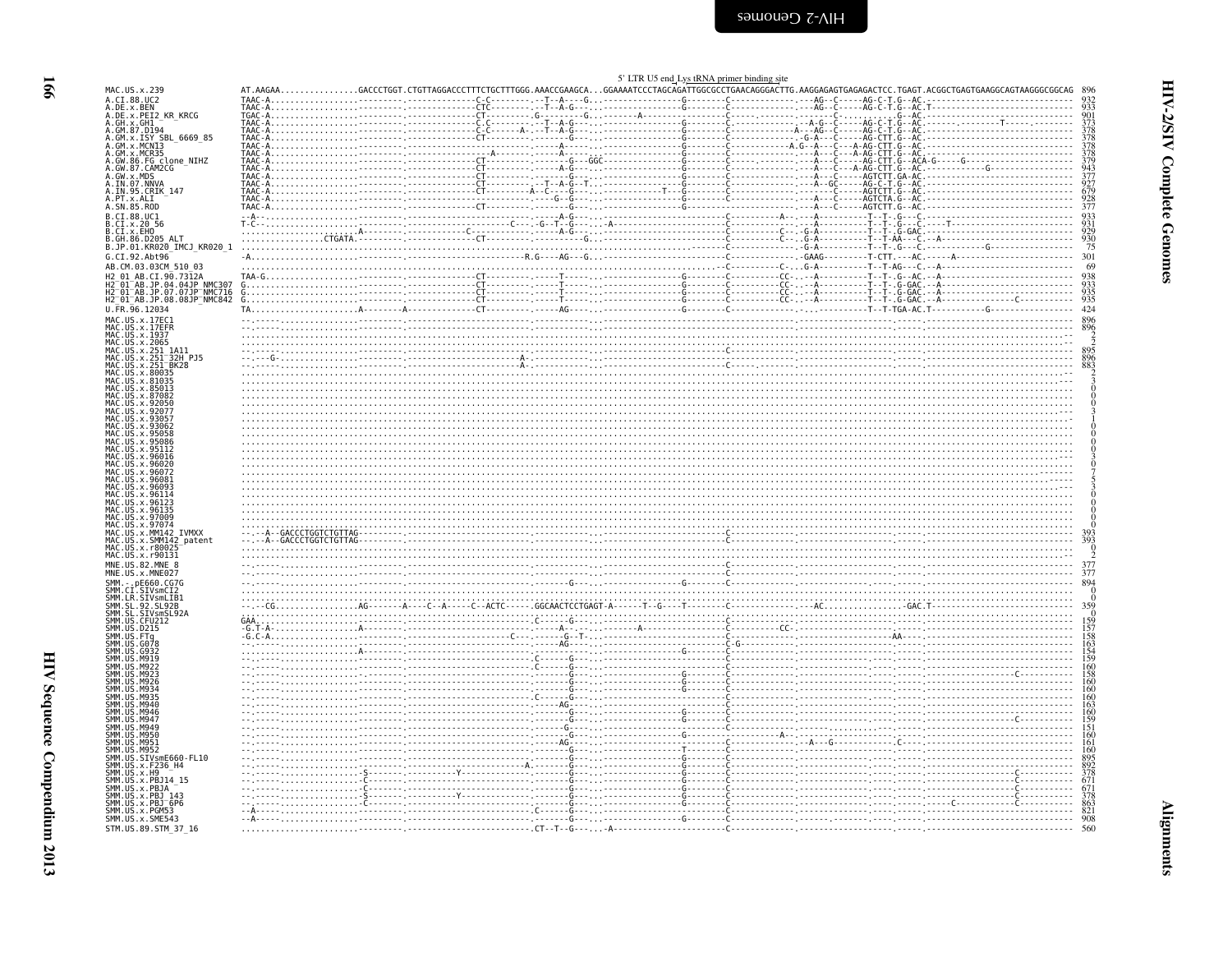| MAC.US.x.239                                                                                                 | GAACCAACCACGACGGAGTGCTCCTATAAA GGCG  CGGGTC GGTACCAGA  CGGCGTGAGGAGC GGGAGAGGAAGAGGCCTCC |  |                                                                                                           |                                                                                     |
|--------------------------------------------------------------------------------------------------------------|------------------------------------------------------------------------------------------|--|-----------------------------------------------------------------------------------------------------------|-------------------------------------------------------------------------------------|
| A. CT. 88. HC2<br>A.DE.X.BEN                                                                                 | $ A - -        A + -$                                                                    |  |                                                                                                           |                                                                                     |
| A.DE.x.PEI2 KR KRCG                                                                                          |                                                                                          |  | T.A-----------G---.GAA.-------A-CTACAC-.AA--ACTGT-GCC                                                     | `TTTT - - AC                                                                        |
| GM.x.ISY SBL 6669 85                                                                                         |                                                                                          |  |                                                                                                           | A-AAGGCTA--TA-CC<br>A-AAGGCT---TA-CC.<br>- TTT - - AC<br>A-AAGGCT---TA-CO<br>۰TTT - |
| GM.x.MCR35                                                                                                   |                                                                                          |  |                                                                                                           | TTT-<br>. ттт.                                                                      |
| .GW.86.FG clone_NIHZ                                                                                         |                                                                                          |  |                                                                                                           |                                                                                     |
| A.GW.87.CAM2CG<br>GW.x.MDS                                                                                   |                                                                                          |  | -----A-GG.--------†------------T.C------------G--- GAA.--------A-CIACAC-.AA--ACIGI-GCCTG.A-AGGGCI---IA-CC |                                                                                     |
| A.IN.07.NNVA<br>A.IN.95.CRIK 147                                                                             |                                                                                          |  |                                                                                                           |                                                                                     |
| A.PT.x.ALT<br>A.SN.85.ROD                                                                                    |                                                                                          |  |                                                                                                           |                                                                                     |
| R. CT. 88. HC1                                                                                               |                                                                                          |  |                                                                                                           |                                                                                     |
| CI.x.20 56<br>B.CI.x.EHO                                                                                     |                                                                                          |  |                                                                                                           |                                                                                     |
| B.GH.86.D205 ALT<br>KR020_IMCJ_KR020 1                                                                       |                                                                                          |  |                                                                                                           |                                                                                     |
| G.CT.92.Abt96                                                                                                |                                                                                          |  |                                                                                                           |                                                                                     |
| AB.CM.03.03CM 510 03                                                                                         |                                                                                          |  |                                                                                                           |                                                                                     |
| H2 <sup>-</sup> 01 <sup>-</sup> AB.JP.04.04JP NMC307<br>H2 <sup>-</sup> 01 <sup>-</sup> AB.JP.07.07JP NMC716 |                                                                                          |  |                                                                                                           |                                                                                     |
| H2 <sup>-</sup> 01 <sup>-</sup> AB.JP.08.08JP <sup>-</sup> NMC842                                            |                                                                                          |  |                                                                                                           |                                                                                     |
|                                                                                                              |                                                                                          |  |                                                                                                           |                                                                                     |
|                                                                                                              |                                                                                          |  |                                                                                                           |                                                                                     |
|                                                                                                              |                                                                                          |  |                                                                                                           |                                                                                     |
|                                                                                                              |                                                                                          |  |                                                                                                           |                                                                                     |
|                                                                                                              |                                                                                          |  |                                                                                                           |                                                                                     |
|                                                                                                              |                                                                                          |  |                                                                                                           |                                                                                     |
|                                                                                                              |                                                                                          |  |                                                                                                           |                                                                                     |
|                                                                                                              |                                                                                          |  |                                                                                                           |                                                                                     |
|                                                                                                              |                                                                                          |  |                                                                                                           |                                                                                     |
|                                                                                                              |                                                                                          |  |                                                                                                           |                                                                                     |
|                                                                                                              |                                                                                          |  |                                                                                                           |                                                                                     |
|                                                                                                              |                                                                                          |  |                                                                                                           |                                                                                     |
|                                                                                                              |                                                                                          |  |                                                                                                           |                                                                                     |
|                                                                                                              |                                                                                          |  |                                                                                                           |                                                                                     |
|                                                                                                              |                                                                                          |  |                                                                                                           |                                                                                     |
|                                                                                                              |                                                                                          |  |                                                                                                           |                                                                                     |
| patent                                                                                                       |                                                                                          |  |                                                                                                           |                                                                                     |
|                                                                                                              |                                                                                          |  |                                                                                                           |                                                                                     |
|                                                                                                              |                                                                                          |  |                                                                                                           |                                                                                     |
|                                                                                                              |                                                                                          |  |                                                                                                           |                                                                                     |
|                                                                                                              |                                                                                          |  |                                                                                                           |                                                                                     |
|                                                                                                              |                                                                                          |  |                                                                                                           |                                                                                     |
|                                                                                                              |                                                                                          |  |                                                                                                           |                                                                                     |
|                                                                                                              |                                                                                          |  |                                                                                                           |                                                                                     |
|                                                                                                              |                                                                                          |  |                                                                                                           |                                                                                     |
|                                                                                                              |                                                                                          |  |                                                                                                           |                                                                                     |
|                                                                                                              |                                                                                          |  |                                                                                                           |                                                                                     |
|                                                                                                              |                                                                                          |  |                                                                                                           |                                                                                     |
|                                                                                                              |                                                                                          |  |                                                                                                           |                                                                                     |
|                                                                                                              |                                                                                          |  |                                                                                                           |                                                                                     |
|                                                                                                              |                                                                                          |  |                                                                                                           |                                                                                     |
| SIVsmE660-FL10                                                                                               |                                                                                          |  |                                                                                                           |                                                                                     |
| x.F236 H4<br>SMM.US<br>x.H9                                                                                  |                                                                                          |  |                                                                                                           |                                                                                     |
| PR <sub>1</sub>                                                                                              |                                                                                          |  |                                                                                                           |                                                                                     |
| PR1 <sup>-</sup> 6P6                                                                                         |                                                                                          |  |                                                                                                           | GACTGA-                                                                             |
|                                                                                                              |                                                                                          |  |                                                                                                           |                                                                                     |
| SMM.US.x.SME543<br>STM.US.89.STM 37 16                                                                       |                                                                                          |  |                                                                                                           |                                                                                     |
|                                                                                                              |                                                                                          |  |                                                                                                           |                                                                                     |

**Alignments**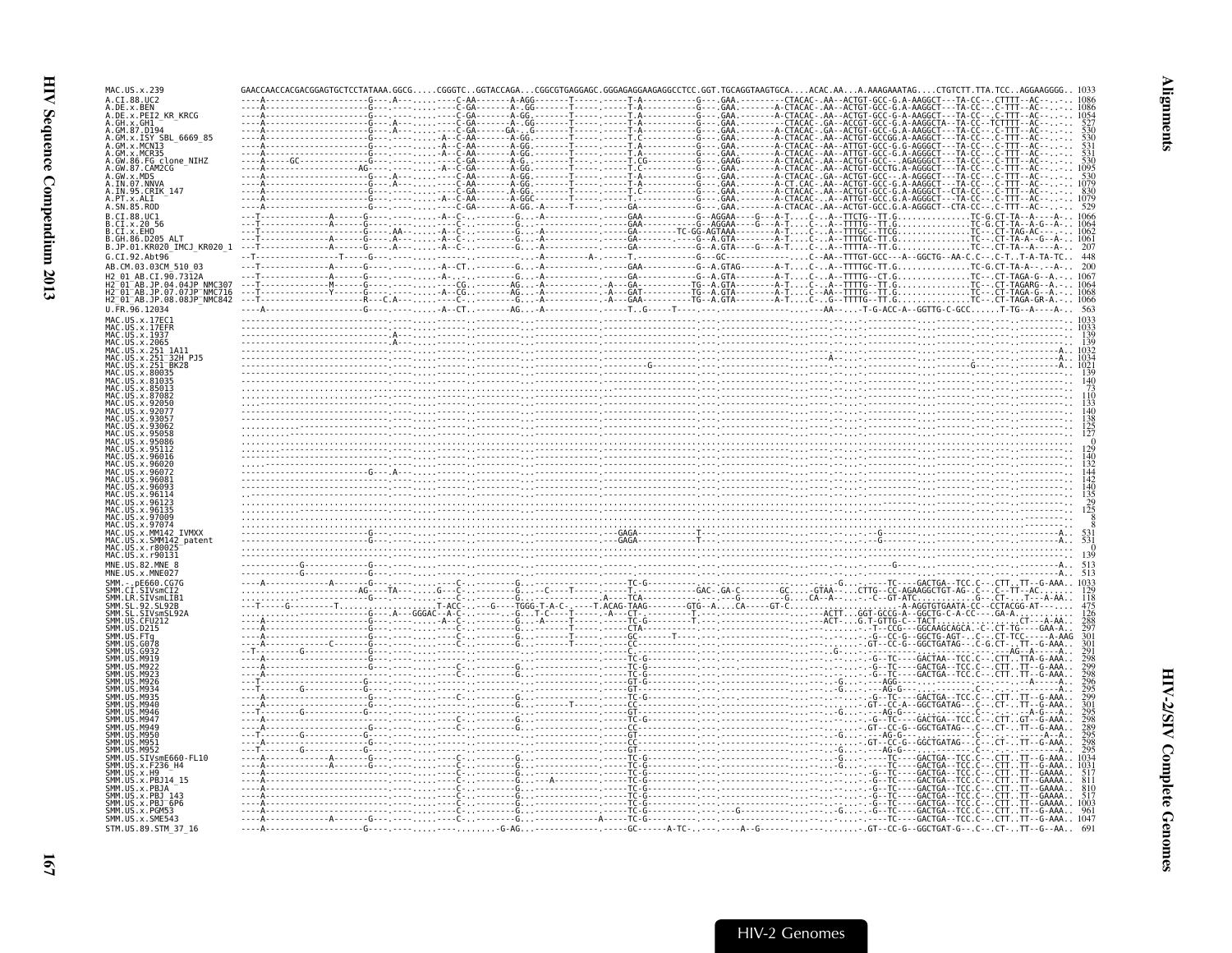<span id="page-13-0"></span>

|                                                                                                                                                                                           |                 | Gag and Gag-Pol start                                                                                                                                                                                                                                                                               |
|-------------------------------------------------------------------------------------------------------------------------------------------------------------------------------------------|-----------------|-----------------------------------------------------------------------------------------------------------------------------------------------------------------------------------------------------------------------------------------------------------------------------------------------------|
| MAC.US.x.239<br>Gag                                                                                                                                                                       |                 |                                                                                                                                                                                                                                                                                                     |
| A.CI.88.UC2<br>A.DE.x.BEN<br>A.DE.x.BEN<br>A.DE.x.PEI2 KR KRCG                                                                                                                            |                 |                                                                                                                                                                                                                                                                                                     |
| A.GH.X.GHI                                                                                                                                                                                |                 | 1215<br>688                                                                                                                                                                                                                                                                                         |
| A.GM.x.ISY SBL 6669 85                                                                                                                                                                    |                 | 691<br>691                                                                                                                                                                                                                                                                                          |
| A.GM.x.MCN13                                                                                                                                                                              |                 | $692$<br>$692$                                                                                                                                                                                                                                                                                      |
|                                                                                                                                                                                           |                 | - 691<br>- 1256                                                                                                                                                                                                                                                                                     |
|                                                                                                                                                                                           |                 | $\frac{691}{1241}$                                                                                                                                                                                                                                                                                  |
| A. GM. X. MCR35<br>A. GM. X. MCR35<br>A. GW. 87. CAM2CG<br>A. GW. 87. CAM2CG<br>A. GW. X. MDS<br>A. IN. 95. CRIK<br>A. IN. 95. CRIK<br>A. SM. 85. ROD<br>A. SM. 85. ROD<br>A. SM. 85. ROD |                 |                                                                                                                                                                                                                                                                                                     |
| B.CI.88.UC1                                                                                                                                                                               |                 |                                                                                                                                                                                                                                                                                                     |
| B.CI.x.20 56<br>B.CI.X.EHO<br>B.GH.86.D205 ALT                                                                                                                                            |                 | 1226<br>$\frac{1224}{1223}$                                                                                                                                                                                                                                                                         |
| B.JP.01.KR020_IMCJ_KR020_1                                                                                                                                                                |                 | - 1990)<br>- 1990) - 1990) - 1990) - 1990) - 1990) - 1990) - 1990) - 1990) - 1990) - 1990) - 1990) - 1990) - 1990) - 1990<br>- 1990) - 1990) - 1990) - 1990) - 1990) - 1990) - 1990) - 1990) - 1990) - 1990) - 1990) - 1990) - 1990)<br>-A - - - - - - - - - - - - - - - - TG - - C - - - - - - - - |
| G.CI.92.Abt96                                                                                                                                                                             |                 |                                                                                                                                                                                                                                                                                                     |
| AB.CM.03.03CM 510 03<br>H2 01 AB.CI.90.7312A                                                                                                                                              |                 |                                                                                                                                                                                                                                                                                                     |
| H2-01-AB.JP.04.04JP<br>H2-01-AB.JP.07.07JP-NMC716<br>H2-01-AB.JP.07.07JP-NMC716<br>H2-01-AB.JP.08.08JP_NMC842                                                                             |                 |                                                                                                                                                                                                                                                                                                     |
| U.FR.96.12034                                                                                                                                                                             |                 | $-660000$                                                                                                                                                                                                                                                                                           |
| MAC.US.x.17EC1<br>MAC.US.x.17EFR                                                                                                                                                          |                 | 1197                                                                                                                                                                                                                                                                                                |
| MAC.US.x.1937                                                                                                                                                                             |                 | 303                                                                                                                                                                                                                                                                                                 |
| MAC.US.x.2065                                                                                                                                                                             |                 | 1196                                                                                                                                                                                                                                                                                                |
| MAC.US.x.251_1A11<br>MAC.US.x.251_32H_PJ5<br>MAC.US.x.251_BK28                                                                                                                            |                 |                                                                                                                                                                                                                                                                                                     |
| US. x. 8003<br>US.x.810                                                                                                                                                                   |                 |                                                                                                                                                                                                                                                                                                     |
|                                                                                                                                                                                           |                 | 304<br>237<br>274                                                                                                                                                                                                                                                                                   |
| MAC<br>MAC<br>9305                                                                                                                                                                        |                 | $\frac{297}{304}$<br>$\frac{302}{289}$                                                                                                                                                                                                                                                              |
| <b>MAC</b>                                                                                                                                                                                |                 |                                                                                                                                                                                                                                                                                                     |
| MAC<br>MAC                                                                                                                                                                                |                 | 291<br>291<br>160<br>293<br>304                                                                                                                                                                                                                                                                     |
| MAC<br>MAC                                                                                                                                                                                |                 |                                                                                                                                                                                                                                                                                                     |
| MAC<br>MAC.US.x.96081                                                                                                                                                                     |                 | $\frac{296}{308}$<br>306                                                                                                                                                                                                                                                                            |
| MAC.US.<br>x.96097                                                                                                                                                                        |                 | $\mathcal{C}$                                                                                                                                                                                                                                                                                       |
| US. x. 9613!                                                                                                                                                                              |                 | 304<br>299<br>193<br>289<br>172<br>172<br>595                                                                                                                                                                                                                                                       |
| MAC.<br>x.97009<br>MAC.<br>US.x.97074                                                                                                                                                     |                 |                                                                                                                                                                                                                                                                                                     |
| MAC<br>MM142<br>IVMXX<br><b>MAC</b><br>US.x.SMM142 patent                                                                                                                                 |                 |                                                                                                                                                                                                                                                                                                     |
| MAC.US.<br>.x.r80025<br>MAC.US.x.r90131                                                                                                                                                   |                 | $\frac{695}{160}$<br>303                                                                                                                                                                                                                                                                            |
| MNE.US.82.MNE 8<br>MNE.US.x.MNE027                                                                                                                                                        |                 | 677                                                                                                                                                                                                                                                                                                 |
| SMM.<br>$-$ . $pE660.CG7G$                                                                                                                                                                |                 | 1195                                                                                                                                                                                                                                                                                                |
| SMM.CI.SIVSMCI2<br>SMM.LR.SIVsmLIB1                                                                                                                                                       |                 | 193<br>293<br>282<br>637<br>290<br>449                                                                                                                                                                                                                                                              |
| SMM. SL. 92. SL92B<br>SMM.SL.SIVsmSL92A                                                                                                                                                   |                 |                                                                                                                                                                                                                                                                                                     |
| SMM. US. CFU212<br>SMM. US. D215                                                                                                                                                          |                 | 457<br>470                                                                                                                                                                                                                                                                                          |
|                                                                                                                                                                                           |                 | 463<br>455                                                                                                                                                                                                                                                                                          |
|                                                                                                                                                                                           |                 | 460                                                                                                                                                                                                                                                                                                 |
| <b>SMM</b><br>M92                                                                                                                                                                         |                 | 461<br>460                                                                                                                                                                                                                                                                                          |
| <b>MQ3</b><br>MQ3                                                                                                                                                                         |                 | $\frac{460}{458}$                                                                                                                                                                                                                                                                                   |
| SMM<br>SMM<br>SMM<br>SMM<br>SMM<br>SMM<br>M946<br>M946                                                                                                                                    |                 |                                                                                                                                                                                                                                                                                                     |
| M <sub>94</sub><br>M940                                                                                                                                                                   |                 |                                                                                                                                                                                                                                                                                                     |
| SMM.<br><b>M950</b><br>ŚMM.<br>M951                                                                                                                                                       |                 |                                                                                                                                                                                                                                                                                                     |
| SMM. US. M952                                                                                                                                                                             |                 |                                                                                                                                                                                                                                                                                                     |
| SMM.US.SIVsmE660-FL10<br>SMM.US.x.F236_H4<br>SMM.US.x.H9                                                                                                                                  |                 |                                                                                                                                                                                                                                                                                                     |
| SMM.US.x.PBJ14 15<br>SMM.US.x.PBJA                                                                                                                                                        |                 | $\frac{973}{972}$                                                                                                                                                                                                                                                                                   |
| SMM. US. x. PBJ 143<br>SMM. US. x. PBJ 6P6                                                                                                                                                |                 |                                                                                                                                                                                                                                                                                                     |
| SMM. US. x. PGM53<br>SMM. US. x. SME543                                                                                                                                                   | . G - G - - G - | $-- 1209$                                                                                                                                                                                                                                                                                           |
| STM.US.89.STM_37_16                                                                                                                                                                       |                 | 853                                                                                                                                                                                                                                                                                                 |

**168** 

**Alignments**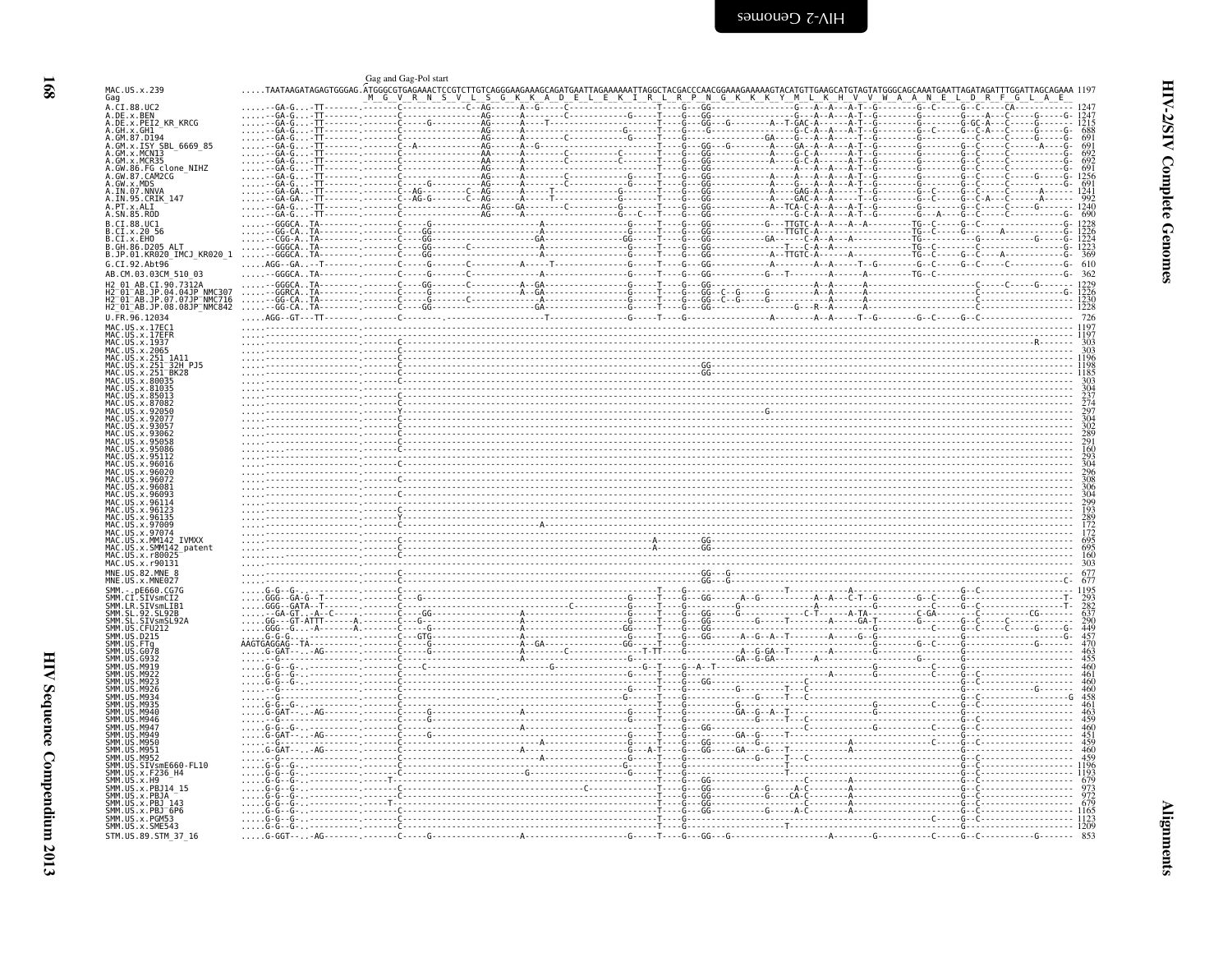| AC.US.x.239                                                                               |  |  |  |  |  |  |  |  |
|-------------------------------------------------------------------------------------------|--|--|--|--|--|--|--|--|
| ag<br>A.CI.88.UC2                                                                         |  |  |  |  |  |  |  |  |
| DE.x.BEN<br>.DE.x.PEI2 KR KRCG                                                            |  |  |  |  |  |  |  |  |
| GH.x.GH1<br>GM.87.D194                                                                    |  |  |  |  |  |  |  |  |
| GM.x.ISY SBL 6669 85<br>GM.x.MCN13                                                        |  |  |  |  |  |  |  |  |
| GM.x.MCR35                                                                                |  |  |  |  |  |  |  |  |
| FG clone NIHZ<br>GW.86<br>GW.87.CAM2CG                                                    |  |  |  |  |  |  |  |  |
| GW.x.MDS<br>.IN.07.NNVA                                                                   |  |  |  |  |  |  |  |  |
| .IN.95.CRIK 147<br>PT.x.ALI                                                               |  |  |  |  |  |  |  |  |
| .SN.85.ROD                                                                                |  |  |  |  |  |  |  |  |
| CI.88.UC1                                                                                 |  |  |  |  |  |  |  |  |
| .CI.x.20 56<br>.CI.x.EHO                                                                  |  |  |  |  |  |  |  |  |
| GH.86.D205 ALT<br>.JP.01.KR020_IMCJ_KR020 1                                               |  |  |  |  |  |  |  |  |
| .CI.92.Abt96                                                                              |  |  |  |  |  |  |  |  |
| AB.CM.03.03CM 510 03<br>01 AB CT 90 7312A                                                 |  |  |  |  |  |  |  |  |
| -01-AB.JP.04.04JP NMC307<br>-01-AB.JP.07.07JP NMC716                                      |  |  |  |  |  |  |  |  |
| 12_01_AB.JP.08.08JP_NMČ842                                                                |  |  |  |  |  |  |  |  |
| J.FR.96.12034                                                                             |  |  |  |  |  |  |  |  |
| 4AC US x 17FC1<br>1AC.US.x.17EFR                                                          |  |  |  |  |  |  |  |  |
| AAC.US.x.1937<br>MAC.US.x.2065                                                            |  |  |  |  |  |  |  |  |
| AAC.US.x.251<br>-1A11<br>-32H PJ5                                                         |  |  |  |  |  |  |  |  |
| US.x.251<br>4AC.US.x.251 <sup>-</sup> BK28                                                |  |  |  |  |  |  |  |  |
| 4AC.US.x.80035<br>4AC.US.x.81035                                                          |  |  |  |  |  |  |  |  |
|                                                                                           |  |  |  |  |  |  |  |  |
|                                                                                           |  |  |  |  |  |  |  |  |
|                                                                                           |  |  |  |  |  |  |  |  |
|                                                                                           |  |  |  |  |  |  |  |  |
|                                                                                           |  |  |  |  |  |  |  |  |
|                                                                                           |  |  |  |  |  |  |  |  |
|                                                                                           |  |  |  |  |  |  |  |  |
|                                                                                           |  |  |  |  |  |  |  |  |
|                                                                                           |  |  |  |  |  |  |  |  |
|                                                                                           |  |  |  |  |  |  |  |  |
|                                                                                           |  |  |  |  |  |  |  |  |
|                                                                                           |  |  |  |  |  |  |  |  |
|                                                                                           |  |  |  |  |  |  |  |  |
| <b>IVMXX</b>                                                                              |  |  |  |  |  |  |  |  |
| 4AC.US.x.r80<br>1AC.US.x.r90131                                                           |  |  |  |  |  |  |  |  |
| INE.US.82.MNE 8                                                                           |  |  |  |  |  |  |  |  |
| NE.US.x.MNE027                                                                            |  |  |  |  |  |  |  |  |
| CI.SIVsmCI2                                                                               |  |  |  |  |  |  |  |  |
|                                                                                           |  |  |  |  |  |  |  |  |
|                                                                                           |  |  |  |  |  |  |  |  |
|                                                                                           |  |  |  |  |  |  |  |  |
|                                                                                           |  |  |  |  |  |  |  |  |
|                                                                                           |  |  |  |  |  |  |  |  |
|                                                                                           |  |  |  |  |  |  |  |  |
|                                                                                           |  |  |  |  |  |  |  |  |
|                                                                                           |  |  |  |  |  |  |  |  |
|                                                                                           |  |  |  |  |  |  |  |  |
| мада                                                                                      |  |  |  |  |  |  |  |  |
| <b>M950</b>                                                                               |  |  |  |  |  |  |  |  |
| M951<br>M952                                                                              |  |  |  |  |  |  |  |  |
|                                                                                           |  |  |  |  |  |  |  |  |
|                                                                                           |  |  |  |  |  |  |  |  |
|                                                                                           |  |  |  |  |  |  |  |  |
| MM.US.SIVsmE660-FL10<br>MM.US.x.F236_H4<br>MM.US.x.H9<br>MM.US.x.PBJ14 15<br>MM.US.x.PBJA |  |  |  |  |  |  |  |  |
| SMM.US.x.PBJ_143<br>SMM.US.x.PBJ_6P6<br>SMM.US.x.PGM53<br>SMM.US.x.SME543                 |  |  |  |  |  |  |  |  |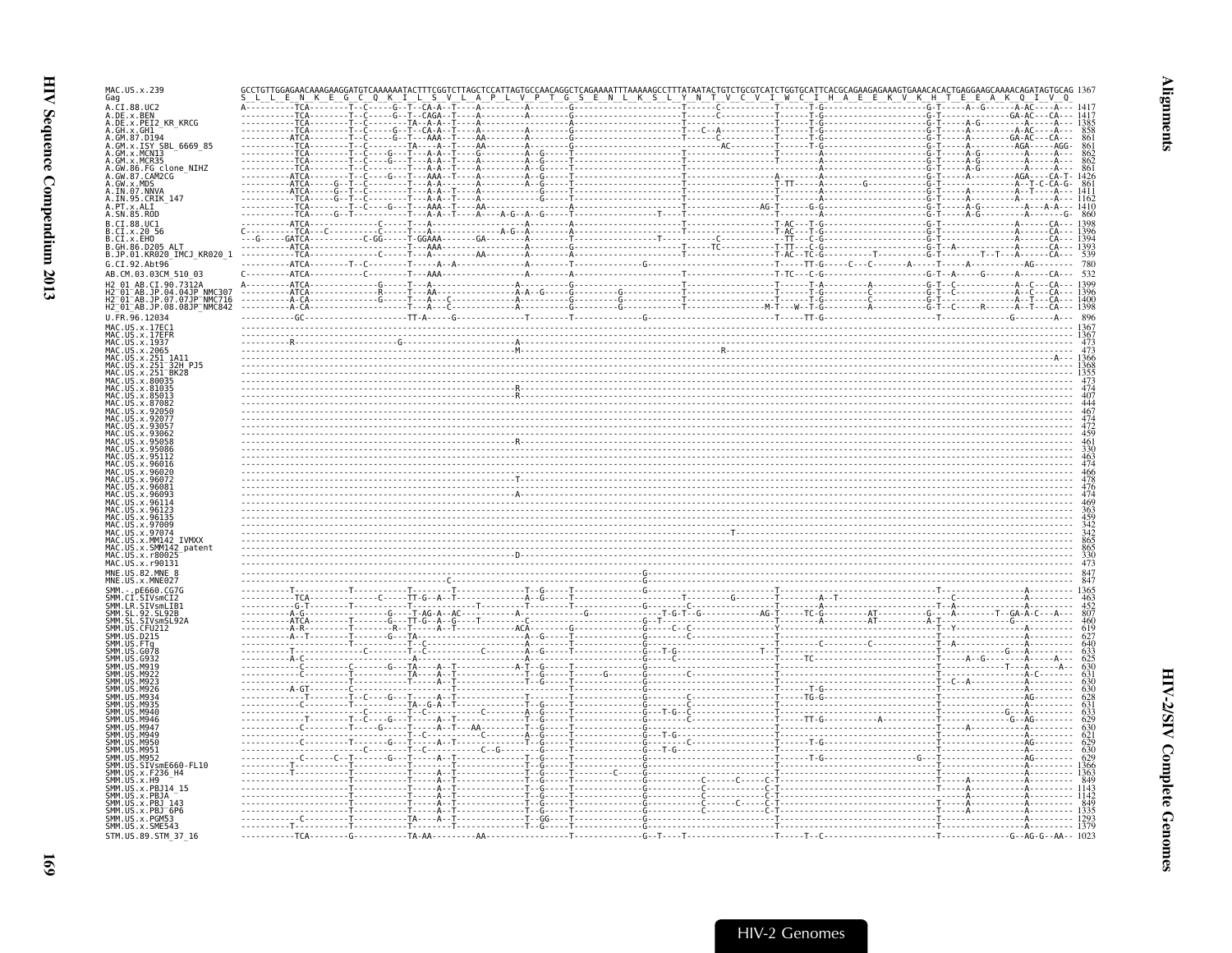| MAC.US.x.239                                                                                                                                                                                                                                                             |  |            |  |
|--------------------------------------------------------------------------------------------------------------------------------------------------------------------------------------------------------------------------------------------------------------------------|--|------------|--|
| Gag                                                                                                                                                                                                                                                                      |  |            |  |
|                                                                                                                                                                                                                                                                          |  |            |  |
| -- 3<br>A. CI. 88. UC2<br>A. DE. x. PEI2_KR_KRCG<br>A. DE. x. PEI2_KR_KRCG                                                                                                                                                                                               |  |            |  |
| A. DE. X: PET2 KR<br>A. GH. x: PET2 KR<br>A. GH. x. ISY SBL_6669_85<br>A. GM. x. ISY SBL_6669_85<br>A. GM. x. MCN13<br>A. GM. x. MCN35<br>A. GW. 86. FG CLORE<br>A. IN. 07. NNVA<br>A. PT. x. ALIT<br>A. IN. 07. NNVA<br>A. PT. x. ALIT<br>A. DT. NN. AP.<br>A. GW       |  |            |  |
|                                                                                                                                                                                                                                                                          |  |            |  |
|                                                                                                                                                                                                                                                                          |  |            |  |
|                                                                                                                                                                                                                                                                          |  |            |  |
|                                                                                                                                                                                                                                                                          |  |            |  |
|                                                                                                                                                                                                                                                                          |  |            |  |
|                                                                                                                                                                                                                                                                          |  |            |  |
|                                                                                                                                                                                                                                                                          |  |            |  |
|                                                                                                                                                                                                                                                                          |  |            |  |
|                                                                                                                                                                                                                                                                          |  |            |  |
| <b>B.CI.88.UCI<br/>B.CI.x.20 56<br/>B.CI.x.20 56<br/>B.GH.86.D205 ALT<br/>B.JP.01.KR020_IMCJ_KR020_1</b>                                                                                                                                                                 |  |            |  |
|                                                                                                                                                                                                                                                                          |  |            |  |
|                                                                                                                                                                                                                                                                          |  |            |  |
|                                                                                                                                                                                                                                                                          |  |            |  |
|                                                                                                                                                                                                                                                                          |  |            |  |
| G.CI.92.Abt96                                                                                                                                                                                                                                                            |  |            |  |
| AB.CM.03.03CM_510_03                                                                                                                                                                                                                                                     |  |            |  |
| H2 01 AB.CI.90.7312A<br>H2 01 AB.JP.04.04JP NMC307<br>H2 01 AB.JP.04.04JP NMC307<br>H2 01 AB.JP.08.08JP NMC842                                                                                                                                                           |  |            |  |
|                                                                                                                                                                                                                                                                          |  |            |  |
|                                                                                                                                                                                                                                                                          |  |            |  |
|                                                                                                                                                                                                                                                                          |  |            |  |
| U.FR.96.12034                                                                                                                                                                                                                                                            |  |            |  |
| HZ_01_AB.JP.033<br>U.FR. 96.12034<br>U.FR. 96.12034<br>MAC.US.x.17EER<br>MAC.US.x.17EER<br>MAC.US.x.2065<br>MAC.US.x.2065<br>MAC.US.x.2051<br>MAC.US.x.201328<br>MAC.US.x.201328<br>MAC.US.x.200932<br>MAC.US.x.200932<br>MAC.US.x.200932<br>MAC.US.x.200927<br>MAC.US.x |  |            |  |
|                                                                                                                                                                                                                                                                          |  |            |  |
|                                                                                                                                                                                                                                                                          |  |            |  |
|                                                                                                                                                                                                                                                                          |  |            |  |
|                                                                                                                                                                                                                                                                          |  |            |  |
|                                                                                                                                                                                                                                                                          |  |            |  |
|                                                                                                                                                                                                                                                                          |  |            |  |
|                                                                                                                                                                                                                                                                          |  |            |  |
|                                                                                                                                                                                                                                                                          |  |            |  |
|                                                                                                                                                                                                                                                                          |  |            |  |
|                                                                                                                                                                                                                                                                          |  |            |  |
|                                                                                                                                                                                                                                                                          |  |            |  |
|                                                                                                                                                                                                                                                                          |  |            |  |
|                                                                                                                                                                                                                                                                          |  |            |  |
|                                                                                                                                                                                                                                                                          |  |            |  |
|                                                                                                                                                                                                                                                                          |  |            |  |
|                                                                                                                                                                                                                                                                          |  |            |  |
|                                                                                                                                                                                                                                                                          |  |            |  |
|                                                                                                                                                                                                                                                                          |  |            |  |
|                                                                                                                                                                                                                                                                          |  |            |  |
|                                                                                                                                                                                                                                                                          |  |            |  |
|                                                                                                                                                                                                                                                                          |  |            |  |
|                                                                                                                                                                                                                                                                          |  |            |  |
|                                                                                                                                                                                                                                                                          |  |            |  |
|                                                                                                                                                                                                                                                                          |  |            |  |
|                                                                                                                                                                                                                                                                          |  |            |  |
| MAC.US.x.r90131                                                                                                                                                                                                                                                          |  |            |  |
| MNE.US.82.MNE 8<br>MNE.US.x.MNE027                                                                                                                                                                                                                                       |  |            |  |
| MNE.US. S. MNE627<br>SMM .CIT STORE CONSIDER<br>SMM .LR. STV SMM .LR. STV SML<br>SMM .LR. STV SML<br>SMM .LR. STV SML<br>SMM .LR. STV SMS .LR. STV SMS<br>SMM .US. D215<br>SMM .US. G0932<br>SMM .US. G0932<br>SMM .US. M9022<br>SMM .US. M9022<br>SMM .US. M90          |  | G--------- |  |
|                                                                                                                                                                                                                                                                          |  |            |  |
|                                                                                                                                                                                                                                                                          |  |            |  |
|                                                                                                                                                                                                                                                                          |  |            |  |
|                                                                                                                                                                                                                                                                          |  |            |  |
|                                                                                                                                                                                                                                                                          |  |            |  |
|                                                                                                                                                                                                                                                                          |  |            |  |
|                                                                                                                                                                                                                                                                          |  |            |  |
|                                                                                                                                                                                                                                                                          |  |            |  |
|                                                                                                                                                                                                                                                                          |  |            |  |
|                                                                                                                                                                                                                                                                          |  |            |  |
|                                                                                                                                                                                                                                                                          |  |            |  |
|                                                                                                                                                                                                                                                                          |  |            |  |
|                                                                                                                                                                                                                                                                          |  |            |  |
| SMM. US. M940<br>SMM. US. M946<br>SMM. US. M947<br>SMM. US. M949                                                                                                                                                                                                         |  |            |  |
|                                                                                                                                                                                                                                                                          |  |            |  |
|                                                                                                                                                                                                                                                                          |  |            |  |
|                                                                                                                                                                                                                                                                          |  |            |  |
|                                                                                                                                                                                                                                                                          |  |            |  |
|                                                                                                                                                                                                                                                                          |  |            |  |
|                                                                                                                                                                                                                                                                          |  |            |  |
|                                                                                                                                                                                                                                                                          |  |            |  |
|                                                                                                                                                                                                                                                                          |  |            |  |
|                                                                                                                                                                                                                                                                          |  |            |  |
| SMM. US. M949<br>SMM. US. M951<br>SMM. US. M951<br>SMM. US. M952<br>SMM. US. SMS<br>SMM. US. X. F236<br>MM. US. x. F236<br>MM. US. x. PB314<br>SMM. US. x. PB314<br>SMM. US. x. PB314<br>SMM. US. x. PB3143<br>SMM. US. x. PB316<br>SMM. US. x. PB3166<br>SMM. US. x.    |  |            |  |
|                                                                                                                                                                                                                                                                          |  |            |  |
|                                                                                                                                                                                                                                                                          |  |            |  |
|                                                                                                                                                                                                                                                                          |  |            |  |
| STM.US.89.STM_37_16                                                                                                                                                                                                                                                      |  |            |  |

<span id="page-15-0"></span>

|                                                                                                                                | one has signed the back has called signed                          |                             |                                  |          |
|--------------------------------------------------------------------------------------------------------------------------------|--------------------------------------------------------------------|-----------------------------|----------------------------------|----------|
|                                                                                                                                |                                                                    |                             |                                  |          |
|                                                                                                                                |                                                                    |                             |                                  |          |
|                                                                                                                                |                                                                    |                             |                                  |          |
| ----A---TG<br>G-AA---------T                                                                                                   |                                                                    |                             |                                  |          |
|                                                                                                                                |                                                                    |                             |                                  |          |
| $G - AA - - - - - - -$                                                                                                         |                                                                    |                             |                                  |          |
|                                                                                                                                |                                                                    |                             |                                  |          |
|                                                                                                                                | -----AGG----G-----<br>------GG----------                           |                             |                                  |          |
|                                                                                                                                |                                                                    |                             |                                  |          |
|                                                                                                                                |                                                                    |                             |                                  |          |
| ----GCT----------------------C<br>----GCT-TG----A-----GTAA----A                                                                |                                                                    |                             |                                  |          |
| $C \ldots \ldots \ldots -G \ldots -AAGC \ldots -GCT \ldots \ldots -A \ldots \ldots \ldots$                                     |                                                                    | $-G - GG - G \ldots - CC -$ |                                  | 691      |
| $- AAG - - - TGCC - - - - - C - - - - - - - T - - - -$                                                                         |                                                                    |                             |                                  | 947      |
| - AA - - - A - - GCT - - - - A - - A - - - - -                                                                                 |                                                                    |                             |                                  | 681      |
|                                                                                                                                |                                                                    |                             |                                  |          |
|                                                                                                                                |                                                                    |                             |                                  | AG- 1550 |
|                                                                                                                                | $YT - -C - - -T - -G - CA - - - - - - - - G - - G - - G - - G - -$ |                             |                                  | 1063     |
|                                                                                                                                |                                                                    |                             |                                  |          |
|                                                                                                                                |                                                                    |                             |                                  |          |
|                                                                                                                                |                                                                    |                             |                                  |          |
|                                                                                                                                |                                                                    |                             |                                  |          |
|                                                                                                                                |                                                                    |                             |                                  |          |
|                                                                                                                                |                                                                    |                             |                                  |          |
|                                                                                                                                |                                                                    |                             |                                  |          |
|                                                                                                                                |                                                                    |                             |                                  |          |
|                                                                                                                                |                                                                    |                             |                                  |          |
|                                                                                                                                |                                                                    |                             |                                  |          |
|                                                                                                                                |                                                                    |                             |                                  |          |
|                                                                                                                                |                                                                    |                             |                                  |          |
|                                                                                                                                |                                                                    |                             |                                  |          |
|                                                                                                                                |                                                                    |                             |                                  |          |
|                                                                                                                                |                                                                    |                             |                                  |          |
|                                                                                                                                |                                                                    |                             |                                  |          |
|                                                                                                                                |                                                                    |                             |                                  |          |
|                                                                                                                                |                                                                    |                             |                                  |          |
|                                                                                                                                |                                                                    |                             |                                  | 640      |
|                                                                                                                                |                                                                    |                             |                                  |          |
|                                                                                                                                |                                                                    |                             |                                  |          |
|                                                                                                                                |                                                                    |                             |                                  |          |
|                                                                                                                                |                                                                    |                             |                                  |          |
| -----AAT-----GCTCA---C------------T---C<br>---CCAAT----TGCC---------------------C<br>---_TC-C-----G----GY--------------------C |                                                                    |                             | C - GTC - - -                    |          |
|                                                                                                                                |                                                                    |                             |                                  |          |
|                                                                                                                                |                                                                    |                             |                                  |          |
|                                                                                                                                |                                                                    |                             |                                  |          |
|                                                                                                                                |                                                                    |                             | Т--САС------АТ<br>Т-----------А- |          |
|                                                                                                                                |                                                                    |                             |                                  |          |
|                                                                                                                                |                                                                    |                             |                                  |          |
| ---GC-----<br>- A -                                                                                                            |                                                                    |                             |                                  |          |
|                                                                                                                                |                                                                    |                             |                                  |          |
|                                                                                                                                | - GC - A - - - - - - - - - - -                                     |                             |                                  |          |
|                                                                                                                                |                                                                    |                             |                                  |          |
|                                                                                                                                |                                                                    |                             |                                  |          |
|                                                                                                                                |                                                                    |                             |                                  |          |
|                                                                                                                                |                                                                    |                             |                                  |          |
|                                                                                                                                |                                                                    |                             |                                  |          |
|                                                                                                                                |                                                                    |                             |                                  |          |
|                                                                                                                                |                                                                    |                             |                                  | - 1016   |
|                                                                                                                                |                                                                    |                             |                                  | 1460     |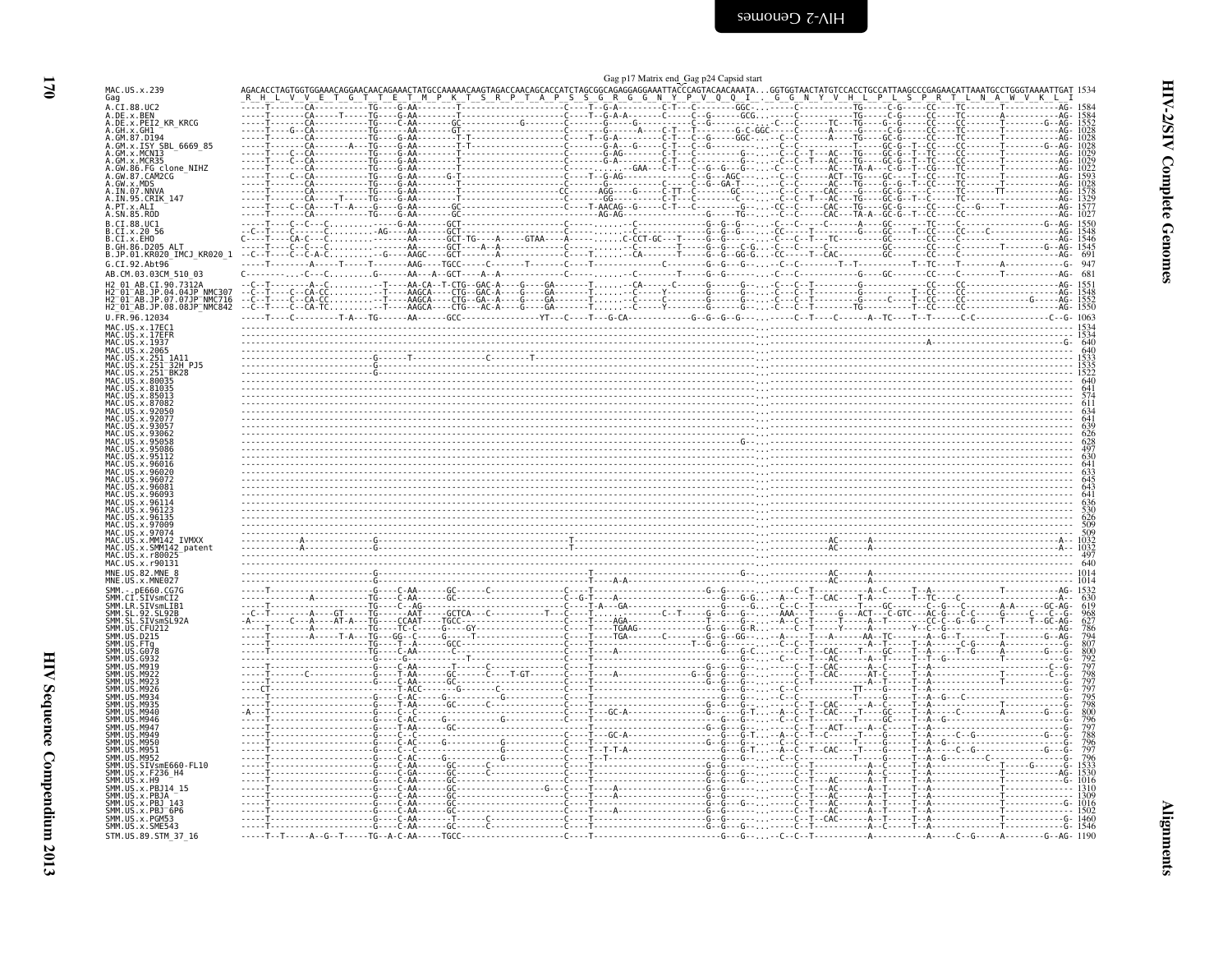| MAC.US.x.239<br>Gag                                                         |  |
|-----------------------------------------------------------------------------|--|
| A.CI.88.UC2                                                                 |  |
| A.DE.x.BEN<br>A.DE.x.PEI2_KR_KRCG<br>A.GH.X.GHI<br>A.GM.87.D194             |  |
| A.GM.x.ISY SBL 6669 85<br>A.GM.x.MCNI3                                      |  |
| A.GM.x.MCR35<br>.GW.86.FG clone NIHZ                                        |  |
| .GW.87.CAM2CG<br>$GW \times MDS$                                            |  |
| A.IN.95.CRIK 147                                                            |  |
| A.SN.85.ROD                                                                 |  |
| B.CI.88.UC1<br>$0.01 \times 20.56$                                          |  |
| B.CI.X.EHO<br>B.GH.86.D205 ALT<br>B.JP.01.KR020_IMCJ_KR020_1                |  |
| G.CI.92.Abt96<br>AB.CM.03.03CM 510 03                                       |  |
| 12 01 AB.CI.90.7312A<br>2 <sup>-</sup> 01 <sup>-</sup> AB.JP.04.04JP NMC307 |  |
| H2-01-AB.JP.07.07JP-NMC716<br>H2-01-AB.JP.08.08JP-NMC842 G-                 |  |
| J.FR.96.12034                                                               |  |
|                                                                             |  |
|                                                                             |  |
|                                                                             |  |
|                                                                             |  |
|                                                                             |  |
|                                                                             |  |
|                                                                             |  |
|                                                                             |  |
|                                                                             |  |
|                                                                             |  |
|                                                                             |  |
|                                                                             |  |
| MM142 TVMXX<br>US.x.SMM142 patent<br>MAC IIS x r800                         |  |
| MAC.US.x.r90131<br>MNE.US.82.MNE 8                                          |  |
| MNE.US.x.MNE02/                                                             |  |
|                                                                             |  |
|                                                                             |  |
|                                                                             |  |
|                                                                             |  |
|                                                                             |  |
|                                                                             |  |
|                                                                             |  |
| M94                                                                         |  |
| <b>M949</b><br>M950<br>SMM. US. M951                                        |  |
| SMM.US<br>M952                                                              |  |
| SMM.US.SIVsmE660-FL10<br>SMM.US.x.F236_H4<br>SMM.US.x.H9                    |  |
| SMM.US.x.PBJ14 15<br>SMM.US.x.PBJA                                          |  |
| SMM. US. x. PBJ 143<br>SMM. US. x. PBJ 6P6                                  |  |
| SMM. US. x. PGM53<br>SMM. US. x. SME543                                     |  |
| STM.US.89.STM 37 16                                                         |  |

 $\overline{\mathbf{17}}$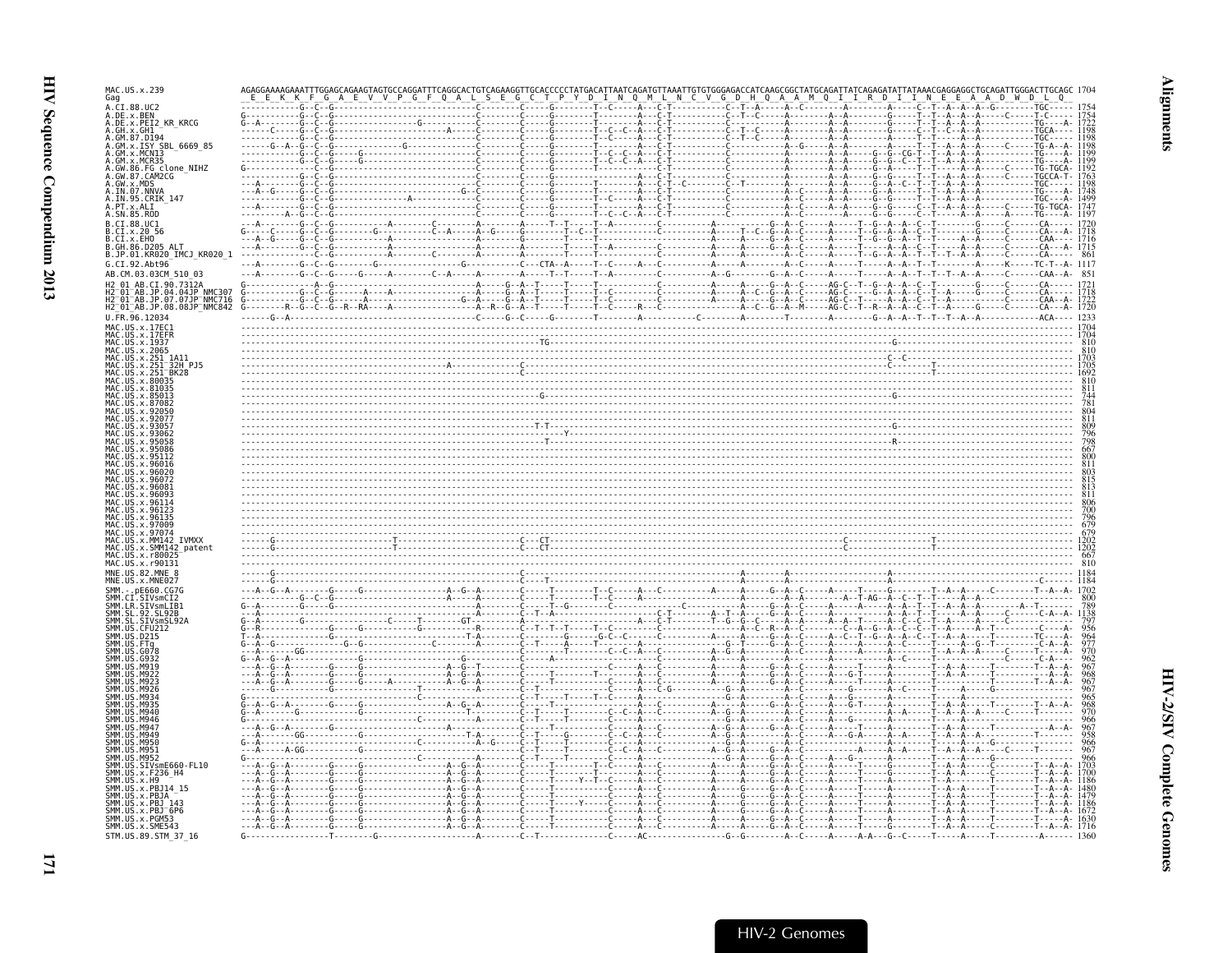| ī |
|---|
|   |

| MAC.US.x.239<br>Gag                                                |  |
|--------------------------------------------------------------------|--|
| A.CI.88.UC2<br>A.DE.x.BEN<br>A.DE.x.PEI2_KR_KRCG<br>-GC - -CTTA    |  |
| $\ldots$ $AT---GC--CTTG$                                           |  |
| A.GH.x.GH1<br>A.GM.87.D194<br>GC--CTTA-<br>A.GM.x.ISY SBL 6669 85  |  |
| A.GM.x.MCNI3<br>A.GM.x.MCR35                                       |  |
| 86.FG clone_NIHZ<br>A.GW.87.CAM2CG                                 |  |
|                                                                    |  |
| A.IN.07.NNV/<br>A.IN.95.CRIK 147                                   |  |
| A.PT.x.ALI<br>A.SN.85.ROD                                          |  |
| B.CT.88.UC1<br>.CI.x.20 56                                         |  |
| B.CI.x.EHO<br>B.GH.86.D205 ALT                                     |  |
| B.JP.01.KR020 IMCJ KR020 1                                         |  |
| G.CI.92.Abt96<br>AB.CM.03.03CM_510_03                              |  |
|                                                                    |  |
| <b>NMC307</b><br>AB.JP.07.07JP NMC716                              |  |
| H2_01_AB.JP.08.08JP_NMC842<br>U.FR.96.12034                        |  |
| MAC. US. x. 17FC1                                                  |  |
| .US.x.17EFR<br>MAC.US.x.1937                                       |  |
| MAC.US.x.2065<br>MAC.US.x.251 1A11                                 |  |
| MAC.US.x.251 <sup>-</sup> 32H PJ5                                  |  |
|                                                                    |  |
|                                                                    |  |
|                                                                    |  |
|                                                                    |  |
|                                                                    |  |
|                                                                    |  |
|                                                                    |  |
|                                                                    |  |
|                                                                    |  |
|                                                                    |  |
|                                                                    |  |
| <b>TVMXX</b><br>U.S. x. SMM147                                     |  |
| MAC.US.x.r90131                                                    |  |
| MNF. US. 82. MNF. 8                                                |  |
| MNE.US.x.MNE027                                                    |  |
| SMM.LR.SIVsmLIB1                                                   |  |
|                                                                    |  |
|                                                                    |  |
|                                                                    |  |
|                                                                    |  |
|                                                                    |  |
|                                                                    |  |
|                                                                    |  |
|                                                                    |  |
|                                                                    |  |
| M950<br>.M951                                                      |  |
| <b>SMM 11S</b><br>M952<br>SMM.US.SIVsmE660-FL10                    |  |
| SMM. US. x. F236_H4<br>SMM.US.x.H9                                 |  |
|                                                                    |  |
| .x.PBJ14_15<br>. x PR1A                                            |  |
| .<br>SMM.US.x.PBJ 143                                              |  |
| SMM.US.x.PBJ <sup>-</sup> 6P6<br>SMM.US.x.PGM53<br>SMM.US.x.SME543 |  |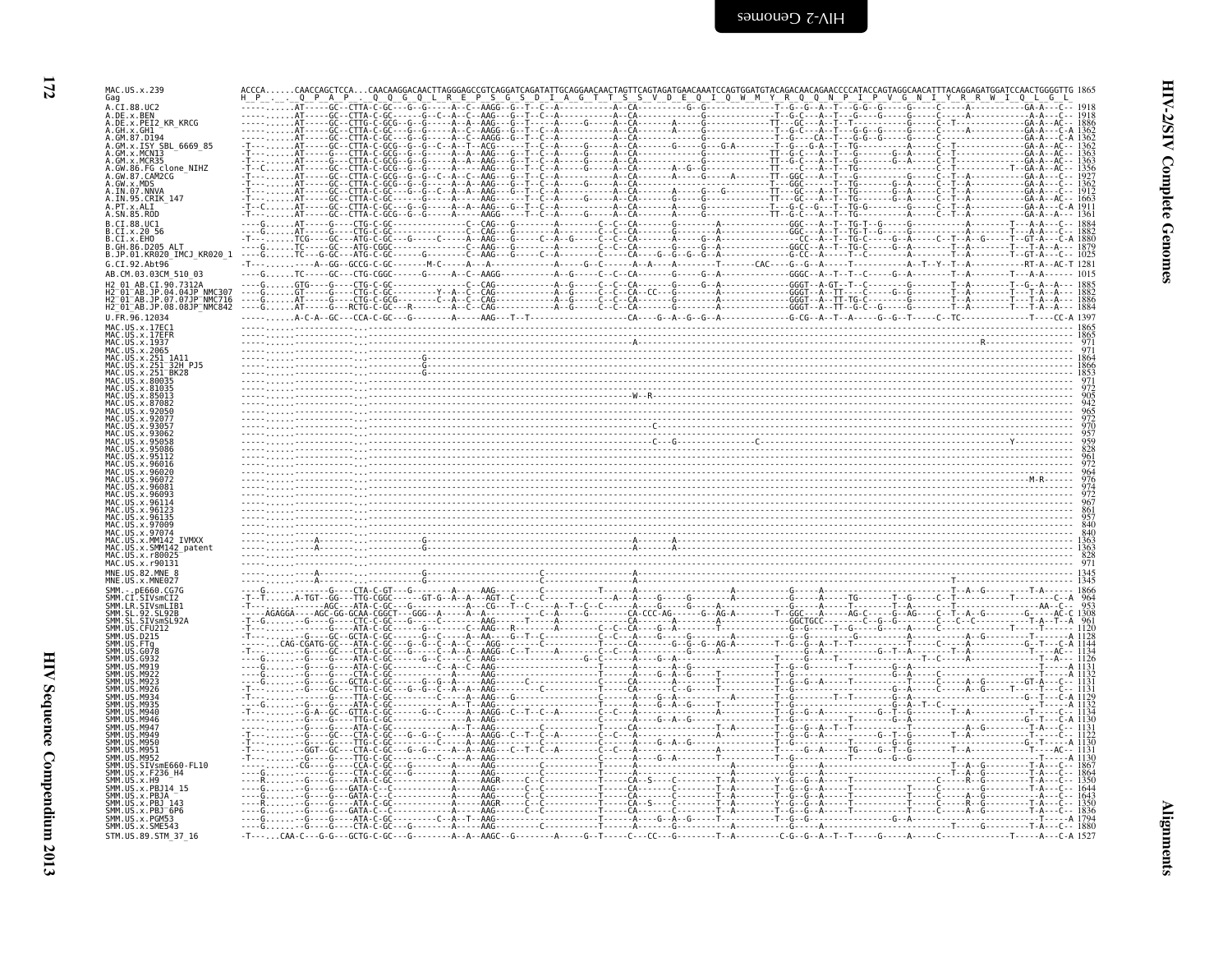| MAC.US.x.239<br>Gag                                                                                                                                                                                |  |
|----------------------------------------------------------------------------------------------------------------------------------------------------------------------------------------------------|--|
| CI.88.UC2<br>.DE.x.BEN                                                                                                                                                                             |  |
| .DE.x.PEI2 KR KRCG<br>GH.x.GH1                                                                                                                                                                     |  |
| GM.87.0194<br>ISY SBL 6669 85                                                                                                                                                                      |  |
|                                                                                                                                                                                                    |  |
| clone_NIHZ                                                                                                                                                                                         |  |
|                                                                                                                                                                                                    |  |
|                                                                                                                                                                                                    |  |
|                                                                                                                                                                                                    |  |
| CI.88.UC1<br>CI.x.2056                                                                                                                                                                             |  |
| CI.x.EHO<br>GH.86.D205 ALT                                                                                                                                                                         |  |
| JP.01.KR020_IMCJ_KR020_1<br>5. C1.92                                                                                                                                                               |  |
| AB.CM.03.03CM 510 03<br>AB.CI.90.7312A                                                                                                                                                             |  |
|                                                                                                                                                                                                    |  |
| H2 <sup>-</sup> 01 <sup>-</sup> AB.jP.04.04jP <sup>^</sup> NMC307<br>H2 <sup>-</sup> 01 <sup>-</sup> AB.jP.07.07jP <sup>-</sup> NMC716<br>H2-01-AB.jP.08.08JP-NMC842<br>''-R1-AB.jP.08.08JP-NMC842 |  |
| J.FR.96.12034                                                                                                                                                                                      |  |
| .US.x.1937                                                                                                                                                                                         |  |
| US.x.2065<br>-1A11<br>-32H PJ5                                                                                                                                                                     |  |
| BK28                                                                                                                                                                                               |  |
|                                                                                                                                                                                                    |  |
|                                                                                                                                                                                                    |  |
|                                                                                                                                                                                                    |  |
|                                                                                                                                                                                                    |  |
|                                                                                                                                                                                                    |  |
|                                                                                                                                                                                                    |  |
|                                                                                                                                                                                                    |  |
|                                                                                                                                                                                                    |  |
|                                                                                                                                                                                                    |  |
|                                                                                                                                                                                                    |  |
| <b>IVMXX</b><br>42 patent                                                                                                                                                                          |  |
|                                                                                                                                                                                                    |  |
| MNF.IIS.82.MNF.8                                                                                                                                                                                   |  |
|                                                                                                                                                                                                    |  |
|                                                                                                                                                                                                    |  |
|                                                                                                                                                                                                    |  |
|                                                                                                                                                                                                    |  |
|                                                                                                                                                                                                    |  |
|                                                                                                                                                                                                    |  |
|                                                                                                                                                                                                    |  |
|                                                                                                                                                                                                    |  |
|                                                                                                                                                                                                    |  |
|                                                                                                                                                                                                    |  |
|                                                                                                                                                                                                    |  |
| SIVsmE660-FL10                                                                                                                                                                                     |  |
|                                                                                                                                                                                                    |  |
| PBJ14_15<br>.x.PBJA                                                                                                                                                                                |  |
| MM.US.x.PBJ 143<br>SMM.US.x.PBJ <sup>-</sup> 6P6                                                                                                                                                   |  |
| SMM.US.x.PGM53<br>SMM.US.x.SME543                                                                                                                                                                  |  |
| STM.US.89.STM 37 16                                                                                                                                                                                |  |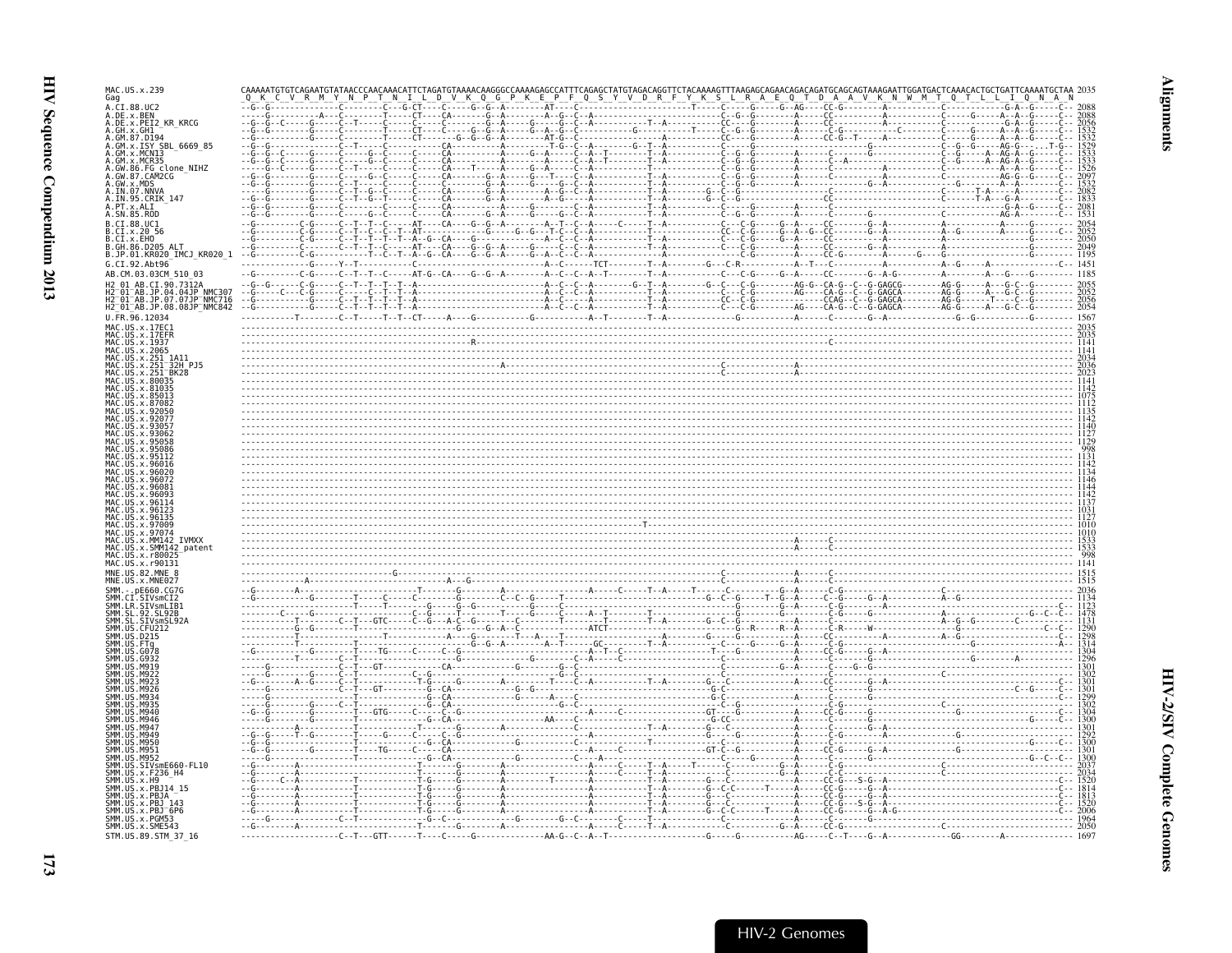<span id="page-19-0"></span>

|                                                                                        | Gag p24 Capsid end Gag p2 Spacer start | Gag p2 Spacer end Gag p8 Nucleocapsid start                                             |
|----------------------------------------------------------------------------------------|----------------------------------------|-----------------------------------------------------------------------------------------|
| MAC.US.x.239<br>Gag                                                                    |                                        |                                                                                         |
| A.CI.88.UC2                                                                            |                                        | $---TT - AA---CCC---T$                                                                  |
| A.DE.x.BEN<br>A.DE.X.PEI2_KR_KRCG<br>A.GH.x.GH1                                        |                                        |                                                                                         |
|                                                                                        |                                        |                                                                                         |
| A.GM.87.D194<br>A.GM.x.ISY_SBL_6669_85                                                 |                                        |                                                                                         |
| A.GM.x.MCN13<br>A.GM.x.MCR35                                                           |                                        |                                                                                         |
| A.GW.86.FG_clone_NIHZ<br>A.GW.87.CAM2CG                                                |                                        |                                                                                         |
|                                                                                        |                                        |                                                                                         |
| A.GW.x.MDS<br>A.IN.07.NNVA<br>A.IN.95.CRIK_147                                         |                                        | 2003                                                                                    |
| A. PT. x. ALI<br>A. SN. 85. ROD                                                        |                                        |                                                                                         |
| B.CI.88.UC1<br>B.CI.x.20 56                                                            |                                        |                                                                                         |
| B.CI.x.EHO                                                                             |                                        |                                                                                         |
| B.GH.86.D205 ALT<br>B.JP.01.KR020 IMCJ KR020 1                                         |                                        |                                                                                         |
| G.CI.92.Abt96                                                                          |                                        |                                                                                         |
| AB.CM.03.03CM 510 03<br>H2 01 AB.CI.90.7312A                                           |                                        |                                                                                         |
|                                                                                        |                                        |                                                                                         |
| H2-01-AB.JP.04.04JP.NMC307<br>H2-01-AB.JP.07.07JP-NMC716<br>H2_01_AB.JP.08.08JP_NMC842 |                                        |                                                                                         |
| U.FR.96.12034                                                                          |                                        |                                                                                         |
| MAC.US.x.17EC1<br>MAC.US.x.17EFR                                                       |                                        |                                                                                         |
| MAC.US.x.1937<br>MAC.US.x.2065                                                         |                                        |                                                                                         |
| MAC.US.x.251_1A11<br>MAC.US.x.251_32H_PJ5<br>MAC.US.x.251_BK28                         |                                        |                                                                                         |
|                                                                                        |                                        |                                                                                         |
| MAC.US.x.80035<br>U.S. x.81035                                                         |                                        |                                                                                         |
| U.S. x.87082                                                                           |                                        |                                                                                         |
|                                                                                        |                                        |                                                                                         |
| US.x.92077                                                                             |                                        |                                                                                         |
|                                                                                        |                                        |                                                                                         |
| US.x.95086                                                                             |                                        |                                                                                         |
| US x 96016                                                                             |                                        |                                                                                         |
| 96026                                                                                  |                                        |                                                                                         |
|                                                                                        |                                        |                                                                                         |
|                                                                                        |                                        |                                                                                         |
|                                                                                        |                                        |                                                                                         |
| US.x.97009<br>MAC<br>.US.x.97074                                                       |                                        |                                                                                         |
| <b>MAC</b><br>US.x.MM142 IVMXX<br>MAC.US.x.SMM142 patent                               |                                        |                                                                                         |
| MAC.US.x.r80025<br>MAC.US.x.r90131                                                     |                                        |                                                                                         |
| MNE.US.82.MNE 8                                                                        |                                        |                                                                                         |
| MNE.US.x.MNE027<br>SMM. - .pE660.CG7G                                                  |                                        |                                                                                         |
| SMM.CI.SIVsmCI2                                                                        |                                        |                                                                                         |
| SMM. LR. SIVSMLIB1<br>SMM. SL. 92. SL92B                                               |                                        |                                                                                         |
| SMM. SL. SIVSMSL92A                                                                    |                                        |                                                                                         |
| SMM<br>US.D215                                                                         |                                        |                                                                                         |
| SMM. US. G078<br><b>SMM 11S</b><br>G932                                                |                                        |                                                                                         |
| SMM.US<br>SMM.US<br>MQ10                                                               |                                        |                                                                                         |
| <b>MQ2</b><br>M92                                                                      |                                        |                                                                                         |
| M976<br>MQ34                                                                           |                                        |                                                                                         |
| NQ3<br>M946                                                                            |                                        |                                                                                         |
| SMM<br>M946                                                                            |                                        |                                                                                         |
| SMM.<br>.M949                                                                          |                                        |                                                                                         |
| SMM<br>M950.<br>SMM.<br>US.M951                                                        |                                        |                                                                                         |
| SMM.<br>US.M953<br>US.SIVsmE660-FL10                                                   |                                        |                                                                                         |
| SMM.<br>US.x.F236 H4                                                                   |                                        |                                                                                         |
| SMM. US. x. H9<br>SMM. US. x. PBJ14_15<br>SMM. US. x. PBJA                             |                                        | . - - - - - -T - -A - -GA - G - A - -G - - - - -C<br>- A - - - - - T - - A - - GA - G - |
|                                                                                        |                                        |                                                                                         |
| SMM. US. x. FBJ<br>SMM. US. x. PBJ 143<br>SMM. US. x. PBJ 5P6<br>SMM. US. x. PGM53     |                                        |                                                                                         |
| SMM. US. x. SME543                                                                     |                                        |                                                                                         |
| STM.US.89.STM_37_16                                                                    |                                        |                                                                                         |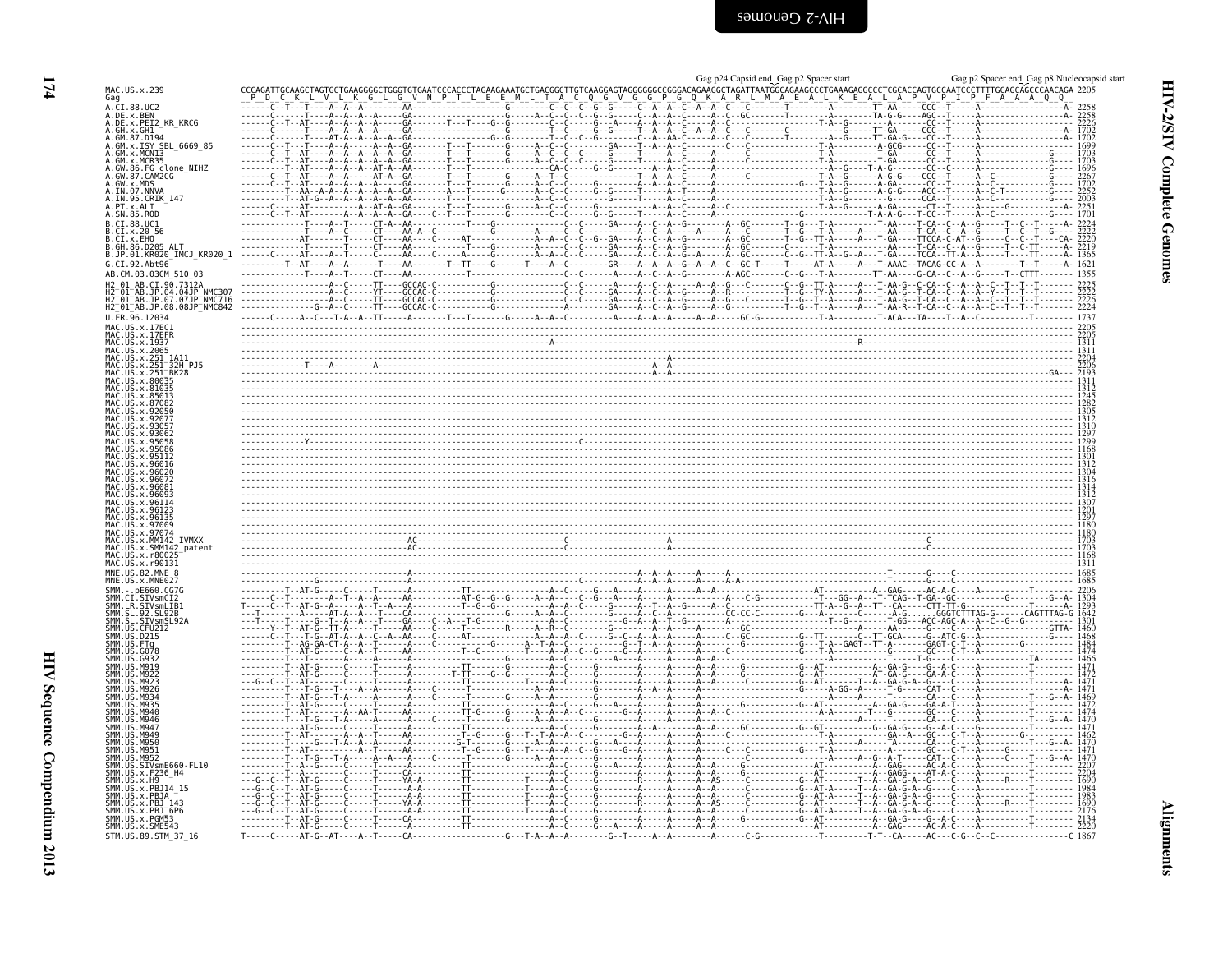<span id="page-20-0"></span>

| Gag-Pol -1 ribosomal slip site |
|--------------------------------|
|--------------------------------|

Gag p8 Nucleocapsid end Gag p1 Spacer start

| ١<br>ŀ,    |  |
|------------|--|
| J          |  |
| ĩ.<br>くていく |  |

| MAC.US.x.239                                                                                                  |                                                                                                                                                                                                                                                                                                                                                                                                                                                                                                                                                                                                |  |
|---------------------------------------------------------------------------------------------------------------|------------------------------------------------------------------------------------------------------------------------------------------------------------------------------------------------------------------------------------------------------------------------------------------------------------------------------------------------------------------------------------------------------------------------------------------------------------------------------------------------------------------------------------------------------------------------------------------------|--|
| Pol<br>Gag                                                                                                    | $R_{\bullet} = \underbrace{R_{\bullet} = \underbrace{R_{\bullet} = \underbrace{R_{\bullet} = \underbrace{R_{\bullet} = \underbrace{R_{\bullet} = \underbrace{R_{\bullet} = \underbrace{R_{\bullet} = \underbrace{R_{\bullet} = \underbrace{R_{\bullet} = \underbrace{R_{\bullet} = \underbrace{R_{\bullet} = \underbrace{R_{\bullet} = \underbrace{R_{\bullet} = \underbrace{R_{\bullet} = \underbrace{R_{\bullet} = \underbrace{R_{\bullet} = \underbrace{R_{\bullet} = \underbrace{R_{\bullet} = \underbrace{R_{\bullet} = \underbrace{R_{\bullet} = \underbrace{R_{\bullet} = \underbrace{$ |  |
| A.CI.88.UC2<br>A.DE.x.BEN                                                                                     |                                                                                                                                                                                                                                                                                                                                                                                                                                                                                                                                                                                                |  |
| A.DE.x.PEI2 KR KRCG                                                                                           |                                                                                                                                                                                                                                                                                                                                                                                                                                                                                                                                                                                                |  |
| A.GH.x.GH1<br>A.GM.87.D194                                                                                    |                                                                                                                                                                                                                                                                                                                                                                                                                                                                                                                                                                                                |  |
| A.GM.x.ISY SBL 6669 85                                                                                        |                                                                                                                                                                                                                                                                                                                                                                                                                                                                                                                                                                                                |  |
| A.GM.x.MCN13<br>A.GM.x.MCR35                                                                                  |                                                                                                                                                                                                                                                                                                                                                                                                                                                                                                                                                                                                |  |
| A.GM.A.MCR33<br>A.GW.86.FG clone_NIHZ<br>A.GW.87.CAM2CG                                                       |                                                                                                                                                                                                                                                                                                                                                                                                                                                                                                                                                                                                |  |
| A.GW.X.MDS<br>A.IN.07.NNVA                                                                                    |                                                                                                                                                                                                                                                                                                                                                                                                                                                                                                                                                                                                |  |
| A.IN.95.CRIK_147                                                                                              |                                                                                                                                                                                                                                                                                                                                                                                                                                                                                                                                                                                                |  |
| A.SN.85.ROD                                                                                                   |                                                                                                                                                                                                                                                                                                                                                                                                                                                                                                                                                                                                |  |
|                                                                                                               |                                                                                                                                                                                                                                                                                                                                                                                                                                                                                                                                                                                                |  |
|                                                                                                               |                                                                                                                                                                                                                                                                                                                                                                                                                                                                                                                                                                                                |  |
| .GH.86.D205 ALT<br>B.JP.01.KR020_IMCJ_KR020_1                                                                 |                                                                                                                                                                                                                                                                                                                                                                                                                                                                                                                                                                                                |  |
| G.CI.92.Abt96                                                                                                 |                                                                                                                                                                                                                                                                                                                                                                                                                                                                                                                                                                                                |  |
| AB.CM.03.03CM 510 03                                                                                          |                                                                                                                                                                                                                                                                                                                                                                                                                                                                                                                                                                                                |  |
|                                                                                                               |                                                                                                                                                                                                                                                                                                                                                                                                                                                                                                                                                                                                |  |
| H2_01_AB.JP.04.04JP<br>H2_01_AB.JP.04.04JP_NMC307<br>H2_01_AB.JP.07.07JP_NMC716<br>H2_01_AB.JP.08.08JP_NMC842 |                                                                                                                                                                                                                                                                                                                                                                                                                                                                                                                                                                                                |  |
| U.FR.96.12034                                                                                                 |                                                                                                                                                                                                                                                                                                                                                                                                                                                                                                                                                                                                |  |
| MAC.US.x.17EC1                                                                                                |                                                                                                                                                                                                                                                                                                                                                                                                                                                                                                                                                                                                |  |
| MAC.US.x.1937                                                                                                 |                                                                                                                                                                                                                                                                                                                                                                                                                                                                                                                                                                                                |  |
|                                                                                                               |                                                                                                                                                                                                                                                                                                                                                                                                                                                                                                                                                                                                |  |
|                                                                                                               | $\frac{235}{236}$ . The contract of the contract of the contract of the contract of the contract of the contract of the contract of the contract of the contract of the contract of the contract of the contract of the contract                                                                                                                                                                                                                                                                                                                                                               |  |
|                                                                                                               |                                                                                                                                                                                                                                                                                                                                                                                                                                                                                                                                                                                                |  |
|                                                                                                               |                                                                                                                                                                                                                                                                                                                                                                                                                                                                                                                                                                                                |  |
|                                                                                                               |                                                                                                                                                                                                                                                                                                                                                                                                                                                                                                                                                                                                |  |
|                                                                                                               |                                                                                                                                                                                                                                                                                                                                                                                                                                                                                                                                                                                                |  |
|                                                                                                               |                                                                                                                                                                                                                                                                                                                                                                                                                                                                                                                                                                                                |  |
|                                                                                                               |                                                                                                                                                                                                                                                                                                                                                                                                                                                                                                                                                                                                |  |
|                                                                                                               |                                                                                                                                                                                                                                                                                                                                                                                                                                                                                                                                                                                                |  |
|                                                                                                               |                                                                                                                                                                                                                                                                                                                                                                                                                                                                                                                                                                                                |  |
|                                                                                                               |                                                                                                                                                                                                                                                                                                                                                                                                                                                                                                                                                                                                |  |
|                                                                                                               |                                                                                                                                                                                                                                                                                                                                                                                                                                                                                                                                                                                                |  |
|                                                                                                               |                                                                                                                                                                                                                                                                                                                                                                                                                                                                                                                                                                                                |  |
|                                                                                                               |                                                                                                                                                                                                                                                                                                                                                                                                                                                                                                                                                                                                |  |
|                                                                                                               |                                                                                                                                                                                                                                                                                                                                                                                                                                                                                                                                                                                                |  |
|                                                                                                               |                                                                                                                                                                                                                                                                                                                                                                                                                                                                                                                                                                                                |  |
|                                                                                                               |                                                                                                                                                                                                                                                                                                                                                                                                                                                                                                                                                                                                |  |
| MAC.US.x.r90131<br>MNE.US.82.MNE                                                                              |                                                                                                                                                                                                                                                                                                                                                                                                                                                                                                                                                                                                |  |
|                                                                                                               |                                                                                                                                                                                                                                                                                                                                                                                                                                                                                                                                                                                                |  |
|                                                                                                               |                                                                                                                                                                                                                                                                                                                                                                                                                                                                                                                                                                                                |  |
|                                                                                                               |                                                                                                                                                                                                                                                                                                                                                                                                                                                                                                                                                                                                |  |
|                                                                                                               |                                                                                                                                                                                                                                                                                                                                                                                                                                                                                                                                                                                                |  |
|                                                                                                               |                                                                                                                                                                                                                                                                                                                                                                                                                                                                                                                                                                                                |  |
|                                                                                                               |                                                                                                                                                                                                                                                                                                                                                                                                                                                                                                                                                                                                |  |
|                                                                                                               |                                                                                                                                                                                                                                                                                                                                                                                                                                                                                                                                                                                                |  |
|                                                                                                               |                                                                                                                                                                                                                                                                                                                                                                                                                                                                                                                                                                                                |  |
|                                                                                                               |                                                                                                                                                                                                                                                                                                                                                                                                                                                                                                                                                                                                |  |
|                                                                                                               |                                                                                                                                                                                                                                                                                                                                                                                                                                                                                                                                                                                                |  |
|                                                                                                               |                                                                                                                                                                                                                                                                                                                                                                                                                                                                                                                                                                                                |  |
|                                                                                                               |                                                                                                                                                                                                                                                                                                                                                                                                                                                                                                                                                                                                |  |
|                                                                                                               |                                                                                                                                                                                                                                                                                                                                                                                                                                                                                                                                                                                                |  |
|                                                                                                               |                                                                                                                                                                                                                                                                                                                                                                                                                                                                                                                                                                                                |  |
|                                                                                                               |                                                                                                                                                                                                                                                                                                                                                                                                                                                                                                                                                                                                |  |
|                                                                                                               |                                                                                                                                                                                                                                                                                                                                                                                                                                                                                                                                                                                                |  |
| $x$ . PR114                                                                                                   |                                                                                                                                                                                                                                                                                                                                                                                                                                                                                                                                                                                                |  |
|                                                                                                               |                                                                                                                                                                                                                                                                                                                                                                                                                                                                                                                                                                                                |  |
| $x.PBJ-6Pf$                                                                                                   |                                                                                                                                                                                                                                                                                                                                                                                                                                                                                                                                                                                                |  |
| SMM. US. x. PGM53<br>SMM. US. x. SME543                                                                       |                                                                                                                                                                                                                                                                                                                                                                                                                                                                                                                                                                                                |  |
| STM.US.89.STM 37 16                                                                                           |                                                                                                                                                                                                                                                                                                                                                                                                                                                                                                                                                                                                |  |

**Alignments**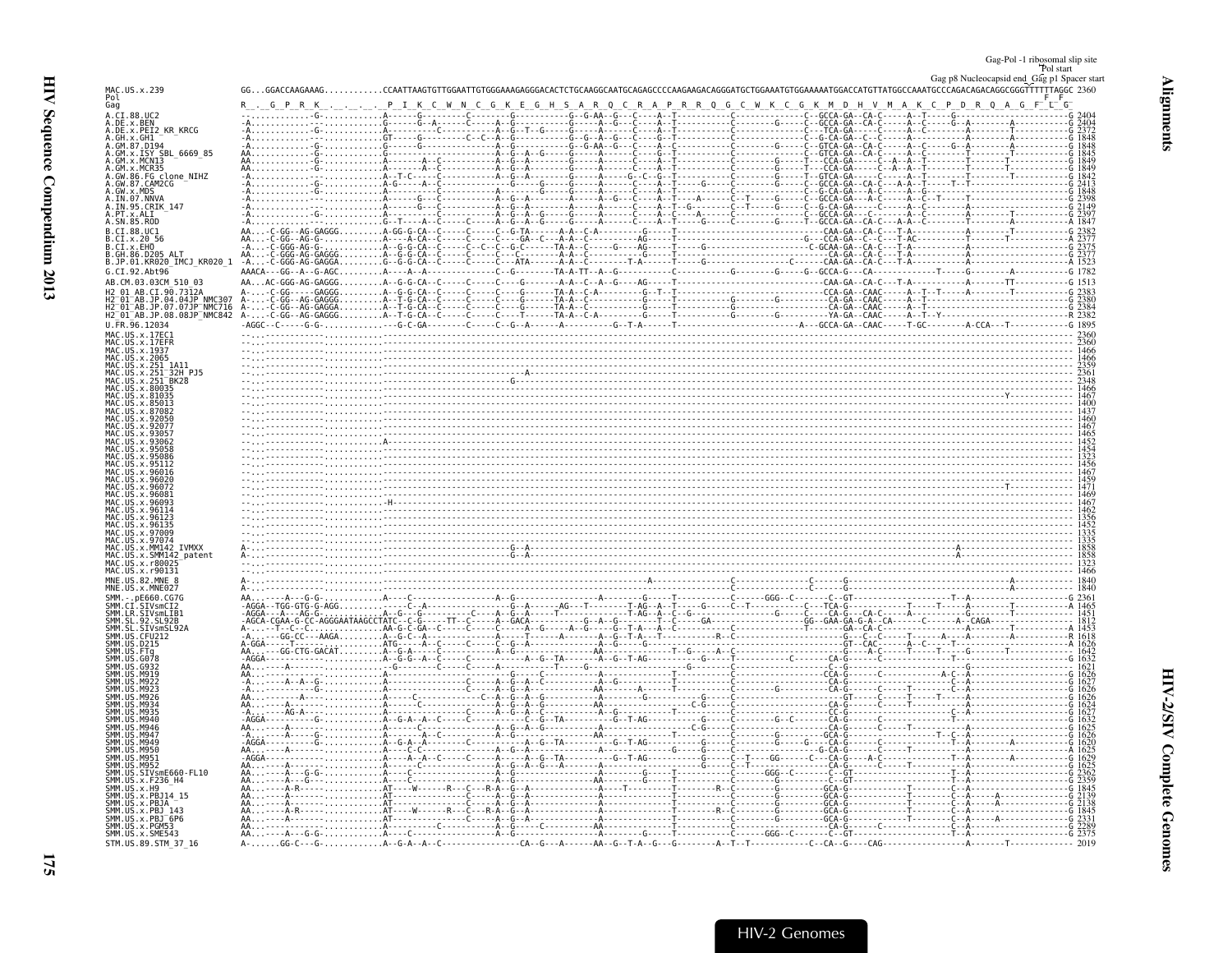<span id="page-21-0"></span>

|                                                                                                                                                                                       | Gag p1 spacer end Gag p6 start                                                                                                                                                                                                                                                                                                                                                                                                       |                                             |
|---------------------------------------------------------------------------------------------------------------------------------------------------------------------------------------|--------------------------------------------------------------------------------------------------------------------------------------------------------------------------------------------------------------------------------------------------------------------------------------------------------------------------------------------------------------------------------------------------------------------------------------|---------------------------------------------|
| MAC.US.x.239<br>Pol<br>Gag                                                                                                                                                            | TO THE REPORT OF A LIGHT OF A LIGHT OF A LIGHT OF A LIGHT OF A LIGHT OF A LIGHT OF A LIGHT OF A LIGHT OF A LIG<br>The MUSIC A LIGHT OF A LIGHT OF A LIGHT OF A LIGHT OF A LIGHT OF A LIGHT OF A LIGHT OF A LIGHT OF A LIGHT OF A                                                                                                                                                                                                     | GAGGACCCAGCTGTGGATCTGCTAAAGAACTACATGCA 2476 |
|                                                                                                                                                                                       |                                                                                                                                                                                                                                                                                                                                                                                                                                      | $\tilde{C}_{D^-}$                           |
|                                                                                                                                                                                       |                                                                                                                                                                                                                                                                                                                                                                                                                                      |                                             |
| A.CI.88.UC2<br>A.DE.x.BEN<br>A.DE.x.PEI2_KR_KRCG                                                                                                                                      |                                                                                                                                                                                                                                                                                                                                                                                                                                      |                                             |
| A.GH.x.GH1                                                                                                                                                                            |                                                                                                                                                                                                                                                                                                                                                                                                                                      |                                             |
| A.GM.87.D194<br>A.GM.x.ISY SBL 6669 85                                                                                                                                                |                                                                                                                                                                                                                                                                                                                                                                                                                                      |                                             |
|                                                                                                                                                                                       |                                                                                                                                                                                                                                                                                                                                                                                                                                      |                                             |
|                                                                                                                                                                                       |                                                                                                                                                                                                                                                                                                                                                                                                                                      |                                             |
| .GW.86.FG clone_NIHZ<br>.GW.87.CAM2CG                                                                                                                                                 |                                                                                                                                                                                                                                                                                                                                                                                                                                      |                                             |
| A.GW.x.MDS<br>A.IN.07.NNVA                                                                                                                                                            |                                                                                                                                                                                                                                                                                                                                                                                                                                      |                                             |
| A.IN.95.CRIK 147                                                                                                                                                                      |                                                                                                                                                                                                                                                                                                                                                                                                                                      |                                             |
| A.PT.x.ALI<br>A.SN.85.ROD                                                                                                                                                             |                                                                                                                                                                                                                                                                                                                                                                                                                                      |                                             |
| B.CI.88.UC1                                                                                                                                                                           |                                                                                                                                                                                                                                                                                                                                                                                                                                      |                                             |
| CI.x.2056<br>.CI. x.EHO                                                                                                                                                               |                                                                                                                                                                                                                                                                                                                                                                                                                                      |                                             |
|                                                                                                                                                                                       |                                                                                                                                                                                                                                                                                                                                                                                                                                      |                                             |
| B.JP.01.KR020_IMCJ_KR020_1                                                                                                                                                            |                                                                                                                                                                                                                                                                                                                                                                                                                                      |                                             |
| G.CI.92.Abt96                                                                                                                                                                         |                                                                                                                                                                                                                                                                                                                                                                                                                                      |                                             |
| AB.CM.03.03CM 510 03<br>AR CT 90 73124                                                                                                                                                |                                                                                                                                                                                                                                                                                                                                                                                                                                      |                                             |
|                                                                                                                                                                                       |                                                                                                                                                                                                                                                                                                                                                                                                                                      |                                             |
| H2 <sup>-</sup> 01 <sup>-</sup> AB.JP.04.04JP <sup>-</sup> NMC307<br>H2 <sup>-</sup> 01-AB.JP.07.07JP <sup>-</sup> NMC716<br>H2-01-AB.JP.08.08JP-NMC842<br>H2-R1-AB.JP.08.08JP-NMC842 |                                                                                                                                                                                                                                                                                                                                                                                                                                      |                                             |
| U.FR.96.12034                                                                                                                                                                         |                                                                                                                                                                                                                                                                                                                                                                                                                                      |                                             |
|                                                                                                                                                                                       |                                                                                                                                                                                                                                                                                                                                                                                                                                      |                                             |
|                                                                                                                                                                                       |                                                                                                                                                                                                                                                                                                                                                                                                                                      |                                             |
|                                                                                                                                                                                       | $\begin{bmatrix} \begin{matrix} \textbf{0} & \textbf{0} & \textbf{0} & \textbf{0} & \textbf{0} & \textbf{0} & \textbf{0} & \textbf{0} & \textbf{0} & \textbf{0} & \textbf{0} & \textbf{0} & \textbf{0} & \textbf{0} & \textbf{0} & \textbf{0} & \textbf{0} & \textbf{0} & \textbf{0} & \textbf{0} & \textbf{0} & \textbf{0} & \textbf{0} & \textbf{0} & \textbf{0} & \textbf{0} & \textbf{0} & \textbf{0} & \textbf{0} & \textbf{0}$ |                                             |
|                                                                                                                                                                                       |                                                                                                                                                                                                                                                                                                                                                                                                                                      |                                             |
| <b>RK2R</b>                                                                                                                                                                           |                                                                                                                                                                                                                                                                                                                                                                                                                                      |                                             |
|                                                                                                                                                                                       |                                                                                                                                                                                                                                                                                                                                                                                                                                      |                                             |
|                                                                                                                                                                                       |                                                                                                                                                                                                                                                                                                                                                                                                                                      |                                             |
|                                                                                                                                                                                       |                                                                                                                                                                                                                                                                                                                                                                                                                                      |                                             |
|                                                                                                                                                                                       |                                                                                                                                                                                                                                                                                                                                                                                                                                      |                                             |
|                                                                                                                                                                                       |                                                                                                                                                                                                                                                                                                                                                                                                                                      |                                             |
|                                                                                                                                                                                       |                                                                                                                                                                                                                                                                                                                                                                                                                                      |                                             |
|                                                                                                                                                                                       |                                                                                                                                                                                                                                                                                                                                                                                                                                      |                                             |
|                                                                                                                                                                                       |                                                                                                                                                                                                                                                                                                                                                                                                                                      |                                             |
|                                                                                                                                                                                       |                                                                                                                                                                                                                                                                                                                                                                                                                                      |                                             |
|                                                                                                                                                                                       |                                                                                                                                                                                                                                                                                                                                                                                                                                      |                                             |
|                                                                                                                                                                                       |                                                                                                                                                                                                                                                                                                                                                                                                                                      |                                             |
|                                                                                                                                                                                       |                                                                                                                                                                                                                                                                                                                                                                                                                                      |                                             |
|                                                                                                                                                                                       |                                                                                                                                                                                                                                                                                                                                                                                                                                      |                                             |
|                                                                                                                                                                                       |                                                                                                                                                                                                                                                                                                                                                                                                                                      |                                             |
| MM142<br><b>IVMXX</b>                                                                                                                                                                 |                                                                                                                                                                                                                                                                                                                                                                                                                                      |                                             |
| SMM142 patent<br>r8002                                                                                                                                                                |                                                                                                                                                                                                                                                                                                                                                                                                                                      |                                             |
| .x.r90131                                                                                                                                                                             |                                                                                                                                                                                                                                                                                                                                                                                                                                      |                                             |
| MNE.US.82.MNE 8                                                                                                                                                                       |                                                                                                                                                                                                                                                                                                                                                                                                                                      |                                             |
|                                                                                                                                                                                       |                                                                                                                                                                                                                                                                                                                                                                                                                                      |                                             |
|                                                                                                                                                                                       |                                                                                                                                                                                                                                                                                                                                                                                                                                      |                                             |
|                                                                                                                                                                                       |                                                                                                                                                                                                                                                                                                                                                                                                                                      |                                             |
|                                                                                                                                                                                       |                                                                                                                                                                                                                                                                                                                                                                                                                                      |                                             |
|                                                                                                                                                                                       |                                                                                                                                                                                                                                                                                                                                                                                                                                      |                                             |
|                                                                                                                                                                                       |                                                                                                                                                                                                                                                                                                                                                                                                                                      |                                             |
|                                                                                                                                                                                       |                                                                                                                                                                                                                                                                                                                                                                                                                                      |                                             |
|                                                                                                                                                                                       |                                                                                                                                                                                                                                                                                                                                                                                                                                      |                                             |
|                                                                                                                                                                                       |                                                                                                                                                                                                                                                                                                                                                                                                                                      |                                             |
|                                                                                                                                                                                       |                                                                                                                                                                                                                                                                                                                                                                                                                                      |                                             |
|                                                                                                                                                                                       |                                                                                                                                                                                                                                                                                                                                                                                                                                      |                                             |
|                                                                                                                                                                                       |                                                                                                                                                                                                                                                                                                                                                                                                                                      |                                             |
|                                                                                                                                                                                       |                                                                                                                                                                                                                                                                                                                                                                                                                                      |                                             |
|                                                                                                                                                                                       |                                                                                                                                                                                                                                                                                                                                                                                                                                      |                                             |
|                                                                                                                                                                                       |                                                                                                                                                                                                                                                                                                                                                                                                                                      |                                             |
|                                                                                                                                                                                       |                                                                                                                                                                                                                                                                                                                                                                                                                                      |                                             |
| SIVsmE660-FL10<br>.x.F236 H4                                                                                                                                                          |                                                                                                                                                                                                                                                                                                                                                                                                                                      |                                             |
|                                                                                                                                                                                       |                                                                                                                                                                                                                                                                                                                                                                                                                                      |                                             |
| x.PBJ14 15                                                                                                                                                                            |                                                                                                                                                                                                                                                                                                                                                                                                                                      |                                             |
|                                                                                                                                                                                       |                                                                                                                                                                                                                                                                                                                                                                                                                                      |                                             |
| SMM.US<br>.x.PBJ <sup>-</sup> 6P6<br>SMM.US.x.PGM53                                                                                                                                   |                                                                                                                                                                                                                                                                                                                                                                                                                                      |                                             |
| SMM. US. x. SME543                                                                                                                                                                    |                                                                                                                                                                                                                                                                                                                                                                                                                                      | $-T - - - - - - - - 2491$                   |
| STM.US.89.STM 37 16                                                                                                                                                                   |                                                                                                                                                                                                                                                                                                                                                                                                                                      |                                             |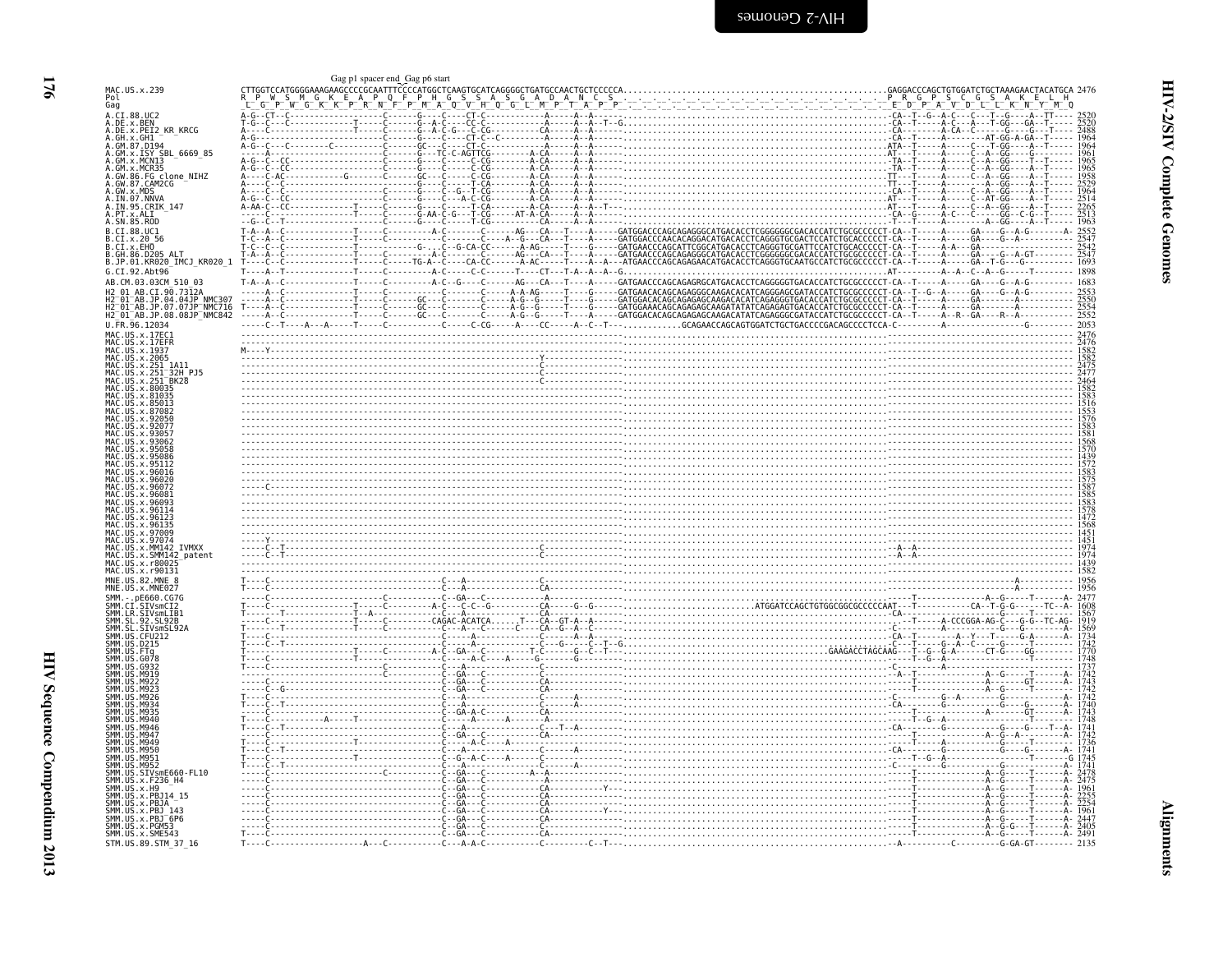<span id="page-22-0"></span>

|                                                                                                                                       | Pol Protease start | Gag end<br>Gag po end |
|---------------------------------------------------------------------------------------------------------------------------------------|--------------------|-----------------------|
| MAC.US.x.239<br>Pol<br>Gag                                                                                                            |                    |                       |
| A.CI.88.UC2                                                                                                                           |                    |                       |
| A.DE.x.BEN<br>A.DE.x.PEI2 KR KRCG                                                                                                     |                    |                       |
| A.GH.x.GH1<br>A.GM.87.D194                                                                                                            |                    |                       |
| A.GM.x.ISY SBL<br>6669 85<br>A.GM.x.MCN13                                                                                             |                    |                       |
| A.GM.x.MCR35<br>A.GW.86.FG clone_NIHZ<br>A.GW.86.FG clone_NIHZ                                                                        |                    |                       |
|                                                                                                                                       |                    |                       |
| A.GW.x.MDS<br>A.GW.x.MDS<br>A.IN.07.NNVA<br>A.IN.95.CRIK_147<br>A.PT.x.ALI<br>A.SN.85.R0D                                             |                    |                       |
| B.CI.88.UC1                                                                                                                           |                    |                       |
| B.CI.x.20<br>B.CI.x.EHO                                                                                                               |                    |                       |
| B.GH.86.D205<br>B.JP.01.KR020_IMCJ_KR020 1                                                                                            |                    |                       |
| G.CI.92.Abt96                                                                                                                         |                    |                       |
| AB.CM.03.03CM 510 03                                                                                                                  |                    |                       |
|                                                                                                                                       |                    |                       |
|                                                                                                                                       |                    |                       |
| MAC.US.x.17EC1<br>MAC.US.x.17EFR                                                                                                      |                    |                       |
| MAC. US. x. 1937                                                                                                                      |                    |                       |
| MAC.US.x.2065<br>MAC.US.x.251<br>MAC.US.x.251<br>MAC.US.x.251<br>.US.x.251 <sup>-</sup> 32H PJ5                                       |                    |                       |
| .US.x.251 <sup>-</sup> BK28<br>MAC.US.x.80035                                                                                         |                    |                       |
| MAC.US.x.81035<br>MAC US x 85013                                                                                                      |                    |                       |
|                                                                                                                                       |                    |                       |
|                                                                                                                                       |                    |                       |
| .IIS x 95086                                                                                                                          |                    |                       |
|                                                                                                                                       |                    |                       |
|                                                                                                                                       |                    |                       |
| .U.S. x . 9608.                                                                                                                       |                    |                       |
| MAC.US.x.96114<br>MAC. US. x. 96123<br>MAC.US.x.9613                                                                                  |                    |                       |
|                                                                                                                                       |                    |                       |
| .US.x.MM142<br><b>TVMXX</b><br>US.x.SMM142_patent                                                                                     |                    |                       |
| MAC.US.x.r80025<br>MAC.US.x.r90131                                                                                                    |                    |                       |
| MNE.US.82.MNE 8<br>MNE.US.x.MNE027                                                                                                    |                    |                       |
| $-$ . pE660. CG7G                                                                                                                     |                    |                       |
| SMM.CI.SIVSMCI2<br>SMM.CI.SIVSMCI2<br>SMM.SL.92.SL92B<br>SMM.SL.SIVSMSL92A                                                            |                    |                       |
|                                                                                                                                       |                    |                       |
| SMM.US.CFU212<br>SMM.US.D215<br>SMM.US.FTg                                                                                            |                    |                       |
| SMM. US . G078<br>SMM. US . G932                                                                                                      |                    |                       |
|                                                                                                                                       |                    |                       |
|                                                                                                                                       |                    |                       |
| <b>FPM</b><br>SMM.US<br>M946                                                                                                          |                    |                       |
| SMM.US<br>M946<br>SMM.US<br>MQA <sup>.</sup>                                                                                          |                    |                       |
| M949                                                                                                                                  |                    |                       |
| SMM. US.M950<br>SMM. US.M951                                                                                                          |                    |                       |
| SMM. US. M952<br>SMM. US. SIVSmE660-FL10<br>SMM. US. SIVSmE660-FL10<br>SMM. US. x. H9<br>SMM. US. x. PB114-15<br>SMM. US. x. PB114-15 |                    |                       |
|                                                                                                                                       |                    |                       |
| SMM.US.x.PBJA<br>SMM. US. x. PBJ 143                                                                                                  |                    |                       |
| SMM.US.x.PBJ-6P6<br>SMM.US.x.PGM53                                                                                                    |                    |                       |
| SMM.US.x.SME543<br>STM. US. 89. STM 37 16                                                                                             |                    |                       |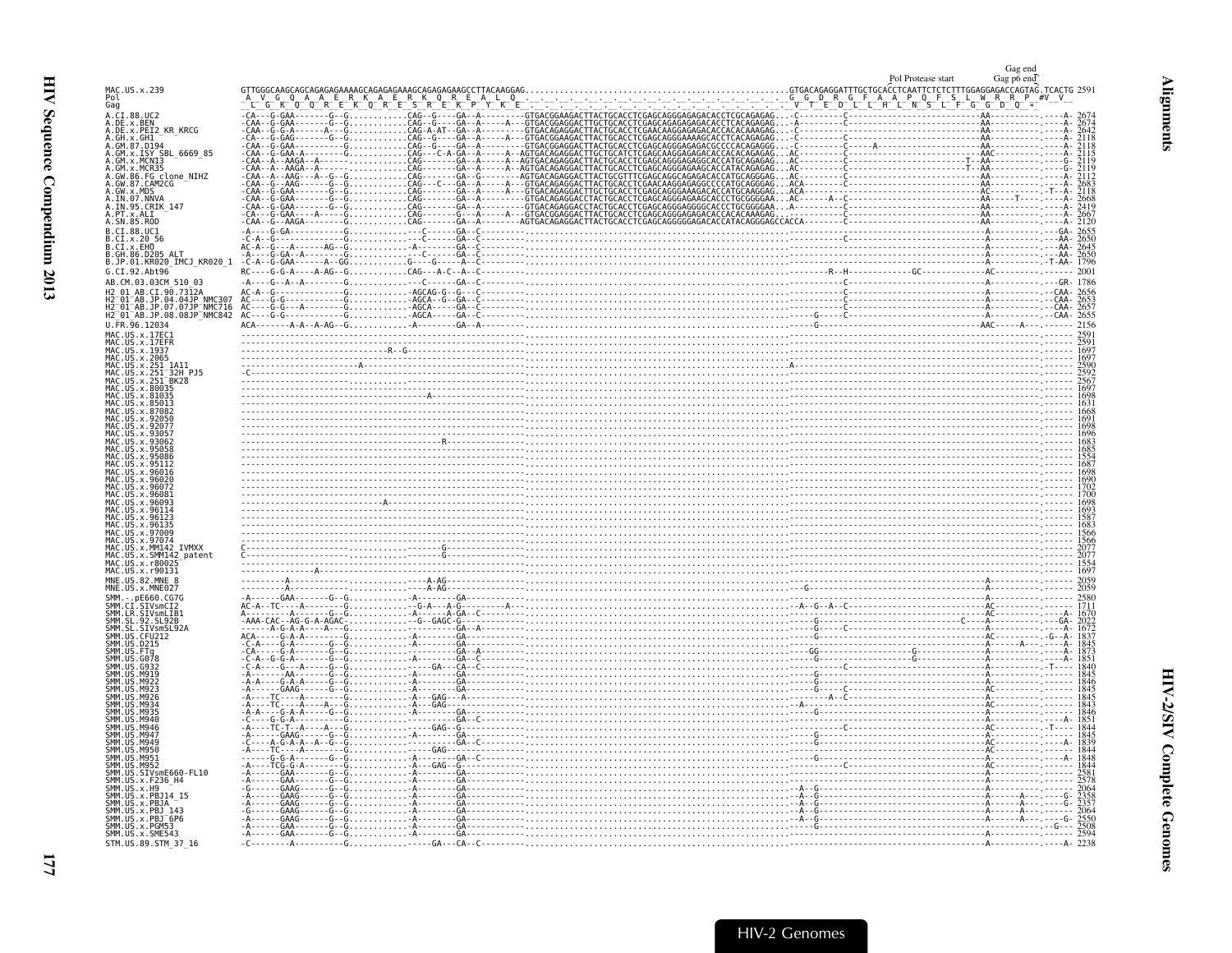| ī |
|---|
|   |

| MAC.US.x.239                                                                                                            |         |                   |  |  |  |
|-------------------------------------------------------------------------------------------------------------------------|---------|-------------------|--|--|--|
| Pol<br>.DE.x.BEN                                                                                                        |         |                   |  |  |  |
| DE.x.PEI2_KR_KRCG<br>GH.x.GH1                                                                                           |         |                   |  |  |  |
| GM.87.D194<br>GM.x.ISY SBL 6669 85<br>GM.x.MCN13                                                                        |         |                   |  |  |  |
| GM.x.MCR35<br>FG_clone_NIHZ<br>GW.87.CAM2CG                                                                             |         |                   |  |  |  |
| GW.x.MDS<br>IN.07.NNVA                                                                                                  |         |                   |  |  |  |
| IN.95.CRIK 147                                                                                                          |         |                   |  |  |  |
| . SN.85.ROD<br>CI.88.UC1<br>CI.x.2056                                                                                   |         |                   |  |  |  |
| CI.x.EHO<br>GH.86.D205 ALT                                                                                              |         |                   |  |  |  |
| .JP.01.KR020_IMCJ_KR020 1<br>G.CI.92.Abt96                                                                              | $-AT-C$ |                   |  |  |  |
| AB.CM.03.03CM 510 03<br>01 AB CT 90 7312A                                                                               |         |                   |  |  |  |
| 01 AB.JP.04.04JP NMC307<br>01 AB.JP.07.07JP NMC716<br>H2 <sup>-</sup> 01 <sup>-</sup> AB.JP.08.08JP <sup>-</sup> NMC842 |         |                   |  |  |  |
| FR.96.12034<br>MAC.US.x.17EC1                                                                                           |         | $\frac{276}{276}$ |  |  |  |
|                                                                                                                         |         |                   |  |  |  |
| 4AC.US.x.2065                                                                                                           |         |                   |  |  |  |
| .251-32H_PJ5<br>.251-BK28                                                                                               |         |                   |  |  |  |
|                                                                                                                         |         |                   |  |  |  |
|                                                                                                                         |         |                   |  |  |  |
|                                                                                                                         |         |                   |  |  |  |
|                                                                                                                         |         |                   |  |  |  |
|                                                                                                                         |         |                   |  |  |  |
|                                                                                                                         |         |                   |  |  |  |
|                                                                                                                         |         |                   |  |  |  |
|                                                                                                                         |         |                   |  |  |  |
| 42 patent                                                                                                               |         |                   |  |  |  |
| MNE IIS 82 MNE                                                                                                          |         |                   |  |  |  |
|                                                                                                                         |         |                   |  |  |  |
|                                                                                                                         |         |                   |  |  |  |
|                                                                                                                         |         |                   |  |  |  |
|                                                                                                                         |         |                   |  |  |  |
|                                                                                                                         |         |                   |  |  |  |
|                                                                                                                         |         |                   |  |  |  |
|                                                                                                                         |         |                   |  |  |  |
|                                                                                                                         |         |                   |  |  |  |
|                                                                                                                         |         |                   |  |  |  |
| VsmE660-FL10                                                                                                            |         |                   |  |  |  |
| x.PBJ14_15                                                                                                              |         |                   |  |  |  |
| .x.PBJA                                                                                                                 |         |                   |  |  |  |
| SMM.US.X.PBJ 143<br>SMM.US.x.PBJ 6P6<br>SMM.US.x.PGM53<br>SMM.US.x.SME543                                               |         |                   |  |  |  |
| STM.US.89.STM_37_16                                                                                                     |         |                   |  |  |  |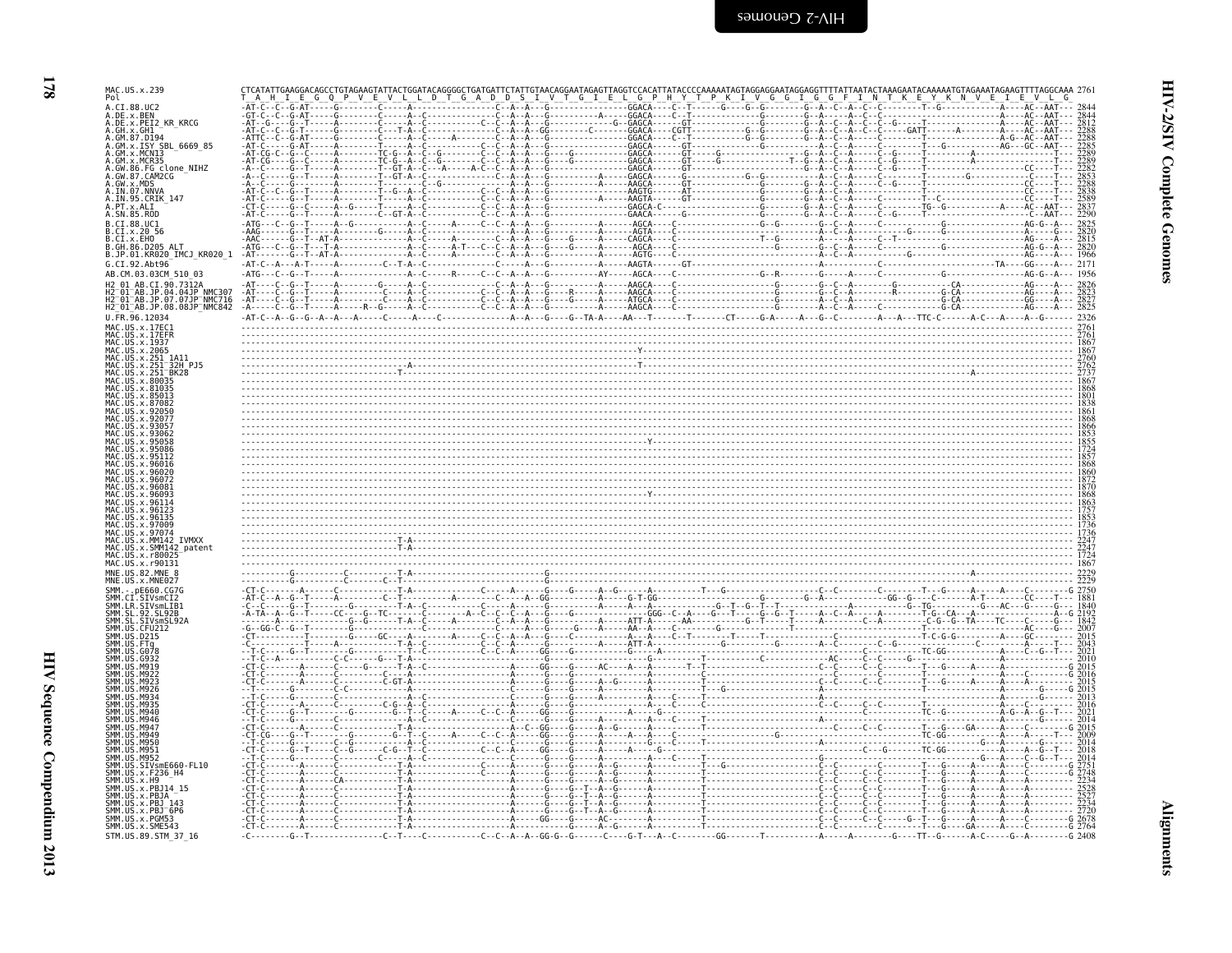<span id="page-24-0"></span>

|                                                                                                            |                                        |  | Pol Protease end Pol p66 and p51 RT start |                                                                                                                                                            |                                                                                                                                                                                                                                                                                                                                                                                              |
|------------------------------------------------------------------------------------------------------------|----------------------------------------|--|-------------------------------------------|------------------------------------------------------------------------------------------------------------------------------------------------------------|----------------------------------------------------------------------------------------------------------------------------------------------------------------------------------------------------------------------------------------------------------------------------------------------------------------------------------------------------------------------------------------------|
| MAC.US.x.239<br>Pol                                                                                        |                                        |  |                                           | TGCTAACAGCTCTGGGGATGTCTCTAAATTTTCCCATAGCTAAAGTGGCCTGTAAAGTCGCCTTAAAGCCAGGAAAGGATGGACCAAAA<br>N L L T A L G M S L N F P I A K V E P V K V A L K P G K D G P |                                                                                                                                                                                                                                                                                                                                                                                              |
| A.CI.88.UC2<br>A.DE.x.BEN<br>A.DE.x.PEI2_KR_KRCG                                                           |                                        |  |                                           |                                                                                                                                                            |                                                                                                                                                                                                                                                                                                                                                                                              |
| A.GH.x.GH1<br>A.GM.87.D194<br>A.GM.x.ISY SBL 6669 85<br>A.GM.x.MCN13                                       |                                        |  |                                           |                                                                                                                                                            |                                                                                                                                                                                                                                                                                                                                                                                              |
| A.GM.x.MCR35<br>A.GW.86.FG clone_NIHZ<br>A.GW.87.CAM2CG                                                    |                                        |  |                                           |                                                                                                                                                            |                                                                                                                                                                                                                                                                                                                                                                                              |
| A.GW.x.MDS<br>A.IN.07.NNVA                                                                                 |                                        |  |                                           |                                                                                                                                                            |                                                                                                                                                                                                                                                                                                                                                                                              |
| A.IN.95.CRIK 147<br>A.PT.x.ALI<br>A.SN.85.ROD                                                              |                                        |  |                                           |                                                                                                                                                            |                                                                                                                                                                                                                                                                                                                                                                                              |
| B.CI.88.UC1<br>B.CI.x.20 56                                                                                |                                        |  |                                           |                                                                                                                                                            |                                                                                                                                                                                                                                                                                                                                                                                              |
| B.CI.X.EHO<br>B.GH.86.D205 ALT<br>B.JP.01.KR020_IMCJ_KR020_1                                               |                                        |  |                                           |                                                                                                                                                            |                                                                                                                                                                                                                                                                                                                                                                                              |
| G.CI.92.Abt96<br>AB.CM.03.03CM 510 03                                                                      |                                        |  |                                           |                                                                                                                                                            |                                                                                                                                                                                                                                                                                                                                                                                              |
| H2 01 AB.CI.90.7312A<br>H2 <sup>-</sup> 01 <sup>-</sup> AB.JP.04.04JP NMC307<br>H2 01 AB.JP.07.07JP NMC716 |                                        |  |                                           |                                                                                                                                                            |                                                                                                                                                                                                                                                                                                                                                                                              |
| H2_01_AB.JP.08.08JP_NMC842<br>U.FR.96.12034                                                                |                                        |  |                                           |                                                                                                                                                            |                                                                                                                                                                                                                                                                                                                                                                                              |
| MAC.US.x.17EC1<br>MAC.US.x.17EFR<br>MAC.US.x.1937                                                          |                                        |  |                                           |                                                                                                                                                            |                                                                                                                                                                                                                                                                                                                                                                                              |
| MAC.US.x.2065<br>.US.x.251 1A11<br>MAC.US.x.251 <sup>-</sup> 32H PJ5                                       |                                        |  |                                           |                                                                                                                                                            | $\begin{array}{cccccccc} \textbf{0.13}\ \textbf{0.203}\ \textbf{0.31}\ \textbf{0.32}\ \textbf{0.33}\ \textbf{0.31}\ \textbf{0.32}\ \textbf{0.33}\ \textbf{0.31}\ \textbf{0.32}\ \textbf{0.33}\ \textbf{0.31}\ \textbf{0.32}\ \textbf{0.33}\ \textbf{0.31}\ \textbf{0.32}\ \textbf{0.33}\ \textbf{0.31}\ \textbf{0.32}\ \textbf{0.33}\ \textbf{0.31}\ \textbf{0.32}\ \textbf{0.33}\ \textbf{$ |
| US.x.251 <sup>-</sup> BK28<br>US. x.80035                                                                  |                                        |  |                                           |                                                                                                                                                            |                                                                                                                                                                                                                                                                                                                                                                                              |
|                                                                                                            |                                        |  |                                           |                                                                                                                                                            |                                                                                                                                                                                                                                                                                                                                                                                              |
|                                                                                                            |                                        |  |                                           |                                                                                                                                                            |                                                                                                                                                                                                                                                                                                                                                                                              |
|                                                                                                            |                                        |  |                                           |                                                                                                                                                            |                                                                                                                                                                                                                                                                                                                                                                                              |
|                                                                                                            |                                        |  |                                           |                                                                                                                                                            |                                                                                                                                                                                                                                                                                                                                                                                              |
|                                                                                                            |                                        |  |                                           |                                                                                                                                                            |                                                                                                                                                                                                                                                                                                                                                                                              |
| $US \times 9612$                                                                                           |                                        |  |                                           |                                                                                                                                                            |                                                                                                                                                                                                                                                                                                                                                                                              |
| <b>TVMXX</b>                                                                                               |                                        |  |                                           |                                                                                                                                                            | $\frac{1}{222}$<br>$\frac{1}{241}$<br>$\frac{1}{241}$<br>$\frac{1}{241}$<br>$\frac{1}{241}$<br>$\frac{1}{241}$<br>$\frac{1}{241}$<br>$\frac{1}{241}$<br>$\frac{1}{241}$<br>$\frac{1}{241}$<br>$\frac{1}{241}$                                                                                                                                                                                |
| SMM142_patent<br>MAC.US.x.r80025<br>MAC.US.x.r90131                                                        |                                        |  |                                           |                                                                                                                                                            |                                                                                                                                                                                                                                                                                                                                                                                              |
| MNE.US.x.MNE027                                                                                            |                                        |  |                                           |                                                                                                                                                            |                                                                                                                                                                                                                                                                                                                                                                                              |
| SIVsmCI2                                                                                                   |                                        |  |                                           |                                                                                                                                                            |                                                                                                                                                                                                                                                                                                                                                                                              |
| SMM.US.CFU212                                                                                              |                                        |  |                                           |                                                                                                                                                            |                                                                                                                                                                                                                                                                                                                                                                                              |
|                                                                                                            |                                        |  |                                           |                                                                                                                                                            |                                                                                                                                                                                                                                                                                                                                                                                              |
|                                                                                                            |                                        |  |                                           |                                                                                                                                                            |                                                                                                                                                                                                                                                                                                                                                                                              |
|                                                                                                            |                                        |  |                                           |                                                                                                                                                            |                                                                                                                                                                                                                                                                                                                                                                                              |
|                                                                                                            |                                        |  |                                           |                                                                                                                                                            |                                                                                                                                                                                                                                                                                                                                                                                              |
| M94                                                                                                        |                                        |  |                                           |                                                                                                                                                            |                                                                                                                                                                                                                                                                                                                                                                                              |
| M950<br>M951<br><b>SMM 11S</b><br>M952                                                                     |                                        |  |                                           |                                                                                                                                                            |                                                                                                                                                                                                                                                                                                                                                                                              |
| <b>SMM 119</b><br>SIVsmE660-FL10                                                                           |                                        |  |                                           |                                                                                                                                                            |                                                                                                                                                                                                                                                                                                                                                                                              |
| SMM.US.x.F236_H4<br>SMM.US.x.H9<br>SMM.US.x.PBJ14_15                                                       |                                        |  |                                           |                                                                                                                                                            |                                                                                                                                                                                                                                                                                                                                                                                              |
| SMM. US. x. PBJA<br>SMM. US. x. PBJ 143<br>SMM. US. x. PBJ 6P6<br>SMM. US. x. PGM53<br>SMM. US. x. SME543  |                                        |  |                                           |                                                                                                                                                            |                                                                                                                                                                                                                                                                                                                                                                                              |
| STM.US.89.STM 37 16                                                                                        | - AA - - A - - - - - A - - T - - T - - |  |                                           |                                                                                                                                                            | 2578                                                                                                                                                                                                                                                                                                                                                                                         |

 $\overline{29}$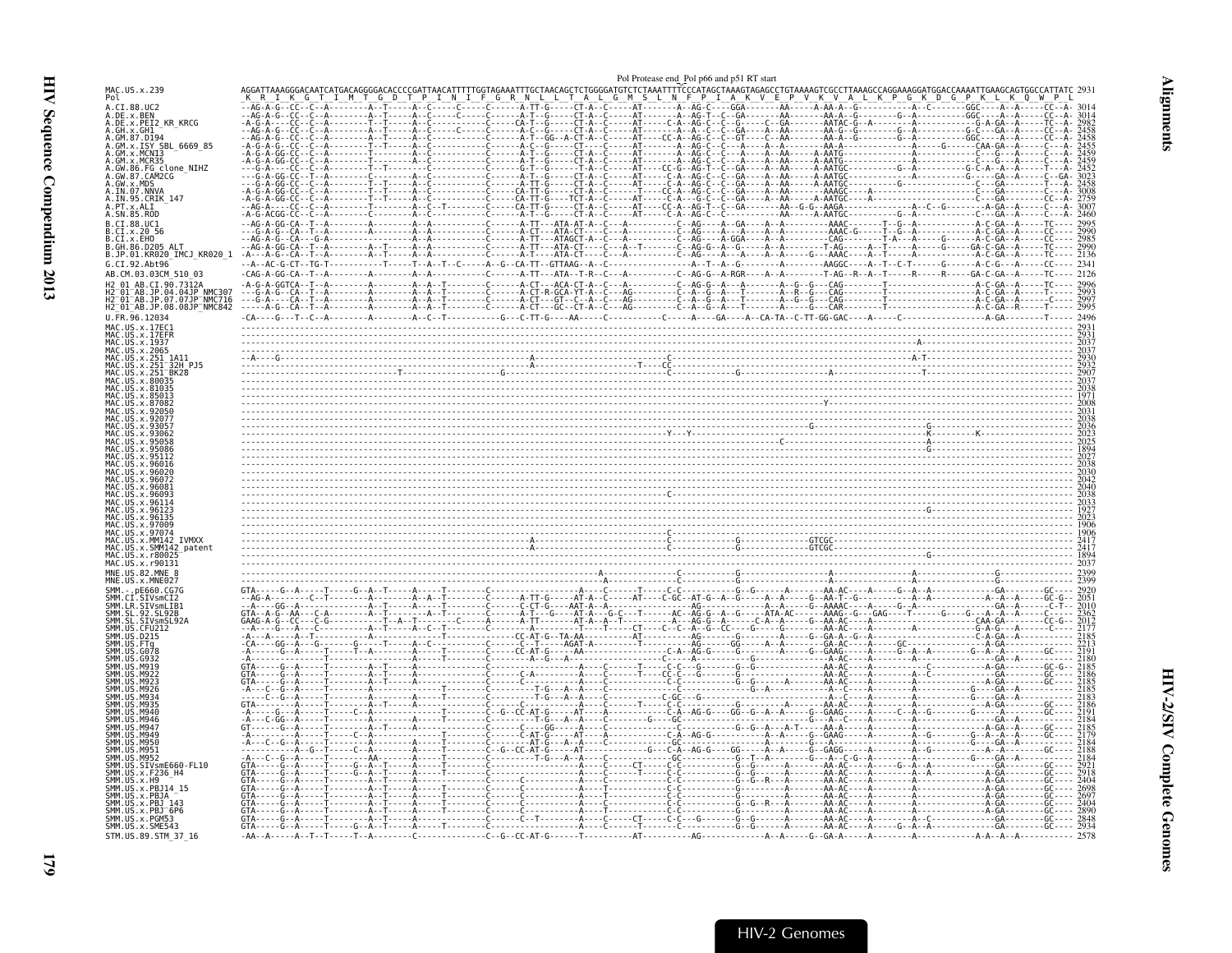| MAC.US.x.239<br>Pol<br>A.CI.88.UC2                           |  |  |  |
|--------------------------------------------------------------|--|--|--|
| A.DE.x.BEN<br>A.DE.x.PEI2_KR_KRCG                            |  |  |  |
| A.GH.X.GH1-<br>A.GM.87.D194                                  |  |  |  |
| A.GM.x.ISY SBL 6669 85                                       |  |  |  |
| A.GM.x.MCN13<br>A.GM.x.MCR35                                 |  |  |  |
| A.GW.86.FG clone NIHZ                                        |  |  |  |
| A.GW.87.CAM2CG<br>A.GW.x.MDS                                 |  |  |  |
| A.IN.07.NNVA<br>A.IN.95.CRIK 147                             |  |  |  |
| A.PT.x.ALI<br>A.SN.85.ROD                                    |  |  |  |
| B.CI.88.UC1                                                  |  |  |  |
| B.CI.x.20 56                                                 |  |  |  |
| B.CI.X.EHO<br>B.GH.86.D205_ALT<br>B.JP.01.KR020_IMCJ_KR020_1 |  |  |  |
| G.CI.92.Abt96                                                |  |  |  |
| AB.CM.03.03CM 510 03                                         |  |  |  |
| H2 01 AB.CI.90.7312A<br>H2 01 AB.JP.04.04JP NMC307           |  |  |  |
| H2-01-AB.JP.07.07JP NMC716<br>H2 01 AB.JP.08.08JP NMC842     |  |  |  |
| U.FR.96.12034                                                |  |  |  |
|                                                              |  |  |  |
| US.x.17EFR<br>MAC<br>US.x.1937                               |  |  |  |
| .US.x.2065<br>.x.251                                         |  |  |  |
| x.251 BK28                                                   |  |  |  |
| x.80035                                                      |  |  |  |
|                                                              |  |  |  |
|                                                              |  |  |  |
|                                                              |  |  |  |
|                                                              |  |  |  |
|                                                              |  |  |  |
|                                                              |  |  |  |
|                                                              |  |  |  |
|                                                              |  |  |  |
|                                                              |  |  |  |
|                                                              |  |  |  |
| 97074                                                        |  |  |  |
| <b>TVMXX</b><br>.MM142                                       |  |  |  |
|                                                              |  |  |  |
| MAC<br>.US.x.SMM142 patent<br>r8002                          |  |  |  |
| MAC.US.x.r90131                                              |  |  |  |
| MNE.US.82.MNE 8                                              |  |  |  |
|                                                              |  |  |  |
| .STVsmlTR'                                                   |  |  |  |
|                                                              |  |  |  |
|                                                              |  |  |  |
|                                                              |  |  |  |
|                                                              |  |  |  |
|                                                              |  |  |  |
|                                                              |  |  |  |
|                                                              |  |  |  |
| M946<br>маді                                                 |  |  |  |
| $MA$ .<br>M949                                               |  |  |  |
| SMM<br>SMM<br><b>SMM</b><br>M956                             |  |  |  |
| MQ5                                                          |  |  |  |
| .SIVsmE660-FL10                                              |  |  |  |
| US.x.F236 H4<br>US.x.H9                                      |  |  |  |
| US.x.PBJ14 15<br>US.x.PBJA                                   |  |  |  |
| .US.x.PBJ 143<br>.US.x.PBJ 6P6                               |  |  |  |
| US.x.PGM53<br>SMM.US.x.SME543                                |  |  |  |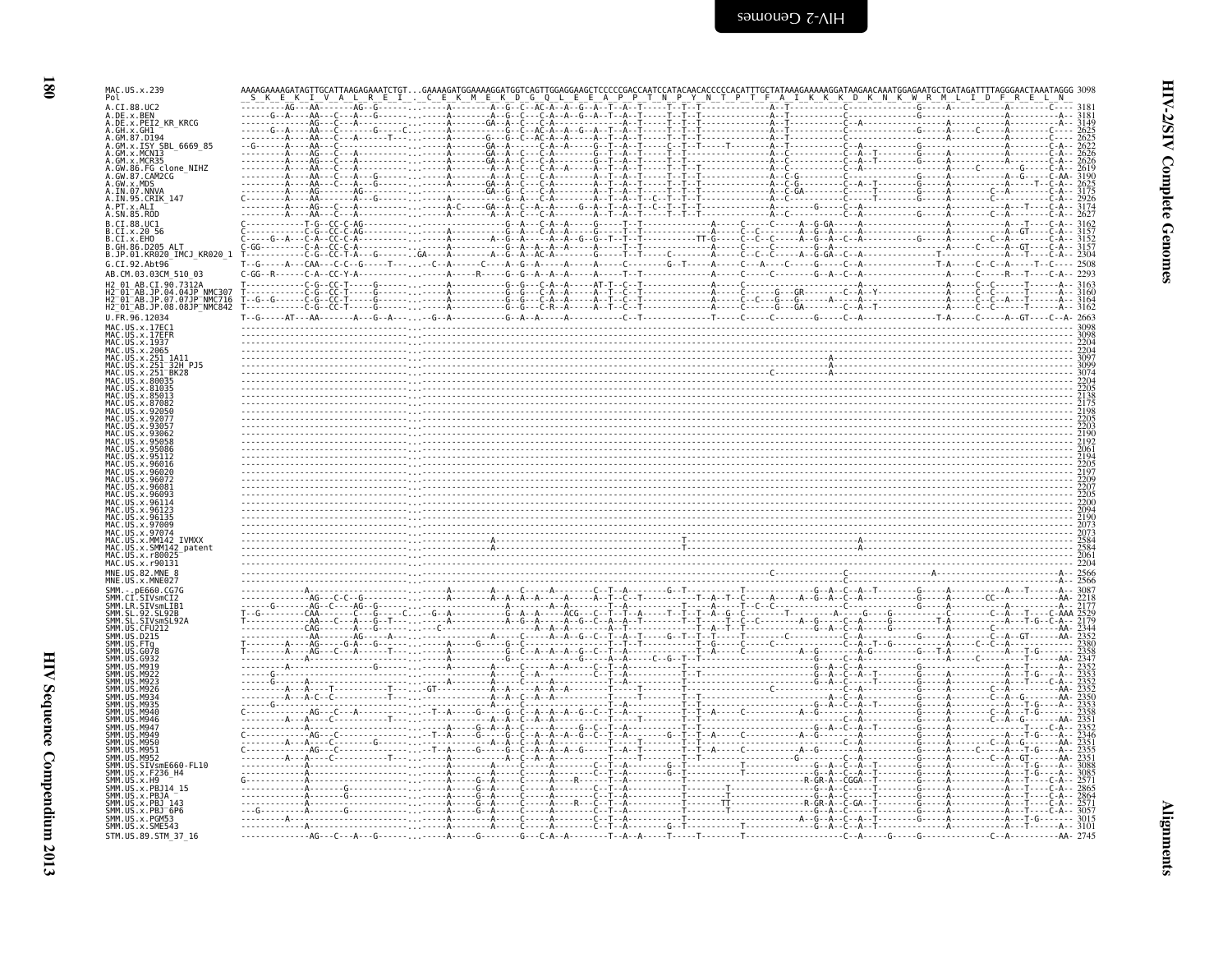| MAC.US.x.239<br>Pol                                                                                                                                         |                                                    |                                                                                                                        |  |
|-------------------------------------------------------------------------------------------------------------------------------------------------------------|----------------------------------------------------|------------------------------------------------------------------------------------------------------------------------|--|
| A.CI.88.UC2<br>A.DE.x.BEN                                                                                                                                   |                                                    |                                                                                                                        |  |
|                                                                                                                                                             |                                                    |                                                                                                                        |  |
| A.DE.X.PEI2_KR_KRCG<br>A.GH.X.GH1<br>A.GM.87.D194                                                                                                           |                                                    |                                                                                                                        |  |
| A.GM.x.ISY SBL 6669 85<br>A. GM. X. 131 3BL_0009_85<br>A. GM. X. MCN13<br>A. GM. X. MCR35<br>A. GW. 86. FG clone_NIHZ<br>A. GW. 87. CAM2CG<br>A. TN A7 NAMA |                                                    |                                                                                                                        |  |
|                                                                                                                                                             |                                                    |                                                                                                                        |  |
|                                                                                                                                                             |                                                    |                                                                                                                        |  |
| A. IN. 07. NNVA<br>A. IN. 95. CRIK_147                                                                                                                      |                                                    |                                                                                                                        |  |
| A.PT.x.ALI                                                                                                                                                  |                                                    |                                                                                                                        |  |
| A.SN.85.ROD<br>B.CI.88.UC1                                                                                                                                  |                                                    |                                                                                                                        |  |
| B.CI.x.20 56<br>B.CI.x.EHO                                                                                                                                  |                                                    |                                                                                                                        |  |
| B. GH. 86. D205 ALT                                                                                                                                         |                                                    |                                                                                                                        |  |
| B.JP.01.KR020_IMCJ_KR020_1<br>G.CI.92.Abt96                                                                                                                 |                                                    |                                                                                                                        |  |
| AB.CM.03.03CM 510 03                                                                                                                                        |                                                    |                                                                                                                        |  |
| H2 01 AR CT 90 7312A<br>2 <sup>-</sup> 01 <sup>-</sup> AB.JP.04.04JP NMC307                                                                                 |                                                    |                                                                                                                        |  |
| H2 <sup>-</sup> 01-AB.JP.07.07JP-NMC716<br>H2_01_AB.JP.08.08JP_NMC842                                                                                       |                                                    |                                                                                                                        |  |
| U.FR.96.12034                                                                                                                                               |                                                    |                                                                                                                        |  |
| MAC.US.x.17EC1<br>MAC.US.x.17EFR                                                                                                                            |                                                    | $\frac{326}{200}$                                                                                                      |  |
| MAC.US.x.1937                                                                                                                                               |                                                    | <u> 1999 - Samuel Samuel Samuel Samuel Samuel Samuel Samuel Samuel Samuel Samuel Samuel Samuel Samuel Samuel Samue</u> |  |
| MAC.US.x.2065<br>MAC.US.x.251 1A11                                                                                                                          |                                                    |                                                                                                                        |  |
| 32H P.15                                                                                                                                                    |                                                    |                                                                                                                        |  |
|                                                                                                                                                             |                                                    |                                                                                                                        |  |
|                                                                                                                                                             |                                                    |                                                                                                                        |  |
|                                                                                                                                                             |                                                    |                                                                                                                        |  |
|                                                                                                                                                             |                                                    |                                                                                                                        |  |
|                                                                                                                                                             |                                                    |                                                                                                                        |  |
|                                                                                                                                                             |                                                    |                                                                                                                        |  |
|                                                                                                                                                             |                                                    |                                                                                                                        |  |
|                                                                                                                                                             |                                                    |                                                                                                                        |  |
|                                                                                                                                                             |                                                    |                                                                                                                        |  |
|                                                                                                                                                             |                                                    |                                                                                                                        |  |
|                                                                                                                                                             |                                                    |                                                                                                                        |  |
| AC.US.x.MM142 IVMXX                                                                                                                                         |                                                    |                                                                                                                        |  |
| AAC.US.x.SMM142 patent<br>IAC. US. x. r8002                                                                                                                 |                                                    |                                                                                                                        |  |
|                                                                                                                                                             |                                                    |                                                                                                                        |  |
| MNE.US.x.MNE027                                                                                                                                             |                                                    |                                                                                                                        |  |
| $-$ nF660                                                                                                                                                   |                                                    |                                                                                                                        |  |
|                                                                                                                                                             |                                                    |                                                                                                                        |  |
|                                                                                                                                                             |                                                    |                                                                                                                        |  |
|                                                                                                                                                             |                                                    |                                                                                                                        |  |
|                                                                                                                                                             |                                                    |                                                                                                                        |  |
|                                                                                                                                                             |                                                    |                                                                                                                        |  |
|                                                                                                                                                             |                                                    |                                                                                                                        |  |
|                                                                                                                                                             |                                                    |                                                                                                                        |  |
|                                                                                                                                                             |                                                    |                                                                                                                        |  |
|                                                                                                                                                             |                                                    |                                                                                                                        |  |
| M940                                                                                                                                                        |                                                    |                                                                                                                        |  |
| M950<br>M951                                                                                                                                                |                                                    |                                                                                                                        |  |
| SMM.US.SIVsmE660-FL10                                                                                                                                       |                                                    |                                                                                                                        |  |
| SMM.US.x.F236_H4                                                                                                                                            |                                                    |                                                                                                                        |  |
| JS.x.PBJ14 15<br>SMM.US.x.PBJA                                                                                                                              |                                                    |                                                                                                                        |  |
| SMM.US.x.PBJ 143                                                                                                                                            |                                                    |                                                                                                                        |  |
| SMM.US.x.PBJ <sup>-</sup> 6P6<br>SMM. US. x. PGM53<br>SMM. US. x. SME543                                                                                    |                                                    |                                                                                                                        |  |
|                                                                                                                                                             |                                                    |                                                                                                                        |  |
| STM.US.89.STM 37 16                                                                                                                                         | $-G - A - A - T - - - A - A - T - G - - - T - - -$ |                                                                                                                        |  |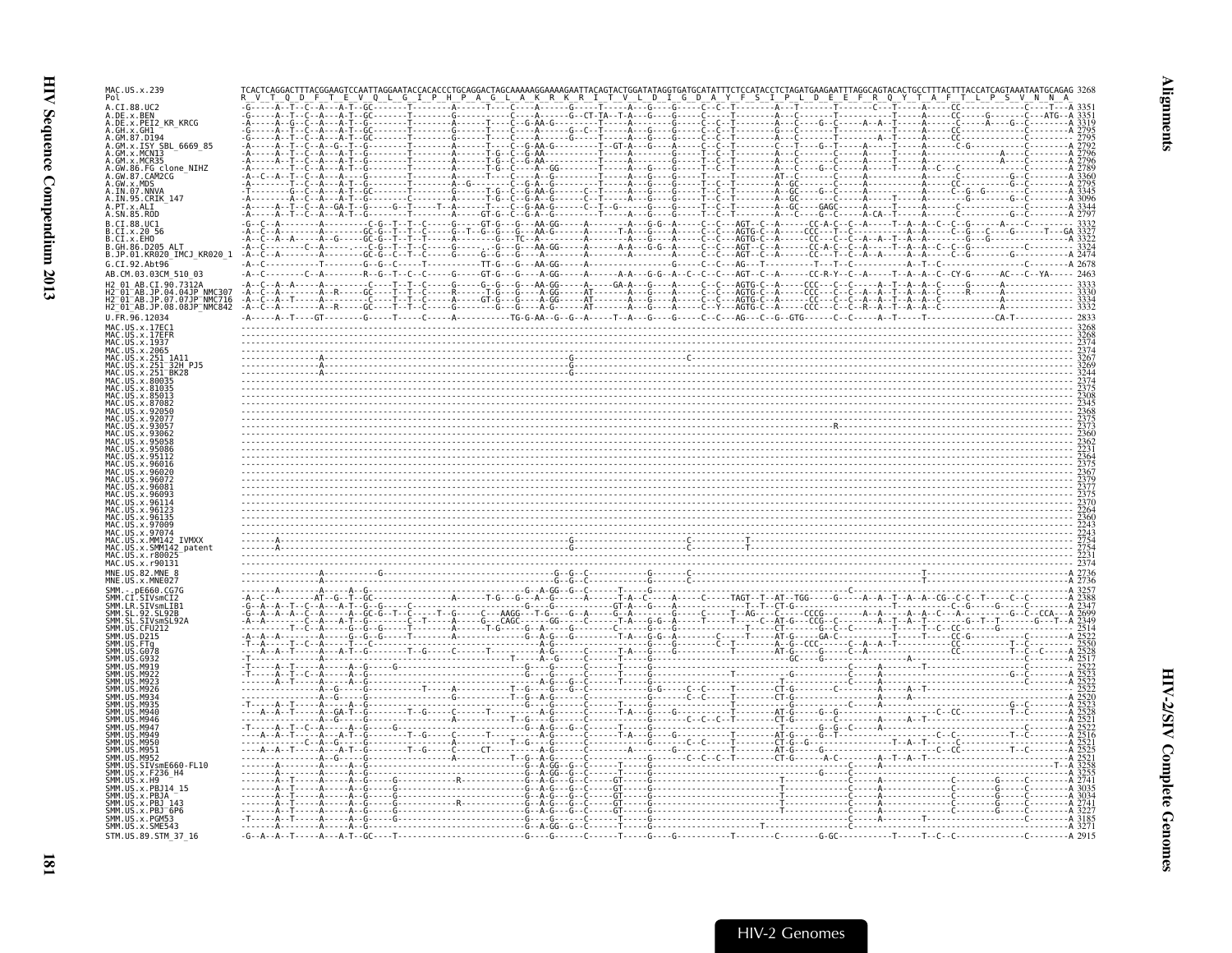| MAC.US.x.239<br>Pol                                                   |  |  |  |  |  |
|-----------------------------------------------------------------------|--|--|--|--|--|
| A.CI.88.UC2                                                           |  |  |  |  |  |
| A.DE.x.BEN<br>A.DE.x.PEI2_KR_KRCG<br>A.GH.X.GH1-<br>A.GM.87.D194      |  |  |  |  |  |
| A.GM.X.ISY SBL 6669 85                                                |  |  |  |  |  |
| A.GM.x.MCN13<br>A.GM.x.MCR35                                          |  |  |  |  |  |
| A.GW.86.FG clone NIHZ<br>A.GW.87.CAM2CG<br>A.GW.x.MDS                 |  |  |  |  |  |
| A.IN.07.NNVA<br>A.IN.95.CRIK 147                                      |  |  |  |  |  |
| A.SN.85.ROD                                                           |  |  |  |  |  |
| B.CI.88.UC1<br>B.CI.x.20 56                                           |  |  |  |  |  |
| B.CI.x.EHO<br>B.GH.86.D205 ALT<br>B.JP.01.KR020 IMCJ KR020 1          |  |  |  |  |  |
| G.CI.92.Abt96<br>AB.CM.03.03CM 510 03                                 |  |  |  |  |  |
| AB.CI.90.7312A<br>2 <sup>-</sup> 01 <sup>-</sup> AB.JP.04.04JP NMC307 |  |  |  |  |  |
| AB.JP.07.07JP NMC716<br>H2_01_AB.JP.08.08JP_NMC842                    |  |  |  |  |  |
| U.FR.96.12034                                                         |  |  |  |  |  |
| MAC.US.x.17EC1<br>.US.x.17EFR<br>. US . x . 1937                      |  |  |  |  |  |
| MAC.US.x.2065<br>.US.x.251                                            |  |  |  |  |  |
| .US.x.251 <sup>-</sup> 32H PJ5<br>US.x.251 BK28                       |  |  |  |  |  |
| .x.80035<br>US.x.810                                                  |  |  |  |  |  |
|                                                                       |  |  |  |  |  |
|                                                                       |  |  |  |  |  |
|                                                                       |  |  |  |  |  |
|                                                                       |  |  |  |  |  |
|                                                                       |  |  |  |  |  |
| 9608                                                                  |  |  |  |  |  |
|                                                                       |  |  |  |  |  |
| 4AC.US.x.97074                                                        |  |  |  |  |  |
| MM142 IVMXX<br>IAC.US.x.SMM142 patent<br>1AC US x r80025              |  |  |  |  |  |
| MAC.US.x.r90131<br>MNE.US.82.MNE                                      |  |  |  |  |  |
| MNE.US.x.MNE027                                                       |  |  |  |  |  |
| SMM<br>LR.SIVsmLIB1                                                   |  |  |  |  |  |
| SMM.SL<br>SMM JIS                                                     |  |  |  |  |  |
| SMM. US. D215<br>SMM.US.                                              |  |  |  |  |  |
|                                                                       |  |  |  |  |  |
|                                                                       |  |  |  |  |  |
|                                                                       |  |  |  |  |  |
|                                                                       |  |  |  |  |  |
|                                                                       |  |  |  |  |  |
| M94<br>M950<br>SMM.US.M951                                            |  |  |  |  |  |
| ŚMM.US<br>SMM.US.SIVsmE660-FL10                                       |  |  |  |  |  |
| SMM.US.x.F236_H4<br>SMM.US.x.H9                                       |  |  |  |  |  |
| SMM. US. x. PBJ14_15<br>SMM.US.x.PBJA                                 |  |  |  |  |  |
|                                                                       |  |  |  |  |  |
| SMM.US.x.SME543<br>STM.US.89.STM 37 16                                |  |  |  |  |  |
| SMM.US.x.PBJ`143<br>SMM.US.x.PBJ <sup>-</sup> 6P6<br>SMM.US.x.PGM53   |  |  |  |  |  |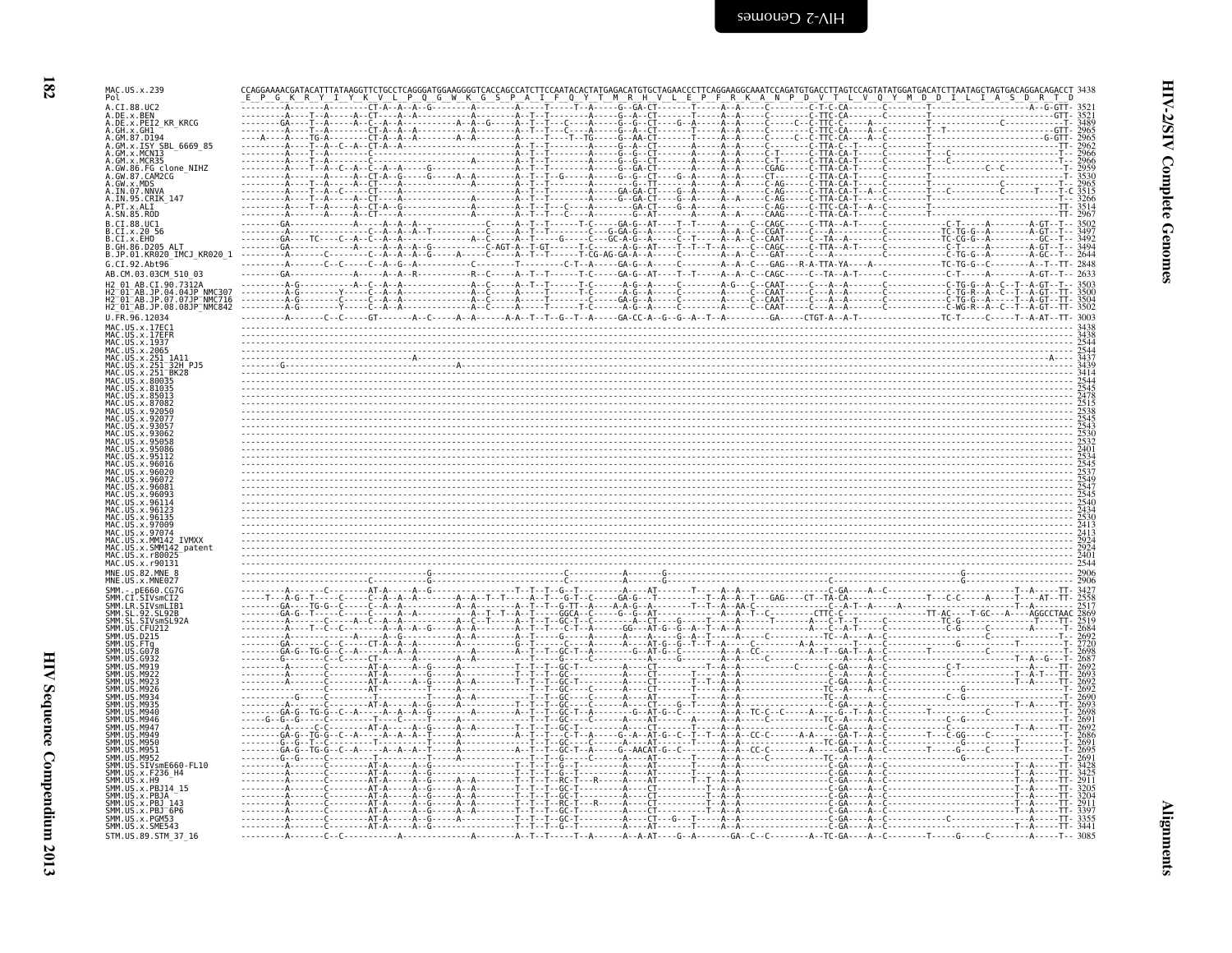| MAC.US.x.239                                                     |                                  |
|------------------------------------------------------------------|----------------------------------|
| 4.CT.88.UC2<br>.DE.x.BEN                                         |                                  |
| .DE.x.PEI2_KR_KRCG<br>GH.X.GH1                                   |                                  |
| .GM.87.D194<br>.GM.x.ISY SBL 6669 85<br>.GM.x.MCN13              |                                  |
| GM.x.MCR35<br>.GW.86.FG clone_NIHZ<br>.GW.87.CAM2CG              |                                  |
| .GW.x.MDS                                                        |                                  |
| IN.95.CRIK 147                                                   |                                  |
| SN.85.ROD<br>CI.88.UC1                                           |                                  |
| CI.x.2056<br>.CI.x.EHO                                           |                                  |
| .GH.86.D205 ALT<br>.JP.01.KR020_IMCJ_KR020_1                     |                                  |
| G.CI.92.Abt96<br>AB.CM.03.03CM 510 03                            |                                  |
| AB.CI.90.7312A                                                   |                                  |
|                                                                  |                                  |
| MAC.US.x.17EC1                                                   |                                  |
| AC.US.x.17EFR<br>1AC.US.x.1937                                   |                                  |
| MAC.US.x.2065                                                    |                                  |
|                                                                  |                                  |
|                                                                  |                                  |
|                                                                  |                                  |
|                                                                  |                                  |
|                                                                  |                                  |
|                                                                  |                                  |
|                                                                  |                                  |
|                                                                  |                                  |
|                                                                  |                                  |
| MM142 IVMXX                                                      |                                  |
| .US.x.SMM142 patent<br>. IIS x r800                              |                                  |
|                                                                  |                                  |
|                                                                  | 3076                             |
|                                                                  |                                  |
| STVsmCT2<br>.LR.SIVsmLIB1                                        |                                  |
| SL 92 SL92R<br>.SL.SIVsmSL92A                                    | 2689                             |
|                                                                  |                                  |
|                                                                  |                                  |
|                                                                  |                                  |
|                                                                  |                                  |
|                                                                  |                                  |
|                                                                  |                                  |
|                                                                  |                                  |
| SIVsmE660-FL10                                                   |                                  |
|                                                                  |                                  |
| MNE.US.x.MNE027<br>MM.US.CFU212<br>x.PBJ14 15                    | AC--------A--------------------- |
| MM.US.x.PBJ <sup>-6P6</sup><br>SMM.US.x.PGM53<br>SMM.US.x.SME543 |                                  |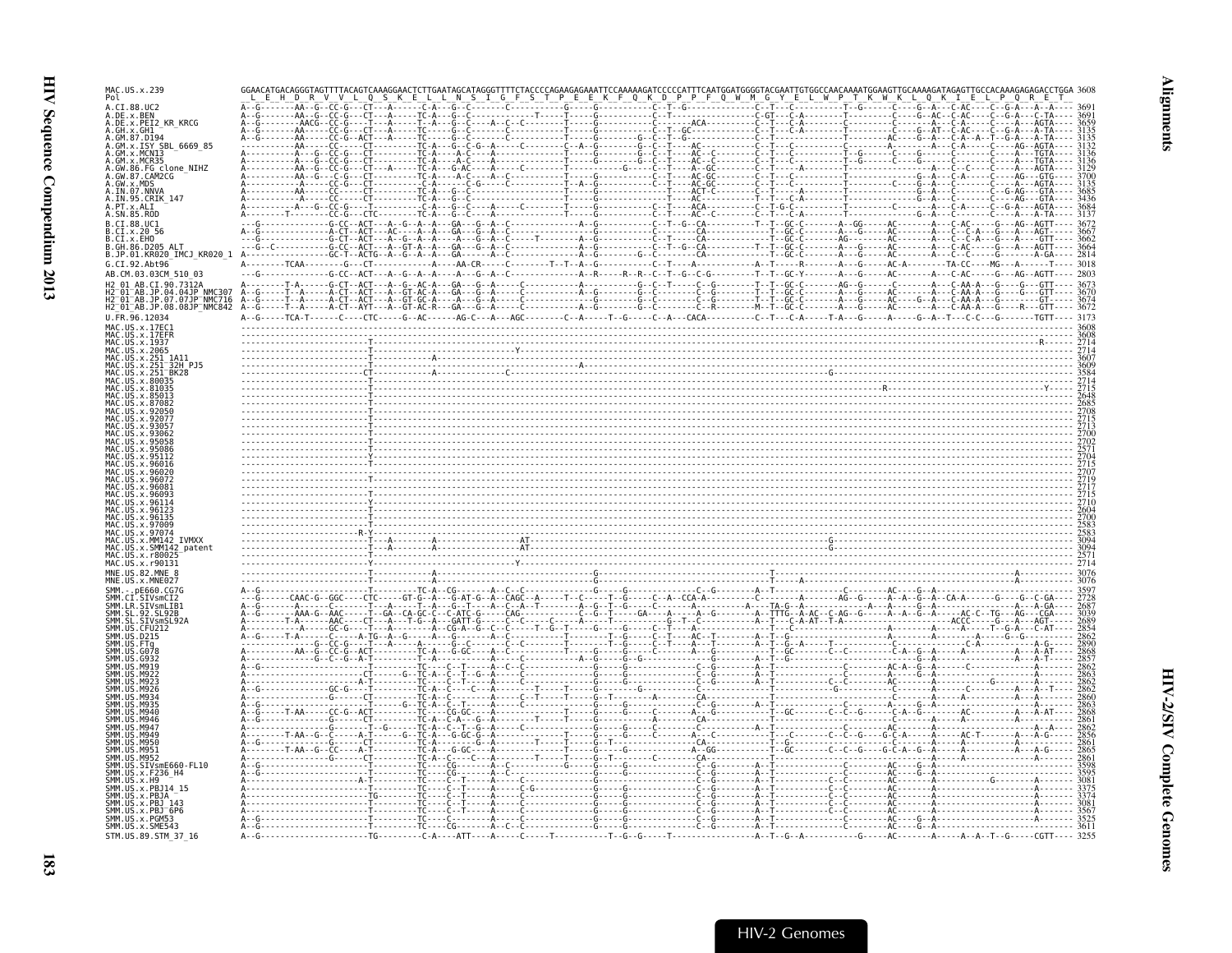| Ŧ, |
|----|

| MAC.US.x.239<br>Pol                                                                                               |                                                                                                                                                                                               |  |
|-------------------------------------------------------------------------------------------------------------------|-----------------------------------------------------------------------------------------------------------------------------------------------------------------------------------------------|--|
| A.CI.88.UC2<br>A.DE.x.BEN<br>A.DE.x.PEI2_KR_KRCG                                                                  |                                                                                                                                                                                               |  |
| A.GH.X.GH1-<br>A.GM.87.D194<br>A.GM.X.ISY_SBL_6669 85<br>A.GM.x.MCN13<br>A.GM.X.MCR35                             |                                                                                                                                                                                               |  |
| A.GW.86.FG clone_NIHZ<br>A.GW.87.CAM2CG<br>A.GW.x.MDS<br>A.IN.07.NNVA                                             |                                                                                                                                                                                               |  |
| A.IN.95.CRIK 147<br>A.SN.85.ROD<br>B.CI.88.UC1                                                                    |                                                                                                                                                                                               |  |
| B.CI.x.EHO<br>B.GH.86.D205 ALT<br>B.JP.01.KR020 IMCJ KR020 1                                                      |                                                                                                                                                                                               |  |
| G.CI.92.Abt96<br>AB.CM.03.03CM_510_03<br>H2 01 AB.CI.90.7312A<br>H2 01 AB.JP.04.04JP NMC307                       | TGC-A-----C--G--T--C 3188<br>---A-----C--T----AC----G----------C-------C---TC--C--A--C----A-GG--CA-A--C--AC-G--C-AG----G----C--G-------G-G-------A--AC-A-----G--G------AC-A-----GATGC-------- |  |
| H2-01-AB.JP.07.07JP-NMC716<br>H2-01-AB.JP.08.08JP NMC842<br>U.FR.96.12034                                         |                                                                                                                                                                                               |  |
| MAC.US.x.17EC1<br>US.x.17EFR<br>MAC.US.x.1937<br>US.x.2065<br>.x.251                                              |                                                                                                                                                                                               |  |
| <b>BK28</b>                                                                                                       |                                                                                                                                                                                               |  |
|                                                                                                                   |                                                                                                                                                                                               |  |
|                                                                                                                   |                                                                                                                                                                                               |  |
|                                                                                                                   |                                                                                                                                                                                               |  |
|                                                                                                                   |                                                                                                                                                                                               |  |
| .970°<br><b>TVMXX</b><br>MM142<br>SMM142 patent<br>r8002                                                          |                                                                                                                                                                                               |  |
| MAC.US.x.r90131<br>MNE.US.82.MNE 8                                                                                |                                                                                                                                                                                               |  |
| SIVSMOIZ<br>STVsml TR1                                                                                            |                                                                                                                                                                                               |  |
|                                                                                                                   |                                                                                                                                                                                               |  |
| <b>MQ10</b>                                                                                                       |                                                                                                                                                                                               |  |
|                                                                                                                   |                                                                                                                                                                                               |  |
|                                                                                                                   |                                                                                                                                                                                               |  |
| .SIVsmE660-FL10<br>.x.F236 H4<br>.x.PBJ14 15                                                                      |                                                                                                                                                                                               |  |
| US.x.PBJA<br>US.x.PBJ 143<br>SMM.US.x.PBJ-6Pe<br>SMM.US.x.PBJ-6Pe<br>SMM.US.x.SME543<br>US.x.PBJ <sup>-</sup> 6P6 | <u>.</u>                                                                                                                                                                                      |  |
| STM.US.89.STM 37 16                                                                                               |                                                                                                                                                                                               |  |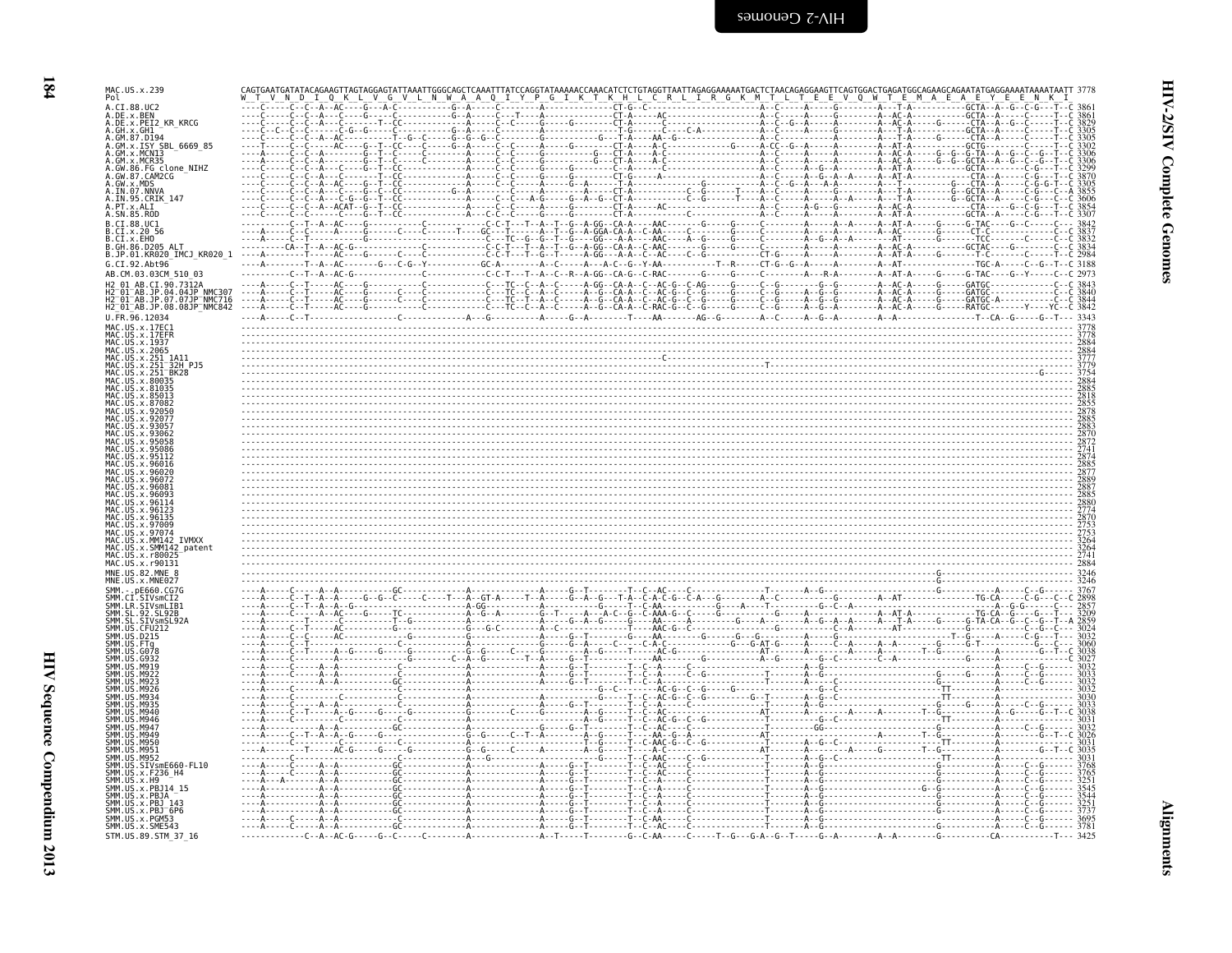| MAC.US.x.239                                                                     |                                                                                                                                                                                                                                                                                                                                                                                                                                     |  |
|----------------------------------------------------------------------------------|-------------------------------------------------------------------------------------------------------------------------------------------------------------------------------------------------------------------------------------------------------------------------------------------------------------------------------------------------------------------------------------------------------------------------------------|--|
| . C.T 88. UC2                                                                    | $\begin{bmatrix} \mathbf{a}_1 & \mathbf{b}_2 & \mathbf{b}_3 & \mathbf{b}_4 & \mathbf{b}_5 & \mathbf{b}_6 & \mathbf{b}_7 & \mathbf{b}_8 & \mathbf{b}_9 & \mathbf{b}_9 & \mathbf{b}_9 & \mathbf{b}_9 & \mathbf{b}_9 & \mathbf{b}_9 & \mathbf{b}_9 & \mathbf{b}_9 & \mathbf{b}_9 & \mathbf{b}_9 & \mathbf{b}_9 & \mathbf{b}_9 & \mathbf{b}_9 & \mathbf{b}_9 & \mathbf{b}_9 & \mathbf{b}_9 & \mathbf{b}_9 & \mathbf{b}_9 & \mathbf{b}_$ |  |
| .DE.x.BEN<br><b>KR KRCG</b><br>DE.x.PEI2                                         |                                                                                                                                                                                                                                                                                                                                                                                                                                     |  |
|                                                                                  |                                                                                                                                                                                                                                                                                                                                                                                                                                     |  |
| GM.x.ISY SBL 6669 85                                                             |                                                                                                                                                                                                                                                                                                                                                                                                                                     |  |
| GM.x.MCR35<br>86.FG clone NIHZ                                                   |                                                                                                                                                                                                                                                                                                                                                                                                                                     |  |
| GW.87.CAM2CG                                                                     |                                                                                                                                                                                                                                                                                                                                                                                                                                     |  |
| $GW \times MDS$<br>IN.07.NNV                                                     |                                                                                                                                                                                                                                                                                                                                                                                                                                     |  |
| IN.95.CRIK 147                                                                   |                                                                                                                                                                                                                                                                                                                                                                                                                                     |  |
| CI.88.0C1                                                                        |                                                                                                                                                                                                                                                                                                                                                                                                                                     |  |
| CL.X.20.56                                                                       |                                                                                                                                                                                                                                                                                                                                                                                                                                     |  |
| $CI \cdot x$ . EHO<br>GH.86.D205 ALT                                             |                                                                                                                                                                                                                                                                                                                                                                                                                                     |  |
| JP.01.KR020_IMCJ KR020 1<br>$CT.92.$ Abt $96$                                    |                                                                                                                                                                                                                                                                                                                                                                                                                                     |  |
| AR (M.03.03(M 510.03                                                             |                                                                                                                                                                                                                                                                                                                                                                                                                                     |  |
| AB.JP.04.04JP NMC30                                                              |                                                                                                                                                                                                                                                                                                                                                                                                                                     |  |
| JP.07.07JP NMC716                                                                |                                                                                                                                                                                                                                                                                                                                                                                                                                     |  |
| 12 <sup>-</sup> 01 <sup>-</sup> AB.JP.08.08JP <sup>-</sup> NMC842<br>FR 96 12034 |                                                                                                                                                                                                                                                                                                                                                                                                                                     |  |
|                                                                                  |                                                                                                                                                                                                                                                                                                                                                                                                                                     |  |
|                                                                                  |                                                                                                                                                                                                                                                                                                                                                                                                                                     |  |
|                                                                                  |                                                                                                                                                                                                                                                                                                                                                                                                                                     |  |
|                                                                                  |                                                                                                                                                                                                                                                                                                                                                                                                                                     |  |
|                                                                                  |                                                                                                                                                                                                                                                                                                                                                                                                                                     |  |
|                                                                                  |                                                                                                                                                                                                                                                                                                                                                                                                                                     |  |
|                                                                                  |                                                                                                                                                                                                                                                                                                                                                                                                                                     |  |
|                                                                                  |                                                                                                                                                                                                                                                                                                                                                                                                                                     |  |
|                                                                                  |                                                                                                                                                                                                                                                                                                                                                                                                                                     |  |
|                                                                                  |                                                                                                                                                                                                                                                                                                                                                                                                                                     |  |
|                                                                                  |                                                                                                                                                                                                                                                                                                                                                                                                                                     |  |
|                                                                                  |                                                                                                                                                                                                                                                                                                                                                                                                                                     |  |
|                                                                                  |                                                                                                                                                                                                                                                                                                                                                                                                                                     |  |
|                                                                                  |                                                                                                                                                                                                                                                                                                                                                                                                                                     |  |
|                                                                                  |                                                                                                                                                                                                                                                                                                                                                                                                                                     |  |
| <b>TVMXX</b>                                                                     |                                                                                                                                                                                                                                                                                                                                                                                                                                     |  |
|                                                                                  |                                                                                                                                                                                                                                                                                                                                                                                                                                     |  |
|                                                                                  |                                                                                                                                                                                                                                                                                                                                                                                                                                     |  |
|                                                                                  |                                                                                                                                                                                                                                                                                                                                                                                                                                     |  |
|                                                                                  |                                                                                                                                                                                                                                                                                                                                                                                                                                     |  |
|                                                                                  |                                                                                                                                                                                                                                                                                                                                                                                                                                     |  |
|                                                                                  |                                                                                                                                                                                                                                                                                                                                                                                                                                     |  |
|                                                                                  |                                                                                                                                                                                                                                                                                                                                                                                                                                     |  |
|                                                                                  |                                                                                                                                                                                                                                                                                                                                                                                                                                     |  |
|                                                                                  |                                                                                                                                                                                                                                                                                                                                                                                                                                     |  |
|                                                                                  |                                                                                                                                                                                                                                                                                                                                                                                                                                     |  |
|                                                                                  |                                                                                                                                                                                                                                                                                                                                                                                                                                     |  |
|                                                                                  |                                                                                                                                                                                                                                                                                                                                                                                                                                     |  |
|                                                                                  |                                                                                                                                                                                                                                                                                                                                                                                                                                     |  |
|                                                                                  |                                                                                                                                                                                                                                                                                                                                                                                                                                     |  |
|                                                                                  |                                                                                                                                                                                                                                                                                                                                                                                                                                     |  |
| SIVsmE660-FL10                                                                   |                                                                                                                                                                                                                                                                                                                                                                                                                                     |  |
|                                                                                  |                                                                                                                                                                                                                                                                                                                                                                                                                                     |  |
| x.PBJ14 15                                                                       |                                                                                                                                                                                                                                                                                                                                                                                                                                     |  |
|                                                                                  |                                                                                                                                                                                                                                                                                                                                                                                                                                     |  |
| $US \times P B J^- 6 P6$<br>MM IIS x PGM53                                       |                                                                                                                                                                                                                                                                                                                                                                                                                                     |  |
| SMM.US.x.SME543                                                                  |                                                                                                                                                                                                                                                                                                                                                                                                                                     |  |
| STM.US.89.STM 37 16                                                              |                                                                                                                                                                                                                                                                                                                                                                                                                                     |  |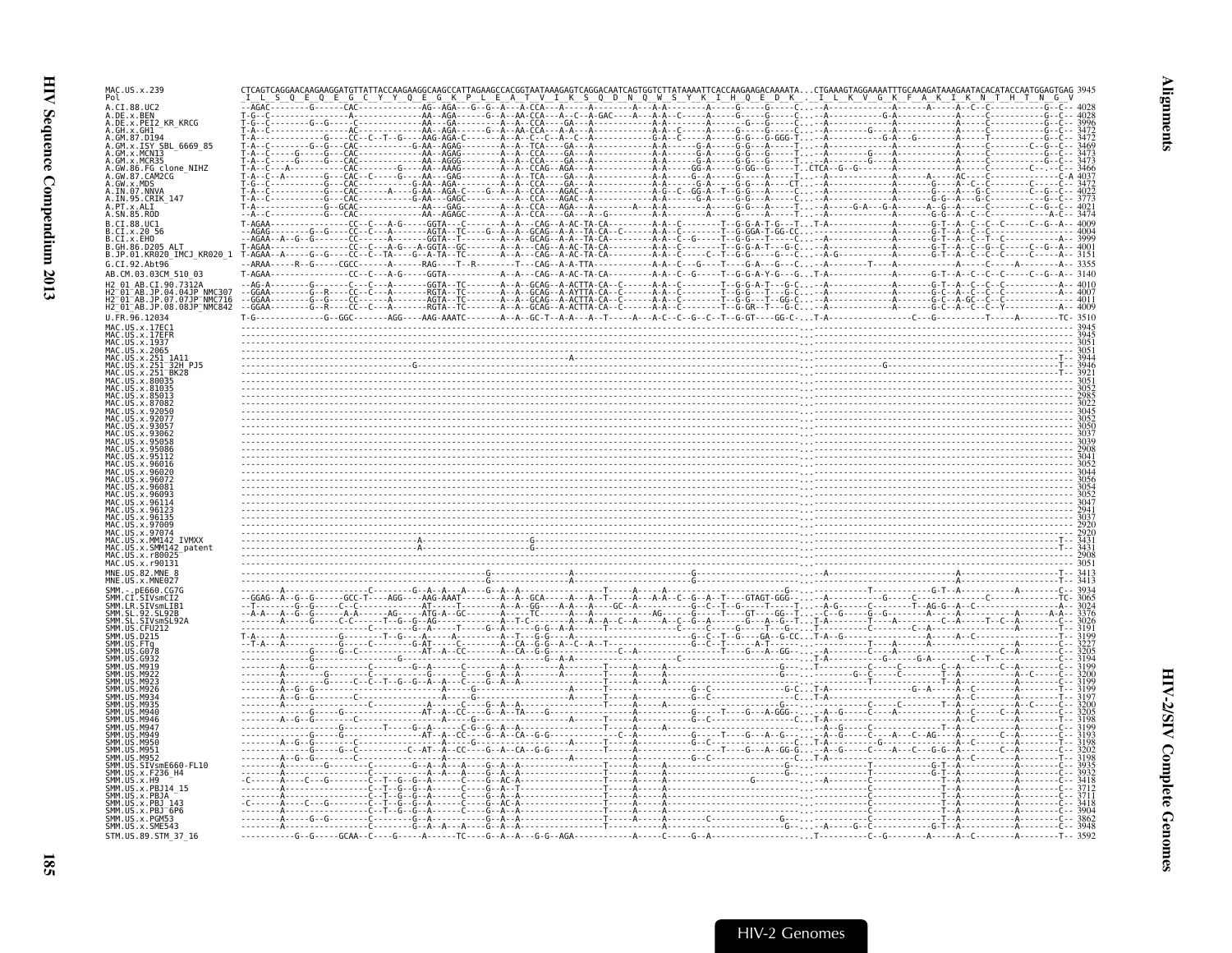| <b>HHH JOECHEEE COLLEGER</b> |  |
|------------------------------|--|
| データー・エストランド                  |  |

| MAC.US.x.239<br>Pol<br>A.CI.88.UC2                             |            |              |                      |                                                    | $-G-G--GA--GACC---G---G---GATA---C---$                                                                                                           |                                            |            |
|----------------------------------------------------------------|------------|--------------|----------------------|----------------------------------------------------|--------------------------------------------------------------------------------------------------------------------------------------------------|--------------------------------------------|------------|
| A.DE.x.BEN<br>A.DE.x.PEI2 KR KRCG                              |            |              |                      | ---G---                                            | -GA--GACC                                                                                                                                        | - G - - - - - - - - - GATA - - - - C - - - |            |
| A.GH.x.GH1<br>A.GM.87.D194                                     |            |              |                      |                                                    |                                                                                                                                                  |                                            |            |
| A.GM.X.ISY SBL 6669 85<br>GM.x.MCN13                           |            |              | $---GAA$<br>$---GAA$ |                                                    |                                                                                                                                                  |                                            |            |
| A.GM.x.MCR35                                                   |            |              | $- - - - GAA$        | - - - - - - - A - - A -<br>- - - - - - - A - - A - | -GA - - GAC - - - - - - - - - - - - - - - - GAT - - - - - C - - - - -<br>- GA - - GACC - - - - - - - - - - - - - - - - GAT - - - - - C - - - - - |                                            |            |
| A.GW.86.FG clone_NIHZ<br>A.GW.87.CAM2CG                        |            |              | - - - GAA            |                                                    |                                                                                                                                                  |                                            |            |
| A.GW.X.MDS<br>A.IN.07.NNVA<br>A.IN.95.CRIK 147                 |            |              | - - - GAA -          |                                                    |                                                                                                                                                  |                                            |            |
| A.PT.x.ALI<br>A.SN.85.ROD                                      |            |              |                      |                                                    |                                                                                                                                                  |                                            |            |
| B.CI.88.UC1                                                    |            |              |                      |                                                    |                                                                                                                                                  |                                            |            |
| B.CI.x.20 56<br>B.CI.x.EHO                                     |            |              |                      |                                                    |                                                                                                                                                  |                                            |            |
| 86.D205 ALT<br>B.JP.01.KR020 IMCJ KR020 1                      |            |              |                      |                                                    |                                                                                                                                                  |                                            |            |
| G.CI.92.Abt96<br>AB.CM.03.03CM_510_03                          | $RA-RC-G-$ |              |                      |                                                    |                                                                                                                                                  |                                            | $- A 3310$ |
| H2 01 AB.CI.90.7312A<br>H2 <sup>-01-AB.JP.04.04JP NMC307</sup> |            |              |                      |                                                    |                                                                                                                                                  |                                            |            |
| H2-01-AB.JP.07.07JP-NMC716<br>H2-01-AB.JP.07.07JP-NMC716       | - A - - C  |              |                      |                                                    |                                                                                                                                                  |                                            |            |
| U.FR.96.12034                                                  | $C - GC$   |              |                      |                                                    |                                                                                                                                                  |                                            |            |
| MAC.US.x.17EC1<br>MAC.<br>x.17EFR                              |            |              |                      |                                                    |                                                                                                                                                  |                                            |            |
| MAC.US.x.1937<br>MAC.US.x.2065                                 |            |              |                      |                                                    |                                                                                                                                                  |                                            |            |
| MAC.US<br>.x.251<br>1A11<br>32H PJ5<br>BK28                    |            |              |                      |                                                    |                                                                                                                                                  |                                            |            |
|                                                                |            |              |                      |                                                    |                                                                                                                                                  |                                            |            |
| MAC US x 81035                                                 |            |              |                      |                                                    |                                                                                                                                                  |                                            |            |
|                                                                |            |              |                      |                                                    |                                                                                                                                                  |                                            |            |
|                                                                |            |              |                      |                                                    |                                                                                                                                                  |                                            |            |
|                                                                |            |              |                      |                                                    |                                                                                                                                                  |                                            |            |
|                                                                |            |              |                      |                                                    |                                                                                                                                                  |                                            |            |
|                                                                |            |              |                      |                                                    |                                                                                                                                                  |                                            |            |
|                                                                |            |              |                      |                                                    |                                                                                                                                                  |                                            |            |
|                                                                |            |              |                      |                                                    |                                                                                                                                                  |                                            |            |
|                                                                |            |              |                      |                                                    |                                                                                                                                                  |                                            |            |
|                                                                |            |              |                      |                                                    |                                                                                                                                                  |                                            |            |
| MAC.US<br>MM142 IVMXX<br>SMM142 patent                         |            |              |                      |                                                    |                                                                                                                                                  |                                            | 3601       |
| .x.r80025<br>MAC.US.x.r90131                                   |            |              |                      |                                                    |                                                                                                                                                  |                                            |            |
| MNE.US.82.MNE 8<br>MNE.US.x.MNE027                             |            |              |                      |                                                    |                                                                                                                                                  |                                            |            |
| nF660 CG7G<br><b>STVsmCT2</b>                                  |            |              |                      |                                                    |                                                                                                                                                  |                                            |            |
| SMM.LR.SIVsmLIB1<br>92. SL92B                                  |            |              |                      |                                                    |                                                                                                                                                  |                                            |            |
| ŚMM.                                                           |            |              |                      |                                                    |                                                                                                                                                  |                                            |            |
| <b>SMM</b>                                                     |            |              |                      |                                                    |                                                                                                                                                  |                                            |            |
|                                                                |            |              |                      |                                                    |                                                                                                                                                  |                                            |            |
|                                                                |            |              |                      |                                                    |                                                                                                                                                  |                                            |            |
|                                                                |            |              |                      |                                                    |                                                                                                                                                  |                                            |            |
|                                                                |            |              |                      |                                                    |                                                                                                                                                  |                                            |            |
|                                                                |            | . <b>.</b> . |                      |                                                    |                                                                                                                                                  |                                            |            |
|                                                                |            |              |                      |                                                    |                                                                                                                                                  |                                            |            |
| <b>SMM</b><br><b>MQ50</b><br><b>MQ51</b>                       |            |              |                      |                                                    |                                                                                                                                                  |                                            |            |
| M952<br>SIVsmE660-FL10                                         |            |              |                      |                                                    |                                                                                                                                                  |                                            |            |
| x.F236_H4<br>x.H9                                              |            |              |                      |                                                    |                                                                                                                                                  |                                            |            |
| SMM.US.<br>x.PBJ14 15<br>SMM.US.x.PBJA                         |            |              |                      |                                                    |                                                                                                                                                  |                                            |            |
| SMM.US.x.PBJ 143<br>SMM.US.x.PBJ <sup>-</sup> 6P6              |            |              |                      |                                                    |                                                                                                                                                  |                                            |            |
| SMM.US.x.PGM53<br>SMM.US.x.SME543                              |            |              |                      |                                                    |                                                                                                                                                  |                                            |            |
| STM.US.89.STM_37_16                                            |            |              |                      |                                                    |                                                                                                                                                  |                                            |            |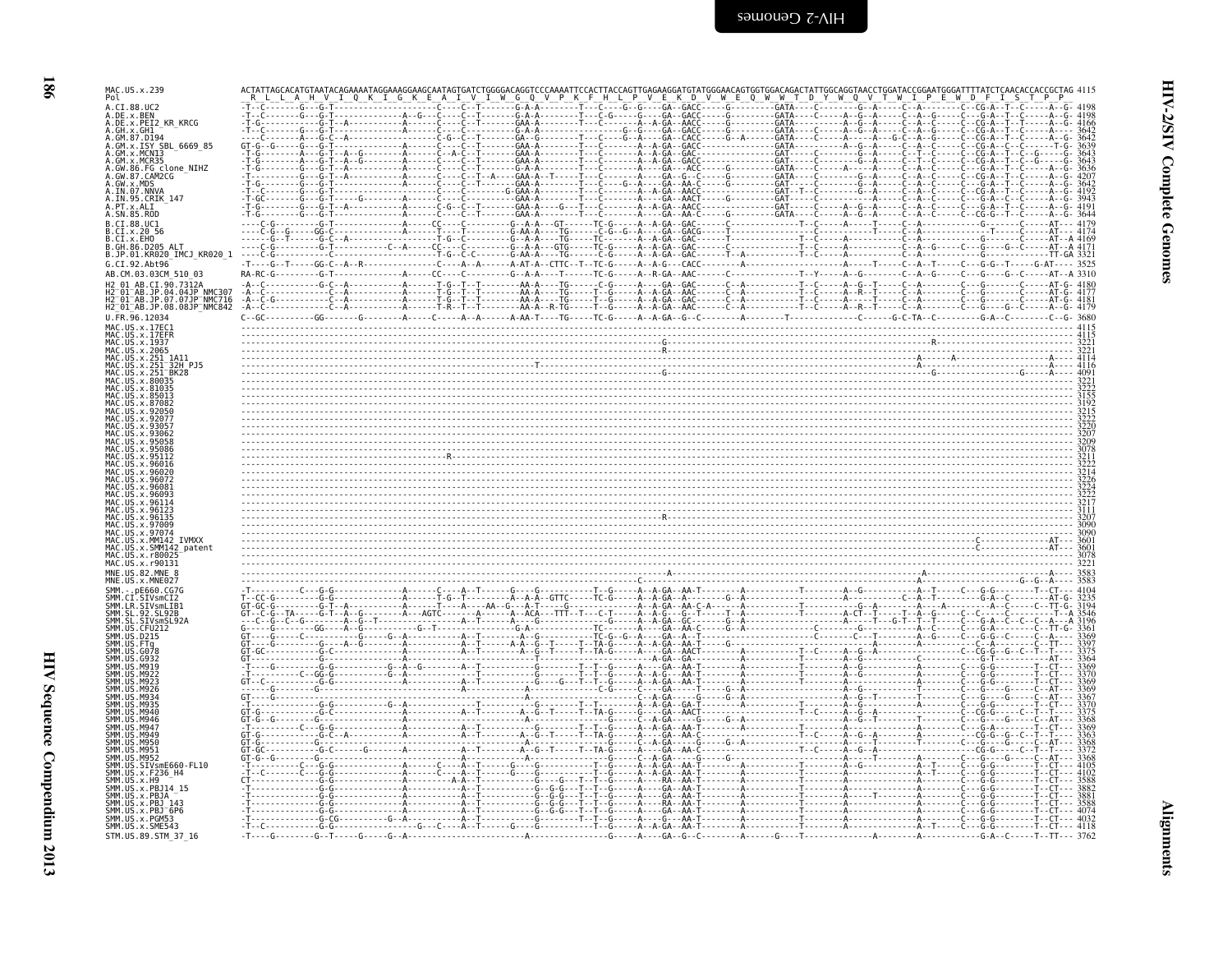<span id="page-32-0"></span>

|                                                                                 |                                                                                                                                                                                         | Pol RT end Pol p15 RNAse H start  |                                                                            |
|---------------------------------------------------------------------------------|-----------------------------------------------------------------------------------------------------------------------------------------------------------------------------------------|-----------------------------------|----------------------------------------------------------------------------|
| MAC.US.x.239<br>Pol                                                             | TAAGATTAGTCTTCAATCTAGTGAAGGACCCTATAGAGGGAGAAGAAACCTATTATACAGATGGATCATGTAATAAACAGTCAAAAGAAGGGAAAGCAGGATATATCA<br>L V R L V F N L V K D P I E G E E T Y Y T D G S C N K 0 S K E G K A G Y |                                   |                                                                            |
| A.CI.88.UC2<br>A.DE.x.BEN<br>A.DE.x.PEI2_KR_KRCG<br>A.GH.X.GHI<br>A.GM.87.D194  |                                                                                                                                                                                         |                                   |                                                                            |
| A.GM.X.ISY SBL_6669_85<br>A.GM.x.MCN13                                          |                                                                                                                                                                                         |                                   |                                                                            |
| A.GM.x.MCR35<br>86.FG_clone_NIHZ<br>A.GW.87.CAM2CG                              |                                                                                                                                                                                         |                                   |                                                                            |
| .GW.x.MDS<br>A.IN.07.NNVA                                                       |                                                                                                                                                                                         |                                   |                                                                            |
| A.IN.95.CRIK 147<br>A.SN.85.ROD                                                 |                                                                                                                                                                                         | $- - G\bar{G} - \bar{A} - \cdots$ | - G - - - - - - G - - - - - G - - AC - - - - G - - A - - - - - C - - - - - |
| B.CI.88.UC1<br>B.CI.x.20 56                                                     |                                                                                                                                                                                         |                                   |                                                                            |
| B.CI.x.EHO<br>B.GH.86.D205 ALT<br>B.JP.01.KR020_IMCJ_KR020_1                    |                                                                                                                                                                                         |                                   |                                                                            |
| G.CI.92.Abt96<br>AB.CM.03.03CM 510 03                                           |                                                                                                                                                                                         |                                   |                                                                            |
| 2 01 AB.CI.90.7312A<br>H2-01-AB.JP.04.04JP NMC307<br>H2-01-AB.JP.07.07JP NMC716 |                                                                                                                                                                                         |                                   |                                                                            |
| H2_01_AB.JP.08.08JP_NMC842<br>U.FR.96.12034                                     |                                                                                                                                                                                         |                                   |                                                                            |
| MAC IIS x 17FC1<br>MAC.US.x.17EFR<br>MAC US x 1937                              |                                                                                                                                                                                         |                                   |                                                                            |
| MAC.US.x.2065<br>1AC.US.x.251<br>1A11                                           |                                                                                                                                                                                         |                                   |                                                                            |
| IS.x.251-32H PJ5<br>US.x.251 <sup>-</sup> BK28                                  |                                                                                                                                                                                         |                                   |                                                                            |
|                                                                                 |                                                                                                                                                                                         |                                   |                                                                            |
|                                                                                 |                                                                                                                                                                                         |                                   |                                                                            |
|                                                                                 |                                                                                                                                                                                         |                                   |                                                                            |
|                                                                                 |                                                                                                                                                                                         |                                   |                                                                            |
|                                                                                 |                                                                                                                                                                                         |                                   |                                                                            |
|                                                                                 |                                                                                                                                                                                         |                                   |                                                                            |
|                                                                                 |                                                                                                                                                                                         |                                   |                                                                            |
| MM142 IVMXX<br>US.x.SMM142_patent<br>MAC.US.x.r80025                            |                                                                                                                                                                                         |                                   |                                                                            |
| MAC.US.x.r90131<br>MNE.US.82.MNE 8                                              |                                                                                                                                                                                         |                                   |                                                                            |
| MNE.US.x.MNE027                                                                 |                                                                                                                                                                                         |                                   |                                                                            |
| SIVsmLIB1                                                                       |                                                                                                                                                                                         |                                   |                                                                            |
|                                                                                 |                                                                                                                                                                                         |                                   |                                                                            |
|                                                                                 |                                                                                                                                                                                         |                                   |                                                                            |
|                                                                                 |                                                                                                                                                                                         |                                   |                                                                            |
|                                                                                 |                                                                                                                                                                                         |                                   |                                                                            |
|                                                                                 |                                                                                                                                                                                         |                                   |                                                                            |
| M956                                                                            |                                                                                                                                                                                         |                                   |                                                                            |
| <b>MQ5</b><br>M952<br>SIVsmE660-FL10                                            |                                                                                                                                                                                         |                                   |                                                                            |
| SMM.US<br>.x.F236 H4<br>SMM IIS<br>.x.H9                                        |                                                                                                                                                                                         |                                   |                                                                            |
| SMM.US.x.PBJ14 15<br>ŠMM.US.x.PBJA<br>SMM.US.x.PBJ 143<br>SMM.US.x.PBJ 6P6      |                                                                                                                                                                                         |                                   |                                                                            |
| SMM. US. x. PGM53<br>SMM. US. x. SME543                                         |                                                                                                                                                                                         |                                   |                                                                            |
| STM.US.89.STM 37 16                                                             |                                                                                                                                                                                         |                                   |                                                                            |

 $\overline{187}$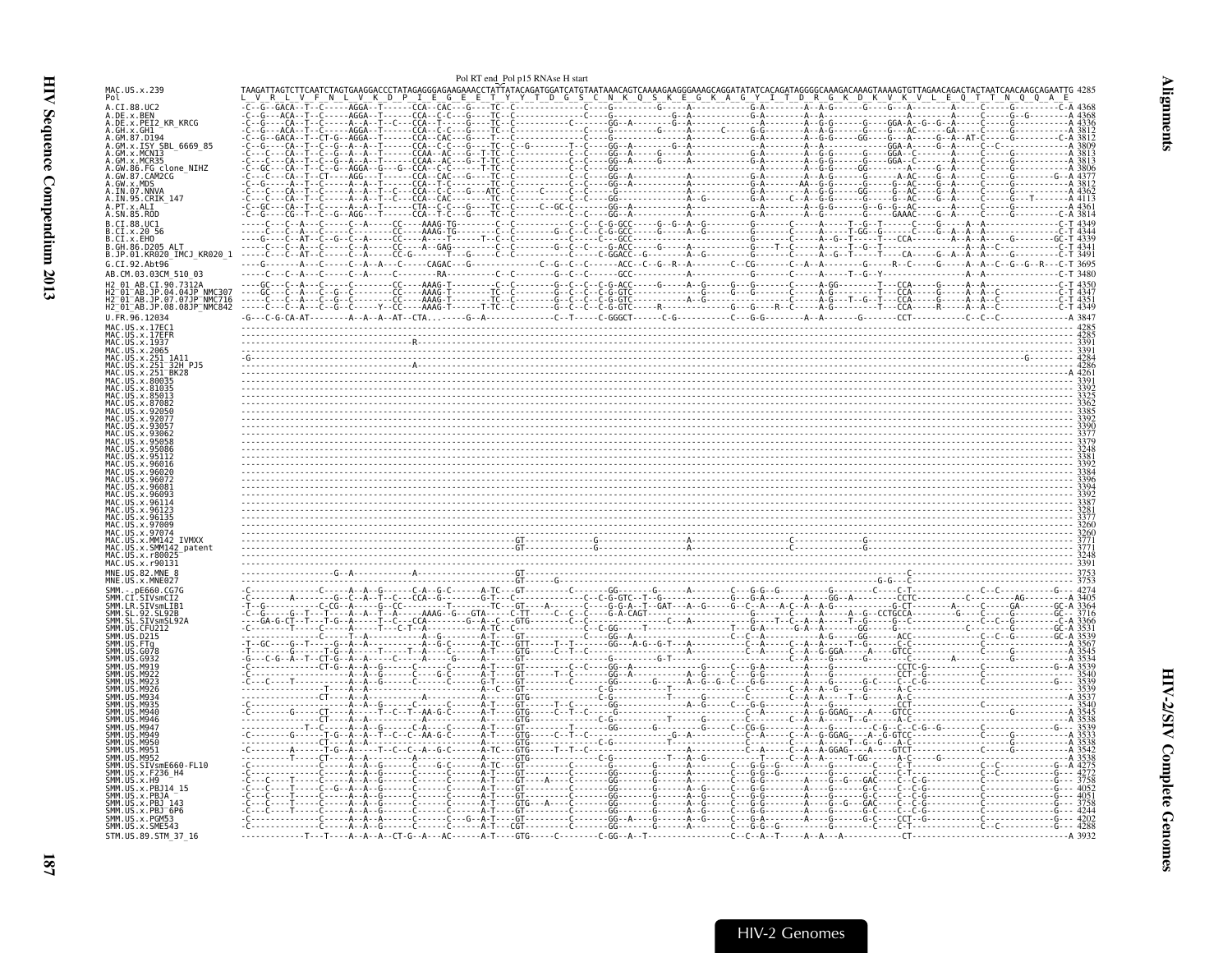| MAC.US.x.239<br>Pol                                                    | TGC |  |
|------------------------------------------------------------------------|-----|--|
| A.CI.88.UC2<br>A.DE.X.BEN                                              |     |  |
| A.DE.x.PEI2 KR KRCG<br>A.GH.X.GHI<br>A.GM.87.D194                      |     |  |
| A.GM.x.ISY SBL 6669 85                                                 |     |  |
| GW.86.FG_clone_NIHZ<br><b>GW.87.CAM2CG</b>                             |     |  |
|                                                                        |     |  |
| A.PT.x.ALI<br>.SN.85.ROD                                               |     |  |
| B.CT.88.UC1<br>B.CI.x.20 56                                            |     |  |
| B.CI.x.EHO<br>B. GH. 86. D205 ALT                                      |     |  |
| B.JP.01.KR020_IMCJ_KR020_1<br>G.CI.92.Abt96                            |     |  |
| AB.CM.03.03CM 510 03<br>2 01 AR CT 90.7312A                            |     |  |
| H2 <sup>-</sup> 01 <sup>-</sup> AB.JP.08.08JP <sup>-</sup> NMC842      |     |  |
| J.FR.96.12034<br>MAC.US.x.17EC1                                        |     |  |
| MAC.US.x.17EFR                                                         |     |  |
| MAC.US.x.2065                                                          |     |  |
|                                                                        |     |  |
|                                                                        |     |  |
|                                                                        |     |  |
|                                                                        |     |  |
|                                                                        |     |  |
|                                                                        |     |  |
|                                                                        |     |  |
|                                                                        |     |  |
|                                                                        |     |  |
| MM142 IVMXX<br>SMM142<br>r8002                                         |     |  |
| MAC.US.x.r90131                                                        |     |  |
| MNE.US.x.MNE027                                                        |     |  |
| SMM.LR.SIVsmLIB1<br>. 92. SL 92B                                       |     |  |
|                                                                        |     |  |
|                                                                        |     |  |
|                                                                        |     |  |
|                                                                        |     |  |
|                                                                        |     |  |
| M94                                                                    |     |  |
| <b>SMM</b><br>M949<br>M956                                             |     |  |
| <b>SMM 11S</b><br>M951<br><b>SMM 11S</b>                               |     |  |
| SMM.US.SIVsmE660-FL10<br>SMM.US.x.F236 H4<br>.x.F236 H4<br>SMM.US.x.H9 |     |  |
| .x.PBJ14 15<br>.x.PBJA                                                 |     |  |
| MM IIS x PR1 143<br>SMM.US.x.PBJ <sup>-</sup> 6P6<br>MM.US.x.PGM53     |     |  |
| SMM.US.x.SME543<br>STM.US.89.STM 37 16                                 |     |  |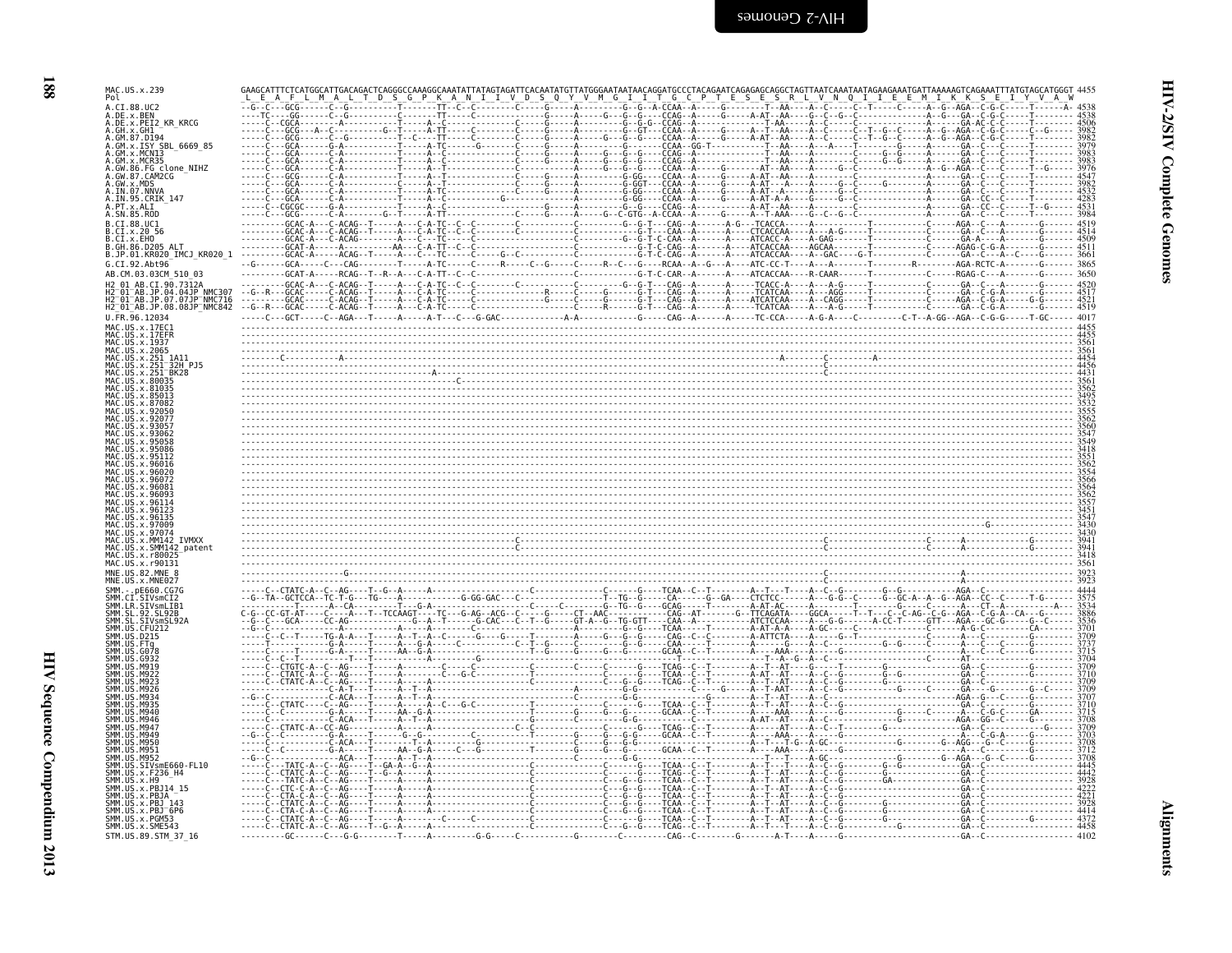<span id="page-34-0"></span>

|                                                                            |  |  |                                                                                             |  | Pol RNAse H end Pol p31 Integrase start |  |                                                                                                                                                                                                                                                                                                                                                                                                         |  |  |  |
|----------------------------------------------------------------------------|--|--|---------------------------------------------------------------------------------------------|--|-----------------------------------------|--|---------------------------------------------------------------------------------------------------------------------------------------------------------------------------------------------------------------------------------------------------------------------------------------------------------------------------------------------------------------------------------------------------------|--|--|--|
| MAC.US.x.239<br>Pol                                                        |  |  |                                                                                             |  |                                         |  |                                                                                                                                                                                                                                                                                                                                                                                                         |  |  |  |
| A.CI.88.UC2<br>A.DE.x.BEN<br>A.DE.x.PEI2_KR_KRCG                           |  |  |                                                                                             |  |                                         |  |                                                                                                                                                                                                                                                                                                                                                                                                         |  |  |  |
| A.GH.x.GH1<br>A.GM.87.D194                                                 |  |  |                                                                                             |  |                                         |  |                                                                                                                                                                                                                                                                                                                                                                                                         |  |  |  |
| A.GM.x.ISY SBL 6669 85<br>A.GM.x.MCN13                                     |  |  |                                                                                             |  |                                         |  |                                                                                                                                                                                                                                                                                                                                                                                                         |  |  |  |
| .GM.x.MCR35<br>86.FG_clone_NIHZ                                            |  |  |                                                                                             |  |                                         |  |                                                                                                                                                                                                                                                                                                                                                                                                         |  |  |  |
| A.GW.87.CAM2CG<br>A.GW.x.MDS<br>A.IN.07.NNVA                               |  |  |                                                                                             |  |                                         |  |                                                                                                                                                                                                                                                                                                                                                                                                         |  |  |  |
| A.IN.95.CRIK 147                                                           |  |  |                                                                                             |  |                                         |  |                                                                                                                                                                                                                                                                                                                                                                                                         |  |  |  |
| A.SN.85.ROD<br>B.CI.88.UC1                                                 |  |  |                                                                                             |  |                                         |  |                                                                                                                                                                                                                                                                                                                                                                                                         |  |  |  |
| B.CI.x.20 56<br>B.CI.x.EHO<br>B.GH.86.D205 ALT                             |  |  |                                                                                             |  |                                         |  |                                                                                                                                                                                                                                                                                                                                                                                                         |  |  |  |
| B.JP.01.KR020_IMCJ_KR020 1                                                 |  |  |                                                                                             |  |                                         |  |                                                                                                                                                                                                                                                                                                                                                                                                         |  |  |  |
| G.CI.92.Abt96<br>AB.CM.03.03CM 510 03                                      |  |  |                                                                                             |  |                                         |  |                                                                                                                                                                                                                                                                                                                                                                                                         |  |  |  |
| 12 01 AB.CI.90.7312A                                                       |  |  |                                                                                             |  |                                         |  |                                                                                                                                                                                                                                                                                                                                                                                                         |  |  |  |
|                                                                            |  |  |                                                                                             |  |                                         |  |                                                                                                                                                                                                                                                                                                                                                                                                         |  |  |  |
| MAC IIS x 17FC1                                                            |  |  |                                                                                             |  |                                         |  |                                                                                                                                                                                                                                                                                                                                                                                                         |  |  |  |
| MAC.US.x.17EFR<br>MAC.US.x.1937                                            |  |  |                                                                                             |  |                                         |  |                                                                                                                                                                                                                                                                                                                                                                                                         |  |  |  |
| MAC. US. x. 2065<br>MAC.US.x.251_1A11<br>MAC.US.x.251 <sup>—</sup> 32H_PJ5 |  |  |                                                                                             |  |                                         |  | $\frac{3728}{4623}$                                                                                                                                                                                                                                                                                                                                                                                     |  |  |  |
| AC.US.x.251 <sup>-</sup> BK28                                              |  |  |                                                                                             |  |                                         |  |                                                                                                                                                                                                                                                                                                                                                                                                         |  |  |  |
|                                                                            |  |  |                                                                                             |  |                                         |  |                                                                                                                                                                                                                                                                                                                                                                                                         |  |  |  |
|                                                                            |  |  |                                                                                             |  |                                         |  | $\frac{772}{362}$<br>- $\frac{368}{322}$<br>- $\frac{368}{322}$<br>- $\frac{372}{322}$                                                                                                                                                                                                                                                                                                                  |  |  |  |
|                                                                            |  |  |                                                                                             |  |                                         |  |                                                                                                                                                                                                                                                                                                                                                                                                         |  |  |  |
|                                                                            |  |  |                                                                                             |  |                                         |  |                                                                                                                                                                                                                                                                                                                                                                                                         |  |  |  |
|                                                                            |  |  |                                                                                             |  |                                         |  |                                                                                                                                                                                                                                                                                                                                                                                                         |  |  |  |
|                                                                            |  |  |                                                                                             |  |                                         |  |                                                                                                                                                                                                                                                                                                                                                                                                         |  |  |  |
|                                                                            |  |  |                                                                                             |  |                                         |  |                                                                                                                                                                                                                                                                                                                                                                                                         |  |  |  |
|                                                                            |  |  |                                                                                             |  |                                         |  |                                                                                                                                                                                                                                                                                                                                                                                                         |  |  |  |
|                                                                            |  |  |                                                                                             |  |                                         |  | $\overbrace{{\mathbf{a}}_1^2 \ldots {\mathbf{a}}_{n-1}^2 \ldots {\mathbf{a}}_{n-1}^2 \ldots {\mathbf{a}}_{n-1}^2 \ldots {\mathbf{a}}_{n-1}^2 \ldots {\mathbf{a}}_{n-1}^2 \ldots {\mathbf{a}}_{n-1}^2 \ldots {\mathbf{a}}_{n-1}^2 \ldots {\mathbf{a}}_{n-1}^2 \ldots {\mathbf{a}}_{n-1}^2 \ldots {\mathbf{a}}_{n-1}^2 \ldots {\mathbf{a}}_{n-1}^2 \ldots {\mathbf{a}}_{n-1}^2 \ldots {\mathbf{a}}_{n-1}$ |  |  |  |
| <b>U.S. x. MM142</b><br><b>TVMXX</b><br>US.x.SMM142 patent                 |  |  |                                                                                             |  |                                         |  |                                                                                                                                                                                                                                                                                                                                                                                                         |  |  |  |
| US.x.r8002<br>MAC.US.x.r90131                                              |  |  |                                                                                             |  |                                         |  |                                                                                                                                                                                                                                                                                                                                                                                                         |  |  |  |
| MNE.US.82.MNE 8<br>MNE.US.x.MNE027                                         |  |  |                                                                                             |  |                                         |  |                                                                                                                                                                                                                                                                                                                                                                                                         |  |  |  |
| SMM.LR.SIVsmLIB1                                                           |  |  |                                                                                             |  |                                         |  |                                                                                                                                                                                                                                                                                                                                                                                                         |  |  |  |
|                                                                            |  |  |                                                                                             |  |                                         |  |                                                                                                                                                                                                                                                                                                                                                                                                         |  |  |  |
|                                                                            |  |  |                                                                                             |  |                                         |  |                                                                                                                                                                                                                                                                                                                                                                                                         |  |  |  |
|                                                                            |  |  |                                                                                             |  |                                         |  |                                                                                                                                                                                                                                                                                                                                                                                                         |  |  |  |
|                                                                            |  |  |                                                                                             |  |                                         |  |                                                                                                                                                                                                                                                                                                                                                                                                         |  |  |  |
|                                                                            |  |  |                                                                                             |  |                                         |  |                                                                                                                                                                                                                                                                                                                                                                                                         |  |  |  |
|                                                                            |  |  |                                                                                             |  |                                         |  |                                                                                                                                                                                                                                                                                                                                                                                                         |  |  |  |
| M946                                                                       |  |  |                                                                                             |  |                                         |  |                                                                                                                                                                                                                                                                                                                                                                                                         |  |  |  |
| M956                                                                       |  |  |                                                                                             |  |                                         |  |                                                                                                                                                                                                                                                                                                                                                                                                         |  |  |  |
| <b>M95</b><br>M95                                                          |  |  |                                                                                             |  |                                         |  |                                                                                                                                                                                                                                                                                                                                                                                                         |  |  |  |
| SIVsmE660-FL10<br><b>SMM 11S</b><br>.x.F236_H4                             |  |  |                                                                                             |  |                                         |  |                                                                                                                                                                                                                                                                                                                                                                                                         |  |  |  |
| SMM.US.x.H9<br>SMM.US.x.PBJ14 15<br>SMM. US. x. PBJA                       |  |  |                                                                                             |  |                                         |  |                                                                                                                                                                                                                                                                                                                                                                                                         |  |  |  |
| SMM.US.x.PBJ 143<br>SMM.US.x.PBJ 6P6                                       |  |  |                                                                                             |  |                                         |  |                                                                                                                                                                                                                                                                                                                                                                                                         |  |  |  |
| SMM. US. x. PGM53<br>SMM. US. x. SME543                                    |  |  | - G - - - - T - - - - - G - - - - - C - - G - - A - - - - - - - - - - - - C - - A - - - - - |  |                                         |  |                                                                                                                                                                                                                                                                                                                                                                                                         |  |  |  |
| STM.US.89.STM 37 16                                                        |  |  |                                                                                             |  |                                         |  | -A------------T-G--GG----T--TT-G--A-----G--A-------G--C--A----C-A-----A-----A----T-----G----C----GC-A-C----GC-A-C----GC--A--GC--- 4269                                                                                                                                                                                                                                                                  |  |  |  |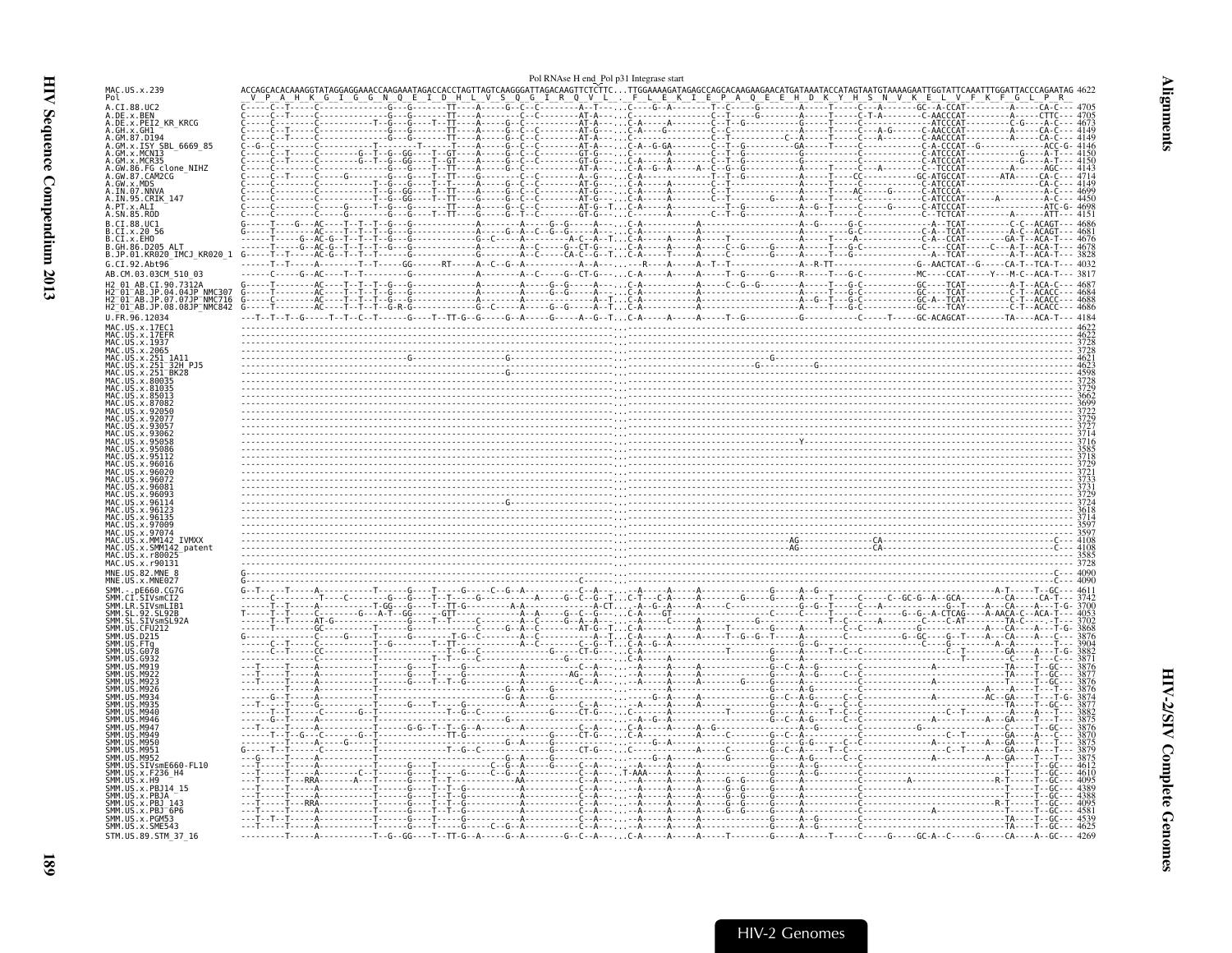| MAC.US.x.239<br>Pol<br>A.CI.88.UC2                                                                     |  |  |                                       |                   |                                                                                                                                                                                                                                                                                                                                                                                                                        |
|--------------------------------------------------------------------------------------------------------|--|--|---------------------------------------|-------------------|------------------------------------------------------------------------------------------------------------------------------------------------------------------------------------------------------------------------------------------------------------------------------------------------------------------------------------------------------------------------------------------------------------------------|
| A.DE.x.BEN<br>A.DE.x.PEI2 KR KRCG                                                                      |  |  | - C - - - - - - - - - - - - - - C - - | . C - - T - - - - |                                                                                                                                                                                                                                                                                                                                                                                                                        |
| GH.x.GH1<br>GM.87.D194                                                                                 |  |  |                                       |                   |                                                                                                                                                                                                                                                                                                                                                                                                                        |
| GM.x.ISY SBL 6669 85<br>GM.x.MCN13                                                                     |  |  |                                       |                   |                                                                                                                                                                                                                                                                                                                                                                                                                        |
| MCR35.<br>.FG clone_NIHZ<br>.CAM2CG                                                                    |  |  |                                       |                   |                                                                                                                                                                                                                                                                                                                                                                                                                        |
| .GW.x.MDS<br>.IN.07.NNVA                                                                               |  |  |                                       |                   |                                                                                                                                                                                                                                                                                                                                                                                                                        |
| . <u>IN</u> .95.CRIK_147<br>A.PT.x.ALI                                                                 |  |  |                                       |                   |                                                                                                                                                                                                                                                                                                                                                                                                                        |
| A.SN.85.ROD                                                                                            |  |  |                                       |                   |                                                                                                                                                                                                                                                                                                                                                                                                                        |
| CI.88.UC1<br>CI.x.2056                                                                                 |  |  |                                       |                   |                                                                                                                                                                                                                                                                                                                                                                                                                        |
| CI.x.EHO<br>GH.86.D205 ALT                                                                             |  |  |                                       |                   |                                                                                                                                                                                                                                                                                                                                                                                                                        |
| B.JP.01.KR020_IMCJ_KR020_1<br>G.CI.92.Abt96                                                            |  |  |                                       |                   |                                                                                                                                                                                                                                                                                                                                                                                                                        |
| AB.CM.03.03CM 510 03<br>01 AB.CI.90.7312A                                                              |  |  |                                       |                   |                                                                                                                                                                                                                                                                                                                                                                                                                        |
| .<br>H2⊤01⊤AB.JP.04.04JP NMC307<br>H2⊤01⊤AB.JP.07.07JP NMC716                                          |  |  |                                       |                   |                                                                                                                                                                                                                                                                                                                                                                                                                        |
| H2_01_AB.JP.08.08JP_NMC842                                                                             |  |  |                                       |                   |                                                                                                                                                                                                                                                                                                                                                                                                                        |
| J.FR.96.12034<br>MAC.US.x.17EC1                                                                        |  |  |                                       |                   |                                                                                                                                                                                                                                                                                                                                                                                                                        |
| US.x.17EFR<br>US.x.1937                                                                                |  |  |                                       |                   |                                                                                                                                                                                                                                                                                                                                                                                                                        |
| MAC.US.x.2065<br>.x.251                                                                                |  |  |                                       |                   |                                                                                                                                                                                                                                                                                                                                                                                                                        |
| .x.251 <sup>-</sup> 32H PJ5<br>.251 <sup>-</sup> BK28                                                  |  |  |                                       |                   | $\begin{array}{ c c c }\n \hline\n \text{R} & \text{R} & \text{R} & \text{R} & \text{R} & \text{R} & \text{R} & \text{R} & \text{R} & \text{R} & \text{R} & \text{R} & \text{R} & \text{R} & \text{R} & \text{R} & \text{R} & \text{R} & \text{R} & \text{R} & \text{R} & \text{R} & \text{R} & \text{R} & \text{R} & \text{R} & \text{R} & \text{R} & \text{R} & \text{R} & \text{R} & \text{R} & \text{R} & \text{R$ |
|                                                                                                        |  |  |                                       |                   |                                                                                                                                                                                                                                                                                                                                                                                                                        |
|                                                                                                        |  |  |                                       |                   |                                                                                                                                                                                                                                                                                                                                                                                                                        |
|                                                                                                        |  |  |                                       |                   |                                                                                                                                                                                                                                                                                                                                                                                                                        |
|                                                                                                        |  |  |                                       |                   |                                                                                                                                                                                                                                                                                                                                                                                                                        |
|                                                                                                        |  |  |                                       |                   |                                                                                                                                                                                                                                                                                                                                                                                                                        |
|                                                                                                        |  |  |                                       |                   |                                                                                                                                                                                                                                                                                                                                                                                                                        |
|                                                                                                        |  |  |                                       |                   |                                                                                                                                                                                                                                                                                                                                                                                                                        |
|                                                                                                        |  |  |                                       |                   |                                                                                                                                                                                                                                                                                                                                                                                                                        |
|                                                                                                        |  |  |                                       |                   |                                                                                                                                                                                                                                                                                                                                                                                                                        |
|                                                                                                        |  |  |                                       |                   |                                                                                                                                                                                                                                                                                                                                                                                                                        |
| 42 patent                                                                                              |  |  |                                       |                   |                                                                                                                                                                                                                                                                                                                                                                                                                        |
|                                                                                                        |  |  |                                       |                   |                                                                                                                                                                                                                                                                                                                                                                                                                        |
|                                                                                                        |  |  |                                       |                   |                                                                                                                                                                                                                                                                                                                                                                                                                        |
|                                                                                                        |  |  |                                       |                   |                                                                                                                                                                                                                                                                                                                                                                                                                        |
|                                                                                                        |  |  |                                       |                   |                                                                                                                                                                                                                                                                                                                                                                                                                        |
|                                                                                                        |  |  |                                       |                   |                                                                                                                                                                                                                                                                                                                                                                                                                        |
|                                                                                                        |  |  |                                       |                   |                                                                                                                                                                                                                                                                                                                                                                                                                        |
|                                                                                                        |  |  |                                       |                   |                                                                                                                                                                                                                                                                                                                                                                                                                        |
|                                                                                                        |  |  |                                       |                   |                                                                                                                                                                                                                                                                                                                                                                                                                        |
|                                                                                                        |  |  |                                       |                   |                                                                                                                                                                                                                                                                                                                                                                                                                        |
|                                                                                                        |  |  |                                       |                   |                                                                                                                                                                                                                                                                                                                                                                                                                        |
|                                                                                                        |  |  |                                       |                   |                                                                                                                                                                                                                                                                                                                                                                                                                        |
|                                                                                                        |  |  |                                       |                   |                                                                                                                                                                                                                                                                                                                                                                                                                        |
|                                                                                                        |  |  |                                       |                   |                                                                                                                                                                                                                                                                                                                                                                                                                        |
|                                                                                                        |  |  |                                       |                   |                                                                                                                                                                                                                                                                                                                                                                                                                        |
| smE660-FL10                                                                                            |  |  |                                       |                   |                                                                                                                                                                                                                                                                                                                                                                                                                        |
|                                                                                                        |  |  |                                       |                   |                                                                                                                                                                                                                                                                                                                                                                                                                        |
|                                                                                                        |  |  |                                       |                   |                                                                                                                                                                                                                                                                                                                                                                                                                        |
| <b>IR STVsmLTR1</b><br>x.PBJ14 15<br>.x.PBJA<br>SMM.US.x.PBJ 143<br>SMM.US.x.PBJ 6P6<br>SMM.US.x.PGM53 |  |  |                                       |                   |                                                                                                                                                                                                                                                                                                                                                                                                                        |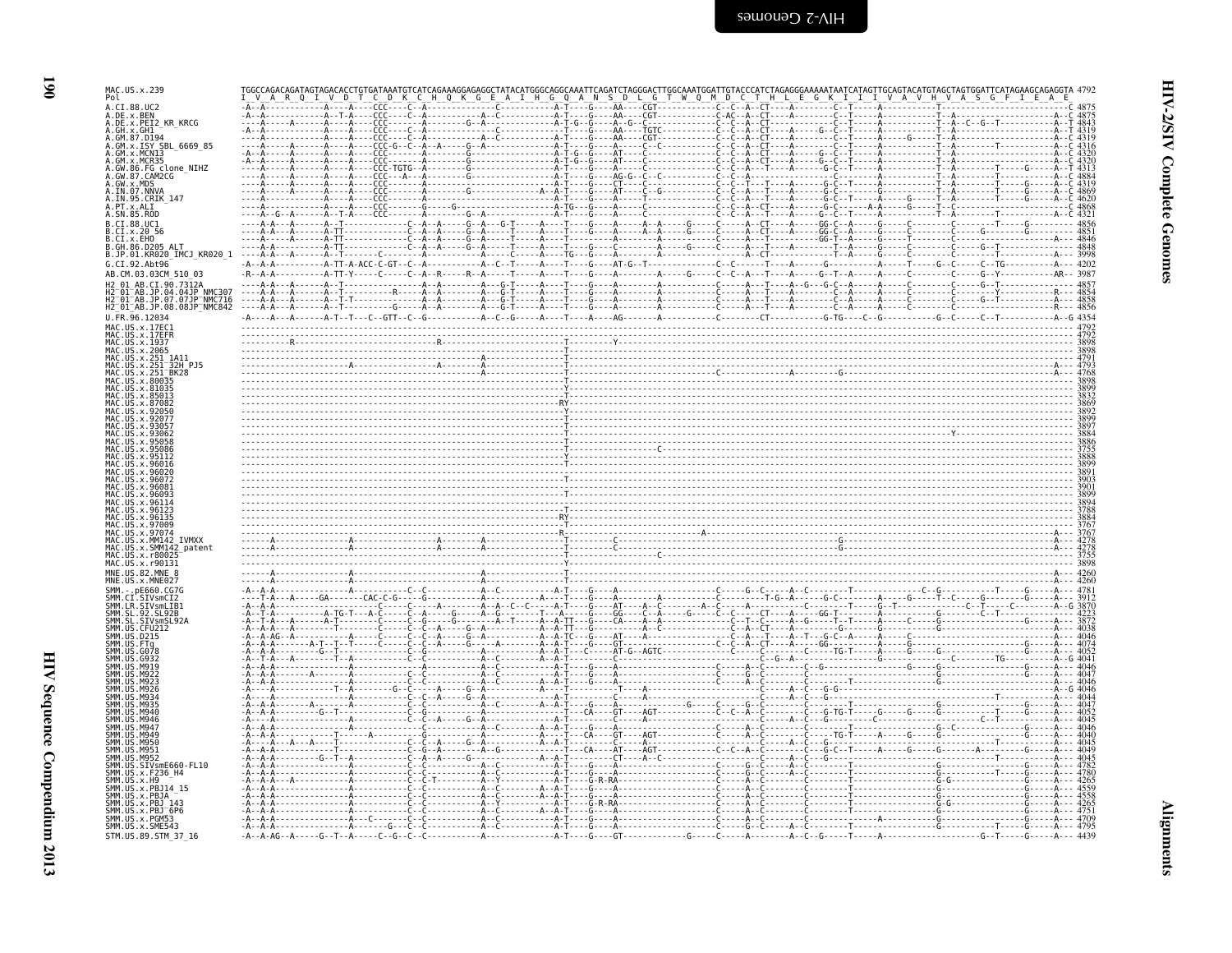| MAC.US.x.239<br>Pol                                                        |  |  |
|----------------------------------------------------------------------------|--|--|
| A.CI.88.UC2<br>A.DE.x.BEN                                                  |  |  |
| A.DE.x.PEI2 KR KRCG<br>A.GH.x.GH1                                          |  |  |
| A.GM.87.D194<br>A.GM.x.ISY SBL 6669 85<br>A.GM.x.MCNI3                     |  |  |
| A.GM.x.MCR35<br>A.GW.86.FG clone_NIHZ<br>A.GW.87.CAM2CG                    |  |  |
| A.GW.x.MDS                                                                 |  |  |
| A.IN.07.NNVA<br>A.IN.95.CRIK 147                                           |  |  |
| A.SN.85.ROD                                                                |  |  |
| B.CI.88.UC1<br>B.CI.x.20_56                                                |  |  |
| B.CI.X.EHO<br>B.GH.86.D205 ALT<br>B.JP.01.KR020_IMCJ_KR020 1 -- A--C       |  |  |
| G.CI.92.Abt96<br>AB.CM.03.03CM 510 03                                      |  |  |
| 2 01 AB.CI.90.7312A<br>2 <sup>-</sup> 01 <sup>-</sup> AB.JP.04.04JP NMC307 |  |  |
| H2-01-AB.JP.07.07JP-NMC716<br>H2-01-AB.JP.07.07JP-NMC716                   |  |  |
| U.FR.96.12034<br>MAC.US.x.17EC1                                            |  |  |
| MAC.US.x.17EFR<br>MAC. US. x. 1937                                         |  |  |
| MAC.US.x.2065<br>MAC US x 251                                              |  |  |
| MAC.US.x.251<br>MAC.US.x.251                                               |  |  |
| AC US x 80035                                                              |  |  |
|                                                                            |  |  |
|                                                                            |  |  |
|                                                                            |  |  |
|                                                                            |  |  |
|                                                                            |  |  |
|                                                                            |  |  |
|                                                                            |  |  |
| AC IIS x 9707                                                              |  |  |
| AC.US.x.SMM142 patent                                                      |  |  |
| AC US x r80025<br>MAC.US.x.r90131                                          |  |  |
| MNE.US.82.MNE 8<br>MNE.US.x.MNE027                                         |  |  |
| SMM.LR.SIVsmLTB1                                                           |  |  |
| .92.5192B                                                                  |  |  |
|                                                                            |  |  |
|                                                                            |  |  |
|                                                                            |  |  |
|                                                                            |  |  |
|                                                                            |  |  |
|                                                                            |  |  |
| <b>M956</b>                                                                |  |  |
|                                                                            |  |  |
| .SIVsmE660-FL10<br>SMM.US.x.F236 H4                                        |  |  |
|                                                                            |  |  |
| SMM.US.x.PBJ <sup>-</sup> 6P6                                              |  |  |
| SMM.US.x.PGM53<br>SMM. US. x. SME543                                       |  |  |
| STM.US.89.STM 37 16                                                        |  |  |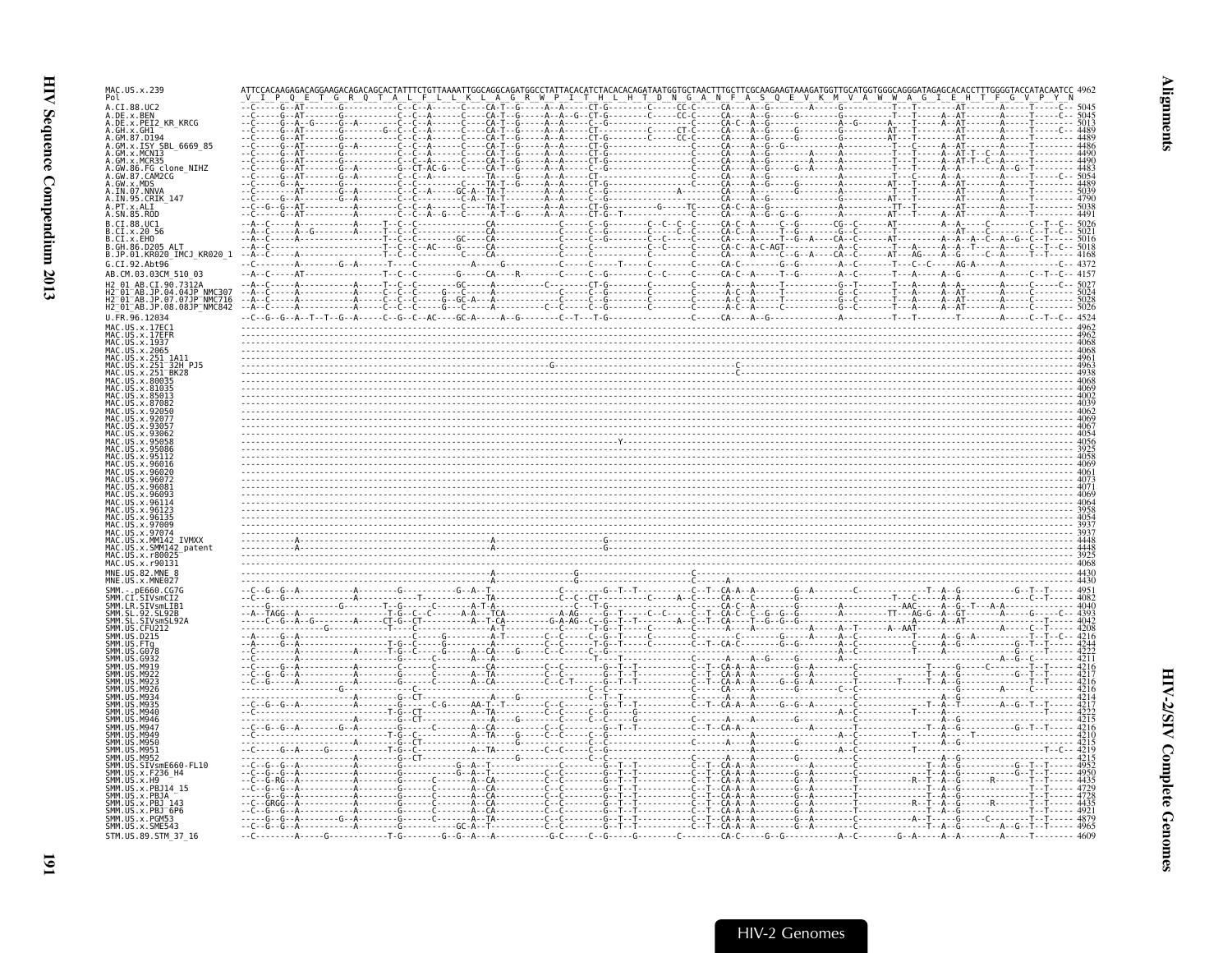| MAC.US.x.239<br>Pol                                                                                             |                                                                                                                         |  |
|-----------------------------------------------------------------------------------------------------------------|-------------------------------------------------------------------------------------------------------------------------|--|
| A.CI.88.UC2                                                                                                     |                                                                                                                         |  |
| A.DE.x.BEN<br>A.DE.x.PEI2 KR KRCG                                                                               |                                                                                                                         |  |
| A.GH.x.GH1<br>A.GM.87.D194                                                                                      |                                                                                                                         |  |
| A.GM.x.1SY SBL 6669 85<br>A.GM.x.MCN13<br>A.GM.x.MCR35                                                          |                                                                                                                         |  |
| A.GW.86.FG clone NIHZ                                                                                           |                                                                                                                         |  |
| A.GW.87.CAM2CG<br>A.GW.x.MDS                                                                                    |                                                                                                                         |  |
| A.IN.07.NNVA<br>A.IN.95.CRIK 147                                                                                |                                                                                                                         |  |
| A.PT.x.ALI                                                                                                      |                                                                                                                         |  |
| A.SN.85.ROD<br>B.CI.88.UC1                                                                                      |                                                                                                                         |  |
| B.CI.X.20 56<br>B.CI.X.EHO                                                                                      |                                                                                                                         |  |
| B. GH. 86, D205, ALT<br>B.JP.01.KR020_IMCJ_KR020_1                                                              |                                                                                                                         |  |
| G.CI.92.Abt96                                                                                                   |                                                                                                                         |  |
| AB.CM.03.03CM 510 03                                                                                            |                                                                                                                         |  |
| AB.JP.04.04JP NMC307                                                                                            |                                                                                                                         |  |
| AB.JP.07.07JP NMC716<br>H2 <sup>-</sup> 01 <sup>-</sup> AB.JP.08.08JP <sup>-</sup> NMC842                       |                                                                                                                         |  |
| U.FR.96.12034<br>MAC.US.x.17EC1                                                                                 |                                                                                                                         |  |
| MAC.US.x.17EER<br>MAC. US. x. 1937                                                                              |                                                                                                                         |  |
| MAC.US.x.2065                                                                                                   |                                                                                                                         |  |
| MAC.US.x.251 1A11<br>MAC.US.x.251 32H<br><sup>-</sup> 32H PJ5                                                   |                                                                                                                         |  |
| MAC.US.x.251 BK28<br>MAC.US.x.80035                                                                             |                                                                                                                         |  |
|                                                                                                                 |                                                                                                                         |  |
|                                                                                                                 |                                                                                                                         |  |
|                                                                                                                 |                                                                                                                         |  |
|                                                                                                                 |                                                                                                                         |  |
|                                                                                                                 |                                                                                                                         |  |
|                                                                                                                 |                                                                                                                         |  |
|                                                                                                                 | $\frac{1}{24}$                                                                                                          |  |
|                                                                                                                 | $\overline{\phantom{a}}$ , and the contract of the contract of the contract of the contract of $\overline{\phantom{a}}$ |  |
|                                                                                                                 |                                                                                                                         |  |
|                                                                                                                 |                                                                                                                         |  |
| .US.x.97074<br>TVMXX                                                                                            |                                                                                                                         |  |
| MAC.US.x.SMM142<br>MAC.US.x.r80025                                                                              |                                                                                                                         |  |
| MAC.US.x.r90131<br>MNE.US.82.MNE 8                                                                              |                                                                                                                         |  |
| MNE.US.x.MNE027                                                                                                 |                                                                                                                         |  |
|                                                                                                                 |                                                                                                                         |  |
| SMM.CI.SIVsmL1Z<br>SMM.LR.SIVsmL1B1<br>SMM.SL.92.SL92B<br>SMM.SL.92.SL92B                                       |                                                                                                                         |  |
| SMM.<br>SMM.                                                                                                    |                                                                                                                         |  |
| SMM.US.D215<br>SMM.US.FTa                                                                                       |                                                                                                                         |  |
| <b>SMM 11S</b>                                                                                                  |                                                                                                                         |  |
|                                                                                                                 |                                                                                                                         |  |
|                                                                                                                 |                                                                                                                         |  |
|                                                                                                                 |                                                                                                                         |  |
|                                                                                                                 |                                                                                                                         |  |
| M946<br>SMM<br>мад                                                                                              |                                                                                                                         |  |
| SMM.US<br>M949<br><b>SMM 11S</b><br>.M950                                                                       |                                                                                                                         |  |
|                                                                                                                 |                                                                                                                         |  |
| SMM. US. M951<br>SMM. US. M952<br>SMM. US. M952<br>SMM. US. x. F236_H4<br>SMM. US. x. F236_H4<br>SMM. US. x. H9 |                                                                                                                         |  |
| SMM. US. x. PBJ14_15                                                                                            |                                                                                                                         |  |
| SMM. US. x. PBJA                                                                                                |                                                                                                                         |  |
| SMM. US. x. PBJ 143<br>SMM. US. x. PBJ 6P6                                                                      |                                                                                                                         |  |
| SMM.US.x.PGM53<br>SMM.US.x.SME543                                                                               |                                                                                                                         |  |
| STM.US.89.STM_37_16                                                                                             |                                                                                                                         |  |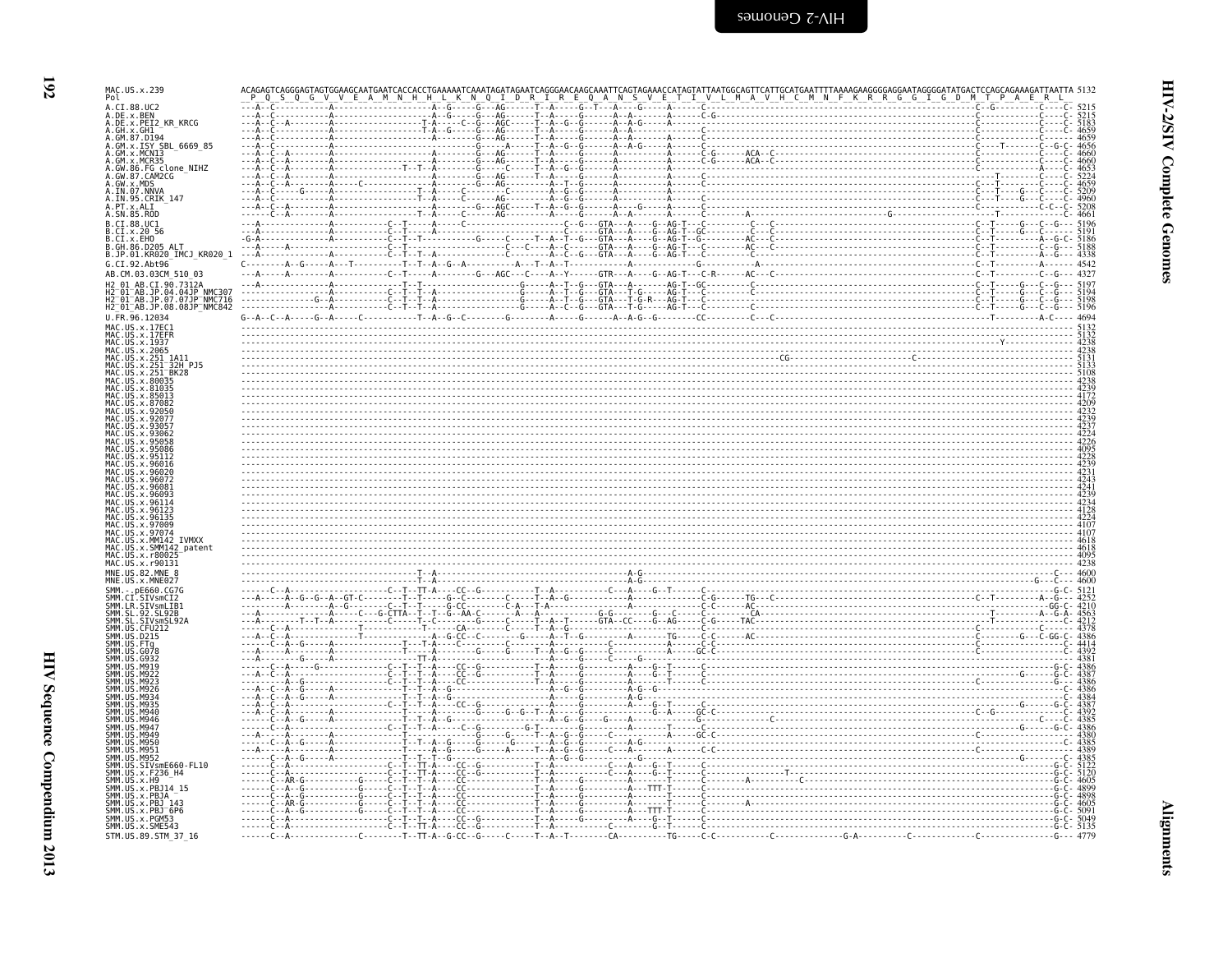| MAC.US.x.239<br>Pol                                                                                                                                                          |  |  |                   |  |
|------------------------------------------------------------------------------------------------------------------------------------------------------------------------------|--|--|-------------------|--|
| A.CI.88.UC2<br>A.DE.x.BEN<br>A.DE.x.PEI2_KR_KRCG<br>.GH.x.GH1 <sup>1-</sup><br>.GM.87.D194                                                                                   |  |  |                   |  |
| .GM.x.MCR35                                                                                                                                                                  |  |  |                   |  |
| GW.86.FG clone NIHZ<br>.GW.87.CAM2CG<br>GW.x.MDS<br>A.IN.07.NNVA<br>A.IN.95.CRIK_147                                                                                         |  |  |                   |  |
| A.PT.x.ALI<br>A.SN.85.ROD                                                                                                                                                    |  |  |                   |  |
| B.JP.01.KR020 IMCJ KR020 1                                                                                                                                                   |  |  |                   |  |
| G.CI.92.Abt96<br>AB.CM.03.03CM 510 03<br>H2 01 AB.CI.90.7312A                                                                                                                |  |  |                   |  |
| <br>H2⊤01⊤AB.JP.04.04JP^NMC307<br>H2⊤01⊤AB.JP.07.07JP <sup>−</sup> NMC716<br>H2 <sup>-</sup> 01 <sup>-</sup> AB.JP.08.08JP <sup>-</sup> NMC842<br>$U.FR.\overline{9}6.12034$ |  |  |                   |  |
| MAC.US.x.17EC1<br>MAC.US.x.17EFR<br>MAC.US.x.1937<br>MAC.US.x.2065<br>MAC.US.x.251                                                                                           |  |  | $\frac{302}{408}$ |  |
| MAC.<br>US.x.251<br>MAC.US.x.251 <sup>-</sup> BK28<br>MAC.US.x.80035<br>MAC.US.x.81035                                                                                       |  |  |                   |  |
|                                                                                                                                                                              |  |  |                   |  |
|                                                                                                                                                                              |  |  |                   |  |
|                                                                                                                                                                              |  |  |                   |  |
|                                                                                                                                                                              |  |  |                   |  |
| MAC.US.x.97074<br>IVMXX<br>MAC.US.x.SMM142 patent<br>MAC.US.x.r8002                                                                                                          |  |  |                   |  |
| MAC.US.x.r90131<br>MNE.US.82.MNE 8<br>MNE.US.x.MNE027                                                                                                                        |  |  |                   |  |
| SMM. - . pE660.CG7G<br>ŠMM.CI.SIVsmCI2<br>SMM.LR.SIVsmLIB1<br>SMH. LL. 92. SL92B<br>SMM. SL. SIVsmSL92A<br>SMM. US. CFU212<br>SMM. US. CFU212                                |  |  |                   |  |
| SMM.US.D215                                                                                                                                                                  |  |  |                   |  |
|                                                                                                                                                                              |  |  |                   |  |
| <b>SMM</b>                                                                                                                                                                   |  |  |                   |  |
| <b>SMM</b><br>M947<br>M949<br>US.M950<br>M951.<br>M952                                                                                                                       |  |  |                   |  |
| SMM.US.<br>SMM.US<br>.SIVsmE660-FL10<br>SMM.US.x.F236_H4<br>SMM. US. x. H9<br>ŠMM.US.x.PBJ14_15                                                                              |  |  |                   |  |
| SMM.US.x.PBJA<br>SMM.US.X.IBJ<br>SMM.US.x.PBJ 143<br>SMM.US.x.PBJ 6P6<br>SMM.US.x.PME542                                                                                     |  |  |                   |  |
| SMM.US.x.SME543<br>STM.US.89.STM 37 16                                                                                                                                       |  |  |                   |  |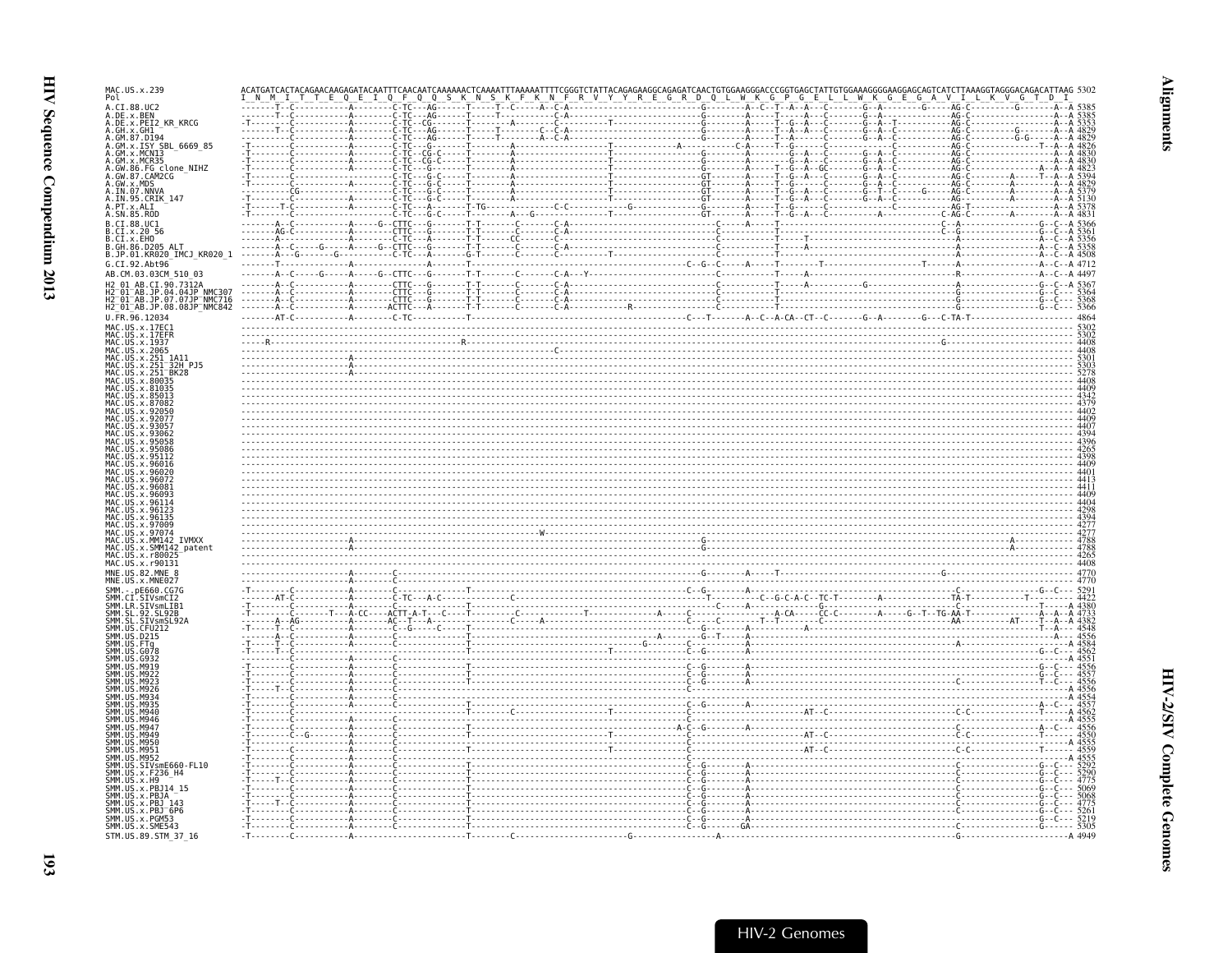<span id="page-39-0"></span>

| Pol<br>Vif<br>A.CI.88.UC2<br>A.DE.x.BEN<br>A.DE.x.PEI2_KR_KRCG<br>A.GM.87.D194<br>A.GM.x.ISY SBL_6669_85<br>A.GM.x.ISY SBL_6669_85<br>MCR35<br>A.GW.86.FG clone_NIHZ<br>A.GW.87.CAM2CG<br>A.GW.x.MDS<br>A.IN.07.NNVA<br>A.IN.95.CRIK 147<br>A.SN.85.ROD<br>B.CI.x.20 56<br>B.GH.86.D205 ALT<br>G.CI.92.Abt96<br>AB.CM.03.03CM 510 03<br>AB.CI.90.7312A<br>2—01—AB.JP.04.04JP NMC307<br>2—01—AB.JP.07.07JP NMC716<br>H2 <sup>-</sup> 01 <sup>-</sup> AB.JP.08.08JP <sup>-</sup> NMC842<br>MAC.US.x.17EC1<br>MAC.US.x.17EFR<br>MAC.US.x.1937<br>MAC.US.x.2065<br>US.x.251<br>$\frac{5444}{5419}$<br>IS.x.251<br>4550<br>.x.81035<br>.97009<br>US.x.9707<br><b>TVMXX</b><br>US.x.MM142<br>US.x.SMM142_patent<br>MAC.US.x.r8002<br>MNE.US.82.MNE<br>.pE660.<br>SMM.CI.SIVsmCI2<br>SMM.LR.SIVsmLIB1<br>.92.SL92B<br>STVsmSL92<br>CFU212<br>MGJ.<br>SMM<br>M949<br>SMM II<br>M950<br>SMM LIIS<br><b>M951</b><br>SMM.US<br>M952<br>SIVsmE660-FL10<br>SMM.US.x.F236_H4<br>SMM.US.x.H9<br>SMM.US.x.PBJ14 15<br>SMM.US.x.PBJA |                                        | Vif start |  | Pol, Gag-Pol, and p31 Integrase end |  |
|---------------------------------------------------------------------------------------------------------------------------------------------------------------------------------------------------------------------------------------------------------------------------------------------------------------------------------------------------------------------------------------------------------------------------------------------------------------------------------------------------------------------------------------------------------------------------------------------------------------------------------------------------------------------------------------------------------------------------------------------------------------------------------------------------------------------------------------------------------------------------------------------------------------------------------------------------------------------------------------------------------------------|----------------------------------------|-----------|--|-------------------------------------|--|
|                                                                                                                                                                                                                                                                                                                                                                                                                                                                                                                                                                                                                                                                                                                                                                                                                                                                                                                                                                                                                     | MAC.US.x.239                           |           |  |                                     |  |
|                                                                                                                                                                                                                                                                                                                                                                                                                                                                                                                                                                                                                                                                                                                                                                                                                                                                                                                                                                                                                     |                                        |           |  |                                     |  |
|                                                                                                                                                                                                                                                                                                                                                                                                                                                                                                                                                                                                                                                                                                                                                                                                                                                                                                                                                                                                                     |                                        |           |  |                                     |  |
|                                                                                                                                                                                                                                                                                                                                                                                                                                                                                                                                                                                                                                                                                                                                                                                                                                                                                                                                                                                                                     | A.GH.x.GH1                             |           |  |                                     |  |
|                                                                                                                                                                                                                                                                                                                                                                                                                                                                                                                                                                                                                                                                                                                                                                                                                                                                                                                                                                                                                     |                                        |           |  |                                     |  |
|                                                                                                                                                                                                                                                                                                                                                                                                                                                                                                                                                                                                                                                                                                                                                                                                                                                                                                                                                                                                                     |                                        |           |  |                                     |  |
|                                                                                                                                                                                                                                                                                                                                                                                                                                                                                                                                                                                                                                                                                                                                                                                                                                                                                                                                                                                                                     |                                        |           |  |                                     |  |
|                                                                                                                                                                                                                                                                                                                                                                                                                                                                                                                                                                                                                                                                                                                                                                                                                                                                                                                                                                                                                     |                                        |           |  |                                     |  |
|                                                                                                                                                                                                                                                                                                                                                                                                                                                                                                                                                                                                                                                                                                                                                                                                                                                                                                                                                                                                                     | A.PT.x.ALI                             |           |  |                                     |  |
|                                                                                                                                                                                                                                                                                                                                                                                                                                                                                                                                                                                                                                                                                                                                                                                                                                                                                                                                                                                                                     | B.CI.88.UC1                            |           |  |                                     |  |
|                                                                                                                                                                                                                                                                                                                                                                                                                                                                                                                                                                                                                                                                                                                                                                                                                                                                                                                                                                                                                     | B.CI.X.EHO                             |           |  |                                     |  |
|                                                                                                                                                                                                                                                                                                                                                                                                                                                                                                                                                                                                                                                                                                                                                                                                                                                                                                                                                                                                                     | B.JP.01.KR020_IMCJ_KR020_1             |           |  |                                     |  |
|                                                                                                                                                                                                                                                                                                                                                                                                                                                                                                                                                                                                                                                                                                                                                                                                                                                                                                                                                                                                                     |                                        |           |  |                                     |  |
|                                                                                                                                                                                                                                                                                                                                                                                                                                                                                                                                                                                                                                                                                                                                                                                                                                                                                                                                                                                                                     |                                        |           |  |                                     |  |
|                                                                                                                                                                                                                                                                                                                                                                                                                                                                                                                                                                                                                                                                                                                                                                                                                                                                                                                                                                                                                     |                                        |           |  |                                     |  |
|                                                                                                                                                                                                                                                                                                                                                                                                                                                                                                                                                                                                                                                                                                                                                                                                                                                                                                                                                                                                                     | U.FR.96.12034                          |           |  |                                     |  |
|                                                                                                                                                                                                                                                                                                                                                                                                                                                                                                                                                                                                                                                                                                                                                                                                                                                                                                                                                                                                                     |                                        |           |  |                                     |  |
|                                                                                                                                                                                                                                                                                                                                                                                                                                                                                                                                                                                                                                                                                                                                                                                                                                                                                                                                                                                                                     |                                        |           |  |                                     |  |
|                                                                                                                                                                                                                                                                                                                                                                                                                                                                                                                                                                                                                                                                                                                                                                                                                                                                                                                                                                                                                     |                                        |           |  |                                     |  |
|                                                                                                                                                                                                                                                                                                                                                                                                                                                                                                                                                                                                                                                                                                                                                                                                                                                                                                                                                                                                                     |                                        |           |  |                                     |  |
|                                                                                                                                                                                                                                                                                                                                                                                                                                                                                                                                                                                                                                                                                                                                                                                                                                                                                                                                                                                                                     |                                        |           |  |                                     |  |
|                                                                                                                                                                                                                                                                                                                                                                                                                                                                                                                                                                                                                                                                                                                                                                                                                                                                                                                                                                                                                     |                                        |           |  |                                     |  |
|                                                                                                                                                                                                                                                                                                                                                                                                                                                                                                                                                                                                                                                                                                                                                                                                                                                                                                                                                                                                                     |                                        |           |  |                                     |  |
|                                                                                                                                                                                                                                                                                                                                                                                                                                                                                                                                                                                                                                                                                                                                                                                                                                                                                                                                                                                                                     |                                        |           |  |                                     |  |
|                                                                                                                                                                                                                                                                                                                                                                                                                                                                                                                                                                                                                                                                                                                                                                                                                                                                                                                                                                                                                     |                                        |           |  |                                     |  |
|                                                                                                                                                                                                                                                                                                                                                                                                                                                                                                                                                                                                                                                                                                                                                                                                                                                                                                                                                                                                                     |                                        |           |  |                                     |  |
|                                                                                                                                                                                                                                                                                                                                                                                                                                                                                                                                                                                                                                                                                                                                                                                                                                                                                                                                                                                                                     |                                        |           |  |                                     |  |
|                                                                                                                                                                                                                                                                                                                                                                                                                                                                                                                                                                                                                                                                                                                                                                                                                                                                                                                                                                                                                     |                                        |           |  |                                     |  |
|                                                                                                                                                                                                                                                                                                                                                                                                                                                                                                                                                                                                                                                                                                                                                                                                                                                                                                                                                                                                                     |                                        |           |  |                                     |  |
|                                                                                                                                                                                                                                                                                                                                                                                                                                                                                                                                                                                                                                                                                                                                                                                                                                                                                                                                                                                                                     |                                        |           |  |                                     |  |
|                                                                                                                                                                                                                                                                                                                                                                                                                                                                                                                                                                                                                                                                                                                                                                                                                                                                                                                                                                                                                     |                                        |           |  |                                     |  |
|                                                                                                                                                                                                                                                                                                                                                                                                                                                                                                                                                                                                                                                                                                                                                                                                                                                                                                                                                                                                                     | MAC.US.x.r90131                        |           |  |                                     |  |
|                                                                                                                                                                                                                                                                                                                                                                                                                                                                                                                                                                                                                                                                                                                                                                                                                                                                                                                                                                                                                     | MNE.US.x.MNE027                        |           |  |                                     |  |
|                                                                                                                                                                                                                                                                                                                                                                                                                                                                                                                                                                                                                                                                                                                                                                                                                                                                                                                                                                                                                     |                                        |           |  |                                     |  |
|                                                                                                                                                                                                                                                                                                                                                                                                                                                                                                                                                                                                                                                                                                                                                                                                                                                                                                                                                                                                                     |                                        |           |  |                                     |  |
|                                                                                                                                                                                                                                                                                                                                                                                                                                                                                                                                                                                                                                                                                                                                                                                                                                                                                                                                                                                                                     |                                        |           |  |                                     |  |
|                                                                                                                                                                                                                                                                                                                                                                                                                                                                                                                                                                                                                                                                                                                                                                                                                                                                                                                                                                                                                     |                                        |           |  |                                     |  |
|                                                                                                                                                                                                                                                                                                                                                                                                                                                                                                                                                                                                                                                                                                                                                                                                                                                                                                                                                                                                                     |                                        |           |  |                                     |  |
|                                                                                                                                                                                                                                                                                                                                                                                                                                                                                                                                                                                                                                                                                                                                                                                                                                                                                                                                                                                                                     |                                        |           |  |                                     |  |
|                                                                                                                                                                                                                                                                                                                                                                                                                                                                                                                                                                                                                                                                                                                                                                                                                                                                                                                                                                                                                     |                                        |           |  |                                     |  |
|                                                                                                                                                                                                                                                                                                                                                                                                                                                                                                                                                                                                                                                                                                                                                                                                                                                                                                                                                                                                                     |                                        |           |  |                                     |  |
|                                                                                                                                                                                                                                                                                                                                                                                                                                                                                                                                                                                                                                                                                                                                                                                                                                                                                                                                                                                                                     |                                        |           |  |                                     |  |
|                                                                                                                                                                                                                                                                                                                                                                                                                                                                                                                                                                                                                                                                                                                                                                                                                                                                                                                                                                                                                     |                                        |           |  |                                     |  |
|                                                                                                                                                                                                                                                                                                                                                                                                                                                                                                                                                                                                                                                                                                                                                                                                                                                                                                                                                                                                                     |                                        |           |  |                                     |  |
|                                                                                                                                                                                                                                                                                                                                                                                                                                                                                                                                                                                                                                                                                                                                                                                                                                                                                                                                                                                                                     |                                        |           |  |                                     |  |
|                                                                                                                                                                                                                                                                                                                                                                                                                                                                                                                                                                                                                                                                                                                                                                                                                                                                                                                                                                                                                     |                                        |           |  |                                     |  |
|                                                                                                                                                                                                                                                                                                                                                                                                                                                                                                                                                                                                                                                                                                                                                                                                                                                                                                                                                                                                                     | <b>SMM IIS</b><br>.x.PBJ               |           |  |                                     |  |
| SMM.US.x.PBJ <sup>-</sup> 6P6                                                                                                                                                                                                                                                                                                                                                                                                                                                                                                                                                                                                                                                                                                                                                                                                                                                                                                                                                                                       | SMM.US.x.PGM53                         |           |  |                                     |  |
| ٠TG ۰                                                                                                                                                                                                                                                                                                                                                                                                                                                                                                                                                                                                                                                                                                                                                                                                                                                                                                                                                                                                               | SMM.US.x.SME543<br>STM.US.89.STM 37 16 |           |  |                                     |  |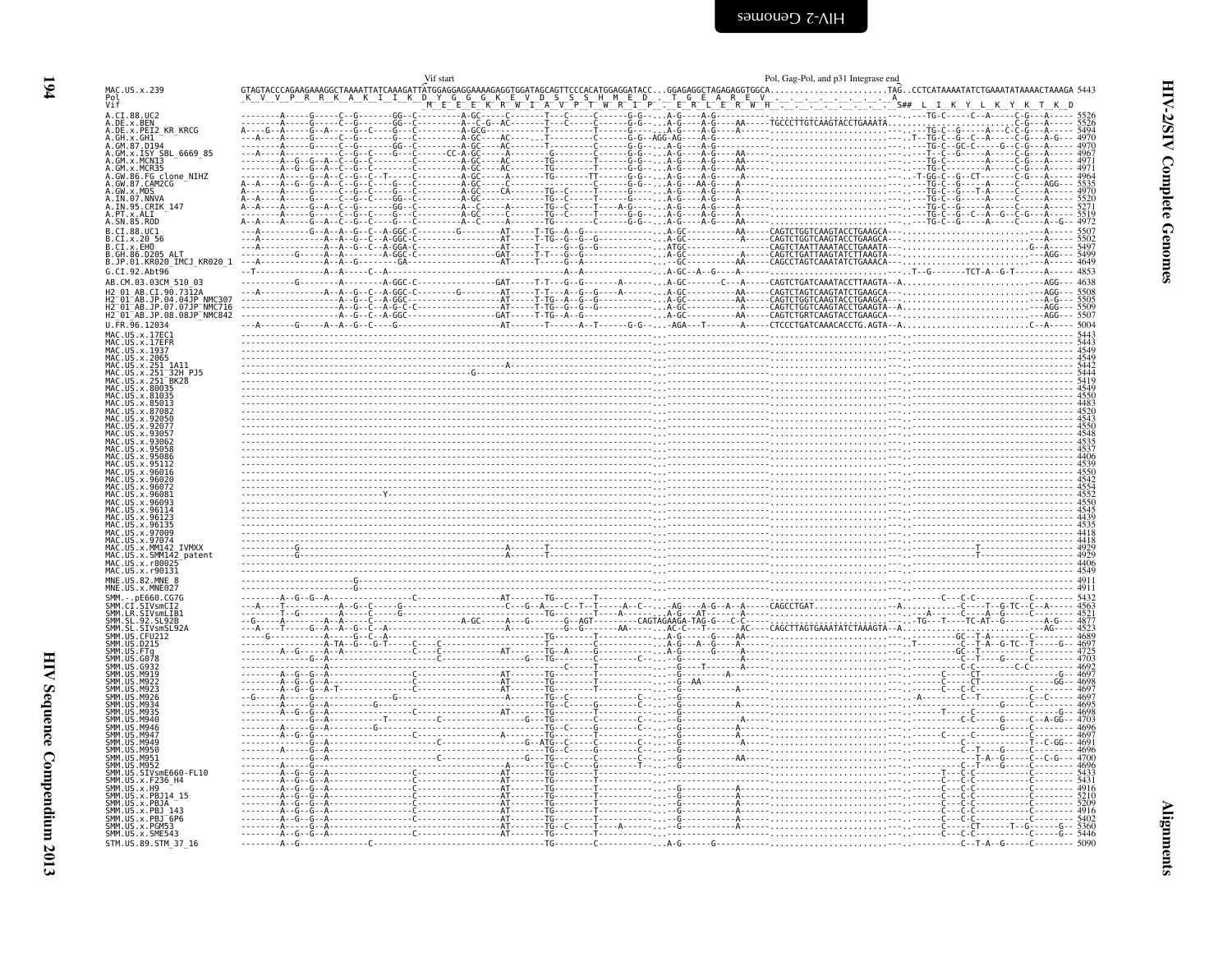| MAC.US.x.239                                                                                                                               |                                                                                                                                                                                                                                                                                                                                                 |  |
|--------------------------------------------------------------------------------------------------------------------------------------------|-------------------------------------------------------------------------------------------------------------------------------------------------------------------------------------------------------------------------------------------------------------------------------------------------------------------------------------------------|--|
| A.DE.x.BEN                                                                                                                                 |                                                                                                                                                                                                                                                                                                                                                 |  |
| A.DE.x.PEI2 KR KRCG<br>.x.GH1                                                                                                              |                                                                                                                                                                                                                                                                                                                                                 |  |
| .GM.87.D194<br>SBL 6669 85                                                                                                                 |                                                                                                                                                                                                                                                                                                                                                 |  |
| .86.FG_clone_NIHZ                                                                                                                          |                                                                                                                                                                                                                                                                                                                                                 |  |
| .CAM2CG<br>.GW.x.MDS                                                                                                                       |                                                                                                                                                                                                                                                                                                                                                 |  |
| A.IN.95.CRIK 147                                                                                                                           |                                                                                                                                                                                                                                                                                                                                                 |  |
| A.SN.85.ROD                                                                                                                                |                                                                                                                                                                                                                                                                                                                                                 |  |
| B.CI.88.UC1                                                                                                                                |                                                                                                                                                                                                                                                                                                                                                 |  |
| B.CI.x.EHO<br>.86.D205 ALT<br>B.JP.01.KR020_IMCJ KR020 1 AT-GG                                                                             |                                                                                                                                                                                                                                                                                                                                                 |  |
| G.CI.92.Ah <sub>t</sub> 96                                                                                                                 |                                                                                                                                                                                                                                                                                                                                                 |  |
| AB.CM.03.03CM 510 03<br>AR CT 90 7312A                                                                                                     |                                                                                                                                                                                                                                                                                                                                                 |  |
| H2 <sup>-</sup> 01 <sup>-</sup> AB.JP.04.04JP <sup>-</sup> NMC307<br>H2 <sup>-</sup> 01-AB.JP.07.07JP-NMC716<br>H2-01-AB.JP.08.08JP-NMC842 |                                                                                                                                                                                                                                                                                                                                                 |  |
| U.FR.96.12034                                                                                                                              | $A = \frac{1}{2}$ $A = \frac{1}{2}$ $A = \frac{1}{2}$ $A = \frac{1}{2}$ $A = \frac{1}{2}$ $A = \frac{1}{2}$ $A = \frac{1}{2}$ $A = \frac{1}{2}$ $A = \frac{1}{2}$ $A = \frac{1}{2}$ $A = \frac{1}{2}$ $A = \frac{1}{2}$ $A = \frac{1}{2}$ $A = \frac{1}{2}$ $A = \frac{1}{2}$ $A = \frac{1}{2}$ $A = \frac{1}{2}$ $A = \frac{1}{2}$ $A = \frac$ |  |
| MAC.US.x.17EC1                                                                                                                             |                                                                                                                                                                                                                                                                                                                                                 |  |
| MAC.US.x.2065                                                                                                                              |                                                                                                                                                                                                                                                                                                                                                 |  |
| 32H PJ5                                                                                                                                    |                                                                                                                                                                                                                                                                                                                                                 |  |
|                                                                                                                                            |                                                                                                                                                                                                                                                                                                                                                 |  |
|                                                                                                                                            |                                                                                                                                                                                                                                                                                                                                                 |  |
|                                                                                                                                            |                                                                                                                                                                                                                                                                                                                                                 |  |
|                                                                                                                                            |                                                                                                                                                                                                                                                                                                                                                 |  |
|                                                                                                                                            |                                                                                                                                                                                                                                                                                                                                                 |  |
|                                                                                                                                            |                                                                                                                                                                                                                                                                                                                                                 |  |
|                                                                                                                                            |                                                                                                                                                                                                                                                                                                                                                 |  |
|                                                                                                                                            |                                                                                                                                                                                                                                                                                                                                                 |  |
|                                                                                                                                            |                                                                                                                                                                                                                                                                                                                                                 |  |
|                                                                                                                                            |                                                                                                                                                                                                                                                                                                                                                 |  |
|                                                                                                                                            |                                                                                                                                                                                                                                                                                                                                                 |  |
|                                                                                                                                            |                                                                                                                                                                                                                                                                                                                                                 |  |
|                                                                                                                                            |                                                                                                                                                                                                                                                                                                                                                 |  |
|                                                                                                                                            |                                                                                                                                                                                                                                                                                                                                                 |  |
|                                                                                                                                            |                                                                                                                                                                                                                                                                                                                                                 |  |
|                                                                                                                                            |                                                                                                                                                                                                                                                                                                                                                 |  |
|                                                                                                                                            |                                                                                                                                                                                                                                                                                                                                                 |  |
|                                                                                                                                            |                                                                                                                                                                                                                                                                                                                                                 |  |
|                                                                                                                                            |                                                                                                                                                                                                                                                                                                                                                 |  |
|                                                                                                                                            |                                                                                                                                                                                                                                                                                                                                                 |  |
|                                                                                                                                            |                                                                                                                                                                                                                                                                                                                                                 |  |
|                                                                                                                                            |                                                                                                                                                                                                                                                                                                                                                 |  |
|                                                                                                                                            |                                                                                                                                                                                                                                                                                                                                                 |  |
|                                                                                                                                            |                                                                                                                                                                                                                                                                                                                                                 |  |
|                                                                                                                                            |                                                                                                                                                                                                                                                                                                                                                 |  |
| SMM.US.x.SME543                                                                                                                            |                                                                                                                                                                                                                                                                                                                                                 |  |
| STM.US.89.STM 37 16                                                                                                                        |                                                                                                                                                                                                                                                                                                                                                 |  |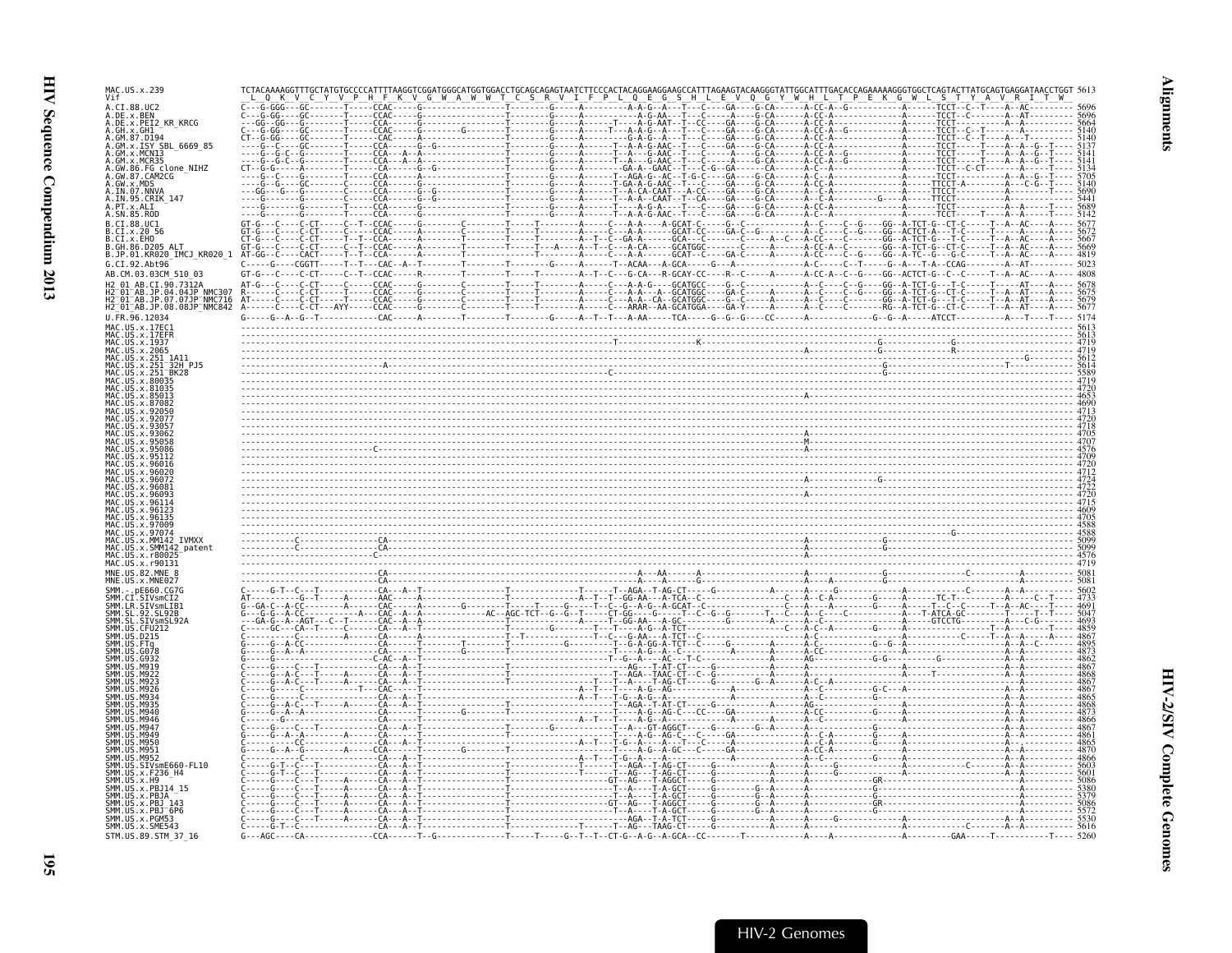| MAC.US.x.239<br>A.C.T.88.UC2                                                                                              |                                                                                                                                                                                                                                                                                                                                                                                                                                                                        |  |  |  |  |  |  |
|---------------------------------------------------------------------------------------------------------------------------|------------------------------------------------------------------------------------------------------------------------------------------------------------------------------------------------------------------------------------------------------------------------------------------------------------------------------------------------------------------------------------------------------------------------------------------------------------------------|--|--|--|--|--|--|
| A.DE.x.BEN<br>A.DE.x.PEI2 KR KRCG                                                                                         |                                                                                                                                                                                                                                                                                                                                                                                                                                                                        |  |  |  |  |  |  |
| GH.x.GH1<br>GM.87.D194                                                                                                    |                                                                                                                                                                                                                                                                                                                                                                                                                                                                        |  |  |  |  |  |  |
| .GM.x.ISY SBL 6669 85<br>GM.x.MCN13                                                                                       |                                                                                                                                                                                                                                                                                                                                                                                                                                                                        |  |  |  |  |  |  |
| GM.x.MCR35<br>GW.86.FG clone NIHZ<br>.GW.87.CAM2CG                                                                        |                                                                                                                                                                                                                                                                                                                                                                                                                                                                        |  |  |  |  |  |  |
| .GW.x.MDS<br>IN.07.NNVA                                                                                                   |                                                                                                                                                                                                                                                                                                                                                                                                                                                                        |  |  |  |  |  |  |
| A.IN.95.CRIK 147<br>A.PT.x.ALI                                                                                            |                                                                                                                                                                                                                                                                                                                                                                                                                                                                        |  |  |  |  |  |  |
| .SN.85.ROD<br>B.CI.88.UC1                                                                                                 |                                                                                                                                                                                                                                                                                                                                                                                                                                                                        |  |  |  |  |  |  |
| .CI.x.20 56<br>B.CI.x.EHO                                                                                                 | $\begin{array}{cccccccccccccccc} \textbf{1}_{\text{A}} & \textbf{1}_{\text{A}} & \textbf{1}_{\text{A}} & \textbf{1}_{\text{A}} & \textbf{1}_{\text{A}} & \textbf{1}_{\text{A}} & \textbf{1}_{\text{A}} & \textbf{1}_{\text{A}} & \textbf{1}_{\text{A}} & \textbf{1}_{\text{A}} & \textbf{1}_{\text{A}} & \textbf{1}_{\text{A}} & \textbf{1}_{\text{A}} & \textbf{1}_{\text{A}} & \textbf{1}_{\text{A}} & \textbf{1}_{\text{A}} & \textbf{1}_{\text{A}} & \textbf{1}_{$ |  |  |  |  |  |  |
| B.GH.86.D205 ALT<br>B.JP.01.KR020_IMCJ_KR020_1                                                                            |                                                                                                                                                                                                                                                                                                                                                                                                                                                                        |  |  |  |  |  |  |
| G.CI.92.Abt96                                                                                                             |                                                                                                                                                                                                                                                                                                                                                                                                                                                                        |  |  |  |  |  |  |
| AB.CM.03.03CM 510 03<br>H2 01 AB.CI.90.7312A                                                                              |                                                                                                                                                                                                                                                                                                                                                                                                                                                                        |  |  |  |  |  |  |
| H2 <sup>-</sup> 01 <sup>-</sup> AB.JP.04.04JP NMC307<br>H2 <sup>-</sup> 01 <sup>-</sup> AB.JP.07.07JP <sup>-</sup> NMC716 |                                                                                                                                                                                                                                                                                                                                                                                                                                                                        |  |  |  |  |  |  |
| H2 <sup>-</sup> 01 <sup>-</sup> AB.JP.08.08JP <sup>-</sup> NMC842<br>U.FR.96.12034                                        |                                                                                                                                                                                                                                                                                                                                                                                                                                                                        |  |  |  |  |  |  |
| MAC.US.x.17EC1                                                                                                            |                                                                                                                                                                                                                                                                                                                                                                                                                                                                        |  |  |  |  |  |  |
| MAC.US.x.17EFR<br>MAC.US.x.1937                                                                                           |                                                                                                                                                                                                                                                                                                                                                                                                                                                                        |  |  |  |  |  |  |
| MAC.US.x.2065<br>MAC.US.x.251_1A11                                                                                        |                                                                                                                                                                                                                                                                                                                                                                                                                                                                        |  |  |  |  |  |  |
| MAC.US.x.251-32H-PJ5<br>MAC.US.x.251-BK28                                                                                 |                                                                                                                                                                                                                                                                                                                                                                                                                                                                        |  |  |  |  |  |  |
| MAC.US.x.80035<br>MAC.US.x.81035<br>IIS x 8501                                                                            |                                                                                                                                                                                                                                                                                                                                                                                                                                                                        |  |  |  |  |  |  |
| x.8708                                                                                                                    |                                                                                                                                                                                                                                                                                                                                                                                                                                                                        |  |  |  |  |  |  |
|                                                                                                                           |                                                                                                                                                                                                                                                                                                                                                                                                                                                                        |  |  |  |  |  |  |
| x.9306                                                                                                                    |                                                                                                                                                                                                                                                                                                                                                                                                                                                                        |  |  |  |  |  |  |
| x.9501                                                                                                                    |                                                                                                                                                                                                                                                                                                                                                                                                                                                                        |  |  |  |  |  |  |
|                                                                                                                           | $\begin{array}{r} \begin{array}{r} \begin{array}{r} \text{3888}\ \text{8888} \ \text{8888} \ \text{8888} \ \text{8888} \ \text{1889} \ \text{189} \ \text{189} \ \text{189} \ \text{189} \ \text{189} \ \text{189} \ \text{189} \ \text{180} \ \text{180} \ \text{180} \ \text{181} \ \text{181} \ \text{182} \ \text{183} \ \text{183} \ \text{184} \ \text{185} \ \text{186} \ \text$                                                                                |  |  |  |  |  |  |
|                                                                                                                           |                                                                                                                                                                                                                                                                                                                                                                                                                                                                        |  |  |  |  |  |  |
|                                                                                                                           |                                                                                                                                                                                                                                                                                                                                                                                                                                                                        |  |  |  |  |  |  |
| MAC.US.x.96135                                                                                                            |                                                                                                                                                                                                                                                                                                                                                                                                                                                                        |  |  |  |  |  |  |
| MAC.US.x.97074                                                                                                            |                                                                                                                                                                                                                                                                                                                                                                                                                                                                        |  |  |  |  |  |  |
| <b>TVMXX</b><br>MAC.US.x.MM142<br>MAC.US.x.SMM142                                                                         |                                                                                                                                                                                                                                                                                                                                                                                                                                                                        |  |  |  |  |  |  |
| MAC.US.x.r8002<br>MAC.US.x.r90131                                                                                         |                                                                                                                                                                                                                                                                                                                                                                                                                                                                        |  |  |  |  |  |  |
| MNE.US.82.MNE 8<br>MNE.US.x.MNE027                                                                                        |                                                                                                                                                                                                                                                                                                                                                                                                                                                                        |  |  |  |  |  |  |
| . - . pE660 . CG7G                                                                                                        |                                                                                                                                                                                                                                                                                                                                                                                                                                                                        |  |  |  |  |  |  |
| CI.SIVsmCI2<br>SMM.LR.SIVsmLIB1                                                                                           |                                                                                                                                                                                                                                                                                                                                                                                                                                                                        |  |  |  |  |  |  |
| SL.92.SL92B<br>SMM.SL.SIVsmSL92A<br>SMM.US.CFU212                                                                         |                                                                                                                                                                                                                                                                                                                                                                                                                                                                        |  |  |  |  |  |  |
| SMM.US.D215                                                                                                               |                                                                                                                                                                                                                                                                                                                                                                                                                                                                        |  |  |  |  |  |  |
|                                                                                                                           |                                                                                                                                                                                                                                                                                                                                                                                                                                                                        |  |  |  |  |  |  |
|                                                                                                                           |                                                                                                                                                                                                                                                                                                                                                                                                                                                                        |  |  |  |  |  |  |
|                                                                                                                           |                                                                                                                                                                                                                                                                                                                                                                                                                                                                        |  |  |  |  |  |  |
|                                                                                                                           |                                                                                                                                                                                                                                                                                                                                                                                                                                                                        |  |  |  |  |  |  |
| <b>MQAF</b>                                                                                                               |                                                                                                                                                                                                                                                                                                                                                                                                                                                                        |  |  |  |  |  |  |
| 4949                                                                                                                      |                                                                                                                                                                                                                                                                                                                                                                                                                                                                        |  |  |  |  |  |  |
| <b>M956</b><br><b>U.S. M951</b>                                                                                           |                                                                                                                                                                                                                                                                                                                                                                                                                                                                        |  |  |  |  |  |  |
| US.SIVsmE660-FL10                                                                                                         |                                                                                                                                                                                                                                                                                                                                                                                                                                                                        |  |  |  |  |  |  |
| US. x. F236_H4                                                                                                            |                                                                                                                                                                                                                                                                                                                                                                                                                                                                        |  |  |  |  |  |  |
|                                                                                                                           |                                                                                                                                                                                                                                                                                                                                                                                                                                                                        |  |  |  |  |  |  |
| US. x. H9<br>.x.PBJ14 15                                                                                                  |                                                                                                                                                                                                                                                                                                                                                                                                                                                                        |  |  |  |  |  |  |
|                                                                                                                           |                                                                                                                                                                                                                                                                                                                                                                                                                                                                        |  |  |  |  |  |  |
| SMM.US.x.PBJ 143<br>SMM.US.x.PBJ 6P6<br>SMM.US.x.PGM53<br>SMM.US.x.SME543                                                 |                                                                                                                                                                                                                                                                                                                                                                                                                                                                        |  |  |  |  |  |  |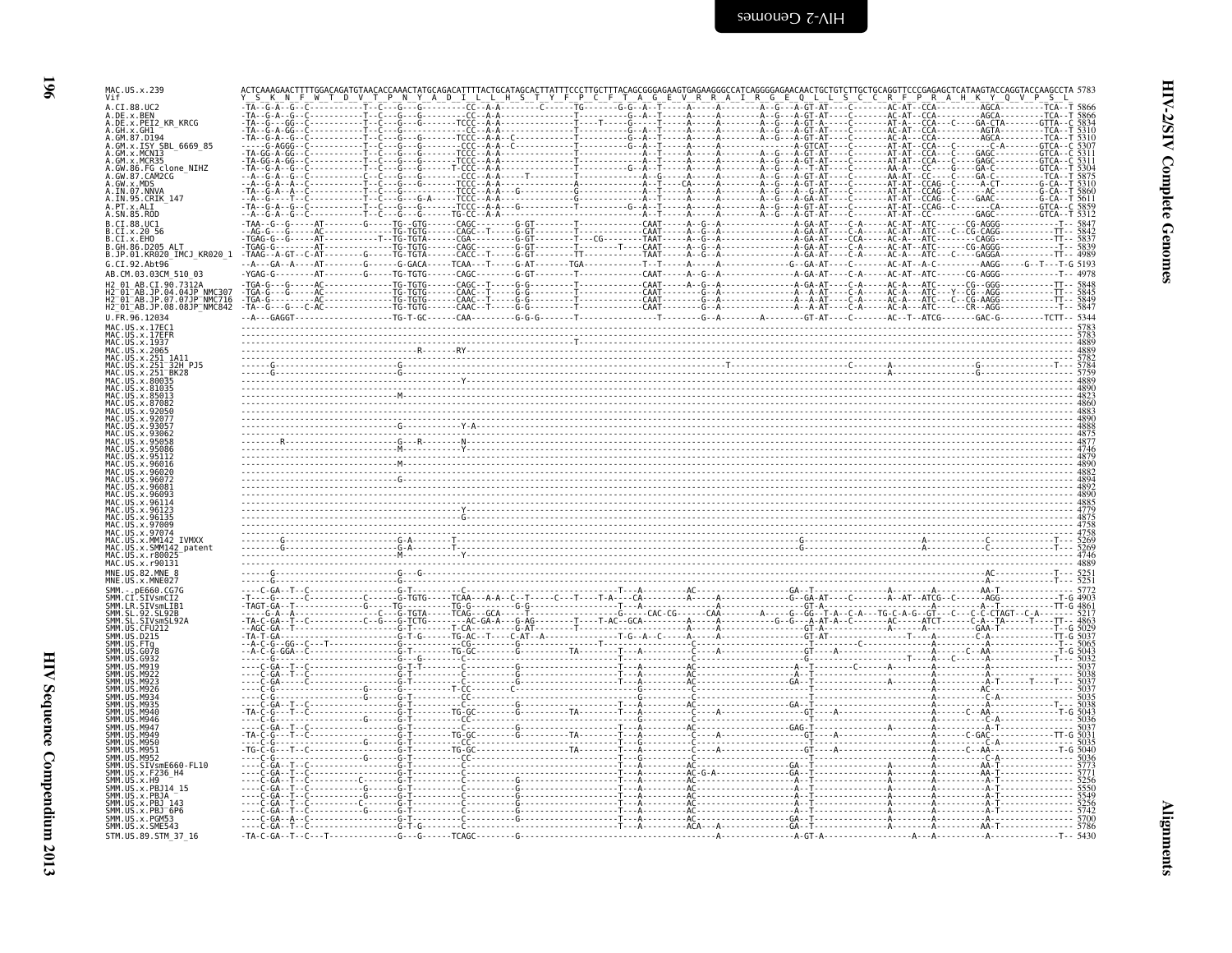<span id="page-42-0"></span>

|                                                                                                 | √px start |                 |  |
|-------------------------------------------------------------------------------------------------|-----------|-----------------|--|
| MAC.US.x.239                                                                                    |           |                 |  |
| Vpx<br>Vif                                                                                      |           |                 |  |
| A.CI.88.UC2<br>A.DE.x.BEN                                                                       |           |                 |  |
| A.DE.x.PEI2 KR KRCG                                                                             |           |                 |  |
|                                                                                                 |           |                 |  |
| GM.x.ISY SBL 6669 85                                                                            |           |                 |  |
| GM.x.MCNI3<br>.GM.x.MCR35                                                                       |           |                 |  |
| .GW.86.FG clone NIHZ<br>.GW.87.CAM2CG                                                           |           |                 |  |
| $GW \times MDS$                                                                                 |           |                 |  |
| A.IN.07.NNVA<br>A.IN.95.CRIK 147                                                                |           |                 |  |
|                                                                                                 |           |                 |  |
| A.SN.85.ROD<br>B.CT.88.UC1                                                                      |           |                 |  |
|                                                                                                 |           |                 |  |
| .CI.x.EHO<br>86.D205 ALT                                                                        |           |                 |  |
| B.JP.01.KR020_IMCJ_KR020_1                                                                      |           |                 |  |
| G.CI.92.Abt96                                                                                   |           |                 |  |
| AB.CM.03.03CM 510 03                                                                            |           |                 |  |
| 2 <sup>-</sup> 01 <sup>-</sup> AB.JP.04.04JP NMC307                                             |           |                 |  |
| $-01$ AB.JP.07.07JP NMC716<br>H2 <sup>-</sup> 01 <sup>-</sup> AB.JP.08.08JP <sup>-</sup> NMC842 |           |                 |  |
| U.FR.96.12034                                                                                   |           |                 |  |
| MAC IIS x 17FC1                                                                                 |           | $\frac{1}{200}$ |  |
| MAC.US.x.1937                                                                                   |           |                 |  |
| MAC.US.x.2065                                                                                   |           |                 |  |
| 32H PJ5                                                                                         |           |                 |  |
|                                                                                                 |           |                 |  |
|                                                                                                 |           |                 |  |
|                                                                                                 |           |                 |  |
|                                                                                                 |           |                 |  |
|                                                                                                 |           |                 |  |
|                                                                                                 |           |                 |  |
|                                                                                                 |           |                 |  |
|                                                                                                 |           |                 |  |
|                                                                                                 |           |                 |  |
|                                                                                                 |           |                 |  |
|                                                                                                 |           |                 |  |
|                                                                                                 |           |                 |  |
|                                                                                                 |           |                 |  |
| <b>TVMXX</b>                                                                                    |           |                 |  |
| SMM142_patent                                                                                   |           |                 |  |
| AC.US.x.r8002<br>MAC.US.x.r90131                                                                |           |                 |  |
|                                                                                                 |           |                 |  |
|                                                                                                 |           |                 |  |
|                                                                                                 |           |                 |  |
|                                                                                                 |           |                 |  |
|                                                                                                 |           |                 |  |
|                                                                                                 |           |                 |  |
|                                                                                                 |           |                 |  |
|                                                                                                 |           |                 |  |
|                                                                                                 |           |                 |  |
|                                                                                                 |           |                 |  |
|                                                                                                 |           |                 |  |
|                                                                                                 |           |                 |  |
|                                                                                                 |           |                 |  |
| модс                                                                                            |           |                 |  |
| M950<br>M951                                                                                    |           |                 |  |
|                                                                                                 |           |                 |  |
| US.SIVsmE660-FL10                                                                               |           |                 |  |
|                                                                                                 |           |                 |  |
|                                                                                                 |           |                 |  |
| x.PBJ14 15<br>SMM.US.x.PBJA                                                                     |           |                 |  |
| SMM.US.x.PBJ 143                                                                                |           |                 |  |
| MM.US.x.PBJ <sup>-</sup> 6P6<br>1M.US.x.PGM53                                                   |           |                 |  |
| SMM.US.x.SME543<br>STM.US.89.STM 37 16                                                          |           |                 |  |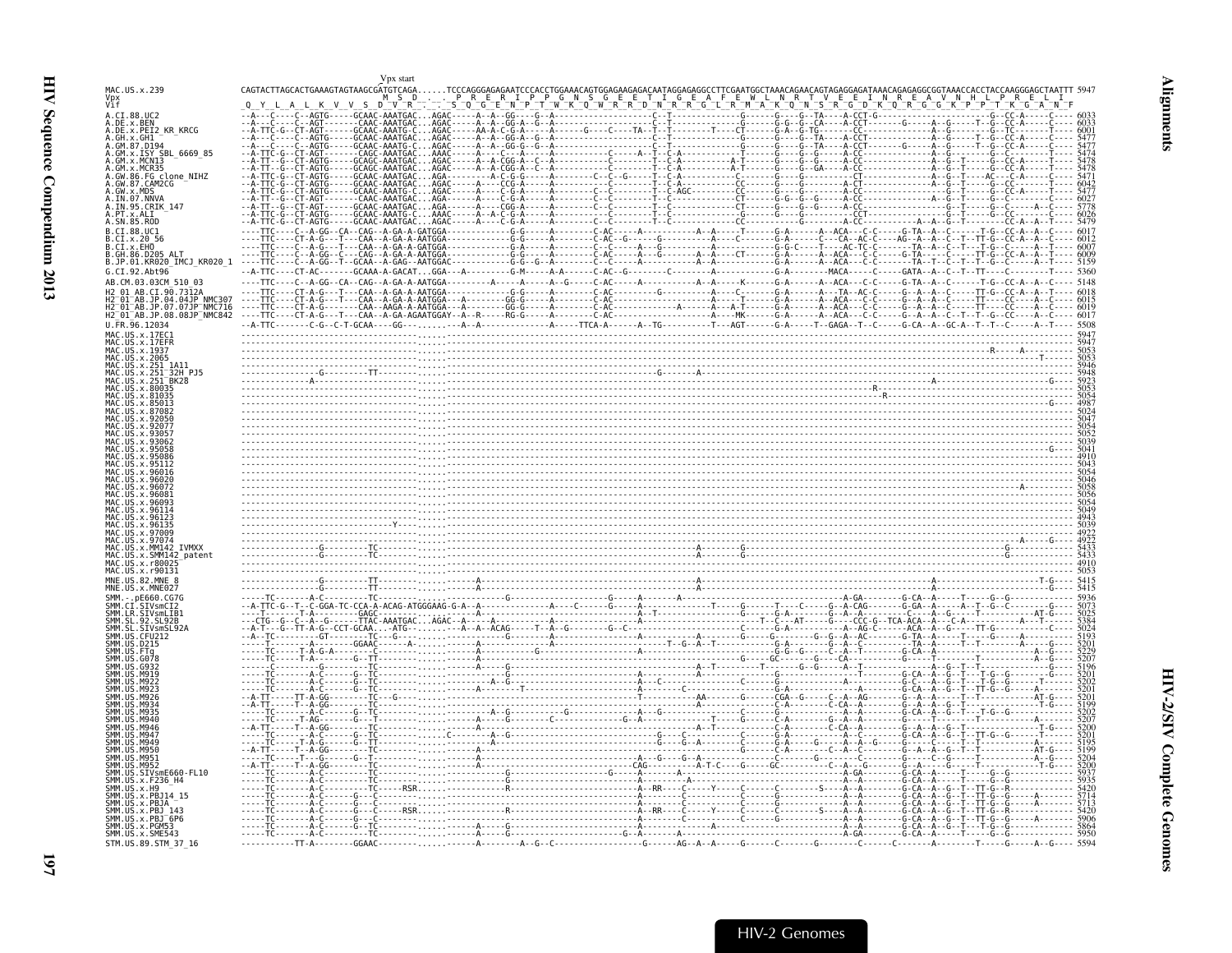<span id="page-43-0"></span>

|                                                                                                                                              |                                    |                                                                                                                        |                                                                                                                                                                                                                                                                                                                                                                                                                                                                                                                               |                                                                                                                                                        | G                                                              |
|----------------------------------------------------------------------------------------------------------------------------------------------|------------------------------------|------------------------------------------------------------------------------------------------------------------------|-------------------------------------------------------------------------------------------------------------------------------------------------------------------------------------------------------------------------------------------------------------------------------------------------------------------------------------------------------------------------------------------------------------------------------------------------------------------------------------------------------------------------------|--------------------------------------------------------------------------------------------------------------------------------------------------------|----------------------------------------------------------------|
| Vpx<br>Vif                                                                                                                                   |                                    |                                                                                                                        |                                                                                                                                                                                                                                                                                                                                                                                                                                                                                                                               |                                                                                                                                                        |                                                                |
| A.CI.88.UC2<br>A.DE.x.BEN                                                                                                                    |                                    |                                                                                                                        | ------- .----------------G------CAC---G--T-----T-----CC----G-----A---A-----CA---T-----G--C-C-C-C-C-CT--CTGG-----G-ACATG--CCGG-AA----T-GA-GAC- 6201                                                                                                                                                                                                                                                                                                                                                                            |                                                                                                                                                        |                                                                |
| A.DE.x.PEI2_KR_KRCG                                                                                                                          |                                    |                                                                                                                        |                                                                                                                                                                                                                                                                                                                                                                                                                                                                                                                               |                                                                                                                                                        |                                                                |
| A.GH.x.GH1 -<br>A.GM.87.D194                                                                                                                 |                                    |                                                                                                                        |                                                                                                                                                                                                                                                                                                                                                                                                                                                                                                                               | - G - - - G - - C - CT - - C - - G - - -                                                                                                               |                                                                |
| A.GM.x.ISY SBL 6669 85                                                                                                                       |                                    | -----------G------CAC--                                                                                                |                                                                                                                                                                                                                                                                                                                                                                                                                                                                                                                               | - - - - - - - G - - C -                                                                                                                                |                                                                |
| A.GM.x.MCN13                                                                                                                                 |                                    |                                                                                                                        |                                                                                                                                                                                                                                                                                                                                                                                                                                                                                                                               |                                                                                                                                                        |                                                                |
| A.GM.x.MCR35                                                                                                                                 |                                    |                                                                                                                        |                                                                                                                                                                                                                                                                                                                                                                                                                                                                                                                               |                                                                                                                                                        |                                                                |
|                                                                                                                                              |                                    |                                                                                                                        |                                                                                                                                                                                                                                                                                                                                                                                                                                                                                                                               |                                                                                                                                                        |                                                                |
| A.GW.86.FG_clone_NIHZ<br>A.GW.87.CAM2CG<br>A.GW.x.MDS<br>A.IN.07.NNVA                                                                        |                                    |                                                                                                                        |                                                                                                                                                                                                                                                                                                                                                                                                                                                                                                                               | $-C - G -$                                                                                                                                             |                                                                |
| A. IN. 95. CRIK 147                                                                                                                          |                                    |                                                                                                                        |                                                                                                                                                                                                                                                                                                                                                                                                                                                                                                                               | -G - -A - -AA -G - -C - -A - - - GCT - GA - G - - - G - - C - CT - - C -<br>-G - -A - -AA - - - - C - -A - - - GTT - GA - G - - -G - - C - -CT - - C - |                                                                |
| A.PT.x.ALI<br>A.SN.85.ROD                                                                                                                    |                                    |                                                                                                                        | $G - A - -A - G - AC - CA - - -T - T$                                                                                                                                                                                                                                                                                                                                                                                                                                                                                         |                                                                                                                                                        |                                                                |
| B.CI.88.UC1                                                                                                                                  |                                    |                                                                                                                        |                                                                                                                                                                                                                                                                                                                                                                                                                                                                                                                               |                                                                                                                                                        |                                                                |
| B.CI.x.20 56<br>B.CI.x.EHO                                                                                                                   |                                    |                                                                                                                        |                                                                                                                                                                                                                                                                                                                                                                                                                                                                                                                               |                                                                                                                                                        | - C - - - C - G - C - - - - G - - C -                          |
| B.GH.86.D205 ALT                                                                                                                             |                                    |                                                                                                                        |                                                                                                                                                                                                                                                                                                                                                                                                                                                                                                                               |                                                                                                                                                        |                                                                |
| B.JP.01.KR020_IMCJ_KR020_1                                                                                                                   |                                    |                                                                                                                        |                                                                                                                                                                                                                                                                                                                                                                                                                                                                                                                               |                                                                                                                                                        | ---------------† 6174<br>--------------- <sub>---</sub> - 5324 |
| G.CI.92.Abt96                                                                                                                                |                                    |                                                                                                                        |                                                                                                                                                                                                                                                                                                                                                                                                                                                                                                                               |                                                                                                                                                        |                                                                |
| AB.CM.03.03CM 510 03                                                                                                                         |                                    |                                                                                                                        |                                                                                                                                                                                                                                                                                                                                                                                                                                                                                                                               |                                                                                                                                                        |                                                                |
| H2 01 AB.CI.90.7312A<br>H2 01 AB.JP.04.04JP NMC307                                                                                           |                                    |                                                                                                                        | -T----G------T--G--C------ATT-----CACC--G--T--G------CT-C-G--------A--AA-G---G-A----TTGCA--G-------C---C--GC                                                                                                                                                                                                                                                                                                                                                                                                                  |                                                                                                                                                        |                                                                |
| $-01$ AB.JP.07.07JP NMC716                                                                                                                   |                                    |                                                                                                                        |                                                                                                                                                                                                                                                                                                                                                                                                                                                                                                                               |                                                                                                                                                        |                                                                |
| H2 <sup>-01-AB.JP.08.08JP<sup>-</sup>NMC842</sup>                                                                                            |                                    |                                                                                                                        |                                                                                                                                                                                                                                                                                                                                                                                                                                                                                                                               |                                                                                                                                                        |                                                                |
| $U. \bar{F}R. \bar{9}6.12034$                                                                                                                |                                    |                                                                                                                        |                                                                                                                                                                                                                                                                                                                                                                                                                                                                                                                               |                                                                                                                                                        |                                                                |
| MAC.US.x.17EC1<br>MAC.US.x.17EFR                                                                                                             |                                    |                                                                                                                        |                                                                                                                                                                                                                                                                                                                                                                                                                                                                                                                               |                                                                                                                                                        |                                                                |
| MAC.US.x.1937                                                                                                                                |                                    |                                                                                                                        |                                                                                                                                                                                                                                                                                                                                                                                                                                                                                                                               |                                                                                                                                                        |                                                                |
| MAC. US. x. 2065                                                                                                                             |                                    |                                                                                                                        |                                                                                                                                                                                                                                                                                                                                                                                                                                                                                                                               |                                                                                                                                                        |                                                                |
| MAC.US.X.251 1A11<br>MAC.US.x.251 32H PJ5                                                                                                    |                                    |                                                                                                                        |                                                                                                                                                                                                                                                                                                                                                                                                                                                                                                                               |                                                                                                                                                        |                                                                |
| MAC.US.x.251 BK28<br>MAC                                                                                                                     |                                    |                                                                                                                        |                                                                                                                                                                                                                                                                                                                                                                                                                                                                                                                               |                                                                                                                                                        |                                                                |
| $.05 \times .80035$<br>US x 8103                                                                                                             |                                    |                                                                                                                        |                                                                                                                                                                                                                                                                                                                                                                                                                                                                                                                               |                                                                                                                                                        |                                                                |
| MAC.US.x.85013                                                                                                                               |                                    |                                                                                                                        |                                                                                                                                                                                                                                                                                                                                                                                                                                                                                                                               |                                                                                                                                                        |                                                                |
| US.x.87082                                                                                                                                   |                                    |                                                                                                                        |                                                                                                                                                                                                                                                                                                                                                                                                                                                                                                                               |                                                                                                                                                        |                                                                |
| 92077                                                                                                                                        |                                    |                                                                                                                        |                                                                                                                                                                                                                                                                                                                                                                                                                                                                                                                               |                                                                                                                                                        |                                                                |
| x.9305<br>9306                                                                                                                               |                                    |                                                                                                                        |                                                                                                                                                                                                                                                                                                                                                                                                                                                                                                                               |                                                                                                                                                        |                                                                |
|                                                                                                                                              |                                    |                                                                                                                        |                                                                                                                                                                                                                                                                                                                                                                                                                                                                                                                               |                                                                                                                                                        |                                                                |
| x.95086                                                                                                                                      |                                    |                                                                                                                        |                                                                                                                                                                                                                                                                                                                                                                                                                                                                                                                               |                                                                                                                                                        |                                                                |
| 9601                                                                                                                                         |                                    |                                                                                                                        |                                                                                                                                                                                                                                                                                                                                                                                                                                                                                                                               |                                                                                                                                                        |                                                                |
| 96026                                                                                                                                        |                                    |                                                                                                                        |                                                                                                                                                                                                                                                                                                                                                                                                                                                                                                                               |                                                                                                                                                        |                                                                |
| x.96072<br>9608                                                                                                                              |                                    |                                                                                                                        |                                                                                                                                                                                                                                                                                                                                                                                                                                                                                                                               |                                                                                                                                                        |                                                                |
| $x$ 9609                                                                                                                                     |                                    |                                                                                                                        |                                                                                                                                                                                                                                                                                                                                                                                                                                                                                                                               |                                                                                                                                                        |                                                                |
| x.96114<br>x.9612                                                                                                                            |                                    |                                                                                                                        |                                                                                                                                                                                                                                                                                                                                                                                                                                                                                                                               |                                                                                                                                                        |                                                                |
| x.96135                                                                                                                                      |                                    |                                                                                                                        |                                                                                                                                                                                                                                                                                                                                                                                                                                                                                                                               |                                                                                                                                                        |                                                                |
| MAC<br>x.97009<br>MAC<br>x.97074                                                                                                             |                                    |                                                                                                                        |                                                                                                                                                                                                                                                                                                                                                                                                                                                                                                                               |                                                                                                                                                        |                                                                |
| MAC.US.X.MM142 IVMXX                                                                                                                         |                                    |                                                                                                                        |                                                                                                                                                                                                                                                                                                                                                                                                                                                                                                                               |                                                                                                                                                        |                                                                |
| .x.SMM142 patent                                                                                                                             |                                    |                                                                                                                        |                                                                                                                                                                                                                                                                                                                                                                                                                                                                                                                               |                                                                                                                                                        |                                                                |
|                                                                                                                                              |                                    |                                                                                                                        |                                                                                                                                                                                                                                                                                                                                                                                                                                                                                                                               |                                                                                                                                                        |                                                                |
| MAC.US.x.r8002<br>MAC.US.x.r90131                                                                                                            |                                    |                                                                                                                        |                                                                                                                                                                                                                                                                                                                                                                                                                                                                                                                               |                                                                                                                                                        |                                                                |
|                                                                                                                                              |                                    |                                                                                                                        |                                                                                                                                                                                                                                                                                                                                                                                                                                                                                                                               |                                                                                                                                                        |                                                                |
| MNE.US.82.MNE 8<br>US.x.MNE027                                                                                                               |                                    |                                                                                                                        |                                                                                                                                                                                                                                                                                                                                                                                                                                                                                                                               |                                                                                                                                                        |                                                                |
| SMM.<br>.pE660.CG7G                                                                                                                          |                                    | . - GA - - CAC - - - - - - T - - - - - - - - - -                                                                       |                                                                                                                                                                                                                                                                                                                                                                                                                                                                                                                               |                                                                                                                                                        | $-. A6101$                                                     |
| SMM.CI.SIVsmCI2<br>SMM.LR.SIVsmLIB1                                                                                                          |                                    |                                                                                                                        |                                                                                                                                                                                                                                                                                                                                                                                                                                                                                                                               |                                                                                                                                                        |                                                                |
| SL.92.SL92B                                                                                                                                  |                                    |                                                                                                                        |                                                                                                                                                                                                                                                                                                                                                                                                                                                                                                                               |                                                                                                                                                        |                                                                |
|                                                                                                                                              |                                    |                                                                                                                        |                                                                                                                                                                                                                                                                                                                                                                                                                                                                                                                               |                                                                                                                                                        |                                                                |
| SMM. SL. SIVSMSL92A<br>SMM. US. CFU212<br>SMM. US. D215                                                                                      |                                    |                                                                                                                        |                                                                                                                                                                                                                                                                                                                                                                                                                                                                                                                               |                                                                                                                                                        |                                                                |
| US.G078                                                                                                                                      |                                    |                                                                                                                        |                                                                                                                                                                                                                                                                                                                                                                                                                                                                                                                               |                                                                                                                                                        |                                                                |
| G932                                                                                                                                         |                                    |                                                                                                                        |                                                                                                                                                                                                                                                                                                                                                                                                                                                                                                                               |                                                                                                                                                        |                                                                |
| M92.                                                                                                                                         |                                    |                                                                                                                        |                                                                                                                                                                                                                                                                                                                                                                                                                                                                                                                               |                                                                                                                                                        |                                                                |
| M923                                                                                                                                         |                                    |                                                                                                                        |                                                                                                                                                                                                                                                                                                                                                                                                                                                                                                                               |                                                                                                                                                        |                                                                |
| M926<br>MQR                                                                                                                                  |                                    |                                                                                                                        |                                                                                                                                                                                                                                                                                                                                                                                                                                                                                                                               |                                                                                                                                                        |                                                                |
|                                                                                                                                              |                                    |                                                                                                                        |                                                                                                                                                                                                                                                                                                                                                                                                                                                                                                                               |                                                                                                                                                        |                                                                |
| M940                                                                                                                                         |                                    |                                                                                                                        |                                                                                                                                                                                                                                                                                                                                                                                                                                                                                                                               |                                                                                                                                                        |                                                                |
| M947                                                                                                                                         |                                    |                                                                                                                        |                                                                                                                                                                                                                                                                                                                                                                                                                                                                                                                               |                                                                                                                                                        |                                                                |
| M949                                                                                                                                         |                                    |                                                                                                                        |                                                                                                                                                                                                                                                                                                                                                                                                                                                                                                                               |                                                                                                                                                        |                                                                |
| M950                                                                                                                                         |                                    |                                                                                                                        |                                                                                                                                                                                                                                                                                                                                                                                                                                                                                                                               |                                                                                                                                                        |                                                                |
| M951<br>M952                                                                                                                                 |                                    |                                                                                                                        |                                                                                                                                                                                                                                                                                                                                                                                                                                                                                                                               |                                                                                                                                                        |                                                                |
| US.SIVsmE660-FL10                                                                                                                            |                                    |                                                                                                                        |                                                                                                                                                                                                                                                                                                                                                                                                                                                                                                                               |                                                                                                                                                        |                                                                |
|                                                                                                                                              |                                    |                                                                                                                        |                                                                                                                                                                                                                                                                                                                                                                                                                                                                                                                               |                                                                                                                                                        |                                                                |
|                                                                                                                                              |                                    |                                                                                                                        |                                                                                                                                                                                                                                                                                                                                                                                                                                                                                                                               |                                                                                                                                                        |                                                                |
|                                                                                                                                              |                                    | -ATG----------GTC-----CACT----                                                                                         | $\begin{bmatrix} \overbrace{0} & \overbrace{0} & \overbrace{0} & \overbrace{0} & \overbrace{0} & \overbrace{0} & \overbrace{0} & \overbrace{0} & \overbrace{0} & \overbrace{0} & \overbrace{0} & \overbrace{0} & \overbrace{0} & \overbrace{0} & \overbrace{0} & \overbrace{0} & \overbrace{0} & \overbrace{0} & \overbrace{0} & \overbrace{0} & \overbrace{0} & \overbrace{0} & \overbrace{0} & \overbrace{0} & \overbrace{0} & \overbrace{0} & \overbrace{0} & \overbrace{0} & \overbrace{0} & \overbrace{0} & \overbrace{$ |                                                                                                                                                        |                                                                |
| SMM. US. x. F236_H4<br>SMM. US. x. F236_H4<br>SMM. US. x. PB314_15<br>SMM. US. x. PB3A_13<br>SMM. US. x. PB3_143<br>US.x.PBJ <sup>-6P6</sup> |                                    | - ATG - - - - - - - - - - GTC - - - - - CACT<br>- - - - - - - - GTC - - - - - CACT - - - - - - - - - - - - - - - - - - |                                                                                                                                                                                                                                                                                                                                                                                                                                                                                                                               |                                                                                                                                                        |                                                                |
| SMM.<br>.x.PGM53<br>SMM.US.x.SME543                                                                                                          | . G <sub>. .</sub> ATG - GAG - CAC |                                                                                                                        |                                                                                                                                                                                                                                                                                                                                                                                                                                                                                                                               |                                                                                                                                                        |                                                                |

HIV Sequence Compendium 2013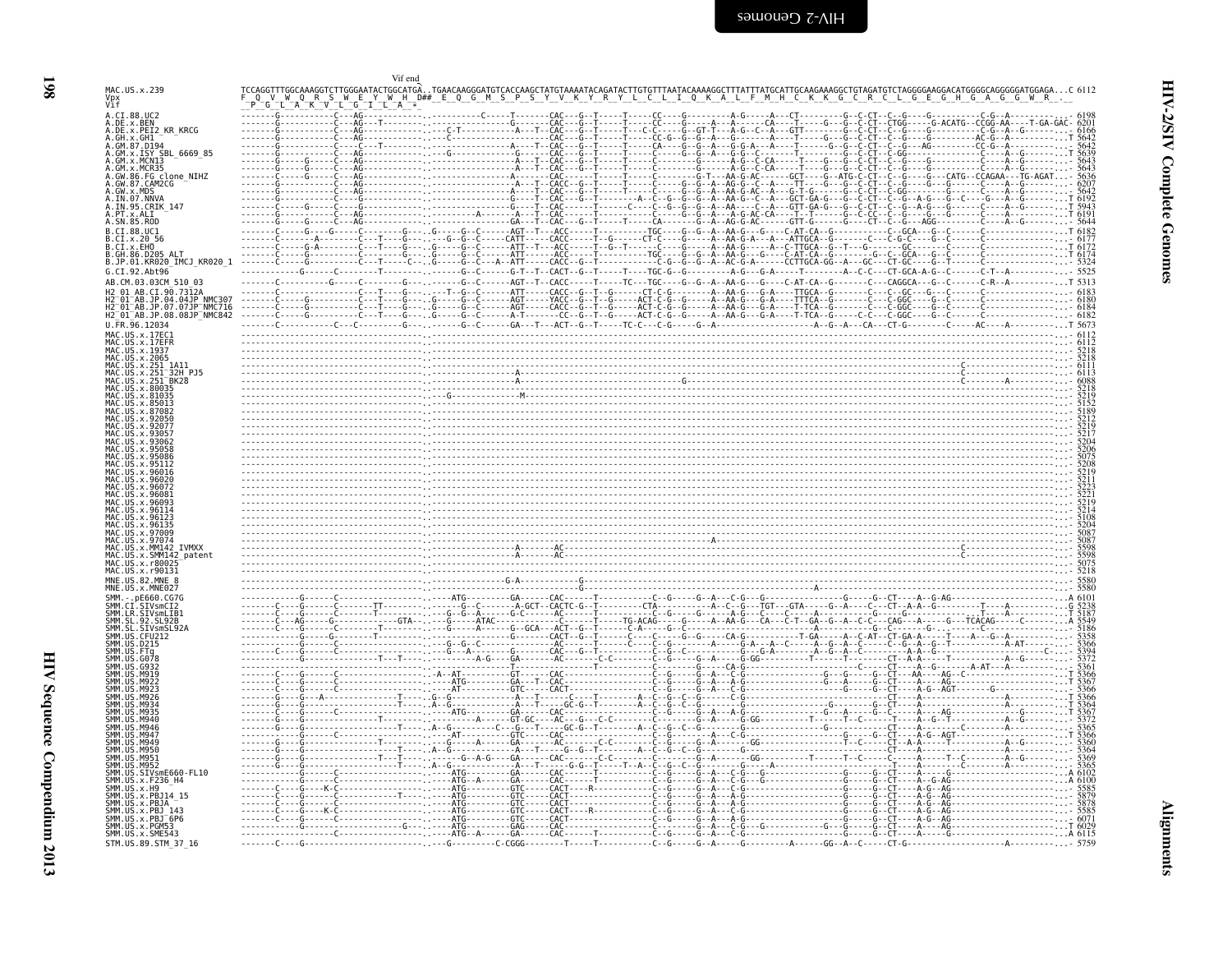<span id="page-44-0"></span>

| $\begin{array}{lllllll} \texttt{CAGGACCTCCTCCTCCCCTCCAGGACTAGCATA} \hat{A} \texttt{.} \texttt{.} \texttt{.} \texttt{.} \texttt{.} \texttt{.} \texttt{.} \texttt{.} \texttt{.} \texttt{.} \texttt{.} \texttt{.} \texttt{.} \texttt{.} \texttt{.} \texttt{.} \texttt{.} \texttt{.} \texttt{.} \texttt{.} \texttt{.} \texttt{.} \texttt{.} \texttt{.} \texttt{.} \texttt{.} \texttt{.} \texttt{.} \texttt{.} \texttt{.} \$<br>.ATGGAAGAAAGACCTCCAGAAAATGAAGGACCACAAAGGGAACCATGGGATGAATGGGTAGTGGAGGTTCTGGAAGAACTGAAAGAAGCATTTAAAACATTTTGATCCTCGCTTG<br>MAC.US.x.239<br>Vpx<br>Vpr<br>M E E R P P E N E G P Q R E P W D E W V V E V L E E L K E E A L K H F D<br>A.CI.88.UC2<br>A.DE.x.BEN<br>TGACTGAAGCACCAAC---GTTT--C-<br>A.DE.x.PEI2 KR KRCG<br>. TGACTGAAGCACCA - C - - - GTTT -<br>- C - -G - -GG - - - - - ACC -<br>----CG----GG---G--------G-------A-A-GAA-C---AG----T-A-G--<br>----GG-------T-G---G---C-------A-AAGAA------G----A-A--G-<br>TGACTGAAGCACCAAC - - - GTTT - - C - - - - - - G - - - GGACC-<br>A.GH.x.GH1<br>A.GM.87.D194<br>A.GM.x.ISY SBL_6669_85<br>A.GM.x.MCN13<br>A.GM.x.MCN13<br>A.GM.x.MCR35<br>A.GW.86.FG clone_NIHZ<br>A.GW.87.CAM2CG<br>A.GW.x.MDS<br>- C - - G - - GG - - AGGACC - - - - CG - - - -<br>- - - CTC<br>. TGACTGAAGCACCAAC -<br>-GCTC<br>- - - - - - GG - - - GGACC - - - - CG - - - -<br>- - GGACC<br>A.IN.07.NNVA<br>- Č - - Ğ - - - Ğ -<br>- C - - G - - - G -<br>A.IN.95.CRIK 147<br>A.SN.85.ROD<br>. TGGCTGAAGCACCAAC - - - GCTC - - C - -G - TGG - - - GGACC<br>TGGCAGAAGCAGCCCC - - - G - CT<br>B.CI.88.UC1<br>B.CI.x.20 56<br>B.CI.x.EHO<br>B.GH.86.D205 ALT<br>B.JP.01.KR020_IMCJ_KR020_1<br>. CT - G -<br>G.CI.92.Abt96<br>----------T--C-----C--G--C---TGGCAGAAGCARCCYC---R-TC--------G--C--GA-C--------AG-----AG----A--GA-AR---G----A-C----G--A-A--GC------CY----G------C<br>AB.CM.03.03CM 510 03<br>H2 01 AB.CI.90.7312A<br>H2 01 AB.JP.04.04JP NMC307<br>H2 01 AB.JP.07.07JP NMC716<br>H2 01 AB.JP.08.08JP NMC842<br>U.FR.96.12034<br>MAC.US.x.17EC1<br>MAC.US.x.1937<br>MAC.US.x.2065<br>US.x.251<br>- 1A11<br>32H PJ5<br>US.x.80035<br>US.x.81035<br>96016<br>96026<br>960<br>970<br>IVMXX<br>MM142<br>US.x.SMM142 patent<br>US.x.r8002.<br>MAC.US.x.r90131<br>MNE.US.82.MNE 8<br>MNE.US.x.MNE027<br>.nF660.CG70<br>CI.SIVsmCI2<br>SMM.LR.SIVsmLIB1<br>.SL92B<br>SL.92<br><b>CMM</b><br>SMM.US.D215<br>SMM.US.FTa<br>SMM<br>G078 | Vpx end | Vpr start |          |
|-----------------------------------------------------------------------------------------------------------------------------------------------------------------------------------------------------------------------------------------------------------------------------------------------------------------------------------------------------------------------------------------------------------------------------------------------------------------------------------------------------------------------------------------------------------------------------------------------------------------------------------------------------------------------------------------------------------------------------------------------------------------------------------------------------------------------------------------------------------------------------------------------------------------------------------------------------------------------------------------------------------------------------------------------------------------------------------------------------------------------------------------------------------------------------------------------------------------------------------------------------------------------------------------------------------------------------------------------------------------------------------------------------------------------------------------------------------------------------------------------------------------------------------------------------------------------------------------------------------------------------------------------------------------------------------------------------------------------------------------------------------------------------------------------------------------------------------------------------------------------------------------------------------------------------------------------------------------------------------------------------------------------------------------------------------------------------------------------------------------------------------------------------------------------------------------------------------------------------------------------------------------------------------------------------------------------------------------------------------------------------------------|---------|-----------|----------|
|                                                                                                                                                                                                                                                                                                                                                                                                                                                                                                                                                                                                                                                                                                                                                                                                                                                                                                                                                                                                                                                                                                                                                                                                                                                                                                                                                                                                                                                                                                                                                                                                                                                                                                                                                                                                                                                                                                                                                                                                                                                                                                                                                                                                                                                                                                                                                                                         |         |           |          |
|                                                                                                                                                                                                                                                                                                                                                                                                                                                                                                                                                                                                                                                                                                                                                                                                                                                                                                                                                                                                                                                                                                                                                                                                                                                                                                                                                                                                                                                                                                                                                                                                                                                                                                                                                                                                                                                                                                                                                                                                                                                                                                                                                                                                                                                                                                                                                                                         |         |           |          |
|                                                                                                                                                                                                                                                                                                                                                                                                                                                                                                                                                                                                                                                                                                                                                                                                                                                                                                                                                                                                                                                                                                                                                                                                                                                                                                                                                                                                                                                                                                                                                                                                                                                                                                                                                                                                                                                                                                                                                                                                                                                                                                                                                                                                                                                                                                                                                                                         |         |           |          |
|                                                                                                                                                                                                                                                                                                                                                                                                                                                                                                                                                                                                                                                                                                                                                                                                                                                                                                                                                                                                                                                                                                                                                                                                                                                                                                                                                                                                                                                                                                                                                                                                                                                                                                                                                                                                                                                                                                                                                                                                                                                                                                                                                                                                                                                                                                                                                                                         |         |           |          |
|                                                                                                                                                                                                                                                                                                                                                                                                                                                                                                                                                                                                                                                                                                                                                                                                                                                                                                                                                                                                                                                                                                                                                                                                                                                                                                                                                                                                                                                                                                                                                                                                                                                                                                                                                                                                                                                                                                                                                                                                                                                                                                                                                                                                                                                                                                                                                                                         |         |           |          |
|                                                                                                                                                                                                                                                                                                                                                                                                                                                                                                                                                                                                                                                                                                                                                                                                                                                                                                                                                                                                                                                                                                                                                                                                                                                                                                                                                                                                                                                                                                                                                                                                                                                                                                                                                                                                                                                                                                                                                                                                                                                                                                                                                                                                                                                                                                                                                                                         |         |           |          |
|                                                                                                                                                                                                                                                                                                                                                                                                                                                                                                                                                                                                                                                                                                                                                                                                                                                                                                                                                                                                                                                                                                                                                                                                                                                                                                                                                                                                                                                                                                                                                                                                                                                                                                                                                                                                                                                                                                                                                                                                                                                                                                                                                                                                                                                                                                                                                                                         |         |           |          |
|                                                                                                                                                                                                                                                                                                                                                                                                                                                                                                                                                                                                                                                                                                                                                                                                                                                                                                                                                                                                                                                                                                                                                                                                                                                                                                                                                                                                                                                                                                                                                                                                                                                                                                                                                                                                                                                                                                                                                                                                                                                                                                                                                                                                                                                                                                                                                                                         |         |           |          |
|                                                                                                                                                                                                                                                                                                                                                                                                                                                                                                                                                                                                                                                                                                                                                                                                                                                                                                                                                                                                                                                                                                                                                                                                                                                                                                                                                                                                                                                                                                                                                                                                                                                                                                                                                                                                                                                                                                                                                                                                                                                                                                                                                                                                                                                                                                                                                                                         |         |           |          |
|                                                                                                                                                                                                                                                                                                                                                                                                                                                                                                                                                                                                                                                                                                                                                                                                                                                                                                                                                                                                                                                                                                                                                                                                                                                                                                                                                                                                                                                                                                                                                                                                                                                                                                                                                                                                                                                                                                                                                                                                                                                                                                                                                                                                                                                                                                                                                                                         |         |           |          |
|                                                                                                                                                                                                                                                                                                                                                                                                                                                                                                                                                                                                                                                                                                                                                                                                                                                                                                                                                                                                                                                                                                                                                                                                                                                                                                                                                                                                                                                                                                                                                                                                                                                                                                                                                                                                                                                                                                                                                                                                                                                                                                                                                                                                                                                                                                                                                                                         |         |           | $-.568'$ |
|                                                                                                                                                                                                                                                                                                                                                                                                                                                                                                                                                                                                                                                                                                                                                                                                                                                                                                                                                                                                                                                                                                                                                                                                                                                                                                                                                                                                                                                                                                                                                                                                                                                                                                                                                                                                                                                                                                                                                                                                                                                                                                                                                                                                                                                                                                                                                                                         |         |           |          |
|                                                                                                                                                                                                                                                                                                                                                                                                                                                                                                                                                                                                                                                                                                                                                                                                                                                                                                                                                                                                                                                                                                                                                                                                                                                                                                                                                                                                                                                                                                                                                                                                                                                                                                                                                                                                                                                                                                                                                                                                                                                                                                                                                                                                                                                                                                                                                                                         |         |           |          |
|                                                                                                                                                                                                                                                                                                                                                                                                                                                                                                                                                                                                                                                                                                                                                                                                                                                                                                                                                                                                                                                                                                                                                                                                                                                                                                                                                                                                                                                                                                                                                                                                                                                                                                                                                                                                                                                                                                                                                                                                                                                                                                                                                                                                                                                                                                                                                                                         |         |           |          |
|                                                                                                                                                                                                                                                                                                                                                                                                                                                                                                                                                                                                                                                                                                                                                                                                                                                                                                                                                                                                                                                                                                                                                                                                                                                                                                                                                                                                                                                                                                                                                                                                                                                                                                                                                                                                                                                                                                                                                                                                                                                                                                                                                                                                                                                                                                                                                                                         |         |           |          |
|                                                                                                                                                                                                                                                                                                                                                                                                                                                                                                                                                                                                                                                                                                                                                                                                                                                                                                                                                                                                                                                                                                                                                                                                                                                                                                                                                                                                                                                                                                                                                                                                                                                                                                                                                                                                                                                                                                                                                                                                                                                                                                                                                                                                                                                                                                                                                                                         |         |           |          |
|                                                                                                                                                                                                                                                                                                                                                                                                                                                                                                                                                                                                                                                                                                                                                                                                                                                                                                                                                                                                                                                                                                                                                                                                                                                                                                                                                                                                                                                                                                                                                                                                                                                                                                                                                                                                                                                                                                                                                                                                                                                                                                                                                                                                                                                                                                                                                                                         |         |           |          |
|                                                                                                                                                                                                                                                                                                                                                                                                                                                                                                                                                                                                                                                                                                                                                                                                                                                                                                                                                                                                                                                                                                                                                                                                                                                                                                                                                                                                                                                                                                                                                                                                                                                                                                                                                                                                                                                                                                                                                                                                                                                                                                                                                                                                                                                                                                                                                                                         |         |           |          |
|                                                                                                                                                                                                                                                                                                                                                                                                                                                                                                                                                                                                                                                                                                                                                                                                                                                                                                                                                                                                                                                                                                                                                                                                                                                                                                                                                                                                                                                                                                                                                                                                                                                                                                                                                                                                                                                                                                                                                                                                                                                                                                                                                                                                                                                                                                                                                                                         |         |           |          |
|                                                                                                                                                                                                                                                                                                                                                                                                                                                                                                                                                                                                                                                                                                                                                                                                                                                                                                                                                                                                                                                                                                                                                                                                                                                                                                                                                                                                                                                                                                                                                                                                                                                                                                                                                                                                                                                                                                                                                                                                                                                                                                                                                                                                                                                                                                                                                                                         |         |           |          |
|                                                                                                                                                                                                                                                                                                                                                                                                                                                                                                                                                                                                                                                                                                                                                                                                                                                                                                                                                                                                                                                                                                                                                                                                                                                                                                                                                                                                                                                                                                                                                                                                                                                                                                                                                                                                                                                                                                                                                                                                                                                                                                                                                                                                                                                                                                                                                                                         |         |           |          |
|                                                                                                                                                                                                                                                                                                                                                                                                                                                                                                                                                                                                                                                                                                                                                                                                                                                                                                                                                                                                                                                                                                                                                                                                                                                                                                                                                                                                                                                                                                                                                                                                                                                                                                                                                                                                                                                                                                                                                                                                                                                                                                                                                                                                                                                                                                                                                                                         |         |           |          |
|                                                                                                                                                                                                                                                                                                                                                                                                                                                                                                                                                                                                                                                                                                                                                                                                                                                                                                                                                                                                                                                                                                                                                                                                                                                                                                                                                                                                                                                                                                                                                                                                                                                                                                                                                                                                                                                                                                                                                                                                                                                                                                                                                                                                                                                                                                                                                                                         |         |           |          |
|                                                                                                                                                                                                                                                                                                                                                                                                                                                                                                                                                                                                                                                                                                                                                                                                                                                                                                                                                                                                                                                                                                                                                                                                                                                                                                                                                                                                                                                                                                                                                                                                                                                                                                                                                                                                                                                                                                                                                                                                                                                                                                                                                                                                                                                                                                                                                                                         |         |           |          |
|                                                                                                                                                                                                                                                                                                                                                                                                                                                                                                                                                                                                                                                                                                                                                                                                                                                                                                                                                                                                                                                                                                                                                                                                                                                                                                                                                                                                                                                                                                                                                                                                                                                                                                                                                                                                                                                                                                                                                                                                                                                                                                                                                                                                                                                                                                                                                                                         |         |           |          |
|                                                                                                                                                                                                                                                                                                                                                                                                                                                                                                                                                                                                                                                                                                                                                                                                                                                                                                                                                                                                                                                                                                                                                                                                                                                                                                                                                                                                                                                                                                                                                                                                                                                                                                                                                                                                                                                                                                                                                                                                                                                                                                                                                                                                                                                                                                                                                                                         |         |           |          |
|                                                                                                                                                                                                                                                                                                                                                                                                                                                                                                                                                                                                                                                                                                                                                                                                                                                                                                                                                                                                                                                                                                                                                                                                                                                                                                                                                                                                                                                                                                                                                                                                                                                                                                                                                                                                                                                                                                                                                                                                                                                                                                                                                                                                                                                                                                                                                                                         |         |           |          |
|                                                                                                                                                                                                                                                                                                                                                                                                                                                                                                                                                                                                                                                                                                                                                                                                                                                                                                                                                                                                                                                                                                                                                                                                                                                                                                                                                                                                                                                                                                                                                                                                                                                                                                                                                                                                                                                                                                                                                                                                                                                                                                                                                                                                                                                                                                                                                                                         |         |           |          |
|                                                                                                                                                                                                                                                                                                                                                                                                                                                                                                                                                                                                                                                                                                                                                                                                                                                                                                                                                                                                                                                                                                                                                                                                                                                                                                                                                                                                                                                                                                                                                                                                                                                                                                                                                                                                                                                                                                                                                                                                                                                                                                                                                                                                                                                                                                                                                                                         |         |           |          |
|                                                                                                                                                                                                                                                                                                                                                                                                                                                                                                                                                                                                                                                                                                                                                                                                                                                                                                                                                                                                                                                                                                                                                                                                                                                                                                                                                                                                                                                                                                                                                                                                                                                                                                                                                                                                                                                                                                                                                                                                                                                                                                                                                                                                                                                                                                                                                                                         |         |           |          |
|                                                                                                                                                                                                                                                                                                                                                                                                                                                                                                                                                                                                                                                                                                                                                                                                                                                                                                                                                                                                                                                                                                                                                                                                                                                                                                                                                                                                                                                                                                                                                                                                                                                                                                                                                                                                                                                                                                                                                                                                                                                                                                                                                                                                                                                                                                                                                                                         |         |           |          |
|                                                                                                                                                                                                                                                                                                                                                                                                                                                                                                                                                                                                                                                                                                                                                                                                                                                                                                                                                                                                                                                                                                                                                                                                                                                                                                                                                                                                                                                                                                                                                                                                                                                                                                                                                                                                                                                                                                                                                                                                                                                                                                                                                                                                                                                                                                                                                                                         |         |           |          |
|                                                                                                                                                                                                                                                                                                                                                                                                                                                                                                                                                                                                                                                                                                                                                                                                                                                                                                                                                                                                                                                                                                                                                                                                                                                                                                                                                                                                                                                                                                                                                                                                                                                                                                                                                                                                                                                                                                                                                                                                                                                                                                                                                                                                                                                                                                                                                                                         |         |           |          |
|                                                                                                                                                                                                                                                                                                                                                                                                                                                                                                                                                                                                                                                                                                                                                                                                                                                                                                                                                                                                                                                                                                                                                                                                                                                                                                                                                                                                                                                                                                                                                                                                                                                                                                                                                                                                                                                                                                                                                                                                                                                                                                                                                                                                                                                                                                                                                                                         |         |           |          |
| - - - G - - - - - - - - - - - - - G - - - - - - C(                                                                                                                                                                                                                                                                                                                                                                                                                                                                                                                                                                                                                                                                                                                                                                                                                                                                                                                                                                                                                                                                                                                                                                                                                                                                                                                                                                                                                                                                                                                                                                                                                                                                                                                                                                                                                                                                                                                                                                                                                                                                                                                                                                                                                                                                                                                                      |         |           |          |
| AC - - - - - - - - - - - - - - - - G - - - - - - CC -<br>$-G - A - GT$                                                                                                                                                                                                                                                                                                                                                                                                                                                                                                                                                                                                                                                                                                                                                                                                                                                                                                                                                                                                                                                                                                                                                                                                                                                                                                                                                                                                                                                                                                                                                                                                                                                                                                                                                                                                                                                                                                                                                                                                                                                                                                                                                                                                                                                                                                                  |         |           |          |
| <b>SMM</b><br>M946<br><b>SMM II</b><br>MQ4                                                                                                                                                                                                                                                                                                                                                                                                                                                                                                                                                                                                                                                                                                                                                                                                                                                                                                                                                                                                                                                                                                                                                                                                                                                                                                                                                                                                                                                                                                                                                                                                                                                                                                                                                                                                                                                                                                                                                                                                                                                                                                                                                                                                                                                                                                                                              |         |           |          |
| ςмм<br>мада<br>M956<br>. A - A - - A<br>----------A-A----<br>- - - - - G - - GG - A - - - C -<br>MQ5.                                                                                                                                                                                                                                                                                                                                                                                                                                                                                                                                                                                                                                                                                                                                                                                                                                                                                                                                                                                                                                                                                                                                                                                                                                                                                                                                                                                                                                                                                                                                                                                                                                                                                                                                                                                                                                                                                                                                                                                                                                                                                                                                                                                                                                                                                   |         |           |          |
| . M952<br>SMM.US.SIVsmE660-FL10                                                                                                                                                                                                                                                                                                                                                                                                                                                                                                                                                                                                                                                                                                                                                                                                                                                                                                                                                                                                                                                                                                                                                                                                                                                                                                                                                                                                                                                                                                                                                                                                                                                                                                                                                                                                                                                                                                                                                                                                                                                                                                                                                                                                                                                                                                                                                         |         |           |          |
| SMM.US.x.F236 H4<br>.US.x.H9                                                                                                                                                                                                                                                                                                                                                                                                                                                                                                                                                                                                                                                                                                                                                                                                                                                                                                                                                                                                                                                                                                                                                                                                                                                                                                                                                                                                                                                                                                                                                                                                                                                                                                                                                                                                                                                                                                                                                                                                                                                                                                                                                                                                                                                                                                                                                            |         |           |          |
| US.x.PBJ14 15<br>JS.x.PBJA                                                                                                                                                                                                                                                                                                                                                                                                                                                                                                                                                                                                                                                                                                                                                                                                                                                                                                                                                                                                                                                                                                                                                                                                                                                                                                                                                                                                                                                                                                                                                                                                                                                                                                                                                                                                                                                                                                                                                                                                                                                                                                                                                                                                                                                                                                                                                              |         |           |          |
| SMM.US.x.PBJ 143<br>SMM.US.x.PBJ <sup>-</sup> 6P6<br>SMM. US. x. PGM53<br>SMM. US. x. SME543                                                                                                                                                                                                                                                                                                                                                                                                                                                                                                                                                                                                                                                                                                                                                                                                                                                                                                                                                                                                                                                                                                                                                                                                                                                                                                                                                                                                                                                                                                                                                                                                                                                                                                                                                                                                                                                                                                                                                                                                                                                                                                                                                                                                                                                                                            |         |           |          |
|                                                                                                                                                                                                                                                                                                                                                                                                                                                                                                                                                                                                                                                                                                                                                                                                                                                                                                                                                                                                                                                                                                                                                                                                                                                                                                                                                                                                                                                                                                                                                                                                                                                                                                                                                                                                                                                                                                                                                                                                                                                                                                                                                                                                                                                                                                                                                                                         |         |           |          |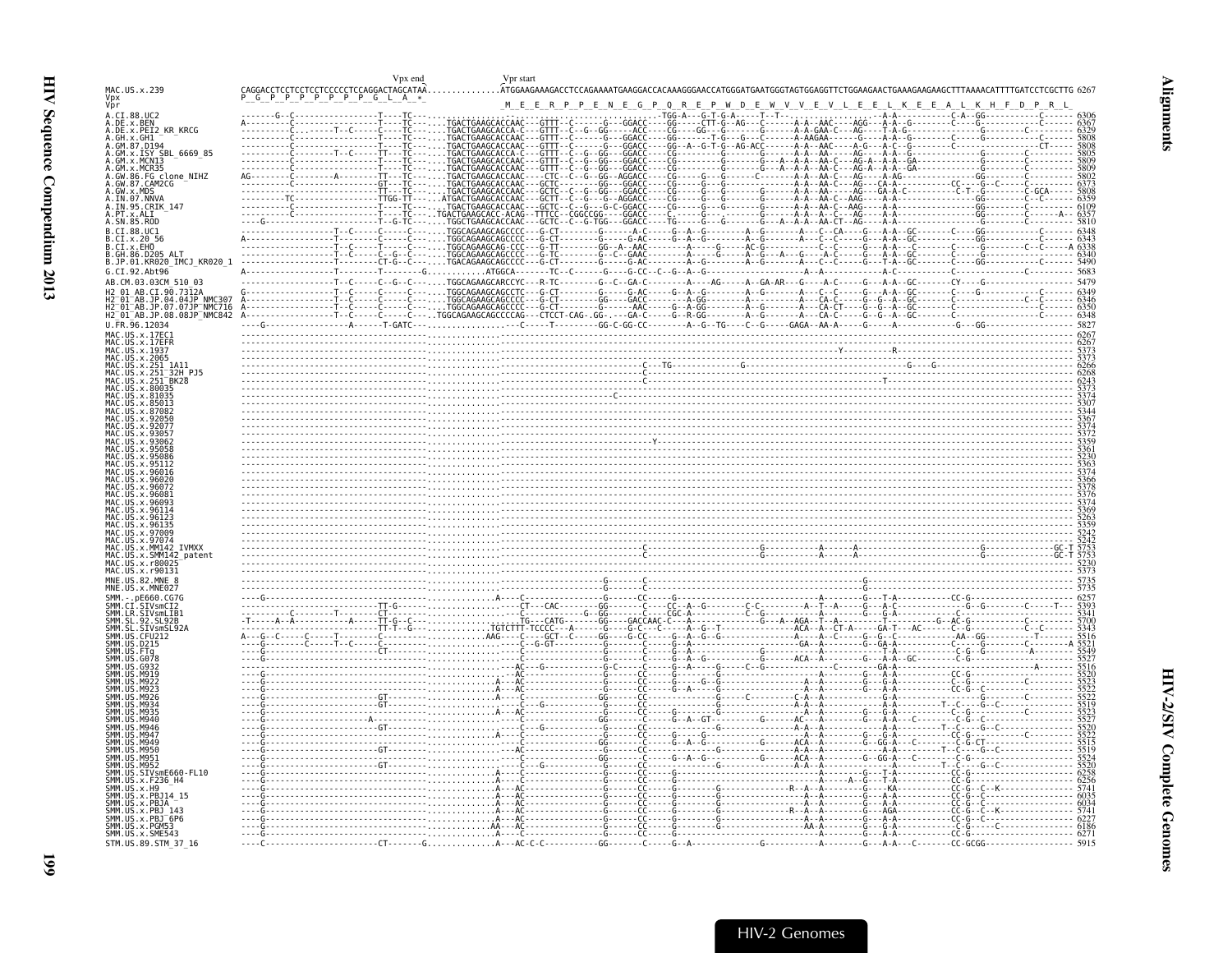<span id="page-45-0"></span>

|                                                                                         |           |                                                                                             |                 | Tat exon 1 start                                  |  |     |                      |                                                     |                                                          |                            |                                               |                |                        |                |                                                                            |                              |
|-----------------------------------------------------------------------------------------|-----------|---------------------------------------------------------------------------------------------|-----------------|---------------------------------------------------|--|-----|----------------------|-----------------------------------------------------|----------------------------------------------------------|----------------------------|-----------------------------------------------|----------------|------------------------|----------------|----------------------------------------------------------------------------|------------------------------|
| MAC.US.x.239<br>Vpr<br>Tat exon 1                                                       |           | CTAACTGCACTTGGTAATCATATCTATAATAGACATGGAGACACCCTTGAGGGAGCAGCAGAACTCATTAGAATCCTCCAACGAGCGCTCT |                 |                                                   |  |     |                      |                                                     |                                                          |                            |                                               |                |                        |                |                                                                            |                              |
|                                                                                         |           |                                                                                             |                 |                                                   |  |     |                      |                                                     |                                                          |                            |                                               |                |                        |                |                                                                            |                              |
| A.CI.88.UC2<br>A.DE.x.BEN<br>A.DE.x.PEI2_KR_KRCG                                        |           | - - - - - CT - CT -                                                                         |                 |                                                   |  |     |                      |                                                     |                                                          |                            |                                               |                |                        |                |                                                                            |                              |
| A.GH.X.GH1                                                                              |           |                                                                                             |                 | - - G - - - - - - - - - - - - - - - - A - C - - - |  | . č |                      |                                                     |                                                          |                            |                                               |                |                        |                |                                                                            | 5978<br>5978                 |
| A.GM.x.ISY SBL 6669 85                                                                  |           |                                                                                             |                 |                                                   |  |     |                      |                                                     |                                                          |                            |                                               |                |                        |                |                                                                            | 5979<br>5979                 |
| A.GM.x.MCN13<br>A.GM.x.MCR35<br>A.GM.x.MCR35<br>A.GW.86.FG clone_NIHZ<br>A.GW.87.CAM2CG |           |                                                                                             |                 |                                                   |  |     |                      |                                                     |                                                          |                            | - - - - TGG - - - - - - A - - - - - T - - - - |                |                        |                |                                                                            |                              |
| A.GW.x.MDS<br>A.GW.x.MDS                                                                |           |                                                                                             |                 |                                                   |  |     | - CA - -             | - CA - - C - - - - - - - CA - - - - - TGG - - - - - |                                                          | $-TGG - - - -$             |                                               |                |                        |                |                                                                            |                              |
| A.IN.95.CRIK 147<br>A.PT.x.ALI                                                          |           |                                                                                             |                 |                                                   |  | . C | - T - - T - CA - - C |                                                     |                                                          |                            |                                               |                |                        |                |                                                                            |                              |
| A.SN.85.ROD                                                                             |           |                                                                                             |                 |                                                   |  |     |                      |                                                     |                                                          | $-TGG - - - - - A$         |                                               |                |                        |                |                                                                            | 5980                         |
| B.CI.88.UC1<br>B.CI.X.20 56<br>B.CI.X.EHO                                               |           |                                                                                             |                 | $-6$ --------T--------CA----------                |  |     |                      | -G-----C------C-C--C-------C---T--TCAA----          | ---G--A--G---CAG-----A--G-<br>------G--T---CAA-----A--G- |                            |                                               |                |                        |                | $- \cdot - \cdot 6518$<br>$- \cdot - \cdot 6513$<br>$- \cdot - \cdot 6508$ |                              |
| B.GH.86.D205 ALT                                                                        |           |                                                                                             |                 |                                                   |  |     |                      |                                                     |                                                          |                            |                                               |                |                        |                |                                                                            |                              |
| B.JP.01.KR020_IMCJ_KR020_1<br>G.CI.92.Abt96                                             |           |                                                                                             | - CGG - - - G - |                                                   |  |     |                      |                                                     |                                                          |                            |                                               |                |                        |                | $-5660$                                                                    | 5853                         |
| AB.CM.03.03CM 510 03<br>AB.CI.90.7312A                                                  |           |                                                                                             |                 |                                                   |  |     |                      |                                                     |                                                          |                            |                                               |                |                        |                | $- - 6519$                                                                 | 5649                         |
| H2-01-AB.JP.04.04JP-NMC307<br>H2-01-AB.JP.07.07JP-NMC716<br>H2_01_AB.JP.08.08JP_NMC842  |           |                                                                                             |                 |                                                   |  |     |                      |                                                     |                                                          |                            |                                               |                |                        |                |                                                                            |                              |
| U.FR.96.12034                                                                           |           |                                                                                             |                 |                                                   |  |     |                      |                                                     |                                                          |                            |                                               |                |                        |                |                                                                            |                              |
| MAC US x 17FC1                                                                          |           |                                                                                             |                 |                                                   |  |     |                      |                                                     |                                                          |                            |                                               |                |                        |                |                                                                            |                              |
| US.x.17EFR<br>MAC.US.x.1937                                                             |           |                                                                                             |                 |                                                   |  |     |                      |                                                     |                                                          |                            |                                               |                |                        |                |                                                                            |                              |
| MAC.US.x.2065<br>US.x.251                                                               |           |                                                                                             |                 |                                                   |  |     |                      |                                                     |                                                          |                            |                                               |                |                        |                |                                                                            | 6436                         |
| US.x.251<br>MAC<br>MAC<br>US.x.251 <sup>-</sup> BK28<br>.x.80035                        |           |                                                                                             |                 |                                                   |  |     |                      |                                                     |                                                          |                            |                                               |                |                        |                |                                                                            | 6438                         |
| .x.810                                                                                  |           |                                                                                             |                 |                                                   |  |     |                      |                                                     |                                                          |                            |                                               |                |                        |                |                                                                            |                              |
|                                                                                         |           |                                                                                             |                 |                                                   |  |     |                      |                                                     |                                                          |                            |                                               |                |                        |                |                                                                            |                              |
|                                                                                         |           |                                                                                             |                 |                                                   |  |     |                      |                                                     |                                                          |                            |                                               |                |                        |                |                                                                            |                              |
|                                                                                         |           |                                                                                             |                 |                                                   |  |     |                      |                                                     |                                                          |                            |                                               |                |                        |                |                                                                            |                              |
| .95112                                                                                  |           |                                                                                             |                 |                                                   |  |     |                      |                                                     |                                                          |                            |                                               |                |                        |                |                                                                            |                              |
| Y 96016<br>Y 96026                                                                      |           |                                                                                             |                 |                                                   |  |     |                      |                                                     |                                                          |                            |                                               |                |                        |                |                                                                            |                              |
| IIS x 96072                                                                             |           |                                                                                             |                 |                                                   |  |     |                      |                                                     |                                                          |                            |                                               |                |                        |                |                                                                            |                              |
|                                                                                         |           |                                                                                             |                 |                                                   |  |     |                      |                                                     |                                                          |                            |                                               |                |                        |                |                                                                            |                              |
| MAC                                                                                     |           |                                                                                             |                 |                                                   |  |     |                      |                                                     |                                                          |                            |                                               |                |                        |                |                                                                            |                              |
| US.x.97009<br>MAC<br>US.x.9707<br><b>IVMXX</b><br>US.x.MM142                            |           |                                                                                             |                 |                                                   |  |     |                      |                                                     |                                                          |                            |                                               |                |                        |                |                                                                            | 5412<br>5412<br>5923<br>5923 |
| MAC.US.x.SMM142_patent<br>MAC.US.x.r8002                                                |           |                                                                                             |                 |                                                   |  |     |                      |                                                     |                                                          |                            |                                               |                |                        |                |                                                                            | 5400                         |
| MAC. US. x. r90131<br>MNE.US.82.MNE 8                                                   |           |                                                                                             |                 |                                                   |  |     |                      |                                                     |                                                          |                            |                                               |                |                        |                |                                                                            | 5905                         |
| MNE.US.x.MNE027                                                                         |           |                                                                                             |                 |                                                   |  |     |                      |                                                     |                                                          |                            |                                               |                |                        |                |                                                                            |                              |
| SMM.<br>-.pE660.CG7G                                                                    |           |                                                                                             |                 |                                                   |  |     |                      |                                                     |                                                          |                            |                                               |                |                        |                |                                                                            | 6427<br>5563<br>5511         |
| SMM.CI.SIVSMCI2<br>SMM.LR.SIVSMLIB1<br>SMM.SL.92.SL92B                                  |           |                                                                                             |                 |                                                   |  |     |                      |                                                     |                                                          |                            |                                               |                |                        |                |                                                                            | 5513                         |
| . CFU212<br>SMM. US. D215                                                               |           |                                                                                             |                 |                                                   |  |     |                      |                                                     |                                                          |                            |                                               |                |                        |                |                                                                            | 5686<br>5691                 |
|                                                                                         |           |                                                                                             |                 |                                                   |  |     |                      |                                                     |                                                          |                            |                                               |                | <b><i><u>T</u></i></b> |                |                                                                            |                              |
| <b>SMM II</b>                                                                           |           |                                                                                             |                 |                                                   |  |     |                      |                                                     |                                                          |                            |                                               |                |                        |                |                                                                            | 5686<br>5690                 |
| SMM IP                                                                                  |           |                                                                                             |                 |                                                   |  |     |                      |                                                     |                                                          |                            |                                               |                |                        |                |                                                                            | 5693<br>5692<br>5692         |
|                                                                                         |           |                                                                                             |                 |                                                   |  |     |                      |                                                     |                                                          |                            |                                               | - AG - - - A - |                        |                |                                                                            | 5689                         |
|                                                                                         |           |                                                                                             |                 |                                                   |  |     |                      |                                                     |                                                          | TG-T                       |                                               |                |                        |                |                                                                            | 5693                         |
|                                                                                         |           |                                                                                             |                 |                                                   |  |     |                      |                                                     |                                                          |                            |                                               |                |                        |                |                                                                            |                              |
| SMM.<br>M949<br>SMM IIS<br>M950                                                         |           |                                                                                             |                 |                                                   |  |     |                      |                                                     |                                                          |                            |                                               |                |                        |                |                                                                            | 5685<br>5689<br>5694<br>5690 |
| SMM.US<br>M951<br>SMM.US<br>M952                                                        |           |                                                                                             |                 |                                                   |  |     |                      |                                                     |                                                          |                            |                                               |                |                        |                |                                                                            |                              |
| SMM.US<br>.SIVsmE660-FL10<br>SMM. US. x. F236_H4<br>SMM. US. x.H9                       |           |                                                                                             |                 |                                                   |  |     |                      |                                                     |                                                          |                            |                                               |                |                        |                |                                                                            | $6428$<br>$6400$             |
| SMM. US. x. PBJ14 15                                                                    |           |                                                                                             |                 |                                                   |  |     |                      |                                                     |                                                          |                            |                                               |                |                        |                |                                                                            | 5911                         |
| SMM.US.x.PBJA<br>SMM. US. x. PBJ 143                                                    |           |                                                                                             |                 |                                                   |  |     |                      |                                                     |                                                          |                            |                                               |                |                        |                |                                                                            | 5911<br>6397                 |
| SMM.US.x.PBJ 6P6<br>SMM.US.x.PGM53<br>SMM. US. x. SME543                                |           |                                                                                             |                 |                                                   |  |     |                      |                                                     | ----A-T-----TGC--------------                            |                            |                                               | ·Т- -А-А-      |                        |                | - - - - - - 6441                                                           | 6356                         |
| STM.US.89.STM 37 16                                                                     | $---GC -$ |                                                                                             |                 |                                                   |  |     |                      |                                                     |                                                          | . T - - - CG - - - - - - - |                                               |                |                        | . T - GG - - A |                                                                            | 6085                         |

**Alignments**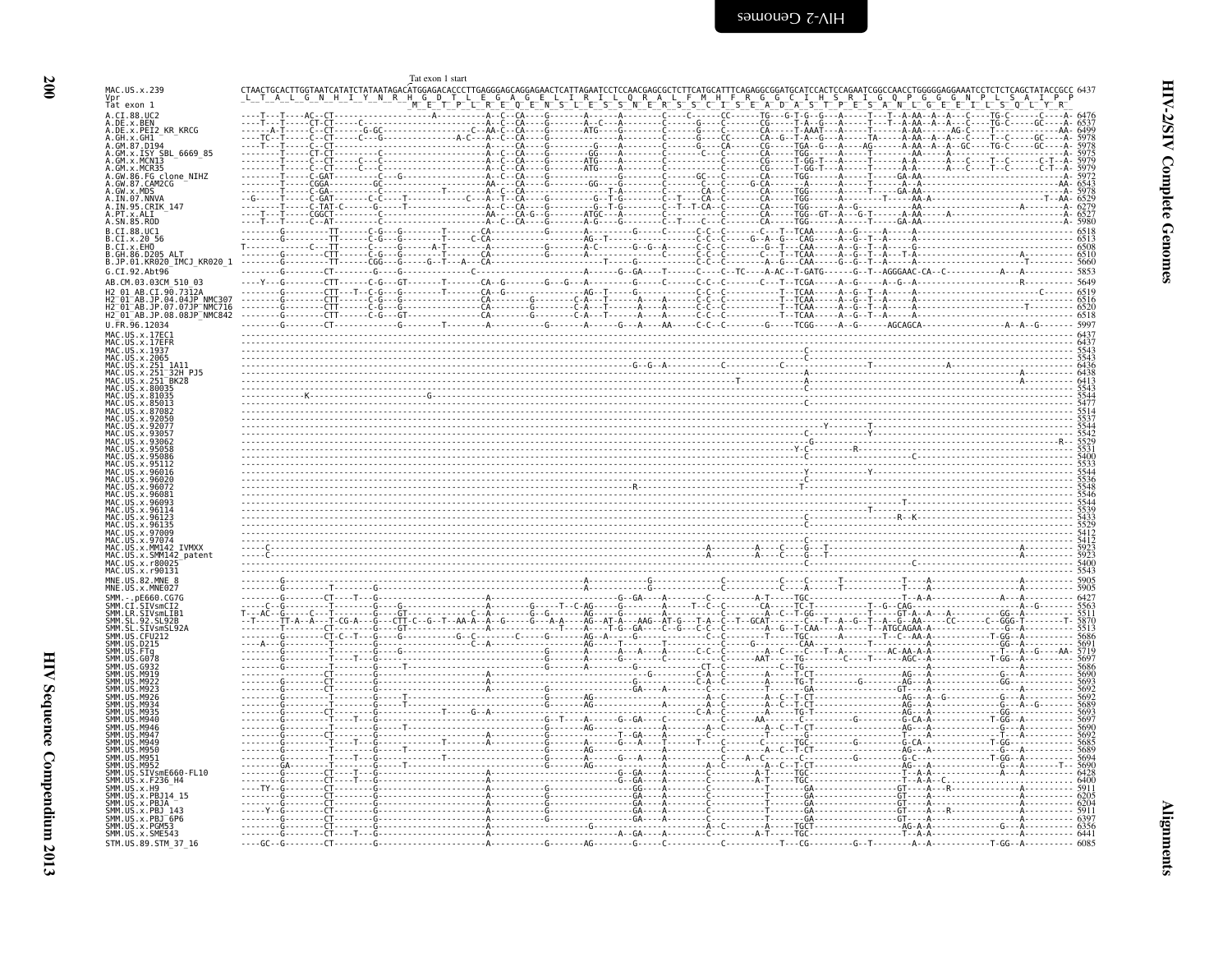<span id="page-46-0"></span>

|                                                                                    | Vpr end                                                            | Rev exon 1 start                                                                                                                                                                                                                                                                                                                                                                                                                                                                                            | Tat Rev exon 1 end Tat Rev intron start |
|------------------------------------------------------------------------------------|--------------------------------------------------------------------|-------------------------------------------------------------------------------------------------------------------------------------------------------------------------------------------------------------------------------------------------------------------------------------------------------------------------------------------------------------------------------------------------------------------------------------------------------------------------------------------------------------|-----------------------------------------|
| MAC.US.x.239                                                                       |                                                                    | CTCTAGAAGCATGCTATAACACATGCTATTGTAAAAAGTGTTGCTACCATTGCCAGTTTTGTTTTCTTAAAAAAGGCTTGGGGATATGTTATGAGCAATCACGAAAGAGAAGAAGAAGAGCAAAAAGGCTAATACATCTTCTGCATCAAACAAGTAA.6601                                                                                                                                                                                                                                                                                                                                          |                                         |
| Vpr<br>Tat exon 1<br>Rev exon 1                                                    | $Y$ N## T C Y C K K<br>E<br>$\mathsf{C}$<br>C.<br>YHC              | $M^-$ S $^-N^ H^ ^-$<br>$E^-$ R <sup>-</sup> E <sup>-</sup><br>KR                                                                                                                                                                                                                                                                                                                                                                                                                                           |                                         |
| A.CI.88.UC2<br>A.DE.x.BEN                                                          |                                                                    | $-G$ ----T--G-AA-G-CGGAC                                                                                                                                                                                                                                                                                                                                                                                                                                                                                    |                                         |
| A.DE.x.PEI2 KR KRCG<br>A.GH.x.GH1                                                  |                                                                    |                                                                                                                                                                                                                                                                                                                                                                                                                                                                                                             |                                         |
| A.GM.87.D194                                                                       |                                                                    | $G - - - - A - G - - - AA - - - - - A - - C - - C$                                                                                                                                                                                                                                                                                                                                                                                                                                                          |                                         |
| A. GM. x. ISY SBL_6669_85<br>A. GM. x. MCN13                                       |                                                                    | $---C-GGAAGG-C-GAC$                                                                                                                                                                                                                                                                                                                                                                                                                                                                                         |                                         |
| A.GM.X.MCR35<br>A.GW.86.FG_clone_NIHZ                                              | ------------GGA--C----T---C-------C-G-------T-A--C--G-<br>$-G - A$ | - Ğ -  -  -  -  -  -  T -  AC -  -  -  -  G -                                                                                                                                                                                                                                                                                                                                                                                                                                                               |                                         |
| A.GW.87.CAM2CG<br>A.GW.x.MDS                                                       | AT-----------GCGA--C------------------A-A------T-A--C--G           | - C - - - - - - - - - - - - - - - C - G -<br>- C - - - - - - - - - - - - - - C - G -<br>- C - - - - - - - - - G - - - - - A - G -<br>$-G$ - AAG $\ldots$ G - C $\cdot$                                                                                                                                                                                                                                                                                                                                      |                                         |
| A.IN.07.NNVA<br>A.IN.95.CRIK_147                                                   |                                                                    | $-6 \cdot \ldots \cdot 1 \cdot 6 \cdot \ldots \cdot 1 \cdot 6 \cdot \ldots \cdot 1 \cdot 6 \cdot \ldots \cdot 1 \cdot 6 \cdot \ldots \cdot 1 \cdot 6 \cdot \ldots \cdot 1 \cdot 6 \cdot \ldots \cdot 1 \cdot 6 \cdot \ldots \cdot 1 \cdot 6 \cdot \ldots \cdot 1 \cdot 6 \cdot \ldots \cdot 1 \cdot 6 \cdot \ldots \cdot 1 \cdot 6 \cdot \ldots \cdot 1 \cdot 6 \cdot \ldots \cdot 1 \cdot 6 \cdot \ldots \cdot 1 \cdot 6 \cdot \ldots \cdot 1 \cdot 6 \cdot \ldots \cdot 1 \cdot 6 \cdot \ldots \cdot 1 \$ |                                         |
| A.PT.x.ALI<br>A.SN.85.ROD                                                          |                                                                    |                                                                                                                                                                                                                                                                                                                                                                                                                                                                                                             | 6144                                    |
| B.CI.88.UC1<br>B.CI.x.20 56                                                        |                                                                    |                                                                                                                                                                                                                                                                                                                                                                                                                                                                                                             |                                         |
| B.CI.x.EHO                                                                         |                                                                    |                                                                                                                                                                                                                                                                                                                                                                                                                                                                                                             |                                         |
| B.GH.86.D205 ALT<br>B.JP.01.KR020_IMCJ_KR020_1                                     | $-C - T A$<br>$- - - - T$                                          |                                                                                                                                                                                                                                                                                                                                                                                                                                                                                                             |                                         |
| G.CI.92.Abt96<br>AB.CM.03.03CM 510 03                                              |                                                                    |                                                                                                                                                                                                                                                                                                                                                                                                                                                                                                             | 6014                                    |
| H2 01 AB.CI.90.7312A                                                               |                                                                    |                                                                                                                                                                                                                                                                                                                                                                                                                                                                                                             |                                         |
| . – 01 – AB. JP. 04. 04JP – NMC307<br>. – 01 – AB. JP. 07. 07JP – NMC716           |                                                                    |                                                                                                                                                                                                                                                                                                                                                                                                                                                                                                             |                                         |
| H2 <sup>-</sup> 01 <sup>-</sup> AB.JP.08.08JP <sup>-</sup> NMC842<br>U.FR.96.12034 |                                                                    |                                                                                                                                                                                                                                                                                                                                                                                                                                                                                                             |                                         |
| MAC.US.x.17EC1                                                                     |                                                                    |                                                                                                                                                                                                                                                                                                                                                                                                                                                                                                             |                                         |
| MAC.US.x.17EFR<br>MAC. US. x. 1937                                                 |                                                                    |                                                                                                                                                                                                                                                                                                                                                                                                                                                                                                             |                                         |
| MAC.US.x.2065<br>MAC.US.x.251 1A11                                                 |                                                                    |                                                                                                                                                                                                                                                                                                                                                                                                                                                                                                             |                                         |
| US.x.251<br>32H P.15<br>MAC. US. x. 251 <sup>-</sup> BK28                          |                                                                    |                                                                                                                                                                                                                                                                                                                                                                                                                                                                                                             |                                         |
| MAC<br>US.x.80035<br>US.x.81035                                                    |                                                                    |                                                                                                                                                                                                                                                                                                                                                                                                                                                                                                             |                                         |
| U.S. x.87082                                                                       |                                                                    |                                                                                                                                                                                                                                                                                                                                                                                                                                                                                                             |                                         |
| US x 92056                                                                         |                                                                    |                                                                                                                                                                                                                                                                                                                                                                                                                                                                                                             |                                         |
|                                                                                    |                                                                    |                                                                                                                                                                                                                                                                                                                                                                                                                                                                                                             |                                         |
| 95058                                                                              |                                                                    |                                                                                                                                                                                                                                                                                                                                                                                                                                                                                                             |                                         |
|                                                                                    |                                                                    |                                                                                                                                                                                                                                                                                                                                                                                                                                                                                                             |                                         |
| U.S. x. 96020                                                                      |                                                                    |                                                                                                                                                                                                                                                                                                                                                                                                                                                                                                             |                                         |
| US.x.96072                                                                         |                                                                    |                                                                                                                                                                                                                                                                                                                                                                                                                                                                                                             |                                         |
| 9609                                                                               |                                                                    |                                                                                                                                                                                                                                                                                                                                                                                                                                                                                                             |                                         |
| 9612                                                                               |                                                                    |                                                                                                                                                                                                                                                                                                                                                                                                                                                                                                             |                                         |
| US x 97009<br>MAC.US.x.97074                                                       |                                                                    |                                                                                                                                                                                                                                                                                                                                                                                                                                                                                                             |                                         |
| MAC.US.x.MM142 IVMXX<br>MAC.US.x.SMM142_patent                                     |                                                                    |                                                                                                                                                                                                                                                                                                                                                                                                                                                                                                             |                                         |
| .US.x.r800<br>MAC.US.x.r90131                                                      |                                                                    |                                                                                                                                                                                                                                                                                                                                                                                                                                                                                                             |                                         |
| MNE.US.82.MNE 8<br>MNE.US.x.MNE027                                                 |                                                                    |                                                                                                                                                                                                                                                                                                                                                                                                                                                                                                             |                                         |
| SMM. - . pE660.CG7G                                                                |                                                                    |                                                                                                                                                                                                                                                                                                                                                                                                                                                                                                             |                                         |
| SMM.CI.SIVsmCI2<br>SMM.LR.SIVsmLIB1                                                |                                                                    |                                                                                                                                                                                                                                                                                                                                                                                                                                                                                                             |                                         |
| SL.92.SL92B<br>SIVsmSL92A                                                          |                                                                    |                                                                                                                                                                                                                                                                                                                                                                                                                                                                                                             |                                         |
| SMM. US. CFU212<br>SMM.US<br>.D215                                                 |                                                                    |                                                                                                                                                                                                                                                                                                                                                                                                                                                                                                             |                                         |
| <b>GO78</b>                                                                        |                                                                    |                                                                                                                                                                                                                                                                                                                                                                                                                                                                                                             |                                         |
| -6932                                                                              |                                                                    |                                                                                                                                                                                                                                                                                                                                                                                                                                                                                                             |                                         |
|                                                                                    |                                                                    |                                                                                                                                                                                                                                                                                                                                                                                                                                                                                                             |                                         |
| M921<br>FPM                                                                        |                                                                    |                                                                                                                                                                                                                                                                                                                                                                                                                                                                                                             |                                         |
| M946                                                                               |                                                                    |                                                                                                                                                                                                                                                                                                                                                                                                                                                                                                             |                                         |
| M946<br>M947                                                                       |                                                                    |                                                                                                                                                                                                                                                                                                                                                                                                                                                                                                             |                                         |
| SMM.<br><b>SMM</b><br>M949                                                         |                                                                    |                                                                                                                                                                                                                                                                                                                                                                                                                                                                                                             |                                         |
| SMM<br>M950<br>SMM.US<br>M951.                                                     |                                                                    |                                                                                                                                                                                                                                                                                                                                                                                                                                                                                                             |                                         |
| SMM. US. M952<br>SMM. US. SIVSME660-FL10                                           |                                                                    |                                                                                                                                                                                                                                                                                                                                                                                                                                                                                                             |                                         |
| SMM. US. x. F236_H4<br>$SMM. US. \times . H9$                                      |                                                                    | $---GCACG$<br>- - - - - - - GCA - C                                                                                                                                                                                                                                                                                                                                                                                                                                                                         |                                         |
| SMM. US. x. PBJ14 15<br>US.x.PBJA                                                  |                                                                    | . 6. .<br>. $C$ A $C$                                                                                                                                                                                                                                                                                                                                                                                                                                                                                       |                                         |
| SMM.US.x.PBJ<br>143                                                                |                                                                    |                                                                                                                                                                                                                                                                                                                                                                                                                                                                                                             |                                         |
| SMM.US.x.PBJ-6P6<br>SMM.US.x.PGM53<br>SMM.US.x.SME543                              |                                                                    |                                                                                                                                                                                                                                                                                                                                                                                                                                                                                                             | 6599                                    |
| STM.US.89.STM_37_16                                                                |                                                                    |                                                                                                                                                                                                                                                                                                                                                                                                                                                                                                             | 6243                                    |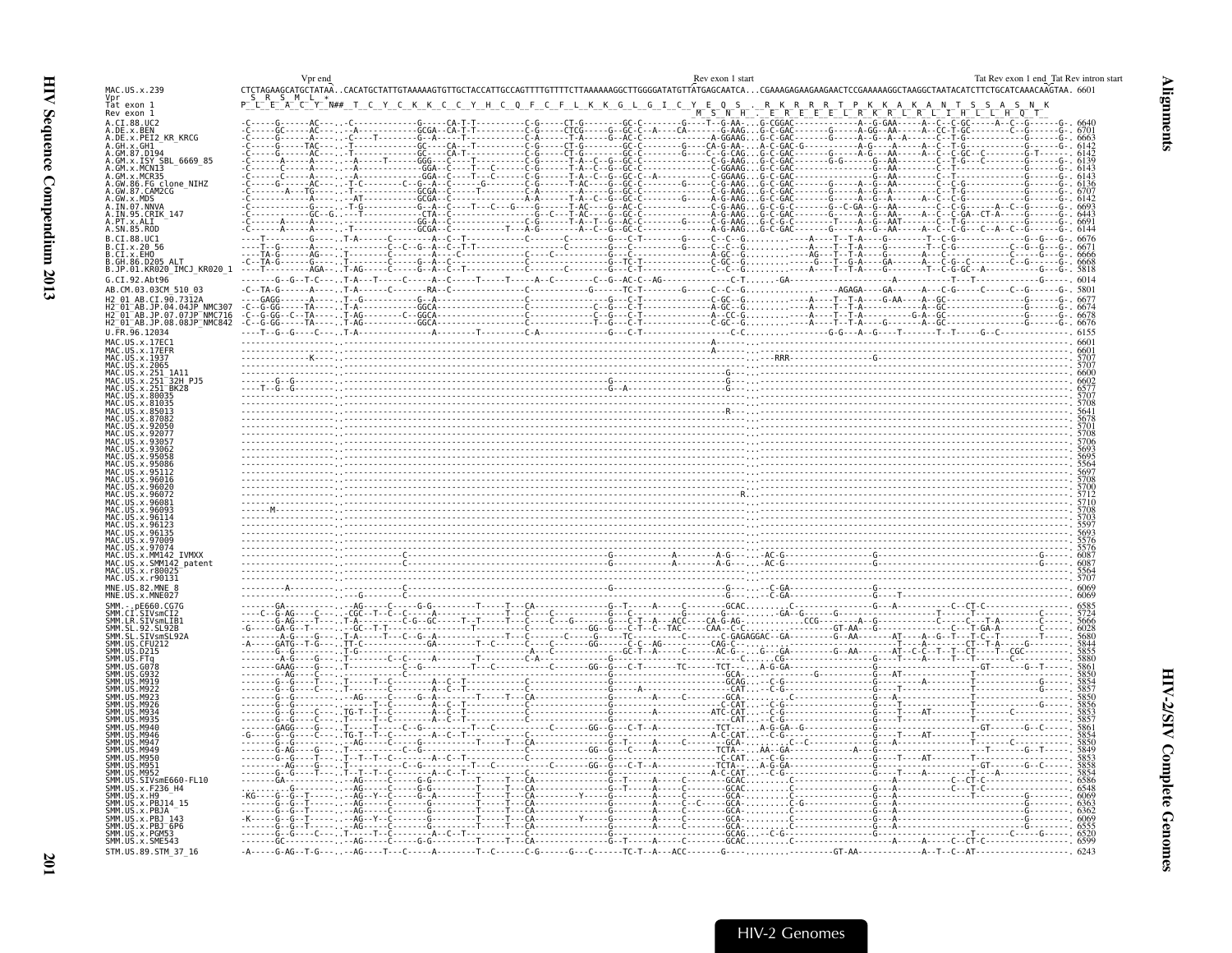|                                                                                  | Env start                                                            | Env signal peptide end | Env gp120 start                                                                                                                                                                                                                                                                                                                                                                                              |
|----------------------------------------------------------------------------------|----------------------------------------------------------------------|------------------------|--------------------------------------------------------------------------------------------------------------------------------------------------------------------------------------------------------------------------------------------------------------------------------------------------------------------------------------------------------------------------------------------------------------|
| MAC.US.x.239<br>Env                                                              | GTATGGGATGTCTTGGGAATCAGCTGCTTATCGCCATCTTGCTTTTAAGTGTCTATGGGATCTATTGT |                        | ACTCTATATGTCACAGTCTTTTATGGTGTACCAGCTTGGAGGAATGCGA                                                                                                                                                                                                                                                                                                                                                            |
| A.CI.88.UC2<br>A.DE.X.BEN<br>A.DE.X.PEI2_KR_KRCG                                 |                                                                      |                        | $\frac{\text{ACC-GG.A.}\hspace{ \textbf{0.000}}{\text{ACG-GG.A.}\hspace{ \textbf{0.001}}\text{ACC-GG.A.}\hspace{ \textbf{0.001}}\text{ACC-GG.A.}\hspace{ \textbf{0.002}}\text{ACC-GG.A.}\hspace{ \textbf{0.01}}\text{ACC-GG.A.}\hspace{ \textbf{0.01}}\text{ACC-GG.A.}\hspace{ \textbf{0.02}}\text{ACC-GG.A.}\hspace{ \textbf{0.03}}\text{ACC-GG.A.}\hspace{ \textbf{0.04}}\text{ACC-GG.A.}\hspace{ \textbf$ |
| A.GH.x.GH1                                                                       |                                                                      |                        |                                                                                                                                                                                                                                                                                                                                                                                                              |
| A.GM.87.D194<br>A.GM.X.ISY SBL 6669 85                                           |                                                                      |                        |                                                                                                                                                                                                                                                                                                                                                                                                              |
| .GM.x.MCNI3                                                                      |                                                                      |                        |                                                                                                                                                                                                                                                                                                                                                                                                              |
| A.GM.x.MCR35<br>A.GW.86.FG clone_NIHZ<br>A.GW.87.CAM2CG<br>A GW x MDS            |                                                                      |                        |                                                                                                                                                                                                                                                                                                                                                                                                              |
| A.IN.07.NNVA<br>A.IN.95.CRIK 147                                                 |                                                                      |                        |                                                                                                                                                                                                                                                                                                                                                                                                              |
| A.PT.x.ALI<br>A.SN.85.ROD                                                        |                                                                      |                        |                                                                                                                                                                                                                                                                                                                                                                                                              |
| B.CI.88.UC1<br>CI.x.20 56                                                        |                                                                      |                        |                                                                                                                                                                                                                                                                                                                                                                                                              |
| .CI.x.EHO<br>GH.86.D205 ALT                                                      |                                                                      |                        |                                                                                                                                                                                                                                                                                                                                                                                                              |
| B.JP.01.KR020 IMCJ KR020 1                                                       |                                                                      |                        |                                                                                                                                                                                                                                                                                                                                                                                                              |
| G.CI.92.Abt96<br>AB.CM.03.03CM 510 03                                            |                                                                      |                        |                                                                                                                                                                                                                                                                                                                                                                                                              |
| H2 01 AR CT 90 7312A<br>H2-01-AB.JP.04.04JP NMC307<br>H2-01-AB.JP.07.07JP NMC716 |                                                                      |                        |                                                                                                                                                                                                                                                                                                                                                                                                              |
| H2_01_AB.JP.08.08JP_NMC842                                                       |                                                                      |                        |                                                                                                                                                                                                                                                                                                                                                                                                              |
| U.FR.96.12034<br>MAC.US.x.17EC                                                   |                                                                      |                        |                                                                                                                                                                                                                                                                                                                                                                                                              |
| MAC US x 1937                                                                    |                                                                      |                        |                                                                                                                                                                                                                                                                                                                                                                                                              |
| MAC.US.x.2065<br>MAC.US.x.251                                                    |                                                                      |                        |                                                                                                                                                                                                                                                                                                                                                                                                              |
| US.x.251<br><sup>-</sup> 32H PJ5<br>IS.x.251                                     |                                                                      |                        | $\frac{6765}{7760}$                                                                                                                                                                                                                                                                                                                                                                                          |
|                                                                                  |                                                                      |                        |                                                                                                                                                                                                                                                                                                                                                                                                              |
|                                                                                  |                                                                      |                        |                                                                                                                                                                                                                                                                                                                                                                                                              |
|                                                                                  |                                                                      |                        |                                                                                                                                                                                                                                                                                                                                                                                                              |
|                                                                                  |                                                                      |                        |                                                                                                                                                                                                                                                                                                                                                                                                              |
|                                                                                  |                                                                      |                        |                                                                                                                                                                                                                                                                                                                                                                                                              |
|                                                                                  |                                                                      |                        |                                                                                                                                                                                                                                                                                                                                                                                                              |
|                                                                                  |                                                                      |                        |                                                                                                                                                                                                                                                                                                                                                                                                              |
|                                                                                  |                                                                      |                        |                                                                                                                                                                                                                                                                                                                                                                                                              |
|                                                                                  |                                                                      |                        |                                                                                                                                                                                                                                                                                                                                                                                                              |
| U.S. x. MM142<br><b>TVMXX</b>                                                    |                                                                      |                        |                                                                                                                                                                                                                                                                                                                                                                                                              |
| US.x.SMM142 patent<br>MAC.US.x.r8002                                             |                                                                      |                        |                                                                                                                                                                                                                                                                                                                                                                                                              |
| MAC.US.x.r90131                                                                  |                                                                      |                        |                                                                                                                                                                                                                                                                                                                                                                                                              |
| MNE.US.82.MNE<br>MNE.US.x.MNE027                                                 |                                                                      |                        |                                                                                                                                                                                                                                                                                                                                                                                                              |
|                                                                                  |                                                                      |                        |                                                                                                                                                                                                                                                                                                                                                                                                              |
| .<br>SMM.LR.SIVsmLIB1                                                            |                                                                      |                        |                                                                                                                                                                                                                                                                                                                                                                                                              |
|                                                                                  |                                                                      |                        |                                                                                                                                                                                                                                                                                                                                                                                                              |
|                                                                                  |                                                                      |                        |                                                                                                                                                                                                                                                                                                                                                                                                              |
|                                                                                  |                                                                      |                        |                                                                                                                                                                                                                                                                                                                                                                                                              |
|                                                                                  |                                                                      |                        |                                                                                                                                                                                                                                                                                                                                                                                                              |
| M921                                                                             |                                                                      |                        |                                                                                                                                                                                                                                                                                                                                                                                                              |
| NG3'<br>M946                                                                     |                                                                      |                        |                                                                                                                                                                                                                                                                                                                                                                                                              |
| мо⊿с                                                                             |                                                                      |                        |                                                                                                                                                                                                                                                                                                                                                                                                              |
| <b>MQ56</b><br>M951                                                              |                                                                      |                        |                                                                                                                                                                                                                                                                                                                                                                                                              |
| SMM. US. SIVsmE660-FL10                                                          |                                                                      |                        |                                                                                                                                                                                                                                                                                                                                                                                                              |
| SMM.US.x.F236 H4<br>US.x.H9                                                      |                                                                      |                        |                                                                                                                                                                                                                                                                                                                                                                                                              |
| x.PBJ14                                                                          |                                                                      |                        |                                                                                                                                                                                                                                                                                                                                                                                                              |
| x.PRT<br>.x.PBJ                                                                  |                                                                      |                        |                                                                                                                                                                                                                                                                                                                                                                                                              |
| SMM.US.x.PGM53<br>SMM.US.x.SME543                                                |                                                                      |                        |                                                                                                                                                                                                                                                                                                                                                                                                              |
| STM.US.89.STM 37 16                                                              |                                                                      |                        |                                                                                                                                                                                                                                                                                                                                                                                                              |

<span id="page-47-0"></span>**HIV-2/SIV Complete Genomes**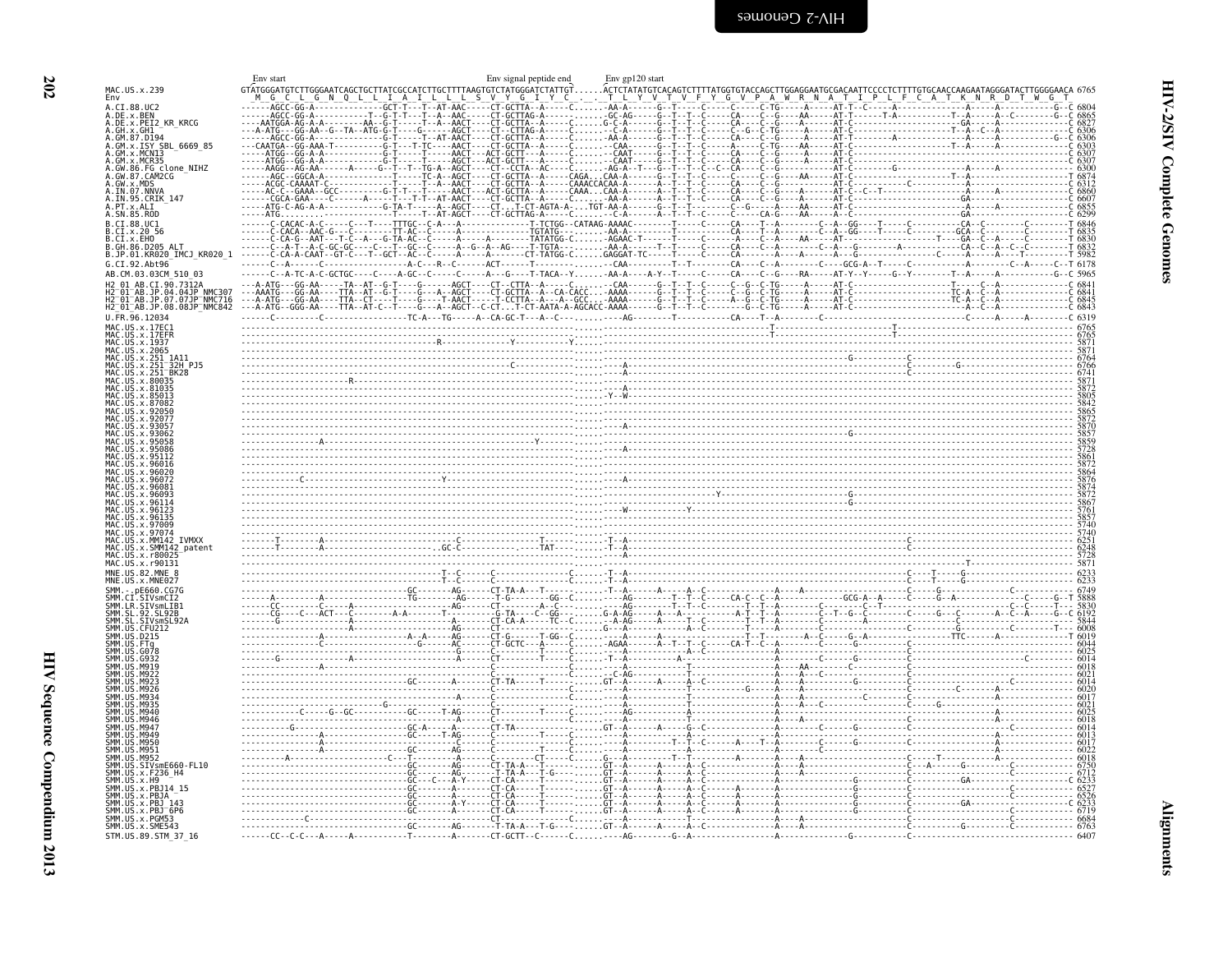| MAC.US.x.239<br>Env                                                                                                                        |  |  |  |
|--------------------------------------------------------------------------------------------------------------------------------------------|--|--|--|
| A.DE.x.BEN                                                                                                                                 |  |  |  |
| A.DE.x.PEI2 KR KRCG<br>A.GH.x.GH1                                                                                                          |  |  |  |
| .GM.87.D194<br>.ISY SBL 6669 85                                                                                                            |  |  |  |
| <b>MCNT3</b><br>MCR35                                                                                                                      |  |  |  |
| .FG clone NIHZ                                                                                                                             |  |  |  |
| .IN.95.CRIK 147                                                                                                                            |  |  |  |
| \.SN.85.ROD                                                                                                                                |  |  |  |
| 3.CI.88.UC1                                                                                                                                |  |  |  |
| .CI.x.EHO                                                                                                                                  |  |  |  |
| B.JP.01.KR020_IMCJ_KR020_1 GTG--A<br>G.CI.92.Abt96                                                                                         |  |  |  |
| AB.CM.03.03CM 510 03                                                                                                                       |  |  |  |
| AR. CT. 90. 7312/                                                                                                                          |  |  |  |
| H2 <sup>-</sup> 01 <sup>-</sup> AB.JP.04.04JP <sup>-</sup> NMC307<br>H2 <sup>-</sup> 01-AB.JP.07.07JP-NMC716<br>H2-01-AB.JP.08.08JP-NMC842 |  |  |  |
| U.FR.96.12034<br>MAC.US.x.17EC1                                                                                                            |  |  |  |
| IAC.US.x.17EFR<br>MAC.US.x.1937                                                                                                            |  |  |  |
|                                                                                                                                            |  |  |  |
|                                                                                                                                            |  |  |  |
|                                                                                                                                            |  |  |  |
|                                                                                                                                            |  |  |  |
|                                                                                                                                            |  |  |  |
|                                                                                                                                            |  |  |  |
|                                                                                                                                            |  |  |  |
|                                                                                                                                            |  |  |  |
|                                                                                                                                            |  |  |  |
|                                                                                                                                            |  |  |  |
|                                                                                                                                            |  |  |  |
|                                                                                                                                            |  |  |  |
|                                                                                                                                            |  |  |  |
|                                                                                                                                            |  |  |  |
|                                                                                                                                            |  |  |  |
|                                                                                                                                            |  |  |  |
|                                                                                                                                            |  |  |  |
|                                                                                                                                            |  |  |  |
|                                                                                                                                            |  |  |  |
|                                                                                                                                            |  |  |  |
|                                                                                                                                            |  |  |  |
|                                                                                                                                            |  |  |  |
|                                                                                                                                            |  |  |  |
| <b>M956</b>                                                                                                                                |  |  |  |
|                                                                                                                                            |  |  |  |
|                                                                                                                                            |  |  |  |
| SMM.US.x.PBJ14 15<br>SMM.US.x.PBJA                                                                                                         |  |  |  |
| SMM.US.x.PBJ 143<br>MM.US.x.PBJ <sup>-</sup> 6P6                                                                                           |  |  |  |
| SMM.US.x.PGM53<br>SMM.US.x.SME543                                                                                                          |  |  |  |
| STM.US.89.STM 37 16                                                                                                                        |  |  |  |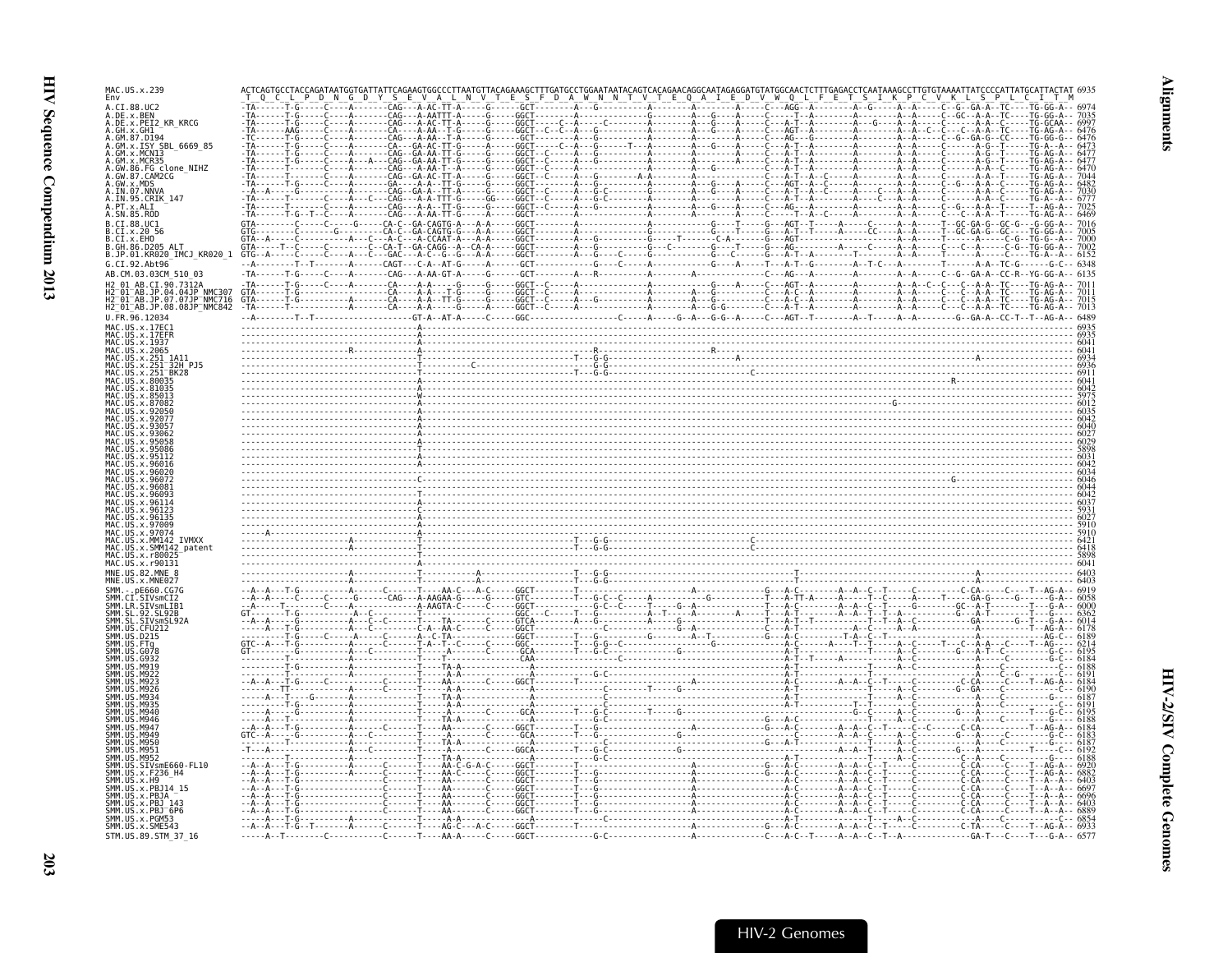<span id="page-49-0"></span>

| MAC.US.x.239<br>Env<br>A.CI.88.UC2<br>A.DE.X.BEN<br>A.DE.X.PEI2_KR_KRCG<br>A.GH.x.GH1<br>A.GM.87.D194<br>A.GM.x.ISY SBL 6669 85<br>A.GM.x.MCNI3<br>.GW.86.FG_clone_NIHZ<br>GW.87.CAM2CG<br>$.GW \times MDS$<br>A.IN.95.CRIK 147<br>3.CI.x.EHO<br>B.JP.01.KR020_IMCJ_KR020 1<br>G.CI.92.Abt96<br>AB.CM.03.03CM 510 03<br>-01-AB.JP.04.04JP NMC307<br>-01-AB.JP.07.07JP NMC716<br>H2 <sup>-</sup> 01 <sup>-</sup> AB.JP.08.08JP <sup>-</sup> NMC842<br>MAC.US.x.2065<br>9707<br>SMM142 patent<br>MAC US x r90131 | V1 loop start |  |
|----------------------------------------------------------------------------------------------------------------------------------------------------------------------------------------------------------------------------------------------------------------------------------------------------------------------------------------------------------------------------------------------------------------------------------------------------------------------------------------------------------------|---------------|--|
|                                                                                                                                                                                                                                                                                                                                                                                                                                                                                                                |               |  |
|                                                                                                                                                                                                                                                                                                                                                                                                                                                                                                                |               |  |
|                                                                                                                                                                                                                                                                                                                                                                                                                                                                                                                |               |  |
|                                                                                                                                                                                                                                                                                                                                                                                                                                                                                                                |               |  |
|                                                                                                                                                                                                                                                                                                                                                                                                                                                                                                                |               |  |
|                                                                                                                                                                                                                                                                                                                                                                                                                                                                                                                |               |  |
|                                                                                                                                                                                                                                                                                                                                                                                                                                                                                                                |               |  |
|                                                                                                                                                                                                                                                                                                                                                                                                                                                                                                                |               |  |
|                                                                                                                                                                                                                                                                                                                                                                                                                                                                                                                |               |  |
|                                                                                                                                                                                                                                                                                                                                                                                                                                                                                                                |               |  |
|                                                                                                                                                                                                                                                                                                                                                                                                                                                                                                                |               |  |
|                                                                                                                                                                                                                                                                                                                                                                                                                                                                                                                |               |  |
|                                                                                                                                                                                                                                                                                                                                                                                                                                                                                                                |               |  |
|                                                                                                                                                                                                                                                                                                                                                                                                                                                                                                                |               |  |
|                                                                                                                                                                                                                                                                                                                                                                                                                                                                                                                |               |  |
|                                                                                                                                                                                                                                                                                                                                                                                                                                                                                                                |               |  |
|                                                                                                                                                                                                                                                                                                                                                                                                                                                                                                                |               |  |
|                                                                                                                                                                                                                                                                                                                                                                                                                                                                                                                |               |  |
|                                                                                                                                                                                                                                                                                                                                                                                                                                                                                                                |               |  |
|                                                                                                                                                                                                                                                                                                                                                                                                                                                                                                                |               |  |
|                                                                                                                                                                                                                                                                                                                                                                                                                                                                                                                |               |  |
|                                                                                                                                                                                                                                                                                                                                                                                                                                                                                                                |               |  |
|                                                                                                                                                                                                                                                                                                                                                                                                                                                                                                                |               |  |
|                                                                                                                                                                                                                                                                                                                                                                                                                                                                                                                |               |  |
|                                                                                                                                                                                                                                                                                                                                                                                                                                                                                                                |               |  |
|                                                                                                                                                                                                                                                                                                                                                                                                                                                                                                                |               |  |
|                                                                                                                                                                                                                                                                                                                                                                                                                                                                                                                |               |  |
|                                                                                                                                                                                                                                                                                                                                                                                                                                                                                                                |               |  |
|                                                                                                                                                                                                                                                                                                                                                                                                                                                                                                                |               |  |
|                                                                                                                                                                                                                                                                                                                                                                                                                                                                                                                |               |  |
|                                                                                                                                                                                                                                                                                                                                                                                                                                                                                                                |               |  |
|                                                                                                                                                                                                                                                                                                                                                                                                                                                                                                                |               |  |
|                                                                                                                                                                                                                                                                                                                                                                                                                                                                                                                |               |  |
|                                                                                                                                                                                                                                                                                                                                                                                                                                                                                                                |               |  |
|                                                                                                                                                                                                                                                                                                                                                                                                                                                                                                                |               |  |
|                                                                                                                                                                                                                                                                                                                                                                                                                                                                                                                |               |  |
|                                                                                                                                                                                                                                                                                                                                                                                                                                                                                                                |               |  |
|                                                                                                                                                                                                                                                                                                                                                                                                                                                                                                                |               |  |
|                                                                                                                                                                                                                                                                                                                                                                                                                                                                                                                |               |  |
| SIVsmE660-FL10                                                                                                                                                                                                                                                                                                                                                                                                                                                                                                 |               |  |
| x.F236_H4                                                                                                                                                                                                                                                                                                                                                                                                                                                                                                      |               |  |
|                                                                                                                                                                                                                                                                                                                                                                                                                                                                                                                |               |  |
| US.x.PGM53                                                                                                                                                                                                                                                                                                                                                                                                                                                                                                     |               |  |
| SMM.US.x.SME543<br>STM.US.89.STM 37 16                                                                                                                                                                                                                                                                                                                                                                                                                                                                         |               |  |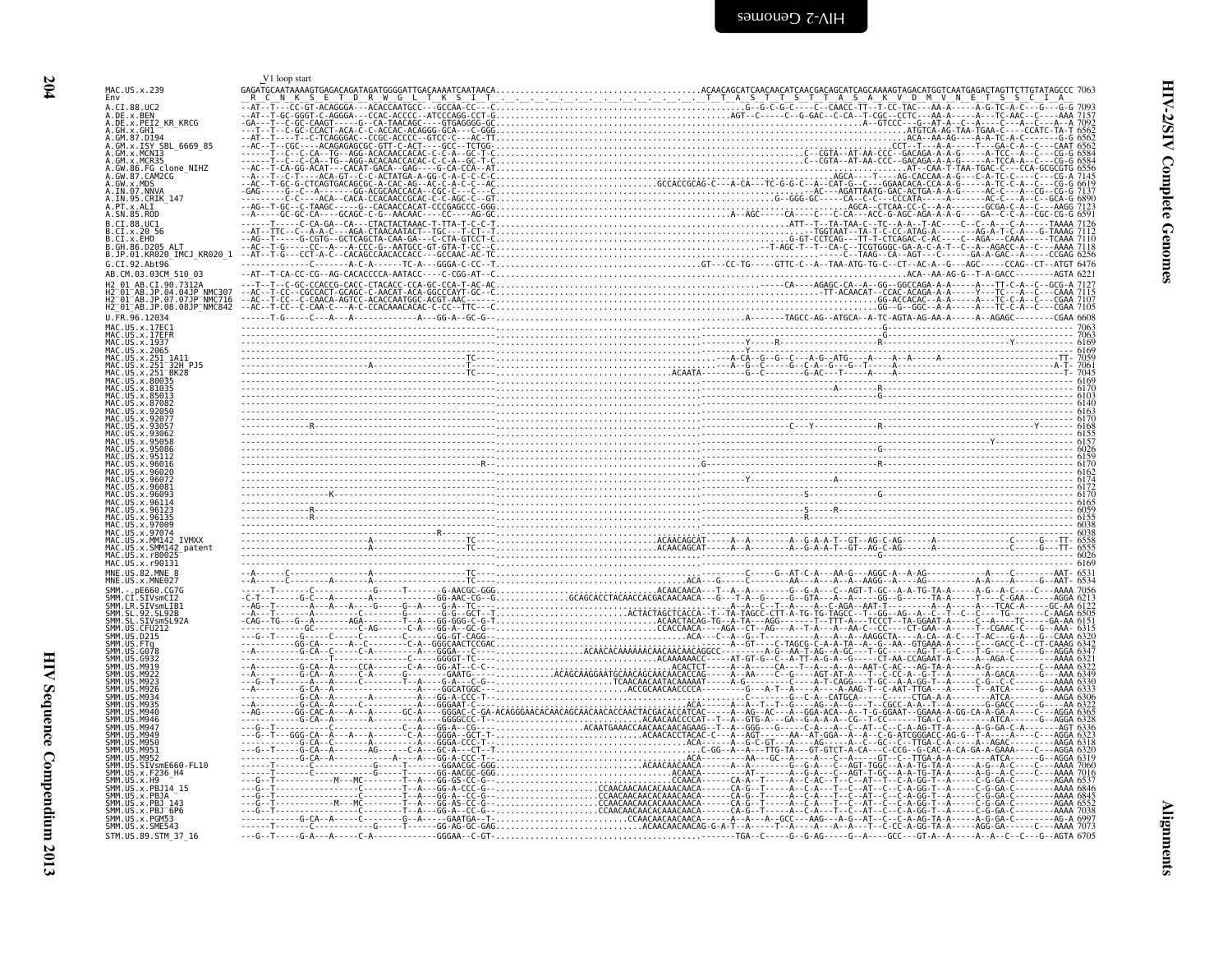<span id="page-50-0"></span>

|                                                     | V1 loop end V2 loop start |  |  |  |
|-----------------------------------------------------|---------------------------|--|--|--|
| MAC.US.x.239                                        |                           |  |  |  |
| A.CI.88.UC2                                         |                           |  |  |  |
| A.DE.x.BEN<br>A.DE.X.PEI2 KR KRCG                   |                           |  |  |  |
| A.GH.x.GH1                                          |                           |  |  |  |
| A.GM.x.ISY SBL 6669 85                              |                           |  |  |  |
|                                                     |                           |  |  |  |
| FG clone NIHZ                                       |                           |  |  |  |
|                                                     |                           |  |  |  |
|                                                     |                           |  |  |  |
|                                                     |                           |  |  |  |
| A.SN.85.ROD                                         |                           |  |  |  |
|                                                     |                           |  |  |  |
| .x.EHO                                              |                           |  |  |  |
| B.JP.01.KR020 IMCJ KR020 1                          |                           |  |  |  |
|                                                     |                           |  |  |  |
| AB.CM.03.03CM 510 03                                |                           |  |  |  |
| JP.04.04JP NMC307                                   |                           |  |  |  |
| -<br>-AB.JP.07.07JP-NMC716<br>-AB.JP.08.08JP-NMC842 |                           |  |  |  |
|                                                     |                           |  |  |  |
|                                                     |                           |  |  |  |
|                                                     |                           |  |  |  |
|                                                     |                           |  |  |  |
|                                                     |                           |  |  |  |
|                                                     |                           |  |  |  |
|                                                     |                           |  |  |  |
|                                                     |                           |  |  |  |
|                                                     |                           |  |  |  |
|                                                     |                           |  |  |  |
|                                                     |                           |  |  |  |
|                                                     |                           |  |  |  |
|                                                     |                           |  |  |  |
|                                                     |                           |  |  |  |
|                                                     |                           |  |  |  |
|                                                     |                           |  |  |  |
|                                                     |                           |  |  |  |
|                                                     |                           |  |  |  |
|                                                     |                           |  |  |  |
|                                                     |                           |  |  |  |
|                                                     |                           |  |  |  |
|                                                     |                           |  |  |  |
|                                                     |                           |  |  |  |
|                                                     |                           |  |  |  |
|                                                     |                           |  |  |  |
|                                                     |                           |  |  |  |
|                                                     |                           |  |  |  |
|                                                     |                           |  |  |  |
|                                                     |                           |  |  |  |
|                                                     |                           |  |  |  |
|                                                     |                           |  |  |  |
|                                                     |                           |  |  |  |
|                                                     |                           |  |  |  |
|                                                     |                           |  |  |  |
|                                                     |                           |  |  |  |
|                                                     |                           |  |  |  |
|                                                     |                           |  |  |  |
|                                                     |                           |  |  |  |
| SIVsmE660-FL10                                      |                           |  |  |  |
|                                                     |                           |  |  |  |
|                                                     |                           |  |  |  |
| 143<br>.x.PBJ                                       |                           |  |  |  |
|                                                     |                           |  |  |  |
| SMM. US. x. SME543<br>STM.US.89.STM 37 16           |                           |  |  |  |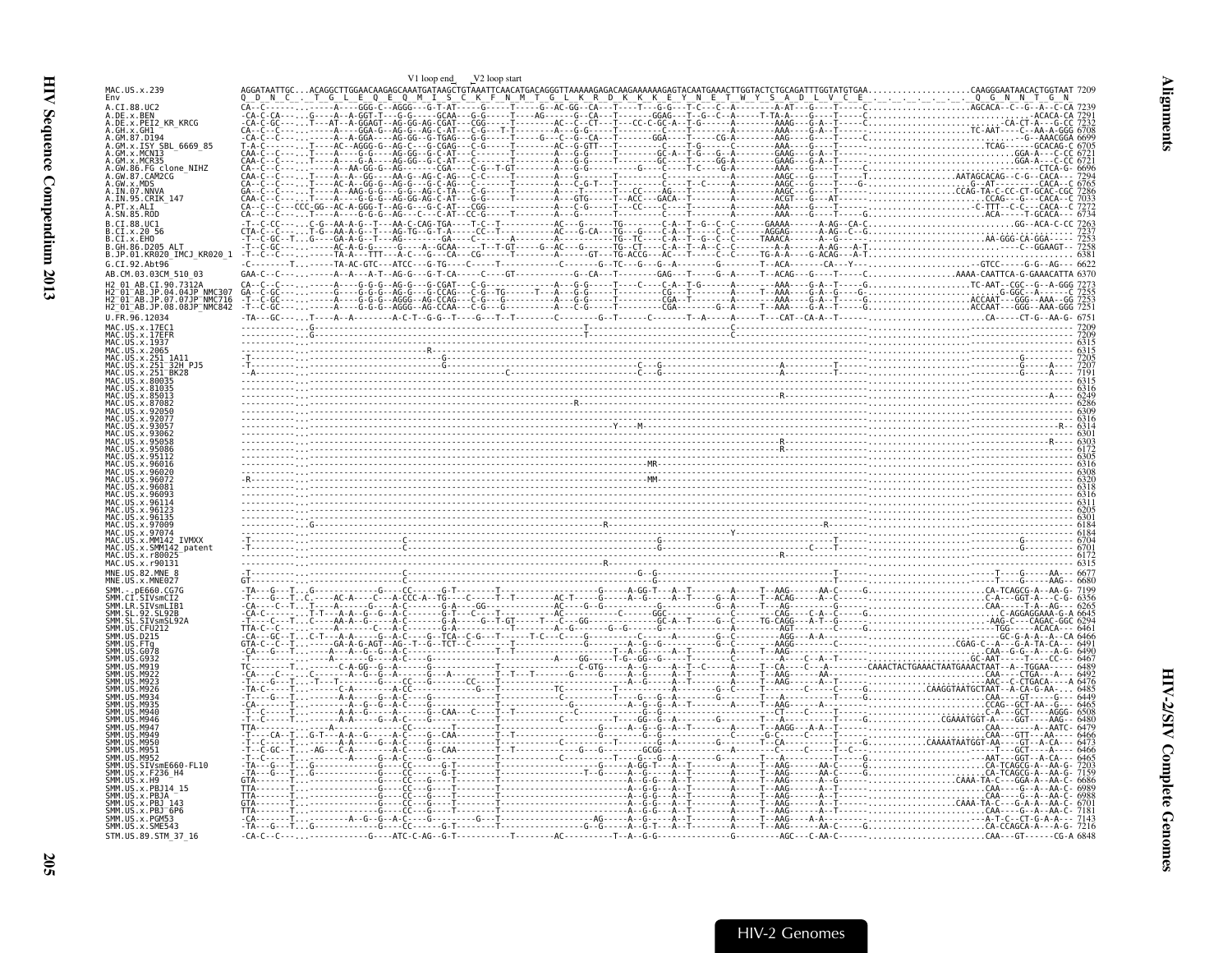<span id="page-51-0"></span>

|                                                                                        | V2 loop end                                                                               |  |  |                                                                                                                                                                                                                                      |  |
|----------------------------------------------------------------------------------------|-------------------------------------------------------------------------------------------|--|--|--------------------------------------------------------------------------------------------------------------------------------------------------------------------------------------------------------------------------------------|--|
| MAC.US.x.239<br>Env                                                                    | GAAAGTAGATGTTACATGAACCACTGTAACACTTCTGTTATCCAAGAGTCTTGTGACAAACATTATTGGGATGCTATTAGATTTAGGTA |  |  |                                                                                                                                                                                                                                      |  |
| A.CI.88.UC2<br>A.DE.x.BEN                                                              |                                                                                           |  |  |                                                                                                                                                                                                                                      |  |
| A.DE.x.PEI2 KR KRCG                                                                    |                                                                                           |  |  |                                                                                                                                                                                                                                      |  |
| A.GM. x.MCNT3                                                                          |                                                                                           |  |  |                                                                                                                                                                                                                                      |  |
| A.GM.x.MCR35<br>A.GW.86.FG clone NIHZ                                                  |                                                                                           |  |  |                                                                                                                                                                                                                                      |  |
| A.GW.87.CAM2CG<br>A.GW.x.MDS                                                           |                                                                                           |  |  |                                                                                                                                                                                                                                      |  |
| A.IN.07.NNVA<br>A.IN.95.CRIK 147<br>A.PT.x.ALI                                         |                                                                                           |  |  |                                                                                                                                                                                                                                      |  |
| A.SN.85.ROD<br>B.CT.88.UC1                                                             |                                                                                           |  |  |                                                                                                                                                                                                                                      |  |
| B.CI.x.2056<br>B.CI.X.EHO                                                              |                                                                                           |  |  |                                                                                                                                                                                                                                      |  |
| B.GH.86.D205 ALT<br>B.JP.01.KR020_IMCJ_KR020_1                                         |                                                                                           |  |  |                                                                                                                                                                                                                                      |  |
| G.CI.92.Abt96<br>AB.CM.03.03CM 510 03                                                  |                                                                                           |  |  |                                                                                                                                                                                                                                      |  |
| H2 01 AB.CI.90.7312A                                                                   |                                                                                           |  |  |                                                                                                                                                                                                                                      |  |
| HZ 01 AB.JP.04.04JP NMC307<br>H2 01 AB.JP.07.07JP NMC716<br>H2 01 AB.JP.08.08JP NMC842 |                                                                                           |  |  |                                                                                                                                                                                                                                      |  |
| U.FR.96.12034                                                                          |                                                                                           |  |  |                                                                                                                                                                                                                                      |  |
| US.x.17EFF<br>MAC.US.x.1937                                                            |                                                                                           |  |  |                                                                                                                                                                                                                                      |  |
| MAC.US.x.2065<br>MAC.US.x.251 1A11                                                     |                                                                                           |  |  | $\frac{4888}{4420}$                                                                                                                                                                                                                  |  |
| MAC.US.x.251 <sup>-</sup> BK28<br>.US.x.80035                                          |                                                                                           |  |  |                                                                                                                                                                                                                                      |  |
|                                                                                        |                                                                                           |  |  |                                                                                                                                                                                                                                      |  |
|                                                                                        |                                                                                           |  |  |                                                                                                                                                                                                                                      |  |
|                                                                                        |                                                                                           |  |  |                                                                                                                                                                                                                                      |  |
|                                                                                        |                                                                                           |  |  |                                                                                                                                                                                                                                      |  |
|                                                                                        |                                                                                           |  |  |                                                                                                                                                                                                                                      |  |
|                                                                                        |                                                                                           |  |  |                                                                                                                                                                                                                                      |  |
|                                                                                        |                                                                                           |  |  |                                                                                                                                                                                                                                      |  |
|                                                                                        |                                                                                           |  |  |                                                                                                                                                                                                                                      |  |
| $U.S. \times MM142$                                                                    |                                                                                           |  |  |                                                                                                                                                                                                                                      |  |
| US.x.SMM142 patent<br>MAC.US.x.r80025                                                  |                                                                                           |  |  | 03333<br>- 687, 1887, 1987, 1997, 1998, 1998, 1998, 1998, 1998, 1998, 1998, 1998, 1998, 1998, 1998, 1998, 1998, 1998, 1<br>- 648, 1898, 1899, 1998, 1999, 1999, 1999, 1999, 1999, 1999, 1999, 1999, 1999, 1999, 1999, 1999, 1999, 19 |  |
| MAC.US.x.r90131<br>MNE.US.82.MNE 8                                                     |                                                                                           |  |  |                                                                                                                                                                                                                                      |  |
| MNE.US.x.MNE027<br>nE660.CG70                                                          |                                                                                           |  |  |                                                                                                                                                                                                                                      |  |
| SMM.CI.SIVsmCI2                                                                        |                                                                                           |  |  |                                                                                                                                                                                                                                      |  |
| SMM.US.CFU212                                                                          |                                                                                           |  |  |                                                                                                                                                                                                                                      |  |
| SMM. US. D215                                                                          |                                                                                           |  |  |                                                                                                                                                                                                                                      |  |
|                                                                                        |                                                                                           |  |  |                                                                                                                                                                                                                                      |  |
|                                                                                        |                                                                                           |  |  |                                                                                                                                                                                                                                      |  |
|                                                                                        |                                                                                           |  |  |                                                                                                                                                                                                                                      |  |
| M940                                                                                   |                                                                                           |  |  |                                                                                                                                                                                                                                      |  |
| MA46<br>M941<br>M949                                                                   |                                                                                           |  |  |                                                                                                                                                                                                                                      |  |
| <b>M956</b><br><b>SMM IIS M951</b>                                                     |                                                                                           |  |  |                                                                                                                                                                                                                                      |  |
| SMM.US.SIVsmE660-FL10                                                                  |                                                                                           |  |  |                                                                                                                                                                                                                                      |  |
| SMM.US.x.F236 H4<br>SMM.US.x.H9<br>SMM.US.x.PBJ14 15                                   |                                                                                           |  |  |                                                                                                                                                                                                                                      |  |
| SMM.US.x.PBJA<br>SMM. US. x. PBJ 143                                                   |                                                                                           |  |  |                                                                                                                                                                                                                                      |  |
| SMM.US.x.PBJ <sup>-</sup> 6P6<br>SMM.US.x.PGM53                                        |                                                                                           |  |  |                                                                                                                                                                                                                                      |  |
| SMM.US.x.SME543                                                                        |                                                                                           |  |  |                                                                                                                                                                                                                                      |  |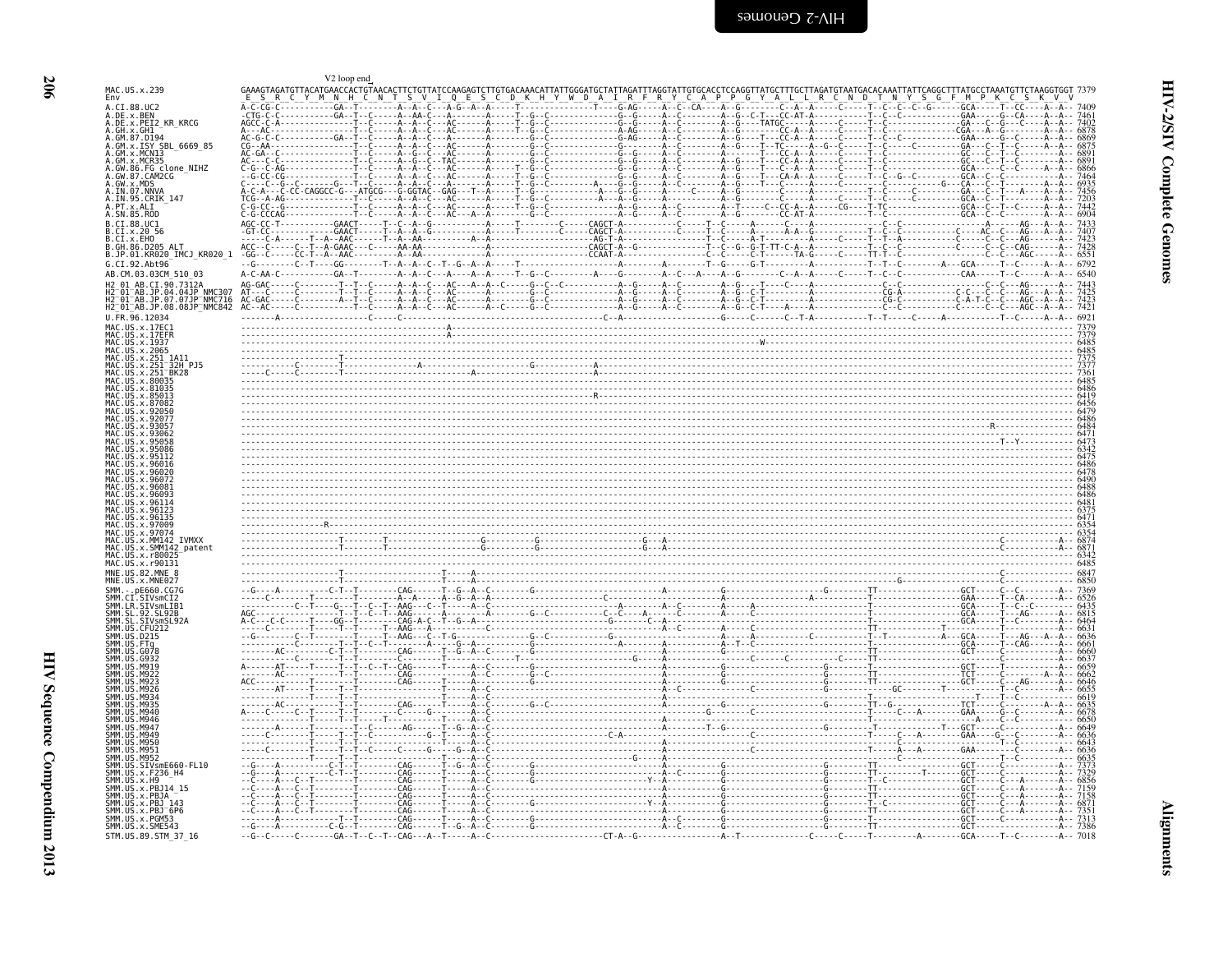<span id="page-52-0"></span>

|                                                                                     |                                       |                                                                                                                                                                                                                                                                                                                                                  |                                        |                                                             | V3 loop start                        |
|-------------------------------------------------------------------------------------|---------------------------------------|--------------------------------------------------------------------------------------------------------------------------------------------------------------------------------------------------------------------------------------------------------------------------------------------------------------------------------------------------|----------------------------------------|-------------------------------------------------------------|--------------------------------------|
| MAC.US.x.239<br>Env                                                                 |                                       |                                                                                                                                                                                                                                                                                                                                                  |                                        |                                                             | TATAATCTAACAATGAAATGTAGAAGACCAG 7546 |
| A.CI.88.UC2<br>A.DE.x.BEN<br>A.DE.x.PEI2 KR KRCG                                    |                                       |                                                                                                                                                                                                                                                                                                                                                  |                                        |                                                             |                                      |
| A.GH.x.GH1<br>GM.87.D194                                                            |                                       |                                                                                                                                                                                                                                                                                                                                                  |                                        |                                                             |                                      |
| ISY SBL 6669 85<br>A.GM.x.MCNI3                                                     |                                       |                                                                                                                                                                                                                                                                                                                                                  |                                        |                                                             |                                      |
| MCR35<br>A.GW.86.FG clone_NIHZ<br>A.GW.87.CAM2CG                                    |                                       |                                                                                                                                                                                                                                                                                                                                                  |                                        |                                                             |                                      |
| A.GW.X.MDS<br>A.IN.07.NNVA                                                          |                                       |                                                                                                                                                                                                                                                                                                                                                  |                                        |                                                             |                                      |
| A. IN. 95. CRIK_147<br>A. PT. x. ALI                                                |                                       |                                                                                                                                                                                                                                                                                                                                                  |                                        |                                                             |                                      |
| A.SN.85.ROD<br>B.CI.88.UC1                                                          |                                       |                                                                                                                                                                                                                                                                                                                                                  |                                        |                                                             |                                      |
| CL.x.20.56<br>B.CI.x.EHO                                                            |                                       |                                                                                                                                                                                                                                                                                                                                                  |                                        |                                                             |                                      |
| B.GH.86.D205 ALT<br>B.JP.01.KR020_IMCJ_KR020_1                                      |                                       |                                                                                                                                                                                                                                                                                                                                                  |                                        |                                                             |                                      |
| G.CI.92.Abt96<br>AB.CM.03.03CM 510 03                                               |                                       |                                                                                                                                                                                                                                                                                                                                                  |                                        |                                                             | 6959                                 |
| 42 01 AR CT 90 7312A<br>H2 <sup>-</sup> 01 <sup>-</sup> AB.JP.04.04JP NMC307        |                                       |                                                                                                                                                                                                                                                                                                                                                  |                                        |                                                             |                                      |
| H2 01 AB.JP.07.07JP NMC716<br>H2_01_AB.JP.08.08JP_NMC842                            |                                       |                                                                                                                                                                                                                                                                                                                                                  |                                        |                                                             |                                      |
| U.FR.96.12034<br>MAC.US.x.17EC1                                                     |                                       |                                                                                                                                                                                                                                                                                                                                                  |                                        |                                                             |                                      |
| MAC<br>.x.17EFR<br><b>MAC</b><br>US.x.1937                                          |                                       |                                                                                                                                                                                                                                                                                                                                                  |                                        |                                                             |                                      |
| MAC. US. x. 2065<br>MAC<br>US.x.251<br>1A11<br>.x.251<br>32H PJ5                    |                                       |                                                                                                                                                                                                                                                                                                                                                  |                                        |                                                             |                                      |
| <b>BK28</b><br>X.8003                                                               |                                       |                                                                                                                                                                                                                                                                                                                                                  |                                        |                                                             |                                      |
|                                                                                     |                                       |                                                                                                                                                                                                                                                                                                                                                  |                                        |                                                             |                                      |
|                                                                                     |                                       |                                                                                                                                                                                                                                                                                                                                                  |                                        |                                                             |                                      |
|                                                                                     |                                       |                                                                                                                                                                                                                                                                                                                                                  |                                        |                                                             |                                      |
|                                                                                     |                                       |                                                                                                                                                                                                                                                                                                                                                  |                                        |                                                             |                                      |
|                                                                                     |                                       |                                                                                                                                                                                                                                                                                                                                                  |                                        |                                                             |                                      |
|                                                                                     |                                       |                                                                                                                                                                                                                                                                                                                                                  |                                        |                                                             |                                      |
|                                                                                     |                                       |                                                                                                                                                                                                                                                                                                                                                  |                                        |                                                             |                                      |
|                                                                                     |                                       |                                                                                                                                                                                                                                                                                                                                                  |                                        |                                                             |                                      |
|                                                                                     |                                       |                                                                                                                                                                                                                                                                                                                                                  |                                        |                                                             |                                      |
| IVMXX<br>SMM142 patent                                                              |                                       |                                                                                                                                                                                                                                                                                                                                                  |                                        |                                                             |                                      |
| <b>MNE</b><br>US.82.MNE 8                                                           |                                       |                                                                                                                                                                                                                                                                                                                                                  |                                        |                                                             |                                      |
|                                                                                     |                                       |                                                                                                                                                                                                                                                                                                                                                  |                                        |                                                             |                                      |
| .SIVsmLIB1                                                                          |                                       |                                                                                                                                                                                                                                                                                                                                                  |                                        |                                                             |                                      |
| 92.SL92B                                                                            |                                       |                                                                                                                                                                                                                                                                                                                                                  |                                        |                                                             |                                      |
|                                                                                     |                                       |                                                                                                                                                                                                                                                                                                                                                  |                                        |                                                             |                                      |
|                                                                                     |                                       |                                                                                                                                                                                                                                                                                                                                                  |                                        |                                                             |                                      |
|                                                                                     |                                       |                                                                                                                                                                                                                                                                                                                                                  |                                        |                                                             |                                      |
|                                                                                     |                                       |                                                                                                                                                                                                                                                                                                                                                  |                                        |                                                             |                                      |
| MQAG                                                                                |                                       |                                                                                                                                                                                                                                                                                                                                                  |                                        |                                                             |                                      |
| M941                                                                                |                                       |                                                                                                                                                                                                                                                                                                                                                  |                                        |                                                             |                                      |
| M94                                                                                 |                                       | $\begin{minipage}[t]{.15\textwidth}\begin{picture}(1,0) \put(0,0) \put(0,0) \put(0,0) \put(0,0) \put(0,0) \put(0,0) \put(0,0) \put(0,0) \put(0,0) \put(0,0) \put(0,0) \put(0,0) \put(0,0) \put(0,0) \put(0,0) \put(0,0) \put(0,0) \put(0,0) \put(0,0) \put(0,0) \put(0,0) \put(0,0) \put(0,0) \put(0,0) \put(0,0) \put(0,0) \put(0,0) \put(0,0)$ |                                        |                                                             |                                      |
|                                                                                     |                                       |                                                                                                                                                                                                                                                                                                                                                  |                                        |                                                             |                                      |
| US.SIVsmE660-FL10<br>US.x.F236 H4<br>. x . H9                                       |                                       |                                                                                                                                                                                                                                                                                                                                                  |                                        | C - AA AG - - - - - - A - - C -                             |                                      |
| .x.PBJ14 15<br>US.x.PBJA                                                            |                                       |                                                                                                                                                                                                                                                                                                                                                  |                                        |                                                             |                                      |
| US.x.PBJ 143<br>SMM. US. x. PBJ 6<br>SMM. US. x. PGM53<br>US.x.PBJ <sup>-</sup> 6P6 |                                       |                                                                                                                                                                                                                                                                                                                                                  |                                        | . - - - - T - - - - - - - - C - - A AGC - - - - - A - - C - |                                      |
| SMM. US. x. SME543                                                                  |                                       |                                                                                                                                                                                                                                                                                                                                                  | -T-----G---------------A--C------T---- | A. AG- - - - - - A- - (<br>- AT AG - - - - - - A - - C      |                                      |
| STM.US.89.STM 37 16                                                                 | $A - - - - C - - G - - T - - T - - A$ |                                                                                                                                                                                                                                                                                                                                                  |                                        |                                                             | 7185                                 |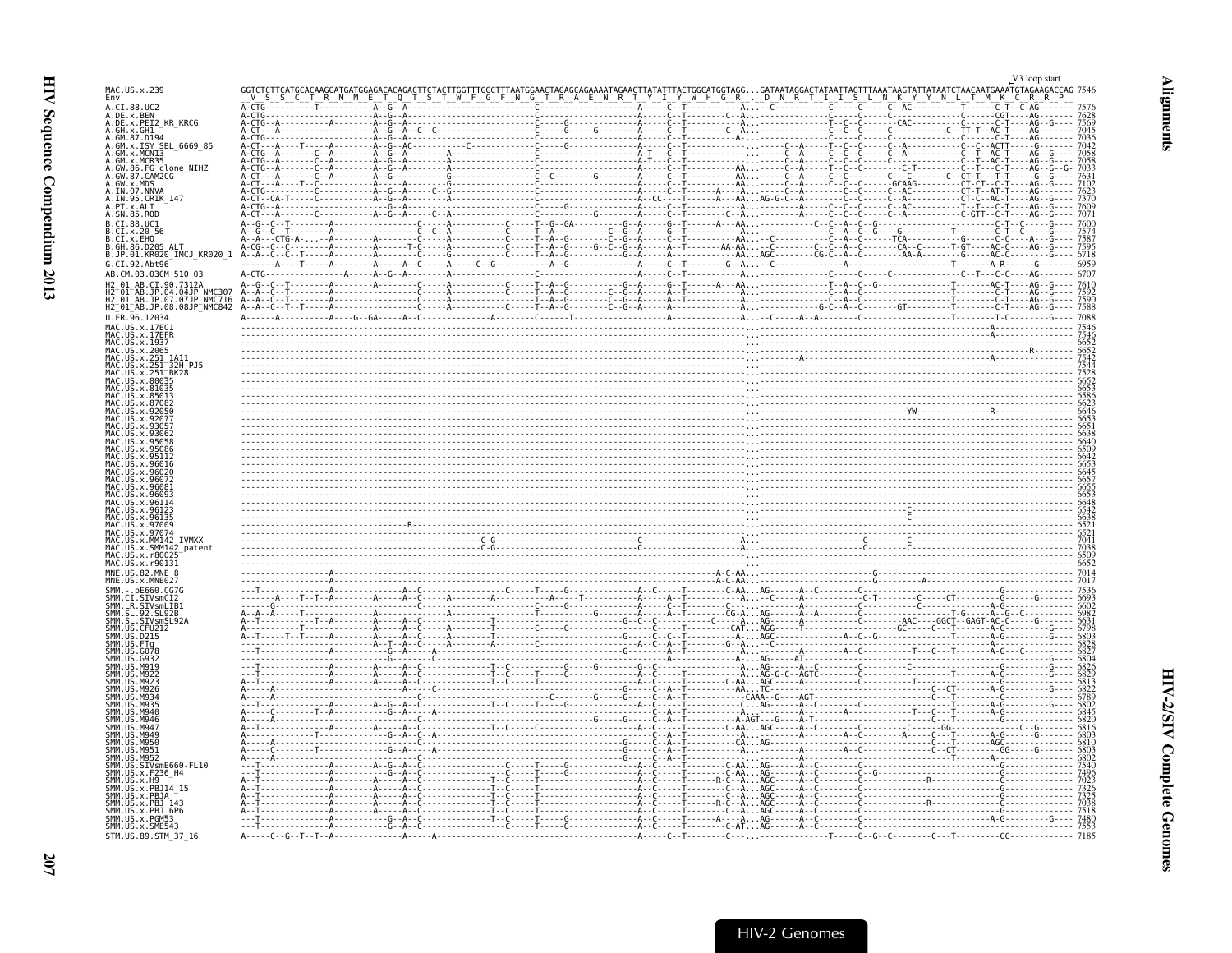<span id="page-53-0"></span>

| MAC.US.x.239                                                                                                                                                                                                                                                                                                                                                                                                                                                                                                                                                                                                                                                                                |                                                                                                                                                                                                                                                                                                                                          |  |  |  |
|---------------------------------------------------------------------------------------------------------------------------------------------------------------------------------------------------------------------------------------------------------------------------------------------------------------------------------------------------------------------------------------------------------------------------------------------------------------------------------------------------------------------------------------------------------------------------------------------------------------------------------------------------------------------------------------------|------------------------------------------------------------------------------------------------------------------------------------------------------------------------------------------------------------------------------------------------------------------------------------------------------------------------------------------|--|--|--|
| A.CI.88.UC2<br>A.DE.x.BEN                                                                                                                                                                                                                                                                                                                                                                                                                                                                                                                                                                                                                                                                   |                                                                                                                                                                                                                                                                                                                                          |  |  |  |
| A.DE.x.PEI2 KR KRCG                                                                                                                                                                                                                                                                                                                                                                                                                                                                                                                                                                                                                                                                         |                                                                                                                                                                                                                                                                                                                                          |  |  |  |
| A.GH.x.GH1<br>A.GM.87.D194                                                                                                                                                                                                                                                                                                                                                                                                                                                                                                                                                                                                                                                                  |                                                                                                                                                                                                                                                                                                                                          |  |  |  |
| A.GM.x.ISY SBL 6669 85<br>A.GM.x.MCNI3                                                                                                                                                                                                                                                                                                                                                                                                                                                                                                                                                                                                                                                      |                                                                                                                                                                                                                                                                                                                                          |  |  |  |
| A.GM.x.MCR35<br>A.GW.86.FG clone_NIHZ<br>A.GW.87.CAM2CG                                                                                                                                                                                                                                                                                                                                                                                                                                                                                                                                                                                                                                     |                                                                                                                                                                                                                                                                                                                                          |  |  |  |
| A.GW.x.MDS                                                                                                                                                                                                                                                                                                                                                                                                                                                                                                                                                                                                                                                                                  |                                                                                                                                                                                                                                                                                                                                          |  |  |  |
| A.IN.07.NNVA<br>A.IN.95.CRIK 147                                                                                                                                                                                                                                                                                                                                                                                                                                                                                                                                                                                                                                                            |                                                                                                                                                                                                                                                                                                                                          |  |  |  |
| A.PT.x.ALI<br>A.SN.85.ROD                                                                                                                                                                                                                                                                                                                                                                                                                                                                                                                                                                                                                                                                   |                                                                                                                                                                                                                                                                                                                                          |  |  |  |
| B.CI.88.UC1                                                                                                                                                                                                                                                                                                                                                                                                                                                                                                                                                                                                                                                                                 |                                                                                                                                                                                                                                                                                                                                          |  |  |  |
| B.CI.x.20 56<br>B.CI.X.EHO                                                                                                                                                                                                                                                                                                                                                                                                                                                                                                                                                                                                                                                                  |                                                                                                                                                                                                                                                                                                                                          |  |  |  |
| B.GH.86.D205 ALT<br>B.JP.01.KR020 IMCJ KR020 1                                                                                                                                                                                                                                                                                                                                                                                                                                                                                                                                                                                                                                              |                                                                                                                                                                                                                                                                                                                                          |  |  |  |
| G.CI.92.Abt96                                                                                                                                                                                                                                                                                                                                                                                                                                                                                                                                                                                                                                                                               |                                                                                                                                                                                                                                                                                                                                          |  |  |  |
| AB.CM.03.03CM 510 03<br>H2 01 AB.CI.90.7312A                                                                                                                                                                                                                                                                                                                                                                                                                                                                                                                                                                                                                                                |                                                                                                                                                                                                                                                                                                                                          |  |  |  |
| H2 <sup>-01-AB.JP.04.04JP NMC307</sup>                                                                                                                                                                                                                                                                                                                                                                                                                                                                                                                                                                                                                                                      |                                                                                                                                                                                                                                                                                                                                          |  |  |  |
| H2 <sup>-01-AB.JP.07.07JP-NMC716</sup><br>H2 <sup>-01-AB.JP.08.08JP<sup>-</sup>NMC842</sup>                                                                                                                                                                                                                                                                                                                                                                                                                                                                                                                                                                                                 |                                                                                                                                                                                                                                                                                                                                          |  |  |  |
| U.FR.96.12034<br>MAC.US.x.17EC1                                                                                                                                                                                                                                                                                                                                                                                                                                                                                                                                                                                                                                                             |                                                                                                                                                                                                                                                                                                                                          |  |  |  |
| MAC.US.x.17EFR                                                                                                                                                                                                                                                                                                                                                                                                                                                                                                                                                                                                                                                                              |                                                                                                                                                                                                                                                                                                                                          |  |  |  |
| MAC.US.x.1937<br>MAC.US.x.2065                                                                                                                                                                                                                                                                                                                                                                                                                                                                                                                                                                                                                                                              |                                                                                                                                                                                                                                                                                                                                          |  |  |  |
| MAC.US.x.251_1A11<br>MAC.US.x.251 <sup>-32H</sup> PJ5                                                                                                                                                                                                                                                                                                                                                                                                                                                                                                                                                                                                                                       |                                                                                                                                                                                                                                                                                                                                          |  |  |  |
| MAC.US.x.251 <sup>-</sup> BK28<br>MAC.US.x.80035                                                                                                                                                                                                                                                                                                                                                                                                                                                                                                                                                                                                                                            |                                                                                                                                                                                                                                                                                                                                          |  |  |  |
| MAC.US.x.81035<br>MAC.US.x.85013                                                                                                                                                                                                                                                                                                                                                                                                                                                                                                                                                                                                                                                            |                                                                                                                                                                                                                                                                                                                                          |  |  |  |
| MAC.US.x.87082<br>MAC.US.x.92056                                                                                                                                                                                                                                                                                                                                                                                                                                                                                                                                                                                                                                                            | $\begin{smallmatrix}6811\ \hline 1011\ \hline 0301\ \hline 0500\ \hline 0600\ \hline 0700\ \hline 0800\ \hline 0800\ \hline 0900\ \hline 0700\ \hline 0800\ \hline 0800\ \hline 0900\ \hline 0900\ \hline 0900\ \hline 0900\ \hline 0900\ \hline 0900\ \hline 0900\ \hline 0900\ \hline 0900\ \hline 0900\ \hline 0900\ \hline 0900\ \h$ |  |  |  |
| MAC.US.x.92077                                                                                                                                                                                                                                                                                                                                                                                                                                                                                                                                                                                                                                                                              |                                                                                                                                                                                                                                                                                                                                          |  |  |  |
| MAC.US.x.93057<br>MAC.US.x.93062                                                                                                                                                                                                                                                                                                                                                                                                                                                                                                                                                                                                                                                            |                                                                                                                                                                                                                                                                                                                                          |  |  |  |
| MAC.US.x.95058<br>MAC.US.x.95086                                                                                                                                                                                                                                                                                                                                                                                                                                                                                                                                                                                                                                                            |                                                                                                                                                                                                                                                                                                                                          |  |  |  |
| .US.x.95112<br>MAC.US.x.96016                                                                                                                                                                                                                                                                                                                                                                                                                                                                                                                                                                                                                                                               |                                                                                                                                                                                                                                                                                                                                          |  |  |  |
| MAC.US.x.96020                                                                                                                                                                                                                                                                                                                                                                                                                                                                                                                                                                                                                                                                              |                                                                                                                                                                                                                                                                                                                                          |  |  |  |
|                                                                                                                                                                                                                                                                                                                                                                                                                                                                                                                                                                                                                                                                                             |                                                                                                                                                                                                                                                                                                                                          |  |  |  |
|                                                                                                                                                                                                                                                                                                                                                                                                                                                                                                                                                                                                                                                                                             |                                                                                                                                                                                                                                                                                                                                          |  |  |  |
|                                                                                                                                                                                                                                                                                                                                                                                                                                                                                                                                                                                                                                                                                             |                                                                                                                                                                                                                                                                                                                                          |  |  |  |
|                                                                                                                                                                                                                                                                                                                                                                                                                                                                                                                                                                                                                                                                                             |                                                                                                                                                                                                                                                                                                                                          |  |  |  |
|                                                                                                                                                                                                                                                                                                                                                                                                                                                                                                                                                                                                                                                                                             |                                                                                                                                                                                                                                                                                                                                          |  |  |  |
|                                                                                                                                                                                                                                                                                                                                                                                                                                                                                                                                                                                                                                                                                             |                                                                                                                                                                                                                                                                                                                                          |  |  |  |
|                                                                                                                                                                                                                                                                                                                                                                                                                                                                                                                                                                                                                                                                                             |                                                                                                                                                                                                                                                                                                                                          |  |  |  |
|                                                                                                                                                                                                                                                                                                                                                                                                                                                                                                                                                                                                                                                                                             |                                                                                                                                                                                                                                                                                                                                          |  |  |  |
|                                                                                                                                                                                                                                                                                                                                                                                                                                                                                                                                                                                                                                                                                             |                                                                                                                                                                                                                                                                                                                                          |  |  |  |
|                                                                                                                                                                                                                                                                                                                                                                                                                                                                                                                                                                                                                                                                                             |                                                                                                                                                                                                                                                                                                                                          |  |  |  |
|                                                                                                                                                                                                                                                                                                                                                                                                                                                                                                                                                                                                                                                                                             |                                                                                                                                                                                                                                                                                                                                          |  |  |  |
|                                                                                                                                                                                                                                                                                                                                                                                                                                                                                                                                                                                                                                                                                             |                                                                                                                                                                                                                                                                                                                                          |  |  |  |
|                                                                                                                                                                                                                                                                                                                                                                                                                                                                                                                                                                                                                                                                                             |                                                                                                                                                                                                                                                                                                                                          |  |  |  |
|                                                                                                                                                                                                                                                                                                                                                                                                                                                                                                                                                                                                                                                                                             |                                                                                                                                                                                                                                                                                                                                          |  |  |  |
| M919                                                                                                                                                                                                                                                                                                                                                                                                                                                                                                                                                                                                                                                                                        |                                                                                                                                                                                                                                                                                                                                          |  |  |  |
|                                                                                                                                                                                                                                                                                                                                                                                                                                                                                                                                                                                                                                                                                             |                                                                                                                                                                                                                                                                                                                                          |  |  |  |
| MQ3.                                                                                                                                                                                                                                                                                                                                                                                                                                                                                                                                                                                                                                                                                        |                                                                                                                                                                                                                                                                                                                                          |  |  |  |
|                                                                                                                                                                                                                                                                                                                                                                                                                                                                                                                                                                                                                                                                                             |                                                                                                                                                                                                                                                                                                                                          |  |  |  |
|                                                                                                                                                                                                                                                                                                                                                                                                                                                                                                                                                                                                                                                                                             |                                                                                                                                                                                                                                                                                                                                          |  |  |  |
| M946                                                                                                                                                                                                                                                                                                                                                                                                                                                                                                                                                                                                                                                                                        |                                                                                                                                                                                                                                                                                                                                          |  |  |  |
|                                                                                                                                                                                                                                                                                                                                                                                                                                                                                                                                                                                                                                                                                             |                                                                                                                                                                                                                                                                                                                                          |  |  |  |
|                                                                                                                                                                                                                                                                                                                                                                                                                                                                                                                                                                                                                                                                                             |                                                                                                                                                                                                                                                                                                                                          |  |  |  |
|                                                                                                                                                                                                                                                                                                                                                                                                                                                                                                                                                                                                                                                                                             |                                                                                                                                                                                                                                                                                                                                          |  |  |  |
|                                                                                                                                                                                                                                                                                                                                                                                                                                                                                                                                                                                                                                                                                             |                                                                                                                                                                                                                                                                                                                                          |  |  |  |
|                                                                                                                                                                                                                                                                                                                                                                                                                                                                                                                                                                                                                                                                                             |                                                                                                                                                                                                                                                                                                                                          |  |  |  |
| MAC.US.x.96072<br>MAC.US.x.96081<br>MAC.US.x.96093<br>MAC.US.x.96114<br>MAC.US.x.96123<br>MAC.US.x.96135<br>MAC.US.x.97009<br>MAC.US.x.97074<br>MAC.US.x.MM142 IVMXX<br>MAC.US.x.SMM142 patent<br>MAC.US.x.r80025<br>MAC.US.x.r90131<br>MNE.US.82.MNE 8<br>MNE.US.x.MNE027<br>$-$ . $DE660.CG7G$<br>CI.SIVsmCI2<br>LR.SIVsmLIB1<br>.92.SL92B<br>.SIVsmSL92A<br>. ČFU212<br>SMM. US. D215<br>IS.FTq<br>.G078<br>. G932<br>M947<br>SMM.US.M949<br>SMM. US. M950<br>SMM.US.M951<br>SMM.US.M952<br>SMM.US.SIVsmE660-FL10<br>SMM.US.x.F236_H4<br>SMM. US. x. H9<br>SMM. US. x. PBJ14 15<br>SMM.US.x.PBJA<br>SMM.US.x.PBJ_143<br>SMM.US.x.PBJ <sup>6P6</sup><br>SMM.US.x.PGM53<br>SMM.US.x.SME543 |                                                                                                                                                                                                                                                                                                                                          |  |  |  |

208

**Alignments**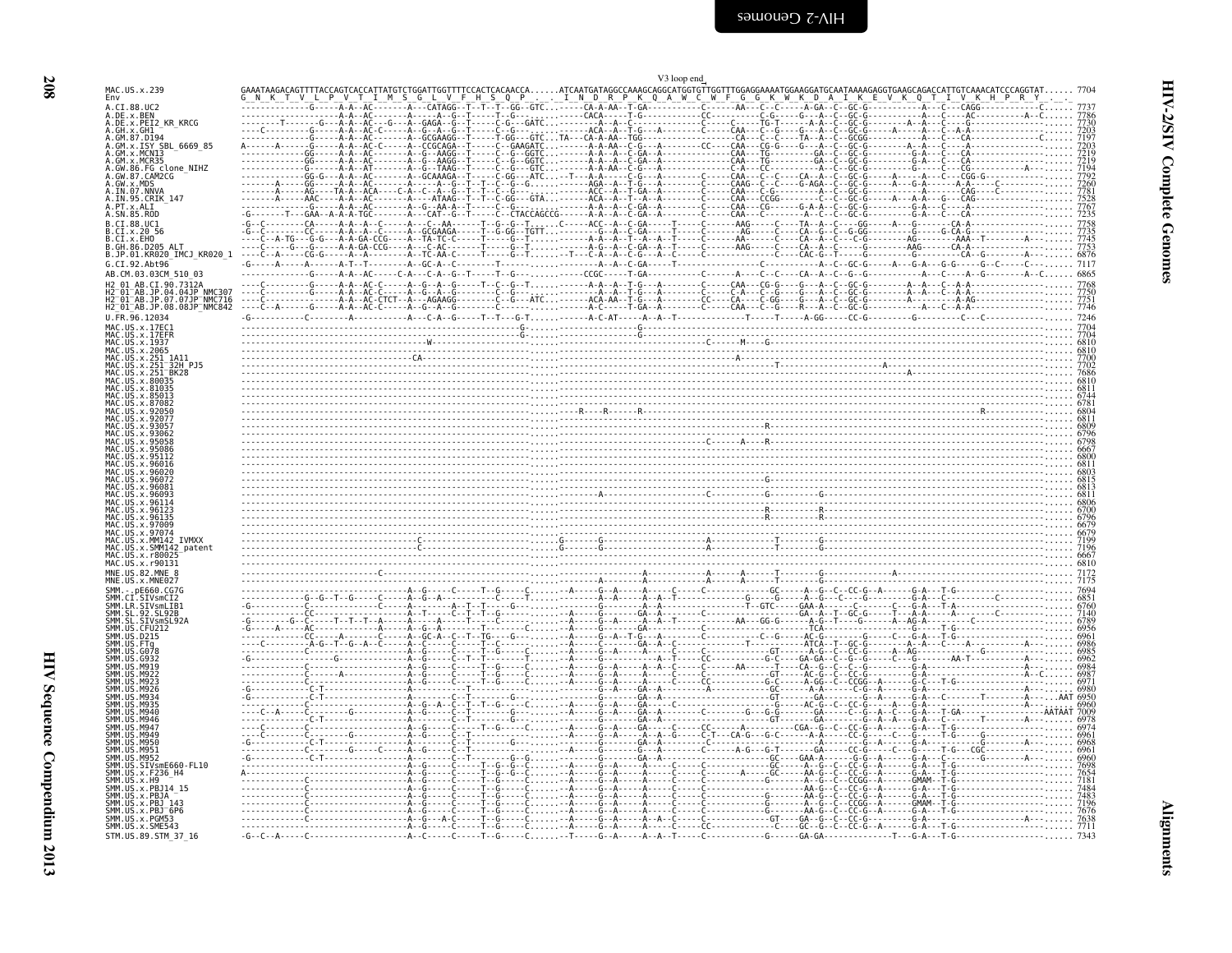<span id="page-54-0"></span>

| MAC.US.x.239                                                                              |  |  |  |
|-------------------------------------------------------------------------------------------|--|--|--|
| Env                                                                                       |  |  |  |
| A.CI.88.UC2                                                                               |  |  |  |
| A.DE.X.BEN<br>A.DE.X.PEI2 KR KRCG                                                         |  |  |  |
| A.GH.X.GHI<br>A.GM.87.D194                                                                |  |  |  |
|                                                                                           |  |  |  |
| A.GM.x.ISY SBL<br>A.GM.x.MCNI3                                                            |  |  |  |
| A.GM.x.MCR35                                                                              |  |  |  |
| A.GW.86.FG clone_NIHZ<br>A.GW.87.CAM2CG                                                   |  |  |  |
|                                                                                           |  |  |  |
| A.GW.X.MDS<br>A.IN.07.NNVA                                                                |  |  |  |
| A.IN.95.CRIK_147<br>A.PT.x.ALI                                                            |  |  |  |
|                                                                                           |  |  |  |
| A.SN.85.ROD                                                                               |  |  |  |
| B.CI.88.UC1<br>B.CI.x.20 56                                                               |  |  |  |
| B.CI.x.EHO                                                                                |  |  |  |
| B.GH.86.D205 ALT                                                                          |  |  |  |
| B.JP.01.KR020 IMCJ KR020 1                                                                |  |  |  |
| $G.CI.92.Ah+96$                                                                           |  |  |  |
| AB.CM.03.03CM 510 03                                                                      |  |  |  |
| AB.CI.90.7312A                                                                            |  |  |  |
| I2 <sup>-</sup> 01 <sup>-</sup> AB.JP.04.04JP NMC307                                      |  |  |  |
| AB.JP.07.07JP NMC716<br>H2 <sup>-</sup> 01 <sup>-</sup> AB.JP.08.08JP <sup>-</sup> NMC842 |  |  |  |
| U.FR.96.12034                                                                             |  |  |  |
| MAC US x 17FC                                                                             |  |  |  |
| MAC.US.x.17EFR                                                                            |  |  |  |
| MAC.US.x.1937                                                                             |  |  |  |
| MAC.US.x.251 1A1                                                                          |  |  |  |
|                                                                                           |  |  |  |
|                                                                                           |  |  |  |
|                                                                                           |  |  |  |
|                                                                                           |  |  |  |
|                                                                                           |  |  |  |
|                                                                                           |  |  |  |
|                                                                                           |  |  |  |
|                                                                                           |  |  |  |
|                                                                                           |  |  |  |
|                                                                                           |  |  |  |
|                                                                                           |  |  |  |
|                                                                                           |  |  |  |
|                                                                                           |  |  |  |
|                                                                                           |  |  |  |
|                                                                                           |  |  |  |
|                                                                                           |  |  |  |
|                                                                                           |  |  |  |
|                                                                                           |  |  |  |
|                                                                                           |  |  |  |
|                                                                                           |  |  |  |
|                                                                                           |  |  |  |
|                                                                                           |  |  |  |
| MNE.US.82.MNE                                                                             |  |  |  |
|                                                                                           |  |  |  |
|                                                                                           |  |  |  |
|                                                                                           |  |  |  |
|                                                                                           |  |  |  |
|                                                                                           |  |  |  |
|                                                                                           |  |  |  |
|                                                                                           |  |  |  |
|                                                                                           |  |  |  |
|                                                                                           |  |  |  |
|                                                                                           |  |  |  |
|                                                                                           |  |  |  |
|                                                                                           |  |  |  |
|                                                                                           |  |  |  |
|                                                                                           |  |  |  |
|                                                                                           |  |  |  |
|                                                                                           |  |  |  |
|                                                                                           |  |  |  |
|                                                                                           |  |  |  |
|                                                                                           |  |  |  |
|                                                                                           |  |  |  |
| x.PBJ14                                                                                   |  |  |  |
| SMM IIS<br>.x.PBJ 143                                                                     |  |  |  |
| SMM.US.x.PBJ 6P6                                                                          |  |  |  |
| SMM.US.x.PGM53                                                                            |  |  |  |
| SMM.US.x.SME543<br>STM.US.89.STM 37 16                                                    |  |  |  |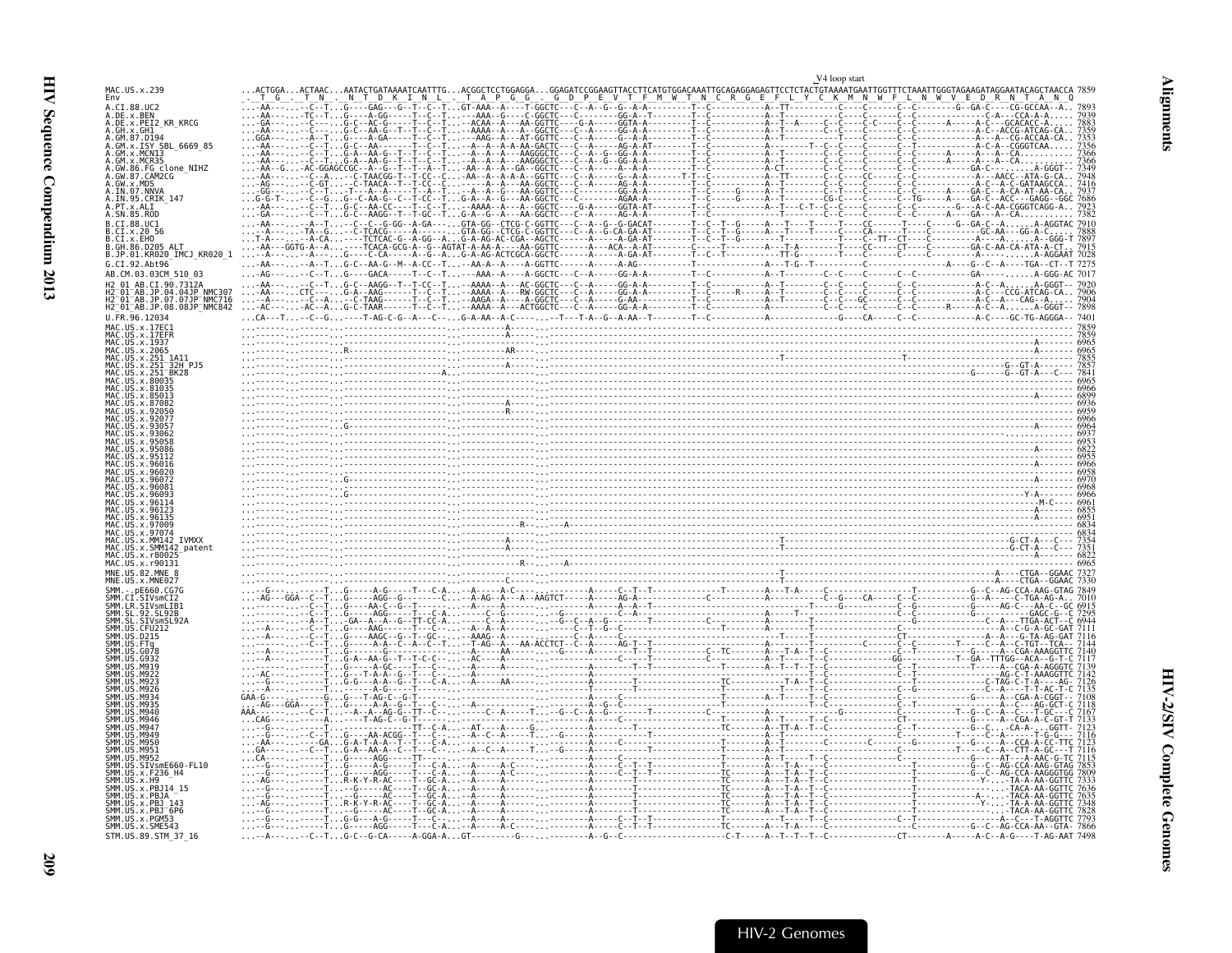<span id="page-55-0"></span>

|                                                          | V4 loop end                                                                                                                                                                                                                                                                                                                                    |
|----------------------------------------------------------|------------------------------------------------------------------------------------------------------------------------------------------------------------------------------------------------------------------------------------------------------------------------------------------------------------------------------------------------|
| MAC.US.x.239                                             | CCAAAGGAACAGCATAAAAGGAATTACGTGCCATGTCATATTAGACAAATAATCAACACTTGGCATAAAGTAGGCAAAAATGTTTAT                                                                                                                                                                                                                                                        |
| A.CI.88.UC2                                              |                                                                                                                                                                                                                                                                                                                                                |
| A.DE.x.BEN                                               |                                                                                                                                                                                                                                                                                                                                                |
| A.DE.X.PEI2_KR_KRCG<br>A.GH.X.GH1<br>A.GM.87.D194        |                                                                                                                                                                                                                                                                                                                                                |
| A.GM.x.ISY SBL 6669 85                                   |                                                                                                                                                                                                                                                                                                                                                |
| A.GM.X.MCNI3<br>A.GM.x.MCR35                             |                                                                                                                                                                                                                                                                                                                                                |
| A.GW.86.FG clone NIHZ<br>A.GW.87.CAM2CG                  |                                                                                                                                                                                                                                                                                                                                                |
| A.GW.x.MDS                                               |                                                                                                                                                                                                                                                                                                                                                |
| A.IN.95.CRIK 147                                         |                                                                                                                                                                                                                                                                                                                                                |
| A.SN.85.ROD                                              |                                                                                                                                                                                                                                                                                                                                                |
| B.CI.88.UC1                                              |                                                                                                                                                                                                                                                                                                                                                |
| B.CI.X.EHO.                                              |                                                                                                                                                                                                                                                                                                                                                |
| B.GH.86.D205 ALT<br>B.JP.01.KR020_IMCJ_KR020_1           |                                                                                                                                                                                                                                                                                                                                                |
| $G.CI.92.Ah+96$                                          |                                                                                                                                                                                                                                                                                                                                                |
| AB.CM.03.03CM_510_03                                     |                                                                                                                                                                                                                                                                                                                                                |
| 2 01 AB.CI.90.7312A<br>12 01 AB.JP.04.04JP NMC307        |                                                                                                                                                                                                                                                                                                                                                |
| H2-01-AB.JP.07.07JP-NMC716<br>H2-01-AB.JP.07.07JP-NMC716 |                                                                                                                                                                                                                                                                                                                                                |
| U.FR.96.12034                                            |                                                                                                                                                                                                                                                                                                                                                |
| MAC.US.x.17EC1<br>MAC.US.x.17EFR                         |                                                                                                                                                                                                                                                                                                                                                |
| MAC.US.x.1937<br>MAC.US.x.2065                           |                                                                                                                                                                                                                                                                                                                                                |
| MAC.US.x.251<br>MAC.US.x.251                             |                                                                                                                                                                                                                                                                                                                                                |
|                                                          |                                                                                                                                                                                                                                                                                                                                                |
|                                                          |                                                                                                                                                                                                                                                                                                                                                |
|                                                          |                                                                                                                                                                                                                                                                                                                                                |
|                                                          |                                                                                                                                                                                                                                                                                                                                                |
|                                                          |                                                                                                                                                                                                                                                                                                                                                |
|                                                          |                                                                                                                                                                                                                                                                                                                                                |
|                                                          |                                                                                                                                                                                                                                                                                                                                                |
|                                                          | $\frac{4}{7}$<br>$\frac{7}{12}$<br>$\frac{7}{12}$<br>$\frac{7}{12}$<br>$\frac{7}{12}$<br>$\frac{7}{12}$<br>$\frac{7}{12}$<br>$\frac{7}{12}$<br>$\frac{7}{12}$<br>$\frac{7}{12}$<br>$\frac{7}{12}$<br>$\frac{7}{12}$<br>$\frac{7}{12}$<br>$\frac{7}{12}$<br>$\frac{7}{12}$<br>$\frac{7}{12}$<br>$\frac{7}{12}$<br>$\frac{7}{12}$<br>$\frac{7}{$ |
|                                                          |                                                                                                                                                                                                                                                                                                                                                |
|                                                          |                                                                                                                                                                                                                                                                                                                                                |
|                                                          |                                                                                                                                                                                                                                                                                                                                                |
| US.x.96135                                               |                                                                                                                                                                                                                                                                                                                                                |
|                                                          |                                                                                                                                                                                                                                                                                                                                                |
|                                                          |                                                                                                                                                                                                                                                                                                                                                |
| MAC.US.x.r90131                                          |                                                                                                                                                                                                                                                                                                                                                |
| MNE.US.82.MNE                                            |                                                                                                                                                                                                                                                                                                                                                |
|                                                          |                                                                                                                                                                                                                                                                                                                                                |
|                                                          |                                                                                                                                                                                                                                                                                                                                                |
|                                                          |                                                                                                                                                                                                                                                                                                                                                |
|                                                          |                                                                                                                                                                                                                                                                                                                                                |
|                                                          |                                                                                                                                                                                                                                                                                                                                                |
|                                                          |                                                                                                                                                                                                                                                                                                                                                |
|                                                          |                                                                                                                                                                                                                                                                                                                                                |
|                                                          |                                                                                                                                                                                                                                                                                                                                                |
|                                                          |                                                                                                                                                                                                                                                                                                                                                |
|                                                          |                                                                                                                                                                                                                                                                                                                                                |
|                                                          |                                                                                                                                                                                                                                                                                                                                                |
|                                                          |                                                                                                                                                                                                                                                                                                                                                |
|                                                          |                                                                                                                                                                                                                                                                                                                                                |
| US.SIVsmE660-FL10                                        |                                                                                                                                                                                                                                                                                                                                                |
| .x.F236 H4<br>US. x. H9                                  |                                                                                                                                                                                                                                                                                                                                                |
| .x.PBJ14 15                                              |                                                                                                                                                                                                                                                                                                                                                |
| .US.x.PBJA<br>.US.x.PBJ 143<br>.US.x.PBJ 6P6             |                                                                                                                                                                                                                                                                                                                                                |
| US.x.PGM53                                               |                                                                                                                                                                                                                                                                                                                                                |
| SMM.US.x.SME543<br>STM.US.89.STM 37 16                   |                                                                                                                                                                                                                                                                                                                                                |
|                                                          |                                                                                                                                                                                                                                                                                                                                                |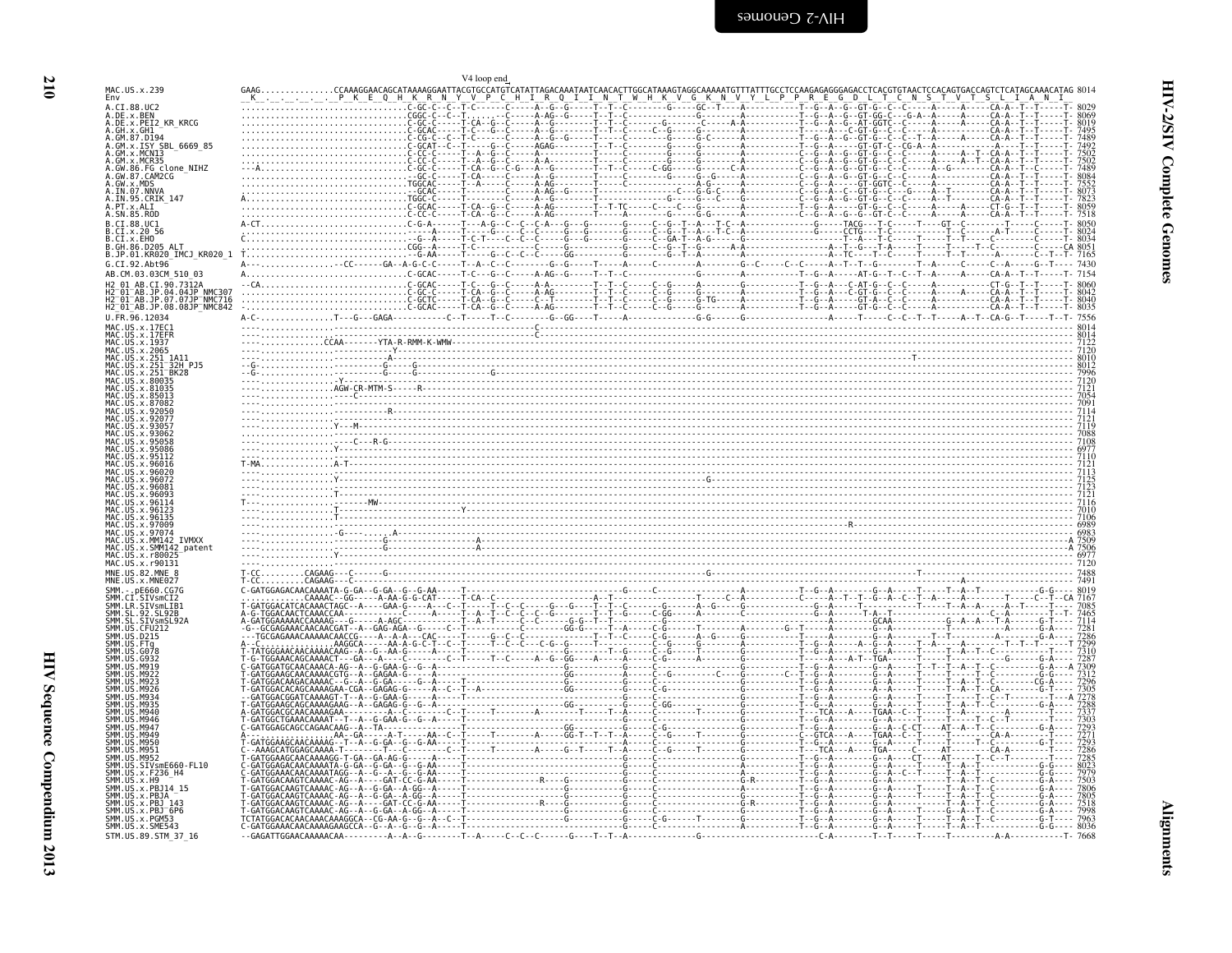<span id="page-56-0"></span>

|                                                                    | V5 start | V5 end |                                                                                                                                                                                                                                                                                              | Rev Responsive Element (RRE) start |           |
|--------------------------------------------------------------------|----------|--------|----------------------------------------------------------------------------------------------------------------------------------------------------------------------------------------------------------------------------------------------------------------------------------------------|------------------------------------|-----------|
| MAC.US.x.239<br>Env                                                |          |        | ATTGGATTGATGGAACCAAACTAATATCACCATGAGTGCAGAGGTGGCAGAACTGTATCGATTGGAATTGGGAGATTATAAATTAGTAGAGATCACTCCAATTGGCCTTGGCCCCCACAGATGGAGGTACACTACTGGTGGCACCTCAAGAAAT                                                                                                                                   |                                    | $G_G$ $T$ |
| A.CI.88.UC2<br>A.DE.x.BEN<br>A.DE.x.PEI2 KR KRCG                   |          |        |                                                                                                                                                                                                                                                                                              |                                    |           |
| A.GH.x.GH1<br>A.GM.87.D194                                         |          |        |                                                                                                                                                                                                                                                                                              |                                    |           |
| A.GM.x.ISY SBL 6669 85<br>A.GM.x.MCNI3                             |          |        |                                                                                                                                                                                                                                                                                              |                                    |           |
| A.GM.x.MCR35                                                       |          |        |                                                                                                                                                                                                                                                                                              |                                    |           |
| A.GW.86.FG clone_NIHZ<br>A.GW.87.CAM2CG<br>A.GW.x.MDS              |          |        |                                                                                                                                                                                                                                                                                              |                                    |           |
| A.IN.07.NNVA<br>A.IN.95.CRIK_147                                   |          |        |                                                                                                                                                                                                                                                                                              |                                    |           |
| A. PT.X.ALI<br>A. SN.85.ROD                                        |          |        |                                                                                                                                                                                                                                                                                              |                                    |           |
| B.CI.88.UC1                                                        |          |        |                                                                                                                                                                                                                                                                                              |                                    |           |
| B.CI.x.20 56<br>B.CI.x.EHO                                         |          |        |                                                                                                                                                                                                                                                                                              |                                    |           |
| B.GH.86.D205 ALT<br>B.JP.01.KR020 IMCJ KR020 1                     |          |        |                                                                                                                                                                                                                                                                                              |                                    |           |
| G.CI.92.Ah <sub>t</sub> 96<br>AB.CM.03.03CM 510 03                 |          |        |                                                                                                                                                                                                                                                                                              |                                    |           |
|                                                                    |          |        |                                                                                                                                                                                                                                                                                              |                                    |           |
| JP.04.04JP NMC307<br>H2 <sup>-01-AB.JP.07.07JP-NMC716</sup>        |          |        |                                                                                                                                                                                                                                                                                              |                                    |           |
| H2 <sup>-01-AB.JP.08.08JP<sup>-</sup>NMC842</sup><br>U.FR.96.12034 |          |        |                                                                                                                                                                                                                                                                                              |                                    |           |
| MAC.US.x.17EC1                                                     |          |        |                                                                                                                                                                                                                                                                                              |                                    |           |
| US.x.1937                                                          |          |        | $\frac{3728}{2728}$                                                                                                                                                                                                                                                                          |                                    |           |
| MAC.US.x.2065                                                      |          |        |                                                                                                                                                                                                                                                                                              |                                    |           |
| -1A11<br>-32H PJ5<br>-BK28                                         |          |        |                                                                                                                                                                                                                                                                                              |                                    |           |
|                                                                    |          |        |                                                                                                                                                                                                                                                                                              |                                    |           |
|                                                                    |          |        |                                                                                                                                                                                                                                                                                              |                                    |           |
|                                                                    |          |        |                                                                                                                                                                                                                                                                                              |                                    |           |
|                                                                    |          |        |                                                                                                                                                                                                                                                                                              |                                    |           |
|                                                                    |          |        |                                                                                                                                                                                                                                                                                              |                                    |           |
|                                                                    |          |        |                                                                                                                                                                                                                                                                                              |                                    |           |
|                                                                    |          |        |                                                                                                                                                                                                                                                                                              |                                    |           |
|                                                                    |          |        |                                                                                                                                                                                                                                                                                              |                                    |           |
|                                                                    |          |        |                                                                                                                                                                                                                                                                                              |                                    |           |
|                                                                    |          |        |                                                                                                                                                                                                                                                                                              |                                    |           |
| <b>TVMXX</b>                                                       |          |        |                                                                                                                                                                                                                                                                                              |                                    |           |
| .SMM142 patent<br>MAC.US.x.r8002                                   |          |        | $\frac{724}{714}$<br>$768$<br>$768$<br>$768$<br>$7147$<br>$768$<br>$768$<br>$7147$<br>$768$<br>$769$<br>$768$<br>$769$<br>$768$<br>$768$<br>$768$<br>$768$<br>$769$<br>$768$<br>$768$<br>$768$<br>$768$<br>$768$<br>$768$<br>$768$<br>$768$<br>$768$<br>$769$<br>$768$<br>$769$<br>$768$<br> |                                    |           |
|                                                                    |          |        |                                                                                                                                                                                                                                                                                              |                                    |           |
|                                                                    |          |        |                                                                                                                                                                                                                                                                                              |                                    |           |
|                                                                    |          |        |                                                                                                                                                                                                                                                                                              |                                    |           |
|                                                                    |          |        |                                                                                                                                                                                                                                                                                              |                                    |           |
|                                                                    |          |        |                                                                                                                                                                                                                                                                                              |                                    |           |
|                                                                    |          |        |                                                                                                                                                                                                                                                                                              |                                    |           |
|                                                                    |          |        |                                                                                                                                                                                                                                                                                              |                                    |           |
|                                                                    |          |        |                                                                                                                                                                                                                                                                                              |                                    |           |
|                                                                    |          |        |                                                                                                                                                                                                                                                                                              |                                    |           |
|                                                                    |          |        |                                                                                                                                                                                                                                                                                              |                                    |           |
|                                                                    |          |        |                                                                                                                                                                                                                                                                                              |                                    |           |
|                                                                    |          |        |                                                                                                                                                                                                                                                                                              |                                    |           |
|                                                                    |          |        |                                                                                                                                                                                                                                                                                              |                                    |           |
| SIVsmE660-FL10                                                     |          |        |                                                                                                                                                                                                                                                                                              |                                    |           |
| US.x.F236 H4                                                       |          |        |                                                                                                                                                                                                                                                                                              |                                    |           |
| JS.x.PBJ14                                                         |          |        |                                                                                                                                                                                                                                                                                              |                                    |           |
| . PBJ                                                              |          |        |                                                                                                                                                                                                                                                                                              |                                    |           |
| SMM. US. x. PGM53<br>SMM. US. x. SME543                            |          |        |                                                                                                                                                                                                                                                                                              |                                    |           |
| STM.US.89.STM 37 16                                                |          |        |                                                                                                                                                                                                                                                                                              |                                    |           |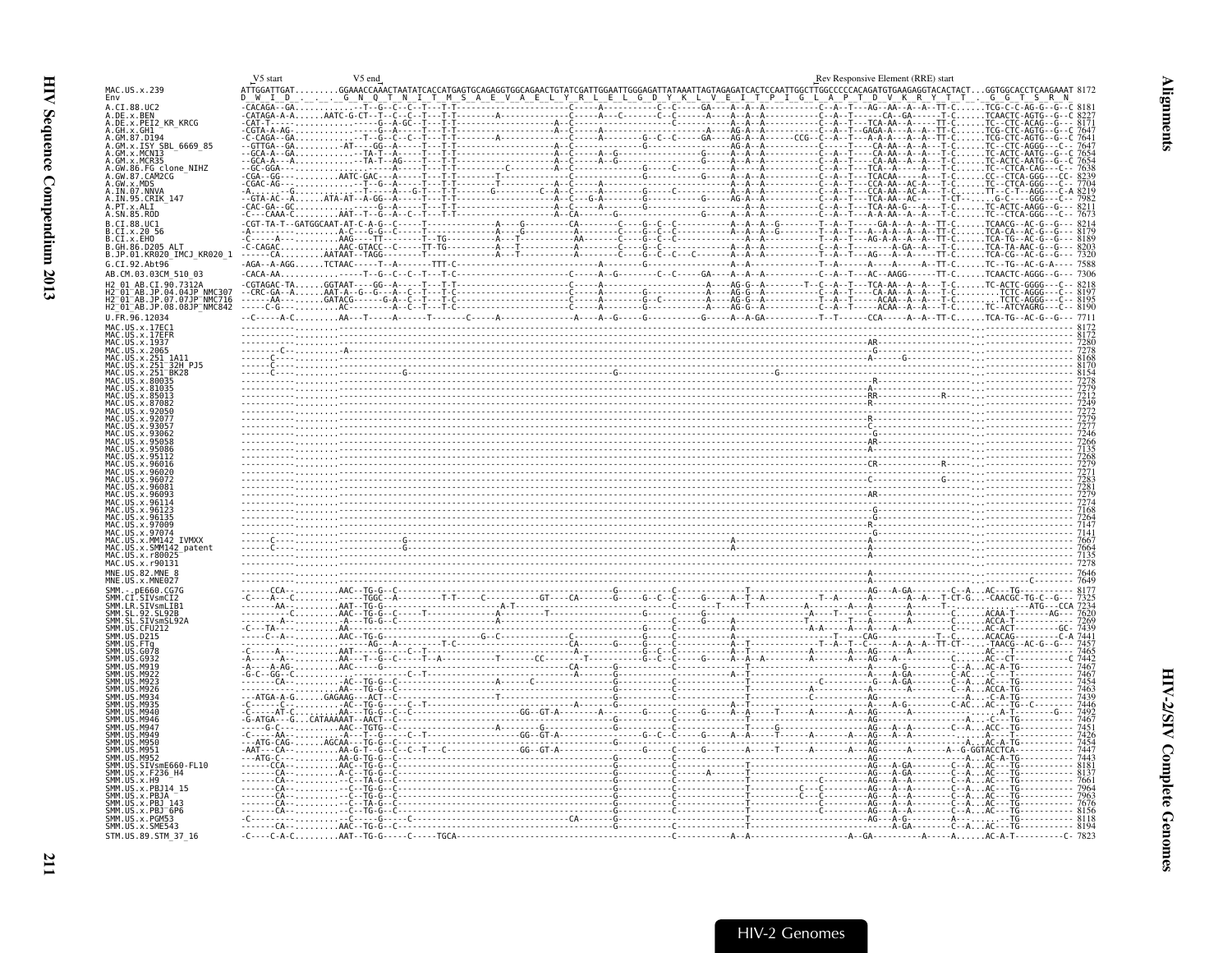<span id="page-57-0"></span>

| יי ל<br>י<br>r.  |  |
|------------------|--|
| ŗ<br>ì<br>2<br>ć |  |
| J<br>i           |  |

| ī |
|---|
|   |
|   |
|   |
|   |
|   |
|   |

|                                                                                                                                                                                                | Env gp120 end_Env gp41 start |  |  |                                                                                                                                                                                                                                |      |
|------------------------------------------------------------------------------------------------------------------------------------------------------------------------------------------------|------------------------------|--|--|--------------------------------------------------------------------------------------------------------------------------------------------------------------------------------------------------------------------------------|------|
| MAC.US.x.239<br>Env                                                                                                                                                                            |                              |  |  | AAAAGAGGGGTCTTTGTGCTAGGGTTCTTGGGTTTTCTCGCAACGGCAGGTTCTGCAATGGGCGGCGTCGTCGACGCTCAGTCCCCGAACTTTATTGGCTGGGATAGTGCAACAACAACAACAGCATGTCGGACGTGGTCAAGAGACAACAACAACTATGTT 8339<br>_K_R_G_V_F_V_L_G_F_L_G_F_L_A_T_A_G_S_A_M_G_A_A_S_L_ |      |
| A.CI.88.UC2                                                                                                                                                                                    |                              |  |  |                                                                                                                                                                                                                                |      |
| A.DE.x.BEN<br>A.DE.x.PEI2_KR_KRCG                                                                                                                                                              |                              |  |  |                                                                                                                                                                                                                                |      |
| A.GH. x. CH1 -- ~~ - ~~~<br>A.GM. 87. D194<br>A.GM. 87. D194<br>A.GM. x. MCN13<br>A.GM. x. MCR35                                                                                               |                              |  |  |                                                                                                                                                                                                                                |      |
|                                                                                                                                                                                                |                              |  |  |                                                                                                                                                                                                                                |      |
|                                                                                                                                                                                                |                              |  |  |                                                                                                                                                                                                                                |      |
| A.GW.286.FG_clone_NIHZ<br>A.GW.87.CAM2CG<br>A.GW.x.MDS<br>A.IN.07.NNVA____                                                                                                                     |                              |  |  |                                                                                                                                                                                                                                |      |
| A.IN.95.CRIK_147                                                                                                                                                                               |                              |  |  |                                                                                                                                                                                                                                |      |
|                                                                                                                                                                                                |                              |  |  |                                                                                                                                                                                                                                |      |
| B.CI.88.UC1                                                                                                                                                                                    |                              |  |  |                                                                                                                                                                                                                                |      |
| B.CI.X.20 56<br>B.CI.X.20 56<br>B.CI.X.EHO<br>B.JP.01.KR020_IMCJ_KR020_1                                                                                                                       |                              |  |  |                                                                                                                                                                                                                                |      |
| G.CI.92.Abt96                                                                                                                                                                                  |                              |  |  |                                                                                                                                                                                                                                |      |
| AB.CM.03.03CM_510_03                                                                                                                                                                           |                              |  |  |                                                                                                                                                                                                                                |      |
| H2 01 AB.CI.90.7312A<br>H2-01-AB.JP.04.04JP NMC307<br>H2-01-AB.JP.07.07JP NMC716                                                                                                               |                              |  |  |                                                                                                                                                                                                                                |      |
| H2_01_AB.JP.08.08JP_NMC842                                                                                                                                                                     |                              |  |  |                                                                                                                                                                                                                                |      |
| U.FR.96.12034                                                                                                                                                                                  |                              |  |  |                                                                                                                                                                                                                                |      |
| MAC.US.x.17EC1<br>MAC.US.x.17ECH<br>MAC.US.x.17EER<br>MAC.US.x.2965<br>MAC.US.x.251 1A11<br>MAC.US.x.251 1A11<br>MAC.US.x.251 BK28<br>MAC.US.x.251 BK28<br>MAC.US.x.251 BK28<br>MAC.US.x.80035 |                              |  |  |                                                                                                                                                                                                                                |      |
|                                                                                                                                                                                                |                              |  |  |                                                                                                                                                                                                                                |      |
|                                                                                                                                                                                                |                              |  |  |                                                                                                                                                                                                                                |      |
|                                                                                                                                                                                                |                              |  |  |                                                                                                                                                                                                                                |      |
|                                                                                                                                                                                                |                              |  |  |                                                                                                                                                                                                                                |      |
|                                                                                                                                                                                                |                              |  |  |                                                                                                                                                                                                                                |      |
|                                                                                                                                                                                                |                              |  |  |                                                                                                                                                                                                                                |      |
|                                                                                                                                                                                                |                              |  |  |                                                                                                                                                                                                                                |      |
|                                                                                                                                                                                                |                              |  |  |                                                                                                                                                                                                                                |      |
|                                                                                                                                                                                                |                              |  |  |                                                                                                                                                                                                                                |      |
| MAC.US                                                                                                                                                                                         |                              |  |  |                                                                                                                                                                                                                                |      |
|                                                                                                                                                                                                |                              |  |  |                                                                                                                                                                                                                                |      |
| MAC.US.x.9700                                                                                                                                                                                  |                              |  |  |                                                                                                                                                                                                                                |      |
| MAC.US.x.97074<br>MAC.US.x.MM142<br><b>TVMXX</b>                                                                                                                                               |                              |  |  |                                                                                                                                                                                                                                |      |
| MAC.US.x.SMM142_patent<br>MAC.US.x.r80025                                                                                                                                                      |                              |  |  |                                                                                                                                                                                                                                |      |
| MAC.US.x.r90131                                                                                                                                                                                |                              |  |  |                                                                                                                                                                                                                                |      |
| MNE.US.82.MNE 8<br>MNE.US.x.MNE027                                                                                                                                                             |                              |  |  |                                                                                                                                                                                                                                |      |
| <b>SMM</b>                                                                                                                                                                                     |                              |  |  |                                                                                                                                                                                                                                |      |
| smm<br>Smm<br>LR.SIVsmLIB1<br>SL.92.SL92B                                                                                                                                                      |                              |  |  |                                                                                                                                                                                                                                |      |
| SMM<br>SMM<br>SMM<br>SMM<br><b>SL</b><br>.SIVsmSL92A<br>US.CFU212                                                                                                                              |                              |  |  |                                                                                                                                                                                                                                |      |
|                                                                                                                                                                                                |                              |  |  |                                                                                                                                                                                                                                |      |
| G078                                                                                                                                                                                           |                              |  |  |                                                                                                                                                                                                                                |      |
|                                                                                                                                                                                                |                              |  |  |                                                                                                                                                                                                                                |      |
|                                                                                                                                                                                                |                              |  |  |                                                                                                                                                                                                                                |      |
|                                                                                                                                                                                                |                              |  |  |                                                                                                                                                                                                                                |      |
|                                                                                                                                                                                                |                              |  |  |                                                                                                                                                                                                                                |      |
| 5MM<br>M947<br><b>SMM</b><br>M949                                                                                                                                                              |                              |  |  |                                                                                                                                                                                                                                |      |
| SMM.<br>US.M950<br>5MM<br>US.M951                                                                                                                                                              |                              |  |  |                                                                                                                                                                                                                                |      |
| M952<br>.<br>Smm<br>Smm<br>US<br>SIVsmE660-FL10                                                                                                                                                |                              |  |  |                                                                                                                                                                                                                                |      |
| SI'II'I<br>SMM<br>SMM<br>.US.x.F236_H4<br>.US.x.H9                                                                                                                                             |                              |  |  |                                                                                                                                                                                                                                |      |
| SMM.US.x.PBJ14_15<br>SMM.US.x.PBJA                                                                                                                                                             |                              |  |  |                                                                                                                                                                                                                                |      |
| SMM.US.x.PBJ 143<br>SMM.US.x.PBJ 143                                                                                                                                                           |                              |  |  |                                                                                                                                                                                                                                |      |
| SMM.US.x.PGM53<br>SMM.US.x.SME543                                                                                                                                                              |                              |  |  |                                                                                                                                                                                                                                |      |
| STM.US.89.STM 37 16                                                                                                                                                                            |                              |  |  |                                                                                                                                                                                                                                | 7990 |

HIV Sequence Compendium 2013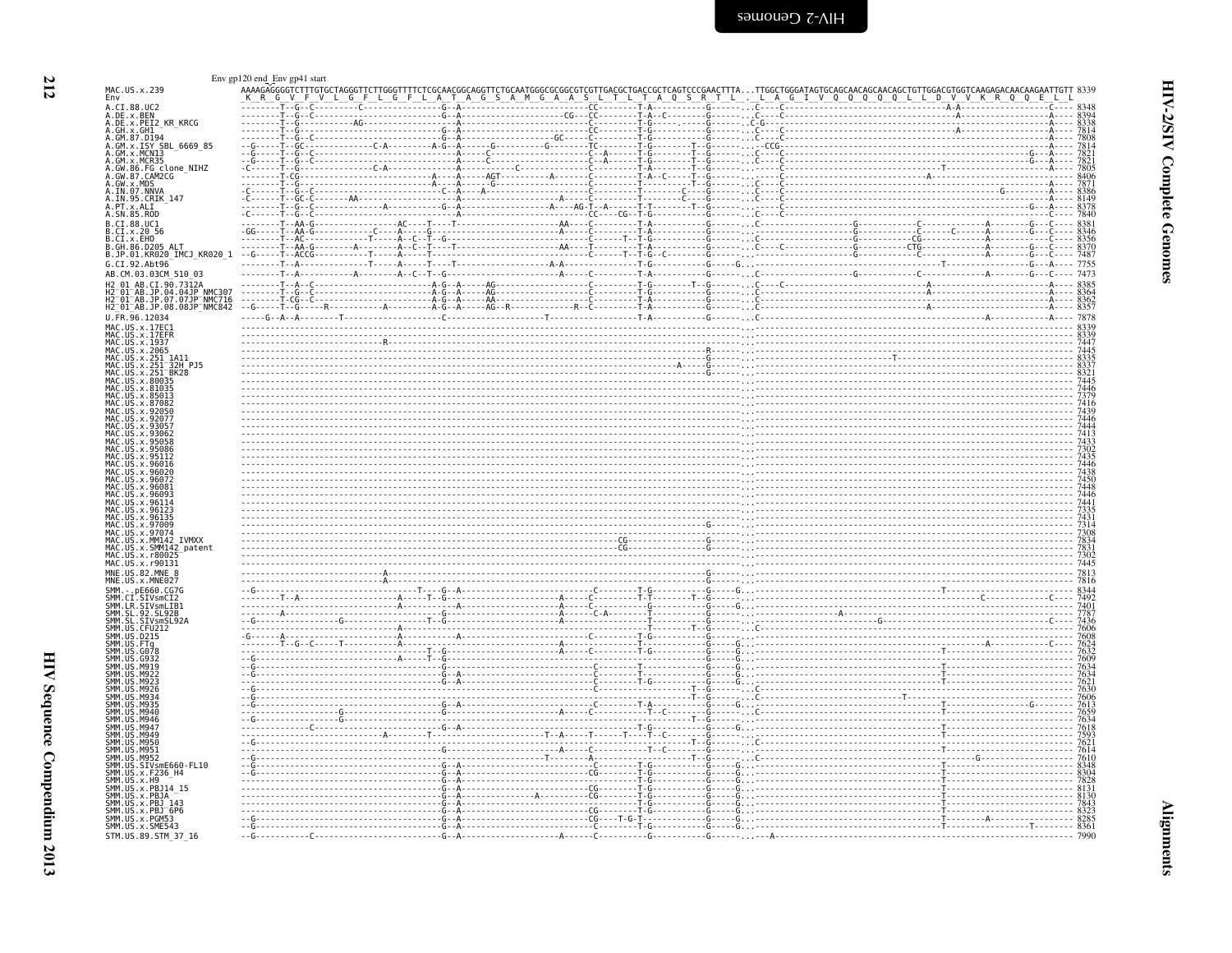<span id="page-58-0"></span>

| MAC.US.x.239                                                                                                                                                                      |  |  |  | RRE end<br>CCAAATGCAAGTCTAACACCAAAGT |
|-----------------------------------------------------------------------------------------------------------------------------------------------------------------------------------|--|--|--|--------------------------------------|
| Env<br>A.CI.88.UC2                                                                                                                                                                |  |  |  |                                      |
| A.DE.x.BEN<br>A.DE.x.PEI2_KR_KRCG                                                                                                                                                 |  |  |  |                                      |
| A.GH.X.GHI                                                                                                                                                                        |  |  |  |                                      |
| A.GM.x.ISY SBL 6669 85<br>A.GM.x.MCNI3                                                                                                                                            |  |  |  |                                      |
| .GM.x.MCR35                                                                                                                                                                       |  |  |  |                                      |
| 86.FG clone NIHZ<br>A.GW.87.CAM2CG                                                                                                                                                |  |  |  |                                      |
| A.GW.x.MDS<br>A.IN.07.NNVA                                                                                                                                                        |  |  |  |                                      |
| A.IN.95.CRIK 147                                                                                                                                                                  |  |  |  |                                      |
| A. SN. 85. ROD                                                                                                                                                                    |  |  |  |                                      |
| B.CI.88.UC1<br>B.CI.x.20 56                                                                                                                                                       |  |  |  |                                      |
| B.CI.x.EHO<br>B.GH.86.D205 ALT                                                                                                                                                    |  |  |  |                                      |
| B.JP.01.KR020 IMCJ KR020 1                                                                                                                                                        |  |  |  |                                      |
| G.CI.92.Abt96                                                                                                                                                                     |  |  |  |                                      |
| AB.CM.03.03CM 510 03<br>H2 01 AB.CI.90.7312A                                                                                                                                      |  |  |  |                                      |
|                                                                                                                                                                                   |  |  |  |                                      |
| H2 <sup>-</sup> 01 <sup>-</sup> AB.JP.04.04JP <sup>'</sup> NMC307<br>H2 <sup>-</sup> 01 <sup>-</sup> AB.JP.07.07JP <sup>-</sup> NMC716<br>H2 <sup>-</sup> 01-AB.JP.08.08JP-NMC842 |  |  |  |                                      |
| U.FR.96.12034                                                                                                                                                                     |  |  |  |                                      |
| MAC.US.x.17EC1                                                                                                                                                                    |  |  |  |                                      |
| MAC.US.x.2065                                                                                                                                                                     |  |  |  |                                      |
|                                                                                                                                                                                   |  |  |  |                                      |
| <sup>-</sup> 32H PJ5                                                                                                                                                              |  |  |  |                                      |
| US x 80035                                                                                                                                                                        |  |  |  |                                      |
|                                                                                                                                                                                   |  |  |  |                                      |
|                                                                                                                                                                                   |  |  |  |                                      |
|                                                                                                                                                                                   |  |  |  |                                      |
|                                                                                                                                                                                   |  |  |  |                                      |
|                                                                                                                                                                                   |  |  |  |                                      |
|                                                                                                                                                                                   |  |  |  |                                      |
|                                                                                                                                                                                   |  |  |  |                                      |
|                                                                                                                                                                                   |  |  |  |                                      |
|                                                                                                                                                                                   |  |  |  |                                      |
|                                                                                                                                                                                   |  |  |  |                                      |
|                                                                                                                                                                                   |  |  |  |                                      |
|                                                                                                                                                                                   |  |  |  |                                      |
|                                                                                                                                                                                   |  |  |  |                                      |
| MNF. IIS 82 MNF                                                                                                                                                                   |  |  |  |                                      |
|                                                                                                                                                                                   |  |  |  |                                      |
|                                                                                                                                                                                   |  |  |  |                                      |
| SL 92B                                                                                                                                                                            |  |  |  |                                      |
|                                                                                                                                                                                   |  |  |  |                                      |
|                                                                                                                                                                                   |  |  |  |                                      |
|                                                                                                                                                                                   |  |  |  |                                      |
|                                                                                                                                                                                   |  |  |  |                                      |
|                                                                                                                                                                                   |  |  |  |                                      |
|                                                                                                                                                                                   |  |  |  |                                      |
|                                                                                                                                                                                   |  |  |  |                                      |
|                                                                                                                                                                                   |  |  |  |                                      |
|                                                                                                                                                                                   |  |  |  |                                      |
|                                                                                                                                                                                   |  |  |  |                                      |
| <b>M95</b>                                                                                                                                                                        |  |  |  |                                      |
| SMM.US.SIVsmE660-FL10                                                                                                                                                             |  |  |  |                                      |
| SMM.US.x.F236_H4<br>SMM.US.x.H9                                                                                                                                                   |  |  |  |                                      |
| SMM. US. x. PBJ14_15                                                                                                                                                              |  |  |  |                                      |
| ŠMM.UŠ.x.PBJA<br>SMM.US.x.PBJ :                                                                                                                                                   |  |  |  |                                      |
| SMM.US.x.PBJ <sup>-</sup> 6P6<br>SMM.US.x.PGM53                                                                                                                                   |  |  |  |                                      |
| SMM.US.x.SME543                                                                                                                                                                   |  |  |  |                                      |
| STM.US.89.STM 37 16                                                                                                                                                               |  |  |  |                                      |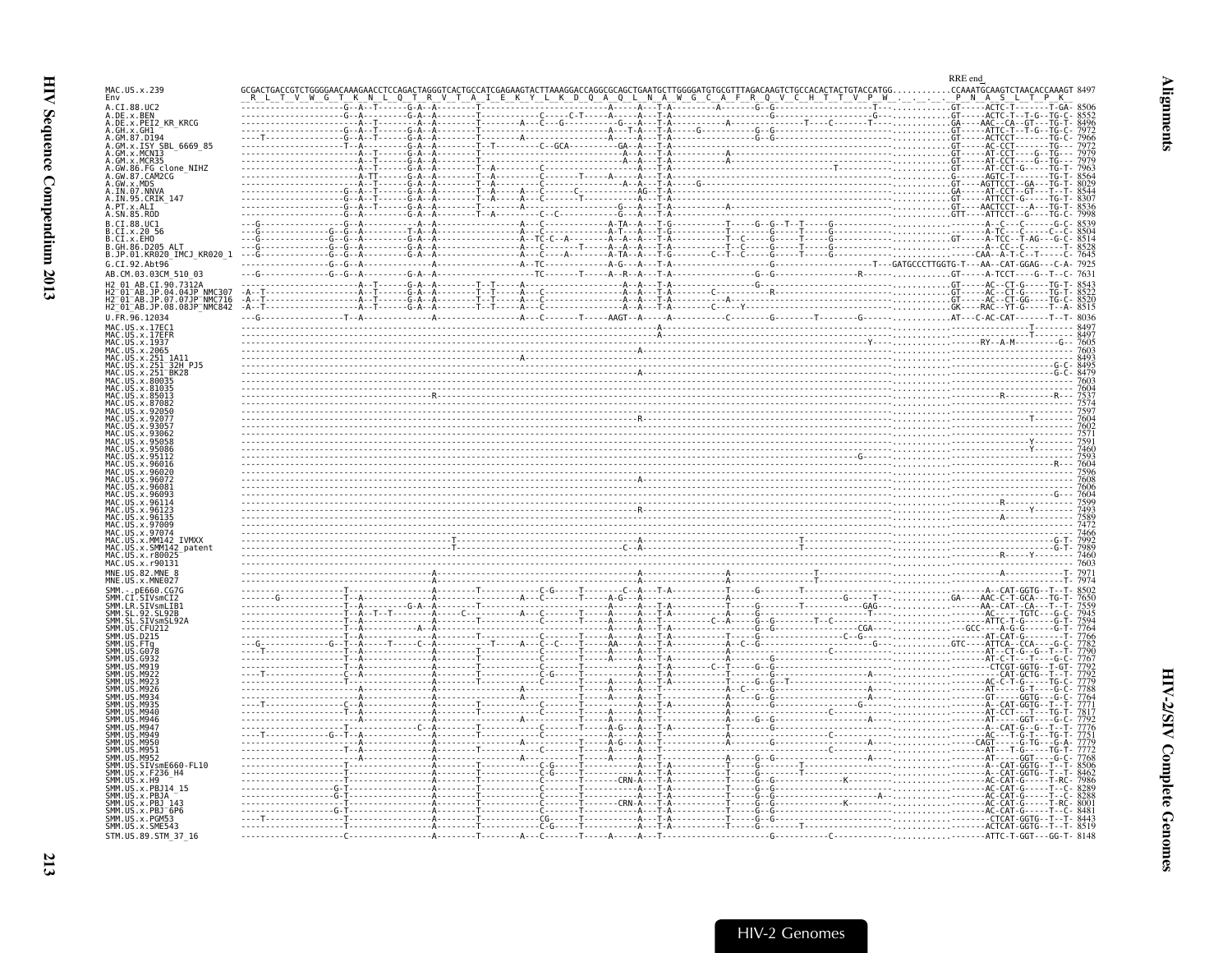| MAC.US.x.239<br>Env                                                |                                |  |  |  |  |  |
|--------------------------------------------------------------------|--------------------------------|--|--|--|--|--|
| A.CI.88.UC2<br>A.DE.x.BEN<br>A.DE.x.PEI2 KR KRCG                   |                                |  |  |  |  |  |
| .GH . x . GH1<br>GM 87 0194                                        |                                |  |  |  |  |  |
| GM.x.ISY SBL 6669 85                                               |                                |  |  |  |  |  |
| MCR35<br>FG clone_NIHZ<br>.CAM2CG                                  |                                |  |  |  |  |  |
|                                                                    |                                |  |  |  |  |  |
|                                                                    |                                |  |  |  |  |  |
| .SN.85.ROD<br>CI.88.UC1                                            |                                |  |  |  |  |  |
| CI.X.EHO<br>GH.86.D205 ALT.                                        |                                |  |  |  |  |  |
| .JP.01.KR020_IMCJ_KR020_1<br>.CI.92.Abt96                          |                                |  |  |  |  |  |
| AB.CM.03.03CM 510 03                                               |                                |  |  |  |  |  |
| $01$ $AB$ .JP.07.07JP NMC716                                       |                                |  |  |  |  |  |
| H2_01_AB.JP.08.08JP NMČ84Ž                                         |                                |  |  |  |  |  |
|                                                                    |                                |  |  |  |  |  |
|                                                                    |                                |  |  |  |  |  |
|                                                                    |                                |  |  |  |  |  |
|                                                                    |                                |  |  |  |  |  |
|                                                                    |                                |  |  |  |  |  |
|                                                                    |                                |  |  |  |  |  |
|                                                                    |                                |  |  |  |  |  |
|                                                                    |                                |  |  |  |  |  |
|                                                                    |                                |  |  |  |  |  |
|                                                                    |                                |  |  |  |  |  |
|                                                                    |                                |  |  |  |  |  |
| <b>TVMXX</b>                                                       |                                |  |  |  |  |  |
| MM142 patent                                                       |                                |  |  |  |  |  |
|                                                                    |                                |  |  |  |  |  |
|                                                                    |                                |  |  |  |  |  |
|                                                                    |                                |  |  |  |  |  |
|                                                                    |                                |  |  |  |  |  |
|                                                                    |                                |  |  |  |  |  |
|                                                                    |                                |  |  |  |  |  |
|                                                                    |                                |  |  |  |  |  |
|                                                                    |                                |  |  |  |  |  |
|                                                                    |                                |  |  |  |  |  |
|                                                                    |                                |  |  |  |  |  |
|                                                                    |                                |  |  |  |  |  |
|                                                                    | -----AT------------------AAA-C |  |  |  |  |  |
| SMM.US.x.PBJ 143                                                   |                                |  |  |  |  |  |
| SMM.ŪŠ.x.PBJ <sup>-</sup> 6P6<br>SMM.US.x.PGM53<br>SMM.US.x.SME543 | - - - - GA - - - - - C - A -   |  |  |  |  |  |
| STM.US.89.STM_37 16                                                |                                |  |  |  |  |  |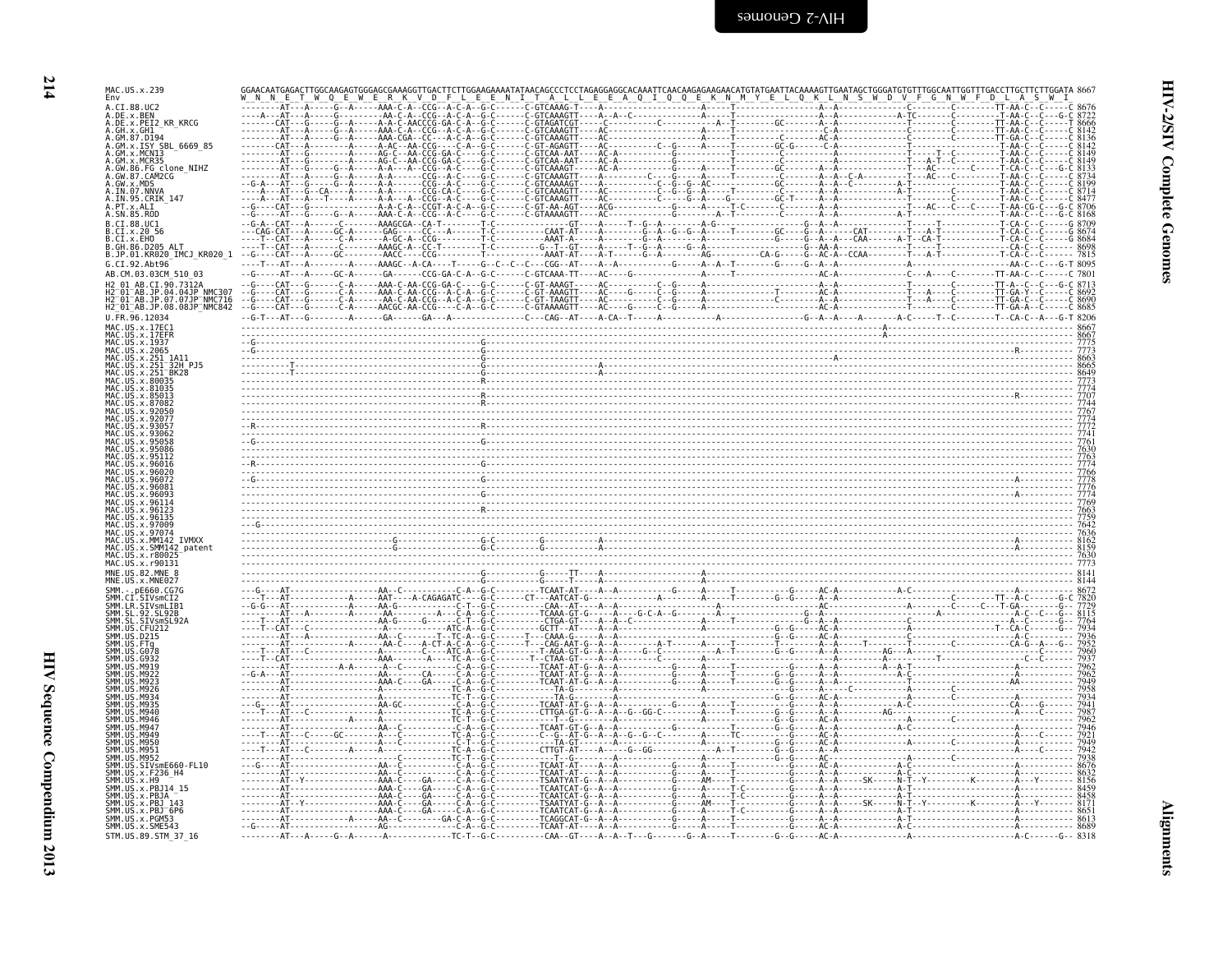<span id="page-60-0"></span>

| TAAGGCAGGGGTATAGGCCAGTGTTCTCTTCCCCACCCTCTTATTTCCAGCAGACCCATATCCAACAGGACCCGGCACTGCCAAC 883<br>MAC.US.x.239<br>S S P P<br>Env<br>Tat exon 2<br>Rev exon 2<br>R Q G Y R P V<br>Y F Q Q<br>$G^-$<br>A.CI.88.UC2<br>A.DE.x.BEN<br>A.DE.x.PEI2 KR KRCG<br>- T - - AA - - - - C - - - - - - - - T - - T<br>A.GH.X.GH1<br>GM.87.D194<br>GM.x.ISY SBL 6669 85<br>-GAC - T-<br>GM.x.MCR35<br>86.FG clone NIHZ<br>CAM2CG<br>GW.x.MDS<br>$\begin{bmatrix} \textbf{1} & \textbf{1} & \textbf{1} & \textbf{1} & \textbf{1} & \textbf{1} & \textbf{1} & \textbf{1} & \textbf{1} & \textbf{1} & \textbf{1} & \textbf{1} & \textbf{1} & \textbf{1} & \textbf{1} & \textbf{1} & \textbf{1} & \textbf{1} & \textbf{1} & \textbf{1} & \textbf{1} & \textbf{1} & \textbf{1} & \textbf{1} & \textbf{1} & \textbf{1} & \textbf{1} & \textbf{1} & \textbf{1} & \textbf{1} & \textbf{$<br>.07.NNV/<br>A.IN.95.CRIK 147<br>PT x AIT<br>A.SN.85.ROD<br>B.CI.88.UC1<br>B.CI.x.20 56<br>B.CI.x.EHO<br>.86.D205 ALT<br>B.JP.01.KR020 IMCJ_KR020 1<br>$-A - CG - TT - C - TA - CC - - - - G - - - - G - C -$<br>G.CI.92.Abt96<br>AB.CM.03.03CM 510 03<br>_AB.JP.04.04JP NMC307<br>_AB.JP.07.07JP NMC716<br>_AB.JP.08.08JP_NMC842<br>9707<br><b>TVMXX</b><br>SMM142 patent<br>MAC.US.x.r90131<br>MNE.US.82.MNE 8 |
|----------------------------------------------------------------------------------------------------------------------------------------------------------------------------------------------------------------------------------------------------------------------------------------------------------------------------------------------------------------------------------------------------------------------------------------------------------------------------------------------------------------------------------------------------------------------------------------------------------------------------------------------------------------------------------------------------------------------------------------------------------------------------------------------------------------------------------------------------------------------------------------------------------------------------------------------------------------------------------------------------------------------------------------------------------------------------------------------------------------------------------------------------------------------------------------------------------------------------------------------------------------------------------|
|                                                                                                                                                                                                                                                                                                                                                                                                                                                                                                                                                                                                                                                                                                                                                                                                                                                                                                                                                                                                                                                                                                                                                                                                                                                                                  |
|                                                                                                                                                                                                                                                                                                                                                                                                                                                                                                                                                                                                                                                                                                                                                                                                                                                                                                                                                                                                                                                                                                                                                                                                                                                                                  |
|                                                                                                                                                                                                                                                                                                                                                                                                                                                                                                                                                                                                                                                                                                                                                                                                                                                                                                                                                                                                                                                                                                                                                                                                                                                                                  |
|                                                                                                                                                                                                                                                                                                                                                                                                                                                                                                                                                                                                                                                                                                                                                                                                                                                                                                                                                                                                                                                                                                                                                                                                                                                                                  |
|                                                                                                                                                                                                                                                                                                                                                                                                                                                                                                                                                                                                                                                                                                                                                                                                                                                                                                                                                                                                                                                                                                                                                                                                                                                                                  |
|                                                                                                                                                                                                                                                                                                                                                                                                                                                                                                                                                                                                                                                                                                                                                                                                                                                                                                                                                                                                                                                                                                                                                                                                                                                                                  |
|                                                                                                                                                                                                                                                                                                                                                                                                                                                                                                                                                                                                                                                                                                                                                                                                                                                                                                                                                                                                                                                                                                                                                                                                                                                                                  |
|                                                                                                                                                                                                                                                                                                                                                                                                                                                                                                                                                                                                                                                                                                                                                                                                                                                                                                                                                                                                                                                                                                                                                                                                                                                                                  |
|                                                                                                                                                                                                                                                                                                                                                                                                                                                                                                                                                                                                                                                                                                                                                                                                                                                                                                                                                                                                                                                                                                                                                                                                                                                                                  |
|                                                                                                                                                                                                                                                                                                                                                                                                                                                                                                                                                                                                                                                                                                                                                                                                                                                                                                                                                                                                                                                                                                                                                                                                                                                                                  |
|                                                                                                                                                                                                                                                                                                                                                                                                                                                                                                                                                                                                                                                                                                                                                                                                                                                                                                                                                                                                                                                                                                                                                                                                                                                                                  |
|                                                                                                                                                                                                                                                                                                                                                                                                                                                                                                                                                                                                                                                                                                                                                                                                                                                                                                                                                                                                                                                                                                                                                                                                                                                                                  |
|                                                                                                                                                                                                                                                                                                                                                                                                                                                                                                                                                                                                                                                                                                                                                                                                                                                                                                                                                                                                                                                                                                                                                                                                                                                                                  |
|                                                                                                                                                                                                                                                                                                                                                                                                                                                                                                                                                                                                                                                                                                                                                                                                                                                                                                                                                                                                                                                                                                                                                                                                                                                                                  |
|                                                                                                                                                                                                                                                                                                                                                                                                                                                                                                                                                                                                                                                                                                                                                                                                                                                                                                                                                                                                                                                                                                                                                                                                                                                                                  |
|                                                                                                                                                                                                                                                                                                                                                                                                                                                                                                                                                                                                                                                                                                                                                                                                                                                                                                                                                                                                                                                                                                                                                                                                                                                                                  |
|                                                                                                                                                                                                                                                                                                                                                                                                                                                                                                                                                                                                                                                                                                                                                                                                                                                                                                                                                                                                                                                                                                                                                                                                                                                                                  |
|                                                                                                                                                                                                                                                                                                                                                                                                                                                                                                                                                                                                                                                                                                                                                                                                                                                                                                                                                                                                                                                                                                                                                                                                                                                                                  |
|                                                                                                                                                                                                                                                                                                                                                                                                                                                                                                                                                                                                                                                                                                                                                                                                                                                                                                                                                                                                                                                                                                                                                                                                                                                                                  |
|                                                                                                                                                                                                                                                                                                                                                                                                                                                                                                                                                                                                                                                                                                                                                                                                                                                                                                                                                                                                                                                                                                                                                                                                                                                                                  |
|                                                                                                                                                                                                                                                                                                                                                                                                                                                                                                                                                                                                                                                                                                                                                                                                                                                                                                                                                                                                                                                                                                                                                                                                                                                                                  |
|                                                                                                                                                                                                                                                                                                                                                                                                                                                                                                                                                                                                                                                                                                                                                                                                                                                                                                                                                                                                                                                                                                                                                                                                                                                                                  |
|                                                                                                                                                                                                                                                                                                                                                                                                                                                                                                                                                                                                                                                                                                                                                                                                                                                                                                                                                                                                                                                                                                                                                                                                                                                                                  |
|                                                                                                                                                                                                                                                                                                                                                                                                                                                                                                                                                                                                                                                                                                                                                                                                                                                                                                                                                                                                                                                                                                                                                                                                                                                                                  |
|                                                                                                                                                                                                                                                                                                                                                                                                                                                                                                                                                                                                                                                                                                                                                                                                                                                                                                                                                                                                                                                                                                                                                                                                                                                                                  |
|                                                                                                                                                                                                                                                                                                                                                                                                                                                                                                                                                                                                                                                                                                                                                                                                                                                                                                                                                                                                                                                                                                                                                                                                                                                                                  |
|                                                                                                                                                                                                                                                                                                                                                                                                                                                                                                                                                                                                                                                                                                                                                                                                                                                                                                                                                                                                                                                                                                                                                                                                                                                                                  |
|                                                                                                                                                                                                                                                                                                                                                                                                                                                                                                                                                                                                                                                                                                                                                                                                                                                                                                                                                                                                                                                                                                                                                                                                                                                                                  |
|                                                                                                                                                                                                                                                                                                                                                                                                                                                                                                                                                                                                                                                                                                                                                                                                                                                                                                                                                                                                                                                                                                                                                                                                                                                                                  |
|                                                                                                                                                                                                                                                                                                                                                                                                                                                                                                                                                                                                                                                                                                                                                                                                                                                                                                                                                                                                                                                                                                                                                                                                                                                                                  |
|                                                                                                                                                                                                                                                                                                                                                                                                                                                                                                                                                                                                                                                                                                                                                                                                                                                                                                                                                                                                                                                                                                                                                                                                                                                                                  |
|                                                                                                                                                                                                                                                                                                                                                                                                                                                                                                                                                                                                                                                                                                                                                                                                                                                                                                                                                                                                                                                                                                                                                                                                                                                                                  |
|                                                                                                                                                                                                                                                                                                                                                                                                                                                                                                                                                                                                                                                                                                                                                                                                                                                                                                                                                                                                                                                                                                                                                                                                                                                                                  |
|                                                                                                                                                                                                                                                                                                                                                                                                                                                                                                                                                                                                                                                                                                                                                                                                                                                                                                                                                                                                                                                                                                                                                                                                                                                                                  |
|                                                                                                                                                                                                                                                                                                                                                                                                                                                                                                                                                                                                                                                                                                                                                                                                                                                                                                                                                                                                                                                                                                                                                                                                                                                                                  |
|                                                                                                                                                                                                                                                                                                                                                                                                                                                                                                                                                                                                                                                                                                                                                                                                                                                                                                                                                                                                                                                                                                                                                                                                                                                                                  |
|                                                                                                                                                                                                                                                                                                                                                                                                                                                                                                                                                                                                                                                                                                                                                                                                                                                                                                                                                                                                                                                                                                                                                                                                                                                                                  |
|                                                                                                                                                                                                                                                                                                                                                                                                                                                                                                                                                                                                                                                                                                                                                                                                                                                                                                                                                                                                                                                                                                                                                                                                                                                                                  |
|                                                                                                                                                                                                                                                                                                                                                                                                                                                                                                                                                                                                                                                                                                                                                                                                                                                                                                                                                                                                                                                                                                                                                                                                                                                                                  |
|                                                                                                                                                                                                                                                                                                                                                                                                                                                                                                                                                                                                                                                                                                                                                                                                                                                                                                                                                                                                                                                                                                                                                                                                                                                                                  |
|                                                                                                                                                                                                                                                                                                                                                                                                                                                                                                                                                                                                                                                                                                                                                                                                                                                                                                                                                                                                                                                                                                                                                                                                                                                                                  |
| .SIVsmE660-FL10<br>.x.F236_H4                                                                                                                                                                                                                                                                                                                                                                                                                                                                                                                                                                                                                                                                                                                                                                                                                                                                                                                                                                                                                                                                                                                                                                                                                                                    |
| x.PBJ14 15                                                                                                                                                                                                                                                                                                                                                                                                                                                                                                                                                                                                                                                                                                                                                                                                                                                                                                                                                                                                                                                                                                                                                                                                                                                                       |
|                                                                                                                                                                                                                                                                                                                                                                                                                                                                                                                                                                                                                                                                                                                                                                                                                                                                                                                                                                                                                                                                                                                                                                                                                                                                                  |
| x.PBJ <sup>-6P6</sup><br>x. PGM53<br>SMM.US.x.SME543                                                                                                                                                                                                                                                                                                                                                                                                                                                                                                                                                                                                                                                                                                                                                                                                                                                                                                                                                                                                                                                                                                                                                                                                                             |
| STM.US.89.STM 37 16                                                                                                                                                                                                                                                                                                                                                                                                                                                                                                                                                                                                                                                                                                                                                                                                                                                                                                                                                                                                                                                                                                                                                                                                                                                              |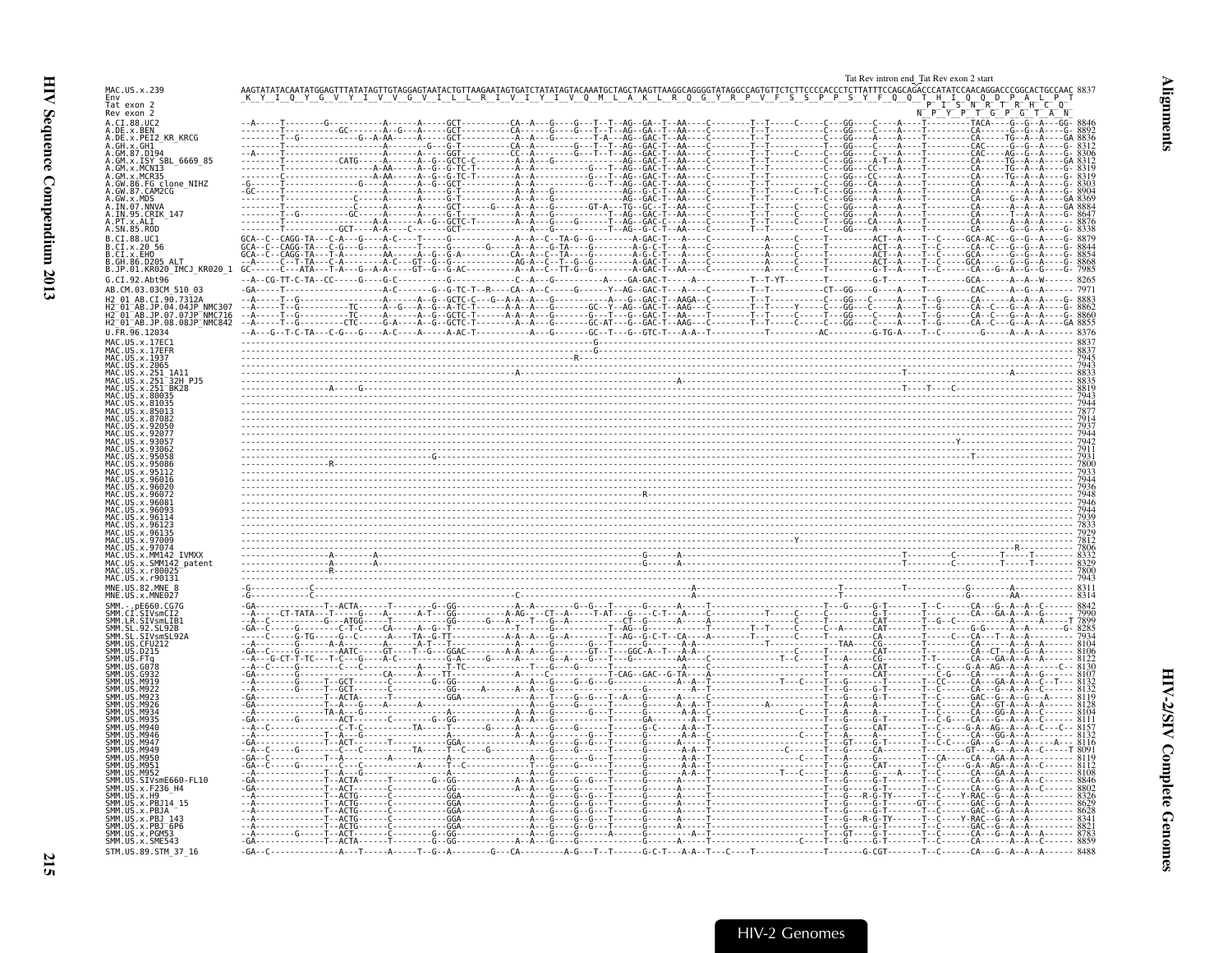| GM.x.ISY SBL 6669 85                                                            |  |  |  |  |  |  |
|---------------------------------------------------------------------------------|--|--|--|--|--|--|
| GM.x.MCNI3                                                                      |  |  |  |  |  |  |
| A.GW.86.FG clone NIHZ<br>A.GW.87.CAM2CG                                         |  |  |  |  |  |  |
| A.GW.X.MDS<br>A.IN.07.NNVA<br>A. IN. 95. CRIK_147<br>A. PT. x. ALI              |  |  |  |  |  |  |
| A.SN.85.ROD                                                                     |  |  |  |  |  |  |
| B.CI.88.UC1<br>B.CI.X.20 56                                                     |  |  |  |  |  |  |
| B.CT.x.EHO<br>B.GH.86.D205 ALT<br>B.JP.01.KR020_IMCJ_KR020_1                    |  |  |  |  |  |  |
| G.CI.92.Abt96                                                                   |  |  |  |  |  |  |
| AB.CM.03.03CM 510 03<br>H2_01_AB.CI.90.7312A<br>H2_01_AB.JP.04.04JP_NMC307      |  |  |  |  |  |  |
| H2-01-AB.JP.07.07JP-NMC716<br>H2 <sup>-01-AB.JP.08.08JP<sup>-</sup>NMC842</sup> |  |  |  |  |  |  |
| U.FR.96.12034                                                                   |  |  |  |  |  |  |
| MAC.US.x.17EC1<br>MAC.US.x.17EFR<br>MAC. US. x. 1937                            |  |  |  |  |  |  |
| MAC.US.x.2065<br>US.x.251                                                       |  |  |  |  |  |  |
| .x.251<br>JS.x.251                                                              |  |  |  |  |  |  |
|                                                                                 |  |  |  |  |  |  |
|                                                                                 |  |  |  |  |  |  |
|                                                                                 |  |  |  |  |  |  |
| MAC.US.x.93062<br>MAC.US.x.95058<br>MAC.US.x.95086                              |  |  |  |  |  |  |
| MAC.US.x.95112<br>US.x.96016                                                    |  |  |  |  |  |  |
| MAC.US.x.96020<br>US.x.96072                                                    |  |  |  |  |  |  |
| .x.9608<br>US.x.96093<br>. x.96114                                              |  |  |  |  |  |  |
| US.x.96123<br>US.x.96135                                                        |  |  |  |  |  |  |
| US.x.97009<br>MAC.US.x.97074                                                    |  |  |  |  |  |  |
| MAC.US.x.MM142_IVMXX<br>MAC.US.x.SMM142 patent<br>MAC.US.x.r80025               |  |  |  |  |  |  |
| MAC.US.x.r90131<br>MNE.US.82.MNE 8                                              |  |  |  |  |  |  |
| MNE.US.x.MNE027                                                                 |  |  |  |  |  |  |
| SIVsmCI2<br>SMM.LR.SIVsmLIB1                                                    |  |  |  |  |  |  |
| SMM.SL.92.SL92B<br>SMM.SL.SIVsmSL92A                                            |  |  |  |  |  |  |
| SMM.US.CFU212<br>SMM.US.D215                                                    |  |  |  |  |  |  |
| SMM.US.G078                                                                     |  |  |  |  |  |  |
| M922                                                                            |  |  |  |  |  |  |
| M934                                                                            |  |  |  |  |  |  |
| M946                                                                            |  |  |  |  |  |  |
| M946<br>M947                                                                    |  |  |  |  |  |  |
| M940<br>M950<br>SMM IIS M951                                                    |  |  |  |  |  |  |
| SMM US M952<br>SMM.US.SIVsmE660-FL10                                            |  |  |  |  |  |  |
| SMM.US.x.F236 H4<br>SMM.US.x.H9                                                 |  |  |  |  |  |  |
| SMM.US.x.PBJ14 15<br>US.x.PBJA                                                  |  |  |  |  |  |  |
| US.X.PBJ 143<br>US.x.PGM53                                                      |  |  |  |  |  |  |
| SMM.US.x.SME543                                                                 |  |  |  |  |  |  |

<span id="page-61-0"></span>MAC.US.x.239

Env<br>Tat exon 2<br>Rev exon 2

A.CI.88.UC2<br>A.DE.x.BEN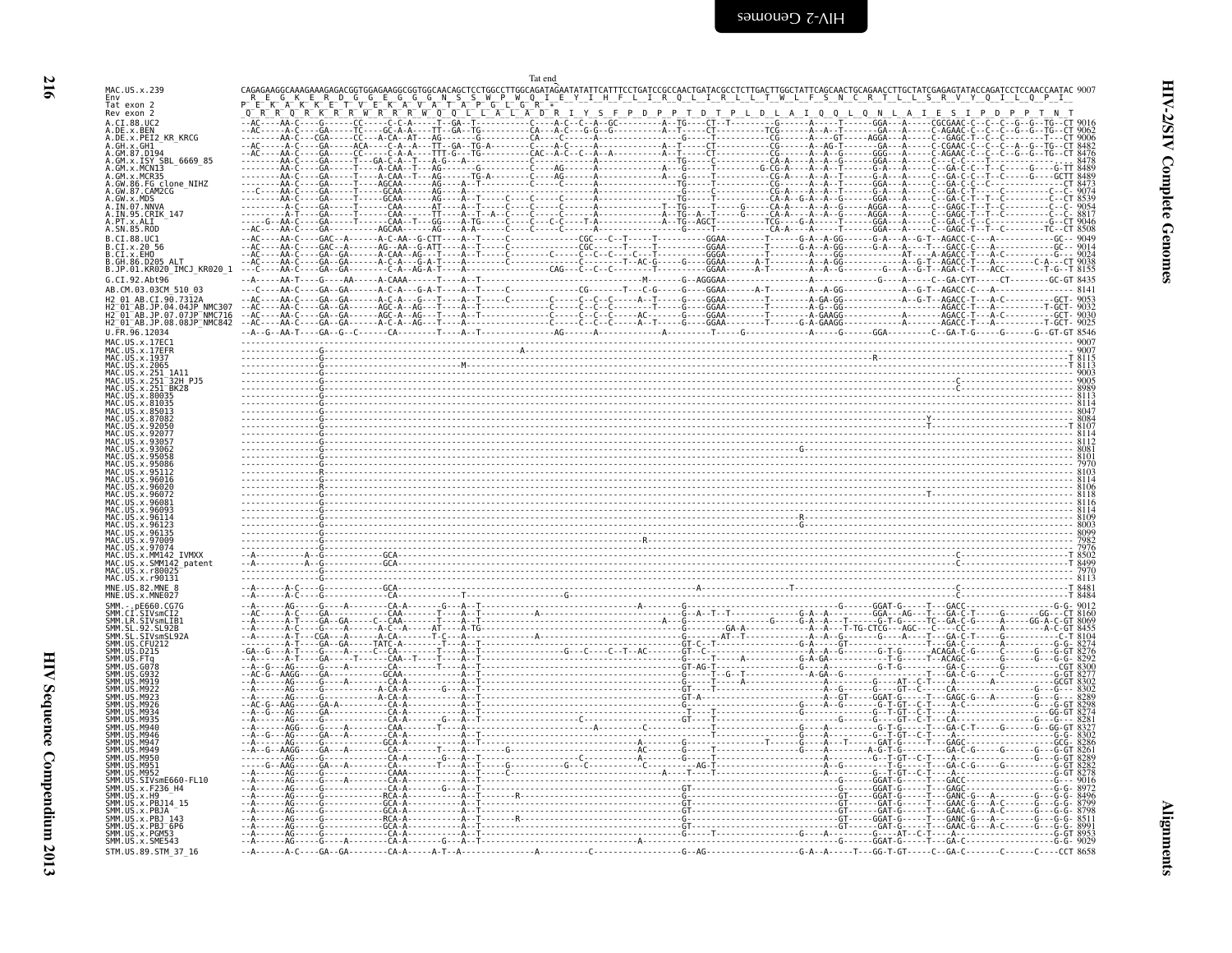<span id="page-62-0"></span>

|                                                                                      | Rev end                                                                                                                                                                                                                                                                                                                                                                                                                          | Nef start |  |
|--------------------------------------------------------------------------------------|----------------------------------------------------------------------------------------------------------------------------------------------------------------------------------------------------------------------------------------------------------------------------------------------------------------------------------------------------------------------------------------------------------------------------------|-----------|--|
| MAC. US. x. 239                                                                      |                                                                                                                                                                                                                                                                                                                                                                                                                                  |           |  |
| Rev exon 2                                                                           |                                                                                                                                                                                                                                                                                                                                                                                                                                  |           |  |
| A.CI.88.UC2                                                                          | $\begin{bmatrix} \textbf{1} & \textbf{1} & \textbf{1} & \textbf{1} & \textbf{1} & \textbf{1} & \textbf{1} & \textbf{1} & \textbf{1} & \textbf{1} & \textbf{1} & \textbf{1} & \textbf{1} & \textbf{1} & \textbf{1} & \textbf{1} & \textbf{1} & \textbf{1} & \textbf{1} & \textbf{1} & \textbf{1} & \textbf{1} & \textbf{1} & \textbf{1} & \textbf{1} & \textbf{1} & \textbf{1} & \textbf{1} & \textbf{1} & \textbf{1} & \textbf{$ |           |  |
| A.DE.x.BEN<br>A.DE.x.PEI2 KR KRCG                                                    |                                                                                                                                                                                                                                                                                                                                                                                                                                  |           |  |
|                                                                                      |                                                                                                                                                                                                                                                                                                                                                                                                                                  |           |  |
| SBL 6669 85<br>GM.x.MCNI3                                                            |                                                                                                                                                                                                                                                                                                                                                                                                                                  |           |  |
| MCR35                                                                                |                                                                                                                                                                                                                                                                                                                                                                                                                                  |           |  |
| .GW.86.FG clone_NIHZ<br>.GW.87.CAM2CG                                                |                                                                                                                                                                                                                                                                                                                                                                                                                                  |           |  |
| MDS                                                                                  |                                                                                                                                                                                                                                                                                                                                                                                                                                  |           |  |
| 95.CRIK 147                                                                          |                                                                                                                                                                                                                                                                                                                                                                                                                                  |           |  |
| SN.85.ROD                                                                            |                                                                                                                                                                                                                                                                                                                                                                                                                                  |           |  |
| .CI.88.UC1                                                                           |                                                                                                                                                                                                                                                                                                                                                                                                                                  |           |  |
| .CI.x.20 56                                                                          |                                                                                                                                                                                                                                                                                                                                                                                                                                  |           |  |
| GH 86 D205 ALT<br>.JP.01.KR020_IMCJ_KR020_1                                          |                                                                                                                                                                                                                                                                                                                                                                                                                                  |           |  |
| G.CI.92.Abt96                                                                        |                                                                                                                                                                                                                                                                                                                                                                                                                                  |           |  |
|                                                                                      |                                                                                                                                                                                                                                                                                                                                                                                                                                  |           |  |
|                                                                                      |                                                                                                                                                                                                                                                                                                                                                                                                                                  |           |  |
| 12=01=AB.JP.04.04JP NMC307<br>2=01=AB.JP.07.07JP NMC716<br>2=01=AB.JP.08.08JP_NMC842 |                                                                                                                                                                                                                                                                                                                                                                                                                                  |           |  |
| IL FR. 96. 12034                                                                     |                                                                                                                                                                                                                                                                                                                                                                                                                                  |           |  |
|                                                                                      |                                                                                                                                                                                                                                                                                                                                                                                                                                  |           |  |
|                                                                                      |                                                                                                                                                                                                                                                                                                                                                                                                                                  |           |  |
|                                                                                      |                                                                                                                                                                                                                                                                                                                                                                                                                                  |           |  |
|                                                                                      |                                                                                                                                                                                                                                                                                                                                                                                                                                  |           |  |
|                                                                                      |                                                                                                                                                                                                                                                                                                                                                                                                                                  |           |  |
|                                                                                      |                                                                                                                                                                                                                                                                                                                                                                                                                                  |           |  |
|                                                                                      |                                                                                                                                                                                                                                                                                                                                                                                                                                  |           |  |
|                                                                                      |                                                                                                                                                                                                                                                                                                                                                                                                                                  |           |  |
|                                                                                      | $\frac{64.46}{64.46}$                                                                                                                                                                                                                                                                                                                                                                                                            |           |  |
|                                                                                      |                                                                                                                                                                                                                                                                                                                                                                                                                                  |           |  |
|                                                                                      |                                                                                                                                                                                                                                                                                                                                                                                                                                  |           |  |
|                                                                                      |                                                                                                                                                                                                                                                                                                                                                                                                                                  |           |  |
|                                                                                      |                                                                                                                                                                                                                                                                                                                                                                                                                                  |           |  |
|                                                                                      |                                                                                                                                                                                                                                                                                                                                                                                                                                  |           |  |
|                                                                                      |                                                                                                                                                                                                                                                                                                                                                                                                                                  |           |  |
|                                                                                      |                                                                                                                                                                                                                                                                                                                                                                                                                                  |           |  |
| MM142 TVMXX<br>SMM142 patent                                                         |                                                                                                                                                                                                                                                                                                                                                                                                                                  |           |  |
| IIS Y r800                                                                           |                                                                                                                                                                                                                                                                                                                                                                                                                                  |           |  |
|                                                                                      |                                                                                                                                                                                                                                                                                                                                                                                                                                  |           |  |
|                                                                                      |                                                                                                                                                                                                                                                                                                                                                                                                                                  |           |  |
|                                                                                      |                                                                                                                                                                                                                                                                                                                                                                                                                                  |           |  |
|                                                                                      |                                                                                                                                                                                                                                                                                                                                                                                                                                  |           |  |
|                                                                                      |                                                                                                                                                                                                                                                                                                                                                                                                                                  |           |  |
|                                                                                      |                                                                                                                                                                                                                                                                                                                                                                                                                                  |           |  |
|                                                                                      |                                                                                                                                                                                                                                                                                                                                                                                                                                  |           |  |
|                                                                                      |                                                                                                                                                                                                                                                                                                                                                                                                                                  |           |  |
|                                                                                      |                                                                                                                                                                                                                                                                                                                                                                                                                                  |           |  |
|                                                                                      |                                                                                                                                                                                                                                                                                                                                                                                                                                  |           |  |
|                                                                                      |                                                                                                                                                                                                                                                                                                                                                                                                                                  |           |  |
|                                                                                      |                                                                                                                                                                                                                                                                                                                                                                                                                                  |           |  |
|                                                                                      |                                                                                                                                                                                                                                                                                                                                                                                                                                  |           |  |
|                                                                                      |                                                                                                                                                                                                                                                                                                                                                                                                                                  |           |  |
|                                                                                      |                                                                                                                                                                                                                                                                                                                                                                                                                                  |           |  |
|                                                                                      |                                                                                                                                                                                                                                                                                                                                                                                                                                  |           |  |
| SIVsmE660-FL10.                                                                      |                                                                                                                                                                                                                                                                                                                                                                                                                                  |           |  |
| x.F236 H4                                                                            |                                                                                                                                                                                                                                                                                                                                                                                                                                  |           |  |
|                                                                                      |                                                                                                                                                                                                                                                                                                                                                                                                                                  |           |  |
|                                                                                      |                                                                                                                                                                                                                                                                                                                                                                                                                                  |           |  |
| SMM.US.x.SME543                                                                      |                                                                                                                                                                                                                                                                                                                                                                                                                                  |           |  |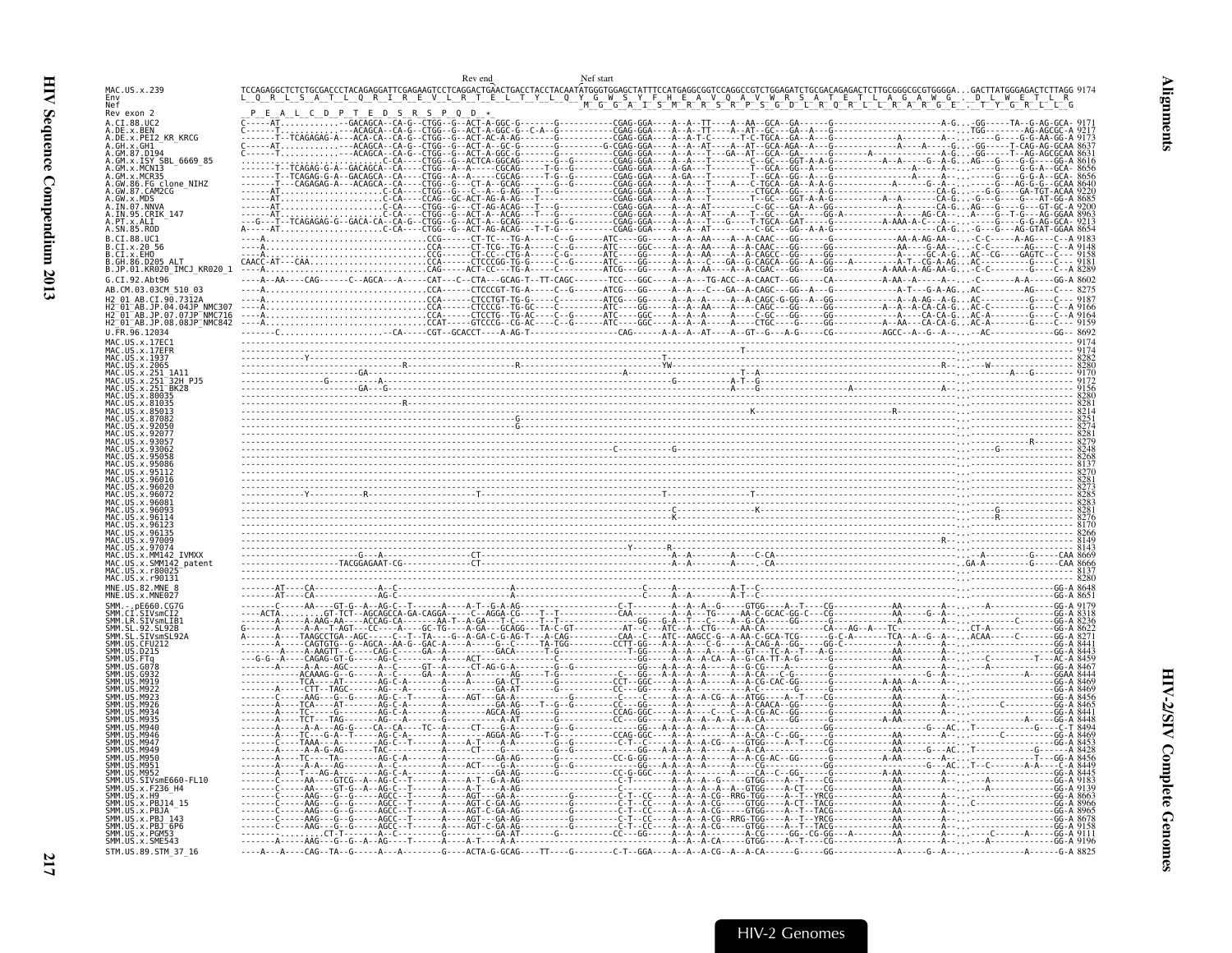<span id="page-63-0"></span>

|                                                                                                                                                                                                                                                                                                                                                                                                                                                                                               | Env gp41, gp160 end |  |
|-----------------------------------------------------------------------------------------------------------------------------------------------------------------------------------------------------------------------------------------------------------------------------------------------------------------------------------------------------------------------------------------------------------------------------------------------------------------------------------------------|---------------------|--|
| MAC.US.x.239<br>Env<br>Nef                                                                                                                                                                                                                                                                                                                                                                                                                                                                    |                     |  |
| A.CI.88.UC2<br>A.DE.X.BEN<br>A.DE.X.PEI2_KR_KRCG<br>A.GH.x.GH1<br>A.GM.87.D194<br>A.GM.x.ISY SBL 6669 85<br>A.GM.x.MCNI3<br>GM.x.MCR35<br>A.GW.86.FG_clone_NIHZ<br>A.GW.87.CAM2CG<br>A.GW.x.MDS<br>A.IN.07.NNVA<br>A.IN.95.CRIK 147<br>A.PT.x.ALI<br>A.SN.85.ROD<br>B.CT.88.UC1<br>.CI.x.20 56<br>B.CI.x.EHO<br>B.JP.01.KR020 IMCJ KR020 1<br>G.CI.92.Abt96<br>AB.CM.03.03CM 510 03<br>AR CT 90.7312A<br>H2 01 AB.JP.04.04JP NMC307<br>01 AB.JP.07.07JP NMC716"<br>H2_01_AB.JP.08.08JP_NMC842 |                     |  |
| U.FR.96.12034<br>MAC.US.x.17EFR<br>MAC US x 1937<br>US.x.2065<br>US.x.251 1A11<br>US.x.251 32H<br><b>32H P15</b><br><b>TVMXX</b><br>SMM142 patent                                                                                                                                                                                                                                                                                                                                             |                     |  |
| MAC.US.x.r90131                                                                                                                                                                                                                                                                                                                                                                                                                                                                               |                     |  |
| MNE.US.82.MNE 8<br><b>M950</b><br>$STV$ sm $E660$ - $FL10$<br>SMM IIS<br>.x.F236 H4<br>SMM.US.x.H9<br>.x.PBJ14 15<br>SMM.US<br>ŠMM. US<br>.x.PBJA <sup>–</sup><br>.x.PBJ 143<br>SMM.US.x.PBJ <sup>-</sup> 6P6<br>MM.US.x.PGM53<br>SMM.US.x.SME543<br>STM.US.89.STM 37 16                                                                                                                                                                                                                      |                     |  |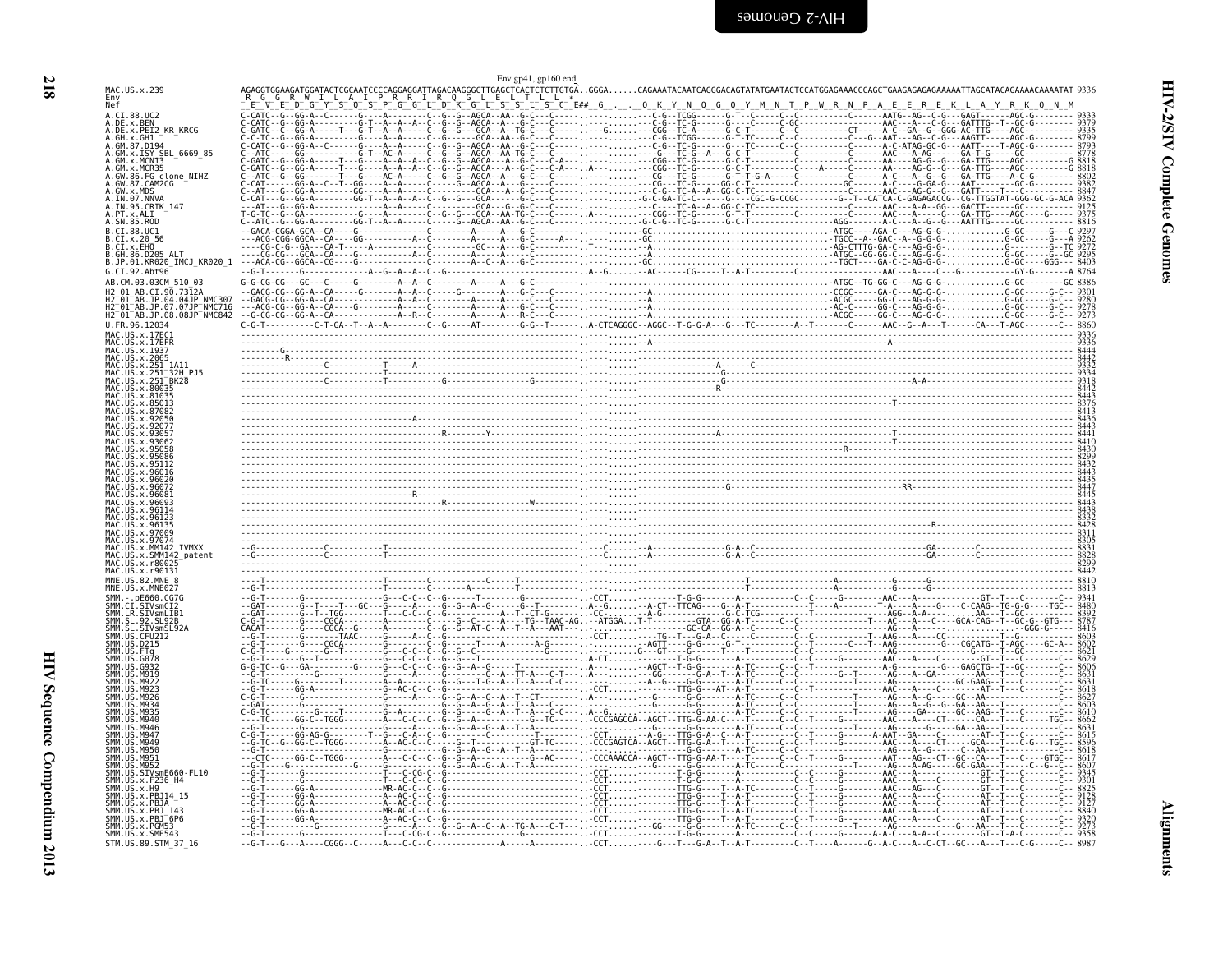<span id="page-64-0"></span>

| :AAATTGGCAATAGACATGTCTCATTTTATAAAAGAAAGGGGGGACTGGAAGGGATTTATTACAGTGCAAGAAGACATAGAATCT 950<br>KLAIDM SHFIKEKGGLEGIYYYSARRHRHRI<br>$\begin{array}{cccccccccc} \texttt{GGATGATATAGATGAGTAGGATAAGGATA} & \texttt{GATTGGTAGGGGTATCAGG} & \texttt{.} & \texttt{.} & \texttt{.} & \texttt{.} & \texttt{.} & \texttt{.} & \texttt{.} & \texttt{.} & \texttt{.} & \texttt{.} & \texttt{.} & \texttt{.} & \texttt{.} & \texttt{.} & \texttt{.} & \texttt{.} & \texttt{.} & \texttt{.} & \texttt{.} & \texttt{.} & \texttt{.} & \texttt{.} & \texttt{.} & \texttt{.} & \$<br>MAC.US.x.239<br>A.CT.88.UC2<br>A.DE.X.BEN<br>A.DE.X.PEI2_KR_KRCG<br>A.GM.x.ISY SBL 6669 85<br>A.GM.x.MCNI3<br>GM.x.MCR35<br>IN.07.NNVA<br>A.IN.95.CRIK 147<br>. SN.85.ROD<br>B.CI.88.UC1<br>B.CI.x.20 56<br>B.CI.X.EHO<br>GH.86.D205 ALT<br>B.JP.01.KR020 IMCJ KR020 1<br>G.CI.92.Abt96<br>AB.CM.03.03CM 510 03<br>2 <sup>-</sup> 01 <sup>-</sup> AB.JP.07.07JP <sup>-</sup> NMC716<br>2 <sup>-</sup> 01 <sup>-</sup> AB.JP.08.08JP <sup>-</sup> NMC842<br>U.FR.96.12034<br>MAC.US.x.17EC1<br>MAC.US.x.17EFR<br>MAC.US.x.2065<br>SMM142 patent<br>M94<br>M94C<br>M950<br>M951<br>M95.<br>.SIVsmE660-FL10<br>MM.US.x.F236_H4<br>MM.US.x.PBJ14 15<br>SMM.US.x.PBJ 143<br>SMM.US.x.PBJ <sup>-</sup> 6P6<br>SMM.US.x.PGM53<br>SMM.US.x.SME543<br>STM.US.89.STM 37 16 |  | Premature stop in SMM239 |  |  |  |  | 3' LTR U3 start |  |  |
|------------------------------------------------------------------------------------------------------------------------------------------------------------------------------------------------------------------------------------------------------------------------------------------------------------------------------------------------------------------------------------------------------------------------------------------------------------------------------------------------------------------------------------------------------------------------------------------------------------------------------------------------------------------------------------------------------------------------------------------------------------------------------------------------------------------------------------------------------------------------------------------------------------------------------------------------------------------------------------------------------------------------------------------------------------------------------------------------------------------------------------------------------------------------------------------------------------------------------------------------------------------------------------------------------------------------------------|--|--------------------------|--|--|--|--|-----------------|--|--|
|                                                                                                                                                                                                                                                                                                                                                                                                                                                                                                                                                                                                                                                                                                                                                                                                                                                                                                                                                                                                                                                                                                                                                                                                                                                                                                                                    |  |                          |  |  |  |  |                 |  |  |
|                                                                                                                                                                                                                                                                                                                                                                                                                                                                                                                                                                                                                                                                                                                                                                                                                                                                                                                                                                                                                                                                                                                                                                                                                                                                                                                                    |  |                          |  |  |  |  |                 |  |  |
|                                                                                                                                                                                                                                                                                                                                                                                                                                                                                                                                                                                                                                                                                                                                                                                                                                                                                                                                                                                                                                                                                                                                                                                                                                                                                                                                    |  |                          |  |  |  |  |                 |  |  |
|                                                                                                                                                                                                                                                                                                                                                                                                                                                                                                                                                                                                                                                                                                                                                                                                                                                                                                                                                                                                                                                                                                                                                                                                                                                                                                                                    |  |                          |  |  |  |  |                 |  |  |
|                                                                                                                                                                                                                                                                                                                                                                                                                                                                                                                                                                                                                                                                                                                                                                                                                                                                                                                                                                                                                                                                                                                                                                                                                                                                                                                                    |  |                          |  |  |  |  |                 |  |  |
|                                                                                                                                                                                                                                                                                                                                                                                                                                                                                                                                                                                                                                                                                                                                                                                                                                                                                                                                                                                                                                                                                                                                                                                                                                                                                                                                    |  |                          |  |  |  |  |                 |  |  |
|                                                                                                                                                                                                                                                                                                                                                                                                                                                                                                                                                                                                                                                                                                                                                                                                                                                                                                                                                                                                                                                                                                                                                                                                                                                                                                                                    |  |                          |  |  |  |  |                 |  |  |
|                                                                                                                                                                                                                                                                                                                                                                                                                                                                                                                                                                                                                                                                                                                                                                                                                                                                                                                                                                                                                                                                                                                                                                                                                                                                                                                                    |  |                          |  |  |  |  |                 |  |  |
|                                                                                                                                                                                                                                                                                                                                                                                                                                                                                                                                                                                                                                                                                                                                                                                                                                                                                                                                                                                                                                                                                                                                                                                                                                                                                                                                    |  |                          |  |  |  |  |                 |  |  |
|                                                                                                                                                                                                                                                                                                                                                                                                                                                                                                                                                                                                                                                                                                                                                                                                                                                                                                                                                                                                                                                                                                                                                                                                                                                                                                                                    |  |                          |  |  |  |  |                 |  |  |
|                                                                                                                                                                                                                                                                                                                                                                                                                                                                                                                                                                                                                                                                                                                                                                                                                                                                                                                                                                                                                                                                                                                                                                                                                                                                                                                                    |  |                          |  |  |  |  |                 |  |  |
|                                                                                                                                                                                                                                                                                                                                                                                                                                                                                                                                                                                                                                                                                                                                                                                                                                                                                                                                                                                                                                                                                                                                                                                                                                                                                                                                    |  |                          |  |  |  |  |                 |  |  |
|                                                                                                                                                                                                                                                                                                                                                                                                                                                                                                                                                                                                                                                                                                                                                                                                                                                                                                                                                                                                                                                                                                                                                                                                                                                                                                                                    |  |                          |  |  |  |  |                 |  |  |
|                                                                                                                                                                                                                                                                                                                                                                                                                                                                                                                                                                                                                                                                                                                                                                                                                                                                                                                                                                                                                                                                                                                                                                                                                                                                                                                                    |  |                          |  |  |  |  |                 |  |  |
|                                                                                                                                                                                                                                                                                                                                                                                                                                                                                                                                                                                                                                                                                                                                                                                                                                                                                                                                                                                                                                                                                                                                                                                                                                                                                                                                    |  |                          |  |  |  |  |                 |  |  |
|                                                                                                                                                                                                                                                                                                                                                                                                                                                                                                                                                                                                                                                                                                                                                                                                                                                                                                                                                                                                                                                                                                                                                                                                                                                                                                                                    |  |                          |  |  |  |  |                 |  |  |
|                                                                                                                                                                                                                                                                                                                                                                                                                                                                                                                                                                                                                                                                                                                                                                                                                                                                                                                                                                                                                                                                                                                                                                                                                                                                                                                                    |  |                          |  |  |  |  |                 |  |  |
|                                                                                                                                                                                                                                                                                                                                                                                                                                                                                                                                                                                                                                                                                                                                                                                                                                                                                                                                                                                                                                                                                                                                                                                                                                                                                                                                    |  |                          |  |  |  |  |                 |  |  |
|                                                                                                                                                                                                                                                                                                                                                                                                                                                                                                                                                                                                                                                                                                                                                                                                                                                                                                                                                                                                                                                                                                                                                                                                                                                                                                                                    |  |                          |  |  |  |  |                 |  |  |
|                                                                                                                                                                                                                                                                                                                                                                                                                                                                                                                                                                                                                                                                                                                                                                                                                                                                                                                                                                                                                                                                                                                                                                                                                                                                                                                                    |  |                          |  |  |  |  |                 |  |  |
|                                                                                                                                                                                                                                                                                                                                                                                                                                                                                                                                                                                                                                                                                                                                                                                                                                                                                                                                                                                                                                                                                                                                                                                                                                                                                                                                    |  |                          |  |  |  |  |                 |  |  |
|                                                                                                                                                                                                                                                                                                                                                                                                                                                                                                                                                                                                                                                                                                                                                                                                                                                                                                                                                                                                                                                                                                                                                                                                                                                                                                                                    |  |                          |  |  |  |  |                 |  |  |
|                                                                                                                                                                                                                                                                                                                                                                                                                                                                                                                                                                                                                                                                                                                                                                                                                                                                                                                                                                                                                                                                                                                                                                                                                                                                                                                                    |  |                          |  |  |  |  |                 |  |  |
|                                                                                                                                                                                                                                                                                                                                                                                                                                                                                                                                                                                                                                                                                                                                                                                                                                                                                                                                                                                                                                                                                                                                                                                                                                                                                                                                    |  |                          |  |  |  |  |                 |  |  |
|                                                                                                                                                                                                                                                                                                                                                                                                                                                                                                                                                                                                                                                                                                                                                                                                                                                                                                                                                                                                                                                                                                                                                                                                                                                                                                                                    |  |                          |  |  |  |  |                 |  |  |
|                                                                                                                                                                                                                                                                                                                                                                                                                                                                                                                                                                                                                                                                                                                                                                                                                                                                                                                                                                                                                                                                                                                                                                                                                                                                                                                                    |  |                          |  |  |  |  |                 |  |  |
|                                                                                                                                                                                                                                                                                                                                                                                                                                                                                                                                                                                                                                                                                                                                                                                                                                                                                                                                                                                                                                                                                                                                                                                                                                                                                                                                    |  |                          |  |  |  |  |                 |  |  |
|                                                                                                                                                                                                                                                                                                                                                                                                                                                                                                                                                                                                                                                                                                                                                                                                                                                                                                                                                                                                                                                                                                                                                                                                                                                                                                                                    |  |                          |  |  |  |  |                 |  |  |
|                                                                                                                                                                                                                                                                                                                                                                                                                                                                                                                                                                                                                                                                                                                                                                                                                                                                                                                                                                                                                                                                                                                                                                                                                                                                                                                                    |  |                          |  |  |  |  |                 |  |  |
|                                                                                                                                                                                                                                                                                                                                                                                                                                                                                                                                                                                                                                                                                                                                                                                                                                                                                                                                                                                                                                                                                                                                                                                                                                                                                                                                    |  |                          |  |  |  |  |                 |  |  |
|                                                                                                                                                                                                                                                                                                                                                                                                                                                                                                                                                                                                                                                                                                                                                                                                                                                                                                                                                                                                                                                                                                                                                                                                                                                                                                                                    |  |                          |  |  |  |  |                 |  |  |
|                                                                                                                                                                                                                                                                                                                                                                                                                                                                                                                                                                                                                                                                                                                                                                                                                                                                                                                                                                                                                                                                                                                                                                                                                                                                                                                                    |  |                          |  |  |  |  |                 |  |  |
|                                                                                                                                                                                                                                                                                                                                                                                                                                                                                                                                                                                                                                                                                                                                                                                                                                                                                                                                                                                                                                                                                                                                                                                                                                                                                                                                    |  |                          |  |  |  |  |                 |  |  |
|                                                                                                                                                                                                                                                                                                                                                                                                                                                                                                                                                                                                                                                                                                                                                                                                                                                                                                                                                                                                                                                                                                                                                                                                                                                                                                                                    |  |                          |  |  |  |  |                 |  |  |
|                                                                                                                                                                                                                                                                                                                                                                                                                                                                                                                                                                                                                                                                                                                                                                                                                                                                                                                                                                                                                                                                                                                                                                                                                                                                                                                                    |  |                          |  |  |  |  |                 |  |  |
|                                                                                                                                                                                                                                                                                                                                                                                                                                                                                                                                                                                                                                                                                                                                                                                                                                                                                                                                                                                                                                                                                                                                                                                                                                                                                                                                    |  |                          |  |  |  |  |                 |  |  |
|                                                                                                                                                                                                                                                                                                                                                                                                                                                                                                                                                                                                                                                                                                                                                                                                                                                                                                                                                                                                                                                                                                                                                                                                                                                                                                                                    |  |                          |  |  |  |  |                 |  |  |
|                                                                                                                                                                                                                                                                                                                                                                                                                                                                                                                                                                                                                                                                                                                                                                                                                                                                                                                                                                                                                                                                                                                                                                                                                                                                                                                                    |  |                          |  |  |  |  |                 |  |  |
|                                                                                                                                                                                                                                                                                                                                                                                                                                                                                                                                                                                                                                                                                                                                                                                                                                                                                                                                                                                                                                                                                                                                                                                                                                                                                                                                    |  |                          |  |  |  |  |                 |  |  |
|                                                                                                                                                                                                                                                                                                                                                                                                                                                                                                                                                                                                                                                                                                                                                                                                                                                                                                                                                                                                                                                                                                                                                                                                                                                                                                                                    |  |                          |  |  |  |  |                 |  |  |
|                                                                                                                                                                                                                                                                                                                                                                                                                                                                                                                                                                                                                                                                                                                                                                                                                                                                                                                                                                                                                                                                                                                                                                                                                                                                                                                                    |  |                          |  |  |  |  |                 |  |  |
|                                                                                                                                                                                                                                                                                                                                                                                                                                                                                                                                                                                                                                                                                                                                                                                                                                                                                                                                                                                                                                                                                                                                                                                                                                                                                                                                    |  |                          |  |  |  |  |                 |  |  |
|                                                                                                                                                                                                                                                                                                                                                                                                                                                                                                                                                                                                                                                                                                                                                                                                                                                                                                                                                                                                                                                                                                                                                                                                                                                                                                                                    |  |                          |  |  |  |  |                 |  |  |
|                                                                                                                                                                                                                                                                                                                                                                                                                                                                                                                                                                                                                                                                                                                                                                                                                                                                                                                                                                                                                                                                                                                                                                                                                                                                                                                                    |  |                          |  |  |  |  |                 |  |  |
|                                                                                                                                                                                                                                                                                                                                                                                                                                                                                                                                                                                                                                                                                                                                                                                                                                                                                                                                                                                                                                                                                                                                                                                                                                                                                                                                    |  |                          |  |  |  |  |                 |  |  |
|                                                                                                                                                                                                                                                                                                                                                                                                                                                                                                                                                                                                                                                                                                                                                                                                                                                                                                                                                                                                                                                                                                                                                                                                                                                                                                                                    |  |                          |  |  |  |  |                 |  |  |
|                                                                                                                                                                                                                                                                                                                                                                                                                                                                                                                                                                                                                                                                                                                                                                                                                                                                                                                                                                                                                                                                                                                                                                                                                                                                                                                                    |  |                          |  |  |  |  |                 |  |  |
|                                                                                                                                                                                                                                                                                                                                                                                                                                                                                                                                                                                                                                                                                                                                                                                                                                                                                                                                                                                                                                                                                                                                                                                                                                                                                                                                    |  |                          |  |  |  |  |                 |  |  |
|                                                                                                                                                                                                                                                                                                                                                                                                                                                                                                                                                                                                                                                                                                                                                                                                                                                                                                                                                                                                                                                                                                                                                                                                                                                                                                                                    |  |                          |  |  |  |  |                 |  |  |
|                                                                                                                                                                                                                                                                                                                                                                                                                                                                                                                                                                                                                                                                                                                                                                                                                                                                                                                                                                                                                                                                                                                                                                                                                                                                                                                                    |  |                          |  |  |  |  |                 |  |  |
|                                                                                                                                                                                                                                                                                                                                                                                                                                                                                                                                                                                                                                                                                                                                                                                                                                                                                                                                                                                                                                                                                                                                                                                                                                                                                                                                    |  |                          |  |  |  |  |                 |  |  |
|                                                                                                                                                                                                                                                                                                                                                                                                                                                                                                                                                                                                                                                                                                                                                                                                                                                                                                                                                                                                                                                                                                                                                                                                                                                                                                                                    |  |                          |  |  |  |  |                 |  |  |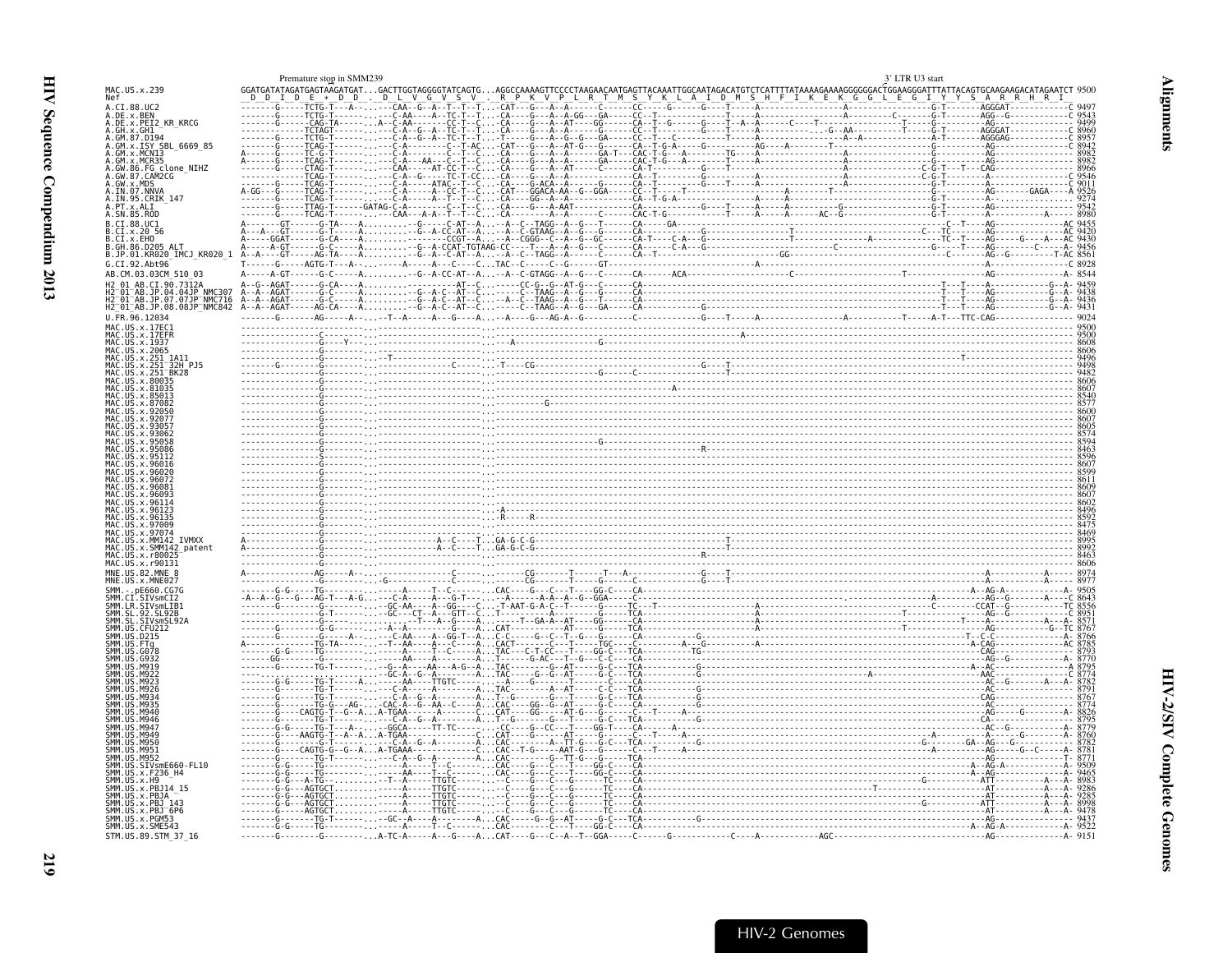| MAC.US.x.239                                               |                                                                                                                                                                                                                                                                                                                                                                                                                                                  |  |  |  |  |                                                                           |  |
|------------------------------------------------------------|--------------------------------------------------------------------------------------------------------------------------------------------------------------------------------------------------------------------------------------------------------------------------------------------------------------------------------------------------------------------------------------------------------------------------------------------------|--|--|--|--|---------------------------------------------------------------------------|--|
| A.CT.88.UC2<br>DE.x.BEN                                    |                                                                                                                                                                                                                                                                                                                                                                                                                                                  |  |  |  |  |                                                                           |  |
| SBL 6669 85                                                |                                                                                                                                                                                                                                                                                                                                                                                                                                                  |  |  |  |  |                                                                           |  |
| GW.86.FG clone NIHZ<br>GW.87.CAM2CG                        |                                                                                                                                                                                                                                                                                                                                                                                                                                                  |  |  |  |  | . GGA---GACACTGAGACT--CACT---ACT-<br>-G---------------------A-CACT---ACT- |  |
|                                                            |                                                                                                                                                                                                                                                                                                                                                                                                                                                  |  |  |  |  |                                                                           |  |
| .CI.x.EHO<br>R GH 86 D205<br>B.JP.01.KR020 IMCJ KR020 1    |                                                                                                                                                                                                                                                                                                                                                                                                                                                  |  |  |  |  |                                                                           |  |
| G. CT. 92. Aht96<br>AB.CM.03.03CM 510 03<br>AR CT 90.7312A |                                                                                                                                                                                                                                                                                                                                                                                                                                                  |  |  |  |  |                                                                           |  |
| .JP.07.07JP NMC716<br>.JP.08.08JP <sup>-</sup> NMC842      |                                                                                                                                                                                                                                                                                                                                                                                                                                                  |  |  |  |  |                                                                           |  |
|                                                            |                                                                                                                                                                                                                                                                                                                                                                                                                                                  |  |  |  |  |                                                                           |  |
|                                                            |                                                                                                                                                                                                                                                                                                                                                                                                                                                  |  |  |  |  |                                                                           |  |
|                                                            |                                                                                                                                                                                                                                                                                                                                                                                                                                                  |  |  |  |  |                                                                           |  |
|                                                            |                                                                                                                                                                                                                                                                                                                                                                                                                                                  |  |  |  |  |                                                                           |  |
|                                                            |                                                                                                                                                                                                                                                                                                                                                                                                                                                  |  |  |  |  |                                                                           |  |
|                                                            |                                                                                                                                                                                                                                                                                                                                                                                                                                                  |  |  |  |  |                                                                           |  |
|                                                            | $\begin{minipage}{0.5\textwidth} \begin{tabular}{ c c c } \hline & \multicolumn{1}{ c }{0.5\textwidth} \begin{tabular}{ c c c } \hline & \multicolumn{1}{ c }{0.5\textwidth} \begin{tabular}{ c c c } \hline \multicolumn{1}{ c }{0.5\textwidth} \begin{tabular}{ c c c } \hline \multicolumn{1}{ c }{0.5\textwidth} \begin{tabular}{ c c c } \hline \multicolumn{1}{ c }{0.5\textwidth} \begin{tabular}{ c c } \hline \multicolumn{1}{ c }{0.5$ |  |  |  |  |                                                                           |  |
|                                                            |                                                                                                                                                                                                                                                                                                                                                                                                                                                  |  |  |  |  |                                                                           |  |
| MNE.US.82.MNE                                              |                                                                                                                                                                                                                                                                                                                                                                                                                                                  |  |  |  |  |                                                                           |  |
| <b>IR STVsmlTR1</b>                                        |                                                                                                                                                                                                                                                                                                                                                                                                                                                  |  |  |  |  |                                                                           |  |
|                                                            |                                                                                                                                                                                                                                                                                                                                                                                                                                                  |  |  |  |  |                                                                           |  |
|                                                            |                                                                                                                                                                                                                                                                                                                                                                                                                                                  |  |  |  |  |                                                                           |  |
|                                                            |                                                                                                                                                                                                                                                                                                                                                                                                                                                  |  |  |  |  |                                                                           |  |
|                                                            |                                                                                                                                                                                                                                                                                                                                                                                                                                                  |  |  |  |  |                                                                           |  |
| IVsmE660-FL10                                              |                                                                                                                                                                                                                                                                                                                                                                                                                                                  |  |  |  |  |                                                                           |  |
|                                                            |                                                                                                                                                                                                                                                                                                                                                                                                                                                  |  |  |  |  |                                                                           |  |
| MM.US.x.SME543<br>STM.US.89.STM 37 16                      |                                                                                                                                                                                                                                                                                                                                                                                                                                                  |  |  |  |  |                                                                           |  |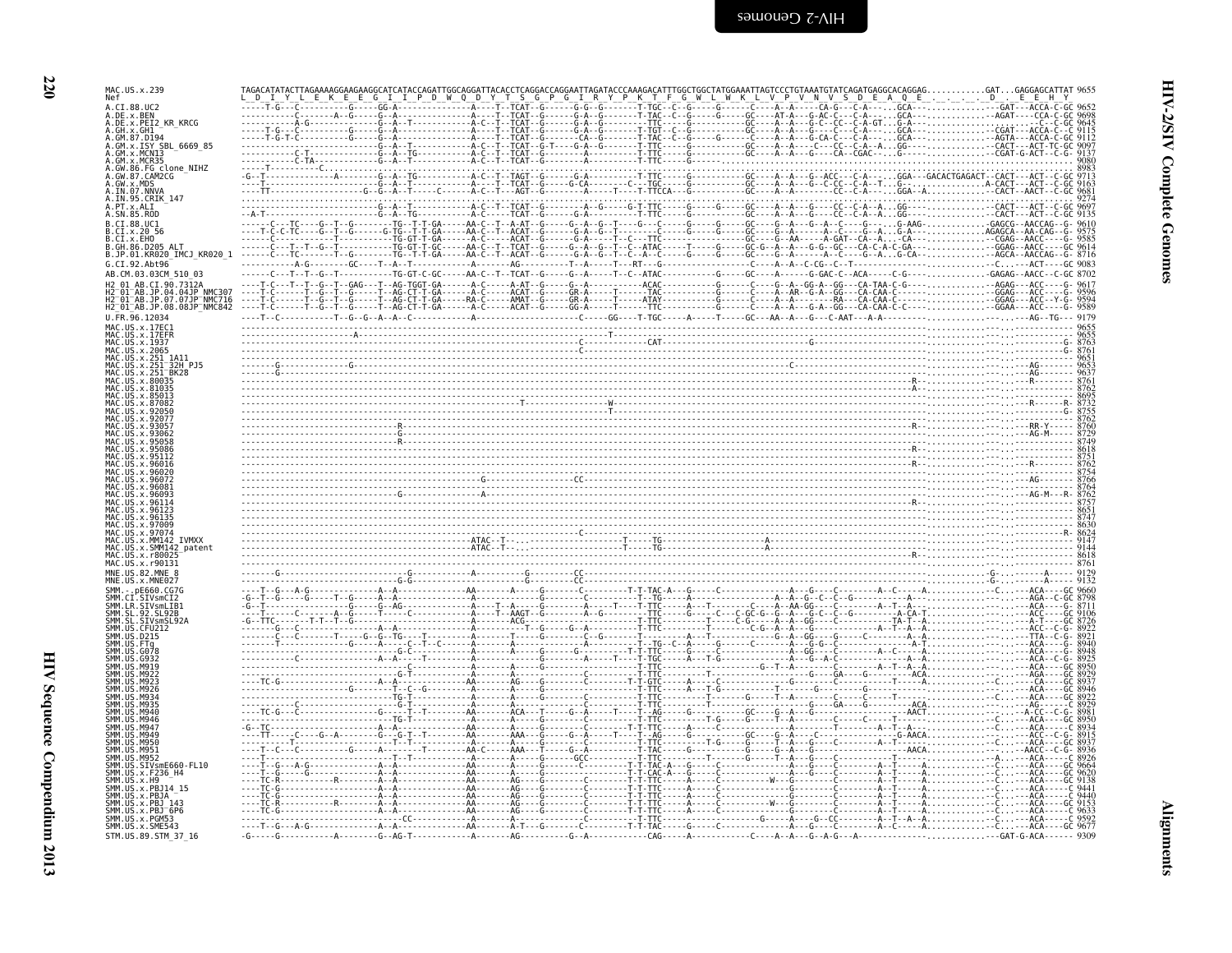<span id="page-66-0"></span>

|                                                                   |                                                                                                                                                                                                                                                                                                                                                                                                                                                | TCF-1 alpha binding |                                                   |  |
|-------------------------------------------------------------------|------------------------------------------------------------------------------------------------------------------------------------------------------------------------------------------------------------------------------------------------------------------------------------------------------------------------------------------------------------------------------------------------------------------------------------------------|---------------------|---------------------------------------------------|--|
| MAC.US.x.239<br>Nef                                               |                                                                                                                                                                                                                                                                                                                                                                                                                                                |                     | AGATACCCAGAAGAGTTTGGAAGCAAGTCAGGCCTGTCAGAGGAAGAGG |  |
| A.CT.88.UC2                                                       |                                                                                                                                                                                                                                                                                                                                                                                                                                                |                     |                                                   |  |
| A.DE.x.BEN<br>A.DE.x.PEI2_KR_KRCG                                 |                                                                                                                                                                                                                                                                                                                                                                                                                                                |                     |                                                   |  |
| A.GH.x.GH1<br>A.GM.87.D194<br>A.GM.x.ISY SBL 6669 85              |                                                                                                                                                                                                                                                                                                                                                                                                                                                |                     |                                                   |  |
| A.GM.x.MCNI3<br>GM.x.MCR35                                        |                                                                                                                                                                                                                                                                                                                                                                                                                                                |                     |                                                   |  |
| 86.FG_clone_NIHZ<br>.GW.87.CAM2CG                                 |                                                                                                                                                                                                                                                                                                                                                                                                                                                |                     |                                                   |  |
|                                                                   |                                                                                                                                                                                                                                                                                                                                                                                                                                                |                     |                                                   |  |
| A.PT.x.ALI                                                        |                                                                                                                                                                                                                                                                                                                                                                                                                                                |                     |                                                   |  |
| \.SN.85.ROD<br>B.CT.88.UC1                                        |                                                                                                                                                                                                                                                                                                                                                                                                                                                |                     |                                                   |  |
| .CI.x.20 56<br>.CI.x.EHO                                          |                                                                                                                                                                                                                                                                                                                                                                                                                                                |                     |                                                   |  |
| GH.86.D205 ALT<br>B.JP.01.KR020_IMCJ_KR020 1                      |                                                                                                                                                                                                                                                                                                                                                                                                                                                |                     |                                                   |  |
| G.CI.92.Abt96<br>AB.CM.03.03CM 510 03                             | $\begin{array}{cccccccccccccccc} \textbf{G.A}\cdot & \textbf{G.A} & \textbf{G.A} & \textbf{G.A} & \textbf{G.A} & \textbf{G.A} & \textbf{G.A} & \textbf{G.A} & \textbf{G.A} & \textbf{G.A} & \textbf{G.A} & \textbf{G.A} & \textbf{G.A} & \textbf{G.A} & \textbf{G.A} & \textbf{G.A} & \textbf{G.A} & \textbf{G.A} & \textbf{G.A} & \textbf{G.A} & \textbf{G.A} & \textbf{G.A} & \textbf{G.A} & \textbf{G.A} & \textbf{G.A} & \textbf{G.A} & \$ |                     |                                                   |  |
|                                                                   |                                                                                                                                                                                                                                                                                                                                                                                                                                                |                     |                                                   |  |
| H2 <sup>-</sup> 01 <sup>-</sup> AB.JP.08.08JP <sup>-</sup> NMC842 |                                                                                                                                                                                                                                                                                                                                                                                                                                                |                     |                                                   |  |
| U.FR.96.12034                                                     |                                                                                                                                                                                                                                                                                                                                                                                                                                                |                     |                                                   |  |
| MAC.US.x.17EC1<br>.US.x.17EFR                                     |                                                                                                                                                                                                                                                                                                                                                                                                                                                |                     |                                                   |  |
| MAC.US.x.1937<br>MAC.US.x.2065                                    |                                                                                                                                                                                                                                                                                                                                                                                                                                                |                     |                                                   |  |
| 32H P.15                                                          |                                                                                                                                                                                                                                                                                                                                                                                                                                                |                     |                                                   |  |
|                                                                   |                                                                                                                                                                                                                                                                                                                                                                                                                                                |                     |                                                   |  |
|                                                                   |                                                                                                                                                                                                                                                                                                                                                                                                                                                |                     |                                                   |  |
|                                                                   |                                                                                                                                                                                                                                                                                                                                                                                                                                                |                     |                                                   |  |
|                                                                   |                                                                                                                                                                                                                                                                                                                                                                                                                                                |                     |                                                   |  |
|                                                                   |                                                                                                                                                                                                                                                                                                                                                                                                                                                |                     |                                                   |  |
|                                                                   |                                                                                                                                                                                                                                                                                                                                                                                                                                                |                     |                                                   |  |
|                                                                   |                                                                                                                                                                                                                                                                                                                                                                                                                                                |                     |                                                   |  |
|                                                                   |                                                                                                                                                                                                                                                                                                                                                                                                                                                |                     |                                                   |  |
|                                                                   |                                                                                                                                                                                                                                                                                                                                                                                                                                                |                     |                                                   |  |
|                                                                   |                                                                                                                                                                                                                                                                                                                                                                                                                                                |                     |                                                   |  |
| SMM147                                                            |                                                                                                                                                                                                                                                                                                                                                                                                                                                |                     |                                                   |  |
| .x.r8002'<br>MAC.US.x.r90131                                      |                                                                                                                                                                                                                                                                                                                                                                                                                                                |                     |                                                   |  |
| MNF. US. 82. MNF. 8                                               |                                                                                                                                                                                                                                                                                                                                                                                                                                                |                     |                                                   |  |
|                                                                   |                                                                                                                                                                                                                                                                                                                                                                                                                                                |                     |                                                   |  |
|                                                                   |                                                                                                                                                                                                                                                                                                                                                                                                                                                |                     |                                                   |  |
|                                                                   |                                                                                                                                                                                                                                                                                                                                                                                                                                                |                     |                                                   |  |
|                                                                   |                                                                                                                                                                                                                                                                                                                                                                                                                                                |                     |                                                   |  |
|                                                                   |                                                                                                                                                                                                                                                                                                                                                                                                                                                |                     |                                                   |  |
|                                                                   |                                                                                                                                                                                                                                                                                                                                                                                                                                                |                     |                                                   |  |
|                                                                   |                                                                                                                                                                                                                                                                                                                                                                                                                                                |                     |                                                   |  |
|                                                                   |                                                                                                                                                                                                                                                                                                                                                                                                                                                |                     |                                                   |  |
|                                                                   |                                                                                                                                                                                                                                                                                                                                                                                                                                                |                     |                                                   |  |
|                                                                   |                                                                                                                                                                                                                                                                                                                                                                                                                                                |                     |                                                   |  |
|                                                                   |                                                                                                                                                                                                                                                                                                                                                                                                                                                |                     |                                                   |  |
|                                                                   |                                                                                                                                                                                                                                                                                                                                                                                                                                                |                     |                                                   |  |
| .x.PBJ14 15                                                       |                                                                                                                                                                                                                                                                                                                                                                                                                                                |                     |                                                   |  |
| SMM.US.x.PBJA                                                     |                                                                                                                                                                                                                                                                                                                                                                                                                                                |                     |                                                   |  |
| ŠMM.UŠ.x.PBJ 143<br>SMM.US.x.PBJ 6P6<br>SMM.US.x.PGM53            |                                                                                                                                                                                                                                                                                                                                                                                                                                                |                     |                                                   |  |
| SMM.US.x.SME543<br>STM.US.89.STM_37_16                            |                                                                                                                                                                                                                                                                                                                                                                                                                                                |                     |                                                   |  |
|                                                                   |                                                                                                                                                                                                                                                                                                                                                                                                                                                |                     |                                                   |  |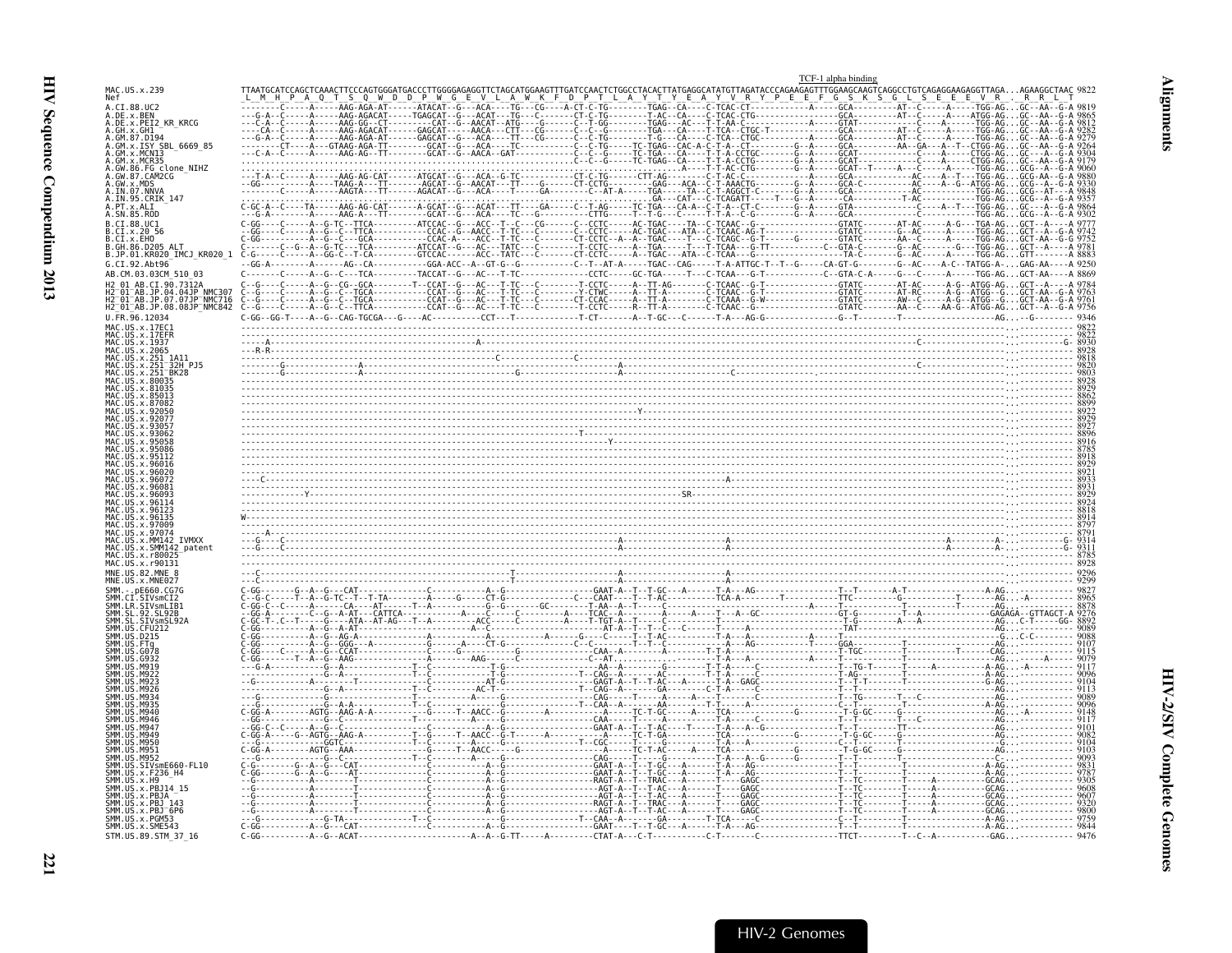<span id="page-67-0"></span>

|                                                                                                                 |                                                | Nef end |                                                                                                                                                                                                                                                                                                                                     | $NF - \kappa - B - \Pi$ | $NF-K-B-I$                                                 |
|-----------------------------------------------------------------------------------------------------------------|------------------------------------------------|---------|-------------------------------------------------------------------------------------------------------------------------------------------------------------------------------------------------------------------------------------------------------------------------------------------------------------------------------------|-------------------------|------------------------------------------------------------|
| MAC.US.x.239<br>Nef                                                                                             | CGCAAGAGCCTTCTTAACATGGCTGACAAGAAGGAAACTCGCTGA. |         |                                                                                                                                                                                                                                                                                                                                     |                         | AACAGCAGGGACTTTCCACAAGGGG.ATGTTACGGGGAGGTACTGGGGAGGAG 9920 |
| A.CI.88.UC2<br>A.DE.x.BEN                                                                                       |                                                |         | AAGAAATAGCTG-G-CT-<br>$\begin{bmatrix} 0.71 & -0.71 & -0.71 & -0.71 & -0.71 & -0.71 & -0.71 & -0.71 & -0.71 & -0.71 & -0.71 & -0.71 & -0.71 & -0.71 & -0.71 & -0.71 & -0.71 & -0.71 & -0.71 & -0.71 & -0.71 & -0.71 & -0.71 & -0.71 & -0.71 & -0.71 & -0.71 & -0.71 & -0.71 & -0.71 & -0.71 & -0.71 & -0.71 & -0.71 & -0.71 & -0.7$ |                         |                                                            |
| A.DE.x.PEI2 KR KRCG<br>A.GH.x.GH1                                                                               |                                                |         |                                                                                                                                                                                                                                                                                                                                     |                         |                                                            |
| A.GM.87.D194<br>A.GM.x.ISY SBL 6669 85                                                                          |                                                |         |                                                                                                                                                                                                                                                                                                                                     |                         |                                                            |
| A.GM.x.MCN13<br>A.GM.x.MCR35                                                                                    |                                                |         |                                                                                                                                                                                                                                                                                                                                     |                         |                                                            |
|                                                                                                                 |                                                |         |                                                                                                                                                                                                                                                                                                                                     |                         |                                                            |
| A.GW.86.FG clone_NIHZ<br>A.GW.87.CAM2CG -<br>A.GW.x.MDS<br>A.IN.07.NNVA<br>A.IN.95.CRIK_147<br>A.IN.95.CRIK_147 |                                                |         |                                                                                                                                                                                                                                                                                                                                     |                         |                                                            |
| A. PT. x. ALI<br>A. SN. 85. ROD                                                                                 |                                                |         |                                                                                                                                                                                                                                                                                                                                     |                         |                                                            |
| B.CI.88.UC1<br>B.CI.x.20 56                                                                                     |                                                |         |                                                                                                                                                                                                                                                                                                                                     |                         |                                                            |
| B.CI.x.EHO<br>86.D205 ALT                                                                                       |                                                |         |                                                                                                                                                                                                                                                                                                                                     |                         |                                                            |
| B.JP.01.KR020_IMCJ_KR020_1<br>G.CI.92.Abt96                                                                     |                                                |         |                                                                                                                                                                                                                                                                                                                                     |                         |                                                            |
| AB.CM.03.03CM_510_03<br>AB.CT.90.7312A                                                                          |                                                |         |                                                                                                                                                                                                                                                                                                                                     |                         |                                                            |
| H2-01-AB.JP.04.04JP<br>H2-01-AB.JP.07.07JP-NMC716<br>H2-01-AB.JP.08.08JP-NMC842                                 |                                                |         |                                                                                                                                                                                                                                                                                                                                     |                         |                                                            |
| U.FR.96.12034                                                                                                   |                                                |         |                                                                                                                                                                                                                                                                                                                                     |                         |                                                            |
| MAC.US.x.17EC1                                                                                                  |                                                |         |                                                                                                                                                                                                                                                                                                                                     |                         |                                                            |
| MAC.US.x.1937<br>MAC.US.x.2065                                                                                  |                                                |         |                                                                                                                                                                                                                                                                                                                                     |                         |                                                            |
| MAC.US.x.251_1A11<br>MAC.US.x.251 <sup>-</sup> 32H<br>x.251 32H PJ5                                             |                                                |         |                                                                                                                                                                                                                                                                                                                                     |                         |                                                            |
| .US.x.251 BK28<br>x.80035                                                                                       |                                                |         |                                                                                                                                                                                                                                                                                                                                     |                         |                                                            |
| 81035                                                                                                           |                                                |         |                                                                                                                                                                                                                                                                                                                                     |                         |                                                            |
| US x 87082                                                                                                      |                                                |         |                                                                                                                                                                                                                                                                                                                                     |                         |                                                            |
|                                                                                                                 |                                                |         |                                                                                                                                                                                                                                                                                                                                     |                         |                                                            |
| MAC                                                                                                             |                                                |         |                                                                                                                                                                                                                                                                                                                                     |                         |                                                            |
| MAC<br>95112<br>MAC<br>96016                                                                                    |                                                |         |                                                                                                                                                                                                                                                                                                                                     |                         |                                                            |
| 96026                                                                                                           |                                                |         |                                                                                                                                                                                                                                                                                                                                     |                         |                                                            |
|                                                                                                                 |                                                |         |                                                                                                                                                                                                                                                                                                                                     |                         |                                                            |
|                                                                                                                 |                                                |         |                                                                                                                                                                                                                                                                                                                                     |                         |                                                            |
|                                                                                                                 |                                                |         |                                                                                                                                                                                                                                                                                                                                     |                         |                                                            |
| MAC<br>MM142<br><b>TVMXX</b><br>MAC<br>x.SMM142_patent                                                          |                                                |         |                                                                                                                                                                                                                                                                                                                                     |                         |                                                            |
| MAC.US.x.r80025<br>MAC.US.x.r90131                                                                              |                                                |         |                                                                                                                                                                                                                                                                                                                                     |                         |                                                            |
| MNE.US.82.MNE 8<br>MNE.US.x.MNE027                                                                              |                                                |         |                                                                                                                                                                                                                                                                                                                                     |                         |                                                            |
| SMM.CI.SIVsmCI2<br>SMM.LR.SIVsmLIB1                                                                             |                                                |         |                                                                                                                                                                                                                                                                                                                                     |                         |                                                            |
| .92.5L92B                                                                                                       |                                                |         |                                                                                                                                                                                                                                                                                                                                     |                         |                                                            |
| CF11212                                                                                                         |                                                |         |                                                                                                                                                                                                                                                                                                                                     |                         |                                                            |
| G078                                                                                                            |                                                |         |                                                                                                                                                                                                                                                                                                                                     |                         |                                                            |
|                                                                                                                 |                                                |         |                                                                                                                                                                                                                                                                                                                                     |                         |                                                            |
|                                                                                                                 | لتتبيني                                        |         |                                                                                                                                                                                                                                                                                                                                     |                         |                                                            |
|                                                                                                                 |                                                |         |                                                                                                                                                                                                                                                                                                                                     |                         |                                                            |
|                                                                                                                 |                                                |         |                                                                                                                                                                                                                                                                                                                                     |                         |                                                            |
| SMM<br>SMM<br>SMM<br>M949                                                                                       |                                                |         |                                                                                                                                                                                                                                                                                                                                     |                         |                                                            |
| SMM. US. M950<br>SMM. US. M951                                                                                  |                                                |         |                                                                                                                                                                                                                                                                                                                                     |                         |                                                            |
| SMM. US. M951<br>SMM. US. M952<br>SMM. US. SIVsmE660-FL10<br>SMM. US. x. F236_H4<br>SMM. US. x. H9              |                                                |         |                                                                                                                                                                                                                                                                                                                                     |                         |                                                            |
| SMM.US.x.PBJ14 15                                                                                               |                                                |         |                                                                                                                                                                                                                                                                                                                                     |                         | 9401                                                       |
| SMM.US.x.PBJA<br>US.x.PBJ 143                                                                                   |                                                |         |                                                                                                                                                                                                                                                                                                                                     |                         | 9438                                                       |
| US.x.PBJ <sup>6P6</sup><br>SMM.US.x.PGM53                                                                       |                                                |         |                                                                                                                                                                                                                                                                                                                                     |                         | ---- 9918<br>---- 9855<br>---- 9953                        |
| SMM.US.x.SME543<br>STM.US.89.STM 37 16                                                                          |                                                |         |                                                                                                                                                                                                                                                                                                                                     |                         |                                                            |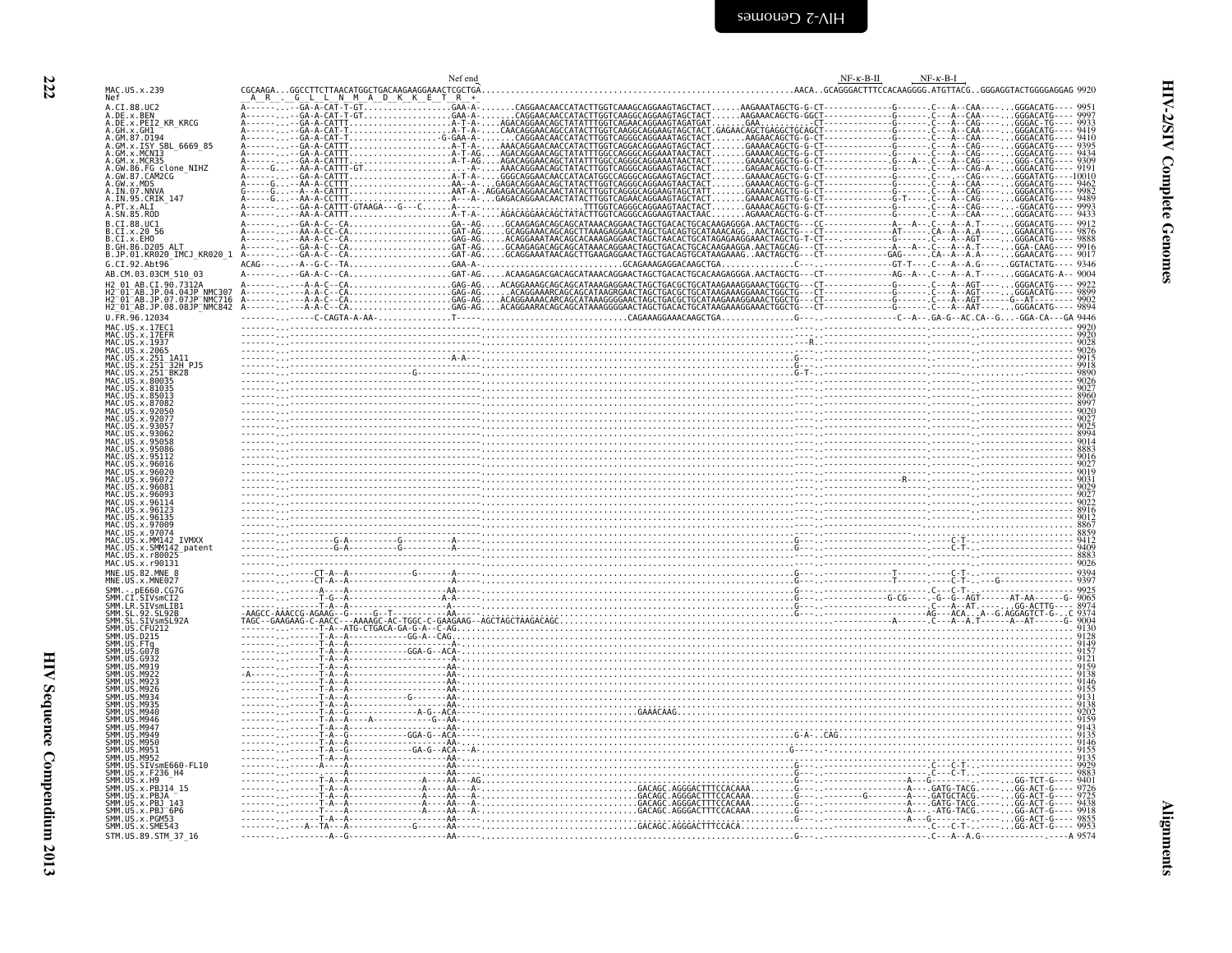<span id="page-68-0"></span>

| MAC.US.x.239                                                                                                                                                   |  | TAR element start<br>3' LTR U3 end $3^{\circ}$ LTR repeat start<br>TATA box | $\begin{tabular}{ c c c c c c c c} \multicolumn{3}{ c c c c} \multicolumn{3}{ c c c} \multicolumn{3}{ c c c} \multicolumn{3}{ c c c} \multicolumn{3}{ c c c} \multicolumn{3}{ c c c} \multicolumn{3}{ c c c} \multicolumn{3}{ c c c} \multicolumn{3}{ c c c} \multicolumn{3}{ c c c} \multicolumn{3}{ c c c} \multicolumn{3}{ c c c} \multicolumn{3}{ c c c} \multicolumn{3}{ c c c$ |  |
|----------------------------------------------------------------------------------------------------------------------------------------------------------------|--|-----------------------------------------------------------------------------|--------------------------------------------------------------------------------------------------------------------------------------------------------------------------------------------------------------------------------------------------------------------------------------------------------------------------------------------------------------------------------------|--|
| A.CI.88.UC2                                                                                                                                                    |  |                                                                             |                                                                                                                                                                                                                                                                                                                                                                                      |  |
| A.DE.x.BEN                                                                                                                                                     |  |                                                                             |                                                                                                                                                                                                                                                                                                                                                                                      |  |
| <br>A.GH.x.GH1<br>A.GH.x.GH1<br>A.GM.87.D194                                                                                                                   |  |                                                                             |                                                                                                                                                                                                                                                                                                                                                                                      |  |
|                                                                                                                                                                |  |                                                                             |                                                                                                                                                                                                                                                                                                                                                                                      |  |
| GM.x.MCR35                                                                                                                                                     |  |                                                                             |                                                                                                                                                                                                                                                                                                                                                                                      |  |
| .GW.86.FG clone NIHZ<br>.GW.87.CAM2CG                                                                                                                          |  |                                                                             |                                                                                                                                                                                                                                                                                                                                                                                      |  |
| GW.x.MDS                                                                                                                                                       |  |                                                                             |                                                                                                                                                                                                                                                                                                                                                                                      |  |
| .IN.07.NNVA<br>A.IN.95.CRIK 147                                                                                                                                |  |                                                                             |                                                                                                                                                                                                                                                                                                                                                                                      |  |
| A.PT.x.ALI<br>A.SN.85.ROD                                                                                                                                      |  |                                                                             |                                                                                                                                                                                                                                                                                                                                                                                      |  |
| B.CI.88.UC1<br>B.CI.x.20 56                                                                                                                                    |  |                                                                             |                                                                                                                                                                                                                                                                                                                                                                                      |  |
|                                                                                                                                                                |  |                                                                             |                                                                                                                                                                                                                                                                                                                                                                                      |  |
| B.CI.x.EHO<br>B.CI.x.EHO<br>B.GH.86.D205 ALT                                                                                                                   |  |                                                                             |                                                                                                                                                                                                                                                                                                                                                                                      |  |
| B.JP.01.KR020 IMCJ KR020 1                                                                                                                                     |  |                                                                             |                                                                                                                                                                                                                                                                                                                                                                                      |  |
| G.CI.92.Abt96<br>AB.CM.03.03CM 510 03                                                                                                                          |  |                                                                             |                                                                                                                                                                                                                                                                                                                                                                                      |  |
| H2 01 AB.CI.90.7312A                                                                                                                                           |  |                                                                             |                                                                                                                                                                                                                                                                                                                                                                                      |  |
| H2=01=AB.JP.04.04JP^NMC307<br>H2=01=AB.JP.07.07JP=NMC716<br>H2_01_AB.JP.08.08JP_NMC842                                                                         |  |                                                                             |                                                                                                                                                                                                                                                                                                                                                                                      |  |
|                                                                                                                                                                |  |                                                                             |                                                                                                                                                                                                                                                                                                                                                                                      |  |
| U.FR.96.12034                                                                                                                                                  |  |                                                                             |                                                                                                                                                                                                                                                                                                                                                                                      |  |
| MAC.US.x.17EC1<br>MAC.US.x.17EFR                                                                                                                               |  |                                                                             |                                                                                                                                                                                                                                                                                                                                                                                      |  |
| MAC.US.x.1937                                                                                                                                                  |  |                                                                             |                                                                                                                                                                                                                                                                                                                                                                                      |  |
| MAC.US.x.2065<br>MAC.US.x.251 1A11                                                                                                                             |  |                                                                             |                                                                                                                                                                                                                                                                                                                                                                                      |  |
| .US.x.251-32H PJ5<br>.US.x.251-BK28                                                                                                                            |  |                                                                             |                                                                                                                                                                                                                                                                                                                                                                                      |  |
| MAC.US.x.80035                                                                                                                                                 |  |                                                                             |                                                                                                                                                                                                                                                                                                                                                                                      |  |
| MAC.US.x.81035<br>MAC.US.x.85013                                                                                                                               |  |                                                                             |                                                                                                                                                                                                                                                                                                                                                                                      |  |
| MAC.US.x.87082                                                                                                                                                 |  |                                                                             |                                                                                                                                                                                                                                                                                                                                                                                      |  |
|                                                                                                                                                                |  |                                                                             |                                                                                                                                                                                                                                                                                                                                                                                      |  |
|                                                                                                                                                                |  |                                                                             |                                                                                                                                                                                                                                                                                                                                                                                      |  |
| US x 95058                                                                                                                                                     |  |                                                                             |                                                                                                                                                                                                                                                                                                                                                                                      |  |
|                                                                                                                                                                |  |                                                                             |                                                                                                                                                                                                                                                                                                                                                                                      |  |
|                                                                                                                                                                |  |                                                                             |                                                                                                                                                                                                                                                                                                                                                                                      |  |
| MAC.US.x.96072                                                                                                                                                 |  |                                                                             |                                                                                                                                                                                                                                                                                                                                                                                      |  |
|                                                                                                                                                                |  |                                                                             |                                                                                                                                                                                                                                                                                                                                                                                      |  |
| MAC.US.x.96093<br>MAC.US.x.9611                                                                                                                                |  |                                                                             |                                                                                                                                                                                                                                                                                                                                                                                      |  |
| MAC.US.x.9612<br>MAC.US.x.96135                                                                                                                                |  |                                                                             |                                                                                                                                                                                                                                                                                                                                                                                      |  |
| MAC.US.x.97009                                                                                                                                                 |  |                                                                             |                                                                                                                                                                                                                                                                                                                                                                                      |  |
| MAC.US.x.97074<br>MAČ.ŪS.x.MM142 IVMXX                                                                                                                         |  |                                                                             |                                                                                                                                                                                                                                                                                                                                                                                      |  |
| MAC.US.x.SMM142_patent                                                                                                                                         |  |                                                                             |                                                                                                                                                                                                                                                                                                                                                                                      |  |
| US.x.r80025<br>MAC.US.x.r90131                                                                                                                                 |  |                                                                             |                                                                                                                                                                                                                                                                                                                                                                                      |  |
| MNE.US.82.MNE 8                                                                                                                                                |  |                                                                             |                                                                                                                                                                                                                                                                                                                                                                                      |  |
| MNE.US.x.MNE027<br>SMM. - . pE660.CG7G                                                                                                                         |  |                                                                             |                                                                                                                                                                                                                                                                                                                                                                                      |  |
| SMM. - DEBOOU.CU7G<br>SMM.CI.SIVSmLIB1<br>SMM.SL.92.SL92B<br>SMM.SL.92.SL92B<br>SMM.US.CFU212<br>SMM.US.CFU212<br>SMM.US.D215                                  |  |                                                                             |                                                                                                                                                                                                                                                                                                                                                                                      |  |
|                                                                                                                                                                |  |                                                                             |                                                                                                                                                                                                                                                                                                                                                                                      |  |
|                                                                                                                                                                |  |                                                                             |                                                                                                                                                                                                                                                                                                                                                                                      |  |
|                                                                                                                                                                |  |                                                                             |                                                                                                                                                                                                                                                                                                                                                                                      |  |
| US.FTg<br>US.G078                                                                                                                                              |  |                                                                             |                                                                                                                                                                                                                                                                                                                                                                                      |  |
|                                                                                                                                                                |  |                                                                             |                                                                                                                                                                                                                                                                                                                                                                                      |  |
|                                                                                                                                                                |  |                                                                             |                                                                                                                                                                                                                                                                                                                                                                                      |  |
| MQ <sub>23</sub><br><b>MQ</b> 26                                                                                                                               |  |                                                                             | $\frac{1}{213}$ $\frac{1}{213}$ $\frac{1}{213}$ $\frac{1}{213}$ $\frac{1}{213}$ $\frac{1}{213}$ $\frac{1}{213}$ $\frac{1}{213}$ $\frac{1}{213}$ $\frac{1}{213}$ $\frac{1}{213}$ $\frac{1}{213}$ $\frac{1}{213}$ $\frac{1}{213}$ $\frac{1}{213}$ $\frac{1}{213}$ $\frac{1}{213}$ $\frac{1}{213}$ $\frac{1$                                                                            |  |
| M934                                                                                                                                                           |  |                                                                             |                                                                                                                                                                                                                                                                                                                                                                                      |  |
|                                                                                                                                                                |  |                                                                             |                                                                                                                                                                                                                                                                                                                                                                                      |  |
|                                                                                                                                                                |  |                                                                             |                                                                                                                                                                                                                                                                                                                                                                                      |  |
|                                                                                                                                                                |  |                                                                             |                                                                                                                                                                                                                                                                                                                                                                                      |  |
|                                                                                                                                                                |  |                                                                             |                                                                                                                                                                                                                                                                                                                                                                                      |  |
|                                                                                                                                                                |  |                                                                             |                                                                                                                                                                                                                                                                                                                                                                                      |  |
|                                                                                                                                                                |  |                                                                             |                                                                                                                                                                                                                                                                                                                                                                                      |  |
|                                                                                                                                                                |  |                                                                             |                                                                                                                                                                                                                                                                                                                                                                                      |  |
|                                                                                                                                                                |  |                                                                             |                                                                                                                                                                                                                                                                                                                                                                                      |  |
|                                                                                                                                                                |  |                                                                             |                                                                                                                                                                                                                                                                                                                                                                                      |  |
| M940<br>M946<br>M947<br>M94C<br>M950<br>US.M951<br>SMM.US.SIVsmE660-FL10<br>SMM.US.x.H9<br>SMM.US.x.PBJ14_15<br>SMM.US.x.PBJA <sup>–</sup><br>SMM.US.x.PBJ_143 |  |                                                                             |                                                                                                                                                                                                                                                                                                                                                                                      |  |
| SMM.US.x.PBJ-6P6<br>SMM.US.x.PBJ-6P6<br>SMM.US.x.PGM53<br>SMM.US.x.SME543                                                                                      |  |                                                                             |                                                                                                                                                                                                                                                                                                                                                                                      |  |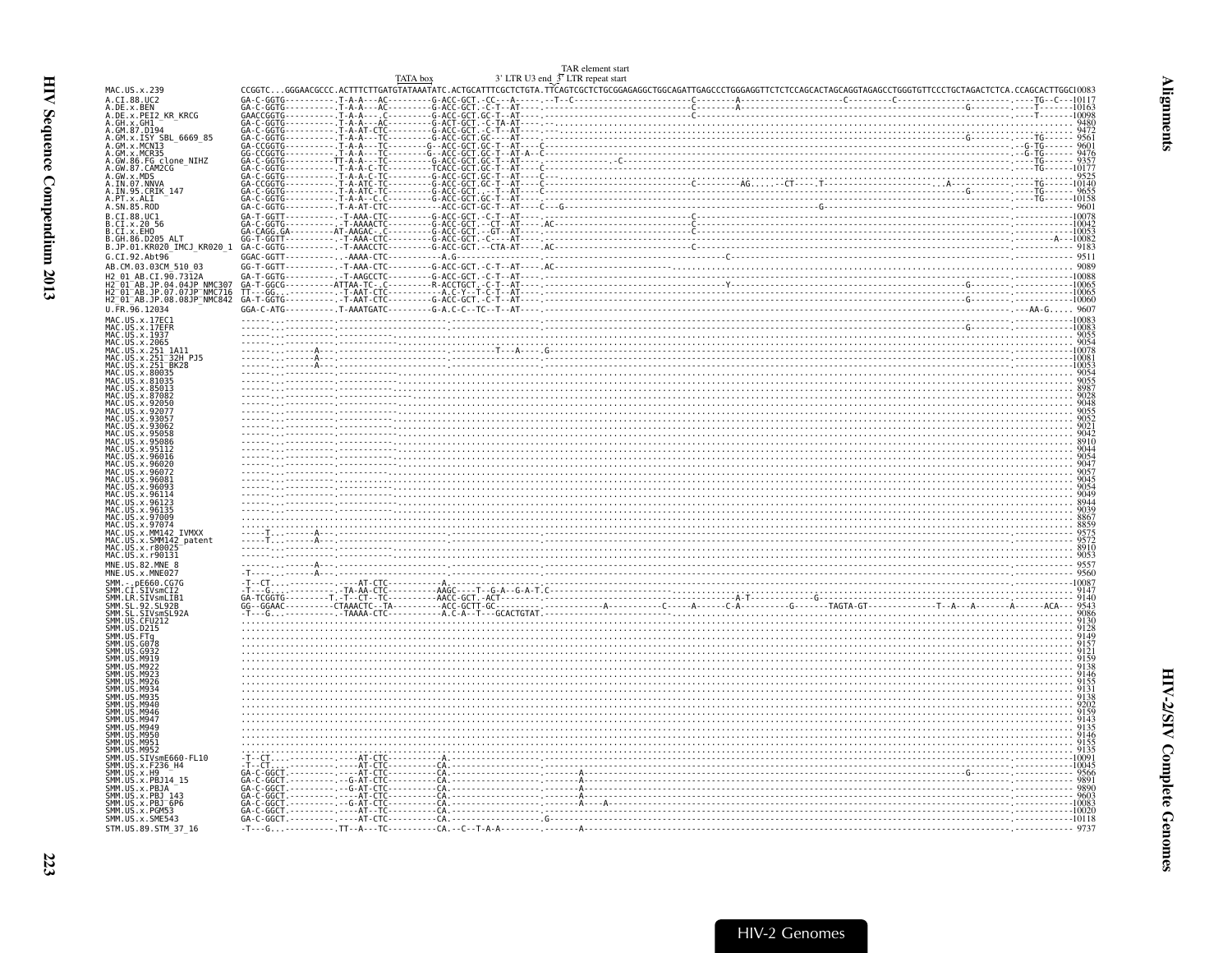<span id="page-69-0"></span>

| MAC.US.x.239<br>A.CI.88.UC2                                                                                                                                                                                                                                           |  |                                                                                                                                                                                                                                                                                                                                                                                                                                                            |                             |
|-----------------------------------------------------------------------------------------------------------------------------------------------------------------------------------------------------------------------------------------------------------------------|--|------------------------------------------------------------------------------------------------------------------------------------------------------------------------------------------------------------------------------------------------------------------------------------------------------------------------------------------------------------------------------------------------------------------------------------------------------------|-----------------------------|
| A.DE.x.BEN                                                                                                                                                                                                                                                            |  |                                                                                                                                                                                                                                                                                                                                                                                                                                                            |                             |
| A.DE.x.PEI2 KR KRCG                                                                                                                                                                                                                                                   |  |                                                                                                                                                                                                                                                                                                                                                                                                                                                            |                             |
| A. DE. X. OH<br>A. GH. X. GH1<br>A. GM. 87. D194<br>A. GM. X. ISY SBL<br>A. GM. X. ISY SBL<br>A. GM. X. MCR35<br>A. GM. 86. FG. CLORE<br>A. GM. 87. CAM2CG<br>A. GM. 87. CAM2CG<br>A. GM. X. MDS<br>A. GM. 87. DNNA                                                   |  |                                                                                                                                                                                                                                                                                                                                                                                                                                                            |                             |
|                                                                                                                                                                                                                                                                       |  |                                                                                                                                                                                                                                                                                                                                                                                                                                                            |                             |
|                                                                                                                                                                                                                                                                       |  |                                                                                                                                                                                                                                                                                                                                                                                                                                                            |                             |
|                                                                                                                                                                                                                                                                       |  |                                                                                                                                                                                                                                                                                                                                                                                                                                                            | $-CT - -10340$              |
|                                                                                                                                                                                                                                                                       |  |                                                                                                                                                                                                                                                                                                                                                                                                                                                            |                             |
| A.IN.07.NNVA<br>A.IN.07.NNVA<br>A.IN.95.CRIK 147                                                                                                                                                                                                                      |  |                                                                                                                                                                                                                                                                                                                                                                                                                                                            |                             |
| A. PT. x. ALI<br>A. SN. 85. ROD                                                                                                                                                                                                                                       |  | $\begin{bmatrix}\nC_0 \\ \vdots \\ C_{10} \\ \vdots \\ C_{11} \\ \vdots \\ C_{12} \\ \vdots \\ C_{13} \\ \vdots \\ C_{14} \\ \vdots \\ C_{15} \\ \vdots \\ C_{16} \\ \vdots \\ C_{17} \\ \vdots \\ C_{18} \\ \vdots \\ C_{19} \\ \vdots \\ C_{10} \\ \vdots \\ C_{10} \\ \vdots \\ C_{10} \\ \vdots \\ C_{10} \\ \vdots \\ C_{10} \\ \vdots \\ C_{10} \\ \vdots \\ C_{10} \\ \vdots \\ C_{10} \\ \vdots \\ C_{10} \\ \vdots \\ C_{10} \\ \vdots \\ C_{10}$ |                             |
|                                                                                                                                                                                                                                                                       |  |                                                                                                                                                                                                                                                                                                                                                                                                                                                            |                             |
| <b>B.CI.88.UC1<br/>B.CI.x.20 56<br/>B.CI.x.20 56<br/>B.CI.x.EHO<br/>B.GH.86.D205_ALT</b>                                                                                                                                                                              |  |                                                                                                                                                                                                                                                                                                                                                                                                                                                            |                             |
|                                                                                                                                                                                                                                                                       |  |                                                                                                                                                                                                                                                                                                                                                                                                                                                            |                             |
| B.JP.01.KR020_IMCJ_KR020_1                                                                                                                                                                                                                                            |  |                                                                                                                                                                                                                                                                                                                                                                                                                                                            |                             |
| G.CI.92.Abt96                                                                                                                                                                                                                                                         |  |                                                                                                                                                                                                                                                                                                                                                                                                                                                            |                             |
| AB.CM.03.03CM 510 03                                                                                                                                                                                                                                                  |  |                                                                                                                                                                                                                                                                                                                                                                                                                                                            |                             |
| H2 01 AB.CI.90.7312A                                                                                                                                                                                                                                                  |  |                                                                                                                                                                                                                                                                                                                                                                                                                                                            |                             |
| H2-01-AB.JP.04.04JP NMC307<br>H2-01-AB.JP.07.07JP NMC716<br>H2_01_AB.JP.08.08JP NMC842                                                                                                                                                                                |  |                                                                                                                                                                                                                                                                                                                                                                                                                                                            |                             |
| U.FR.96.12034                                                                                                                                                                                                                                                         |  |                                                                                                                                                                                                                                                                                                                                                                                                                                                            |                             |
|                                                                                                                                                                                                                                                                       |  |                                                                                                                                                                                                                                                                                                                                                                                                                                                            |                             |
|                                                                                                                                                                                                                                                                       |  |                                                                                                                                                                                                                                                                                                                                                                                                                                                            |                             |
| MAC.US.x.17EC1<br>MAC.US.x.17EC1<br>MAC.US.x.1937<br>MAC.US.x.2065<br>MAC.US.x.251-1A11.                                                                                                                                                                              |  |                                                                                                                                                                                                                                                                                                                                                                                                                                                            |                             |
|                                                                                                                                                                                                                                                                       |  | $\frac{1024}{0024}$                                                                                                                                                                                                                                                                                                                                                                                                                                        |                             |
|                                                                                                                                                                                                                                                                       |  |                                                                                                                                                                                                                                                                                                                                                                                                                                                            |                             |
| MAC. US . x. 251 - 1411<br>MAC. US . x. 251 - 32H PJ5<br>MAC. US . x. 251 - BK28<br>MAC. US . x. 80035<br>MAC. US . x. 85003<br>MAC. US . x. 87082                                                                                                                    |  |                                                                                                                                                                                                                                                                                                                                                                                                                                                            |                             |
|                                                                                                                                                                                                                                                                       |  |                                                                                                                                                                                                                                                                                                                                                                                                                                                            |                             |
|                                                                                                                                                                                                                                                                       |  |                                                                                                                                                                                                                                                                                                                                                                                                                                                            |                             |
| MAC.US.X.<br>MAC.US.X.<br>. US. x. 92056                                                                                                                                                                                                                              |  |                                                                                                                                                                                                                                                                                                                                                                                                                                                            |                             |
| MAC.US.x.9305                                                                                                                                                                                                                                                         |  |                                                                                                                                                                                                                                                                                                                                                                                                                                                            |                             |
| MAC.US.x.93062<br>MAC.US.x.950                                                                                                                                                                                                                                        |  |                                                                                                                                                                                                                                                                                                                                                                                                                                                            |                             |
|                                                                                                                                                                                                                                                                       |  |                                                                                                                                                                                                                                                                                                                                                                                                                                                            |                             |
|                                                                                                                                                                                                                                                                       |  |                                                                                                                                                                                                                                                                                                                                                                                                                                                            |                             |
| MAC.US.x.96016<br>MAC.US.x.96020<br>MAC.US.x.96072<br>MAC.US.x.96081                                                                                                                                                                                                  |  |                                                                                                                                                                                                                                                                                                                                                                                                                                                            |                             |
|                                                                                                                                                                                                                                                                       |  |                                                                                                                                                                                                                                                                                                                                                                                                                                                            |                             |
| MAC. US. x. 96093<br>MAC. US. x. 96114                                                                                                                                                                                                                                |  |                                                                                                                                                                                                                                                                                                                                                                                                                                                            |                             |
| MAC.US.X.96123<br>MAC.US.x.96135                                                                                                                                                                                                                                      |  |                                                                                                                                                                                                                                                                                                                                                                                                                                                            |                             |
| MAC.US.x.97009                                                                                                                                                                                                                                                        |  |                                                                                                                                                                                                                                                                                                                                                                                                                                                            |                             |
| MAC.US.x.97074<br>MAC.US.x.MM142                                                                                                                                                                                                                                      |  |                                                                                                                                                                                                                                                                                                                                                                                                                                                            |                             |
| .US.x.MM142 IVMXX                                                                                                                                                                                                                                                     |  | <u>Alternative and the second contract of the second contract of the second contract of the second contract of the second contract of the second contract of the second contract of the second contract of the second contract o</u>                                                                                                                                                                                                                       |                             |
| MAC.US.x.SMM142_patent<br>MAC.US.x.r80025                                                                                                                                                                                                                             |  |                                                                                                                                                                                                                                                                                                                                                                                                                                                            |                             |
| MAC.US.x.r90131<br>MNE.US.82.MNE 8                                                                                                                                                                                                                                    |  |                                                                                                                                                                                                                                                                                                                                                                                                                                                            |                             |
| MNE.US.x.MNE027                                                                                                                                                                                                                                                       |  |                                                                                                                                                                                                                                                                                                                                                                                                                                                            |                             |
|                                                                                                                                                                                                                                                                       |  |                                                                                                                                                                                                                                                                                                                                                                                                                                                            |                             |
|                                                                                                                                                                                                                                                                       |  |                                                                                                                                                                                                                                                                                                                                                                                                                                                            |                             |
|                                                                                                                                                                                                                                                                       |  |                                                                                                                                                                                                                                                                                                                                                                                                                                                            |                             |
|                                                                                                                                                                                                                                                                       |  |                                                                                                                                                                                                                                                                                                                                                                                                                                                            |                             |
|                                                                                                                                                                                                                                                                       |  |                                                                                                                                                                                                                                                                                                                                                                                                                                                            |                             |
|                                                                                                                                                                                                                                                                       |  |                                                                                                                                                                                                                                                                                                                                                                                                                                                            |                             |
|                                                                                                                                                                                                                                                                       |  |                                                                                                                                                                                                                                                                                                                                                                                                                                                            |                             |
| SMM. US. M922                                                                                                                                                                                                                                                         |  |                                                                                                                                                                                                                                                                                                                                                                                                                                                            |                             |
| M92                                                                                                                                                                                                                                                                   |  |                                                                                                                                                                                                                                                                                                                                                                                                                                                            |                             |
|                                                                                                                                                                                                                                                                       |  |                                                                                                                                                                                                                                                                                                                                                                                                                                                            |                             |
| .M935<br>.M946                                                                                                                                                                                                                                                        |  |                                                                                                                                                                                                                                                                                                                                                                                                                                                            |                             |
|                                                                                                                                                                                                                                                                       |  |                                                                                                                                                                                                                                                                                                                                                                                                                                                            |                             |
|                                                                                                                                                                                                                                                                       |  |                                                                                                                                                                                                                                                                                                                                                                                                                                                            |                             |
| SMM. US. M946<br>SMM. US. M947<br>SMM. US. M949<br>SMM. US. M950                                                                                                                                                                                                      |  |                                                                                                                                                                                                                                                                                                                                                                                                                                                            |                             |
|                                                                                                                                                                                                                                                                       |  |                                                                                                                                                                                                                                                                                                                                                                                                                                                            |                             |
|                                                                                                                                                                                                                                                                       |  |                                                                                                                                                                                                                                                                                                                                                                                                                                                            |                             |
|                                                                                                                                                                                                                                                                       |  |                                                                                                                                                                                                                                                                                                                                                                                                                                                            |                             |
|                                                                                                                                                                                                                                                                       |  |                                                                                                                                                                                                                                                                                                                                                                                                                                                            |                             |
|                                                                                                                                                                                                                                                                       |  |                                                                                                                                                                                                                                                                                                                                                                                                                                                            |                             |
| SMM: US. M950<br>SMM: US. M951<br>SMM: US. SD252<br>SMM: US. SIV<br>SMM: US. SIV<br>SMM: US. SIV<br>SMM: US. X. H9<br>SMM: US. X. PB314<br>SMM: US. X. PB314<br>SMM: US. X. PB314<br>SMM: US. X. PB3143<br>SMM: US. X. PB3143<br>SMM: US. X. PB3143<br>SMM: US. X. PB |  |                                                                                                                                                                                                                                                                                                                                                                                                                                                            |                             |
| SMM. US. x. SME543                                                                                                                                                                                                                                                    |  |                                                                                                                                                                                                                                                                                                                                                                                                                                                            |                             |
|                                                                                                                                                                                                                                                                       |  |                                                                                                                                                                                                                                                                                                                                                                                                                                                            | ---------------------- 9892 |